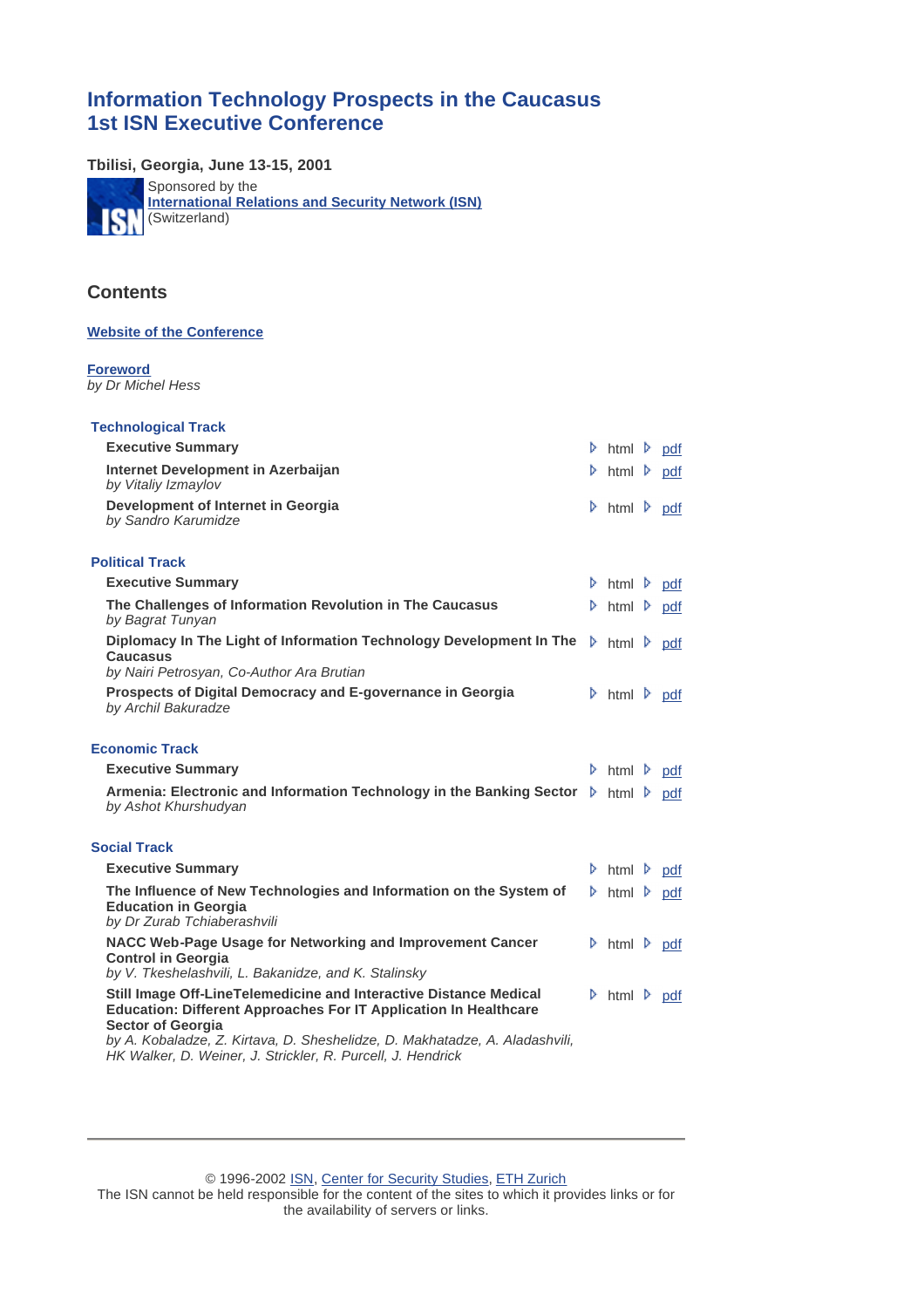# **Information Technology Prospects in the Caucasus 1st ISN Executive Conference**

**Tbilisi, Georgia, June 13-15, 2001**



# **Foreword**

The International Relations and Security Network ISN is one of the leading actors and implementing agents in information technology (IT) for the Partnership for Peace (PfP) community. As such the ISN serves as a main repository of data, information, knowledge and expertise on information technology trends and dimensions in PfP countries and regions. To this end, the ISN organizes, sponsors and participates in a series of Executive Conferences designed to analyze and evaluate the course of the information revolution in all PfP regions: Central and Eastern Europe, the Balkans, Southeastern Europe, the Baltics, the Caucasus, and Central Asia.

[What follows is a summary of the results of the ISN's First Executive Conference on Information](http://www.isn.ethz.ch/caucasus/index.htm)  Technology Prospects in the Caucasus held at ministerial level at the Sheraton Metechi conference facility in Tbilisi, Republic of Georgia, 13-15 June 2001. The ISN is a Swiss government contribution to PfP and is run by the Center for Security Studies and Conflict Research at the Swiss Federal Institute of Technology. The ISN Executive Conference series is an official Swiss PfP contribution and is inscribed in the Partnership Work Program area of cooperation Defense Policy and Strategy. It draws upon the best available expertise and resources on the topic and emphasizes multidisciplinary analysis, including technological trends, economic opportunities, legal challenges, social implications and political ramifications. The ISN Executive Conference aims at:

- n Developing PfP knowledge on the relationship between the IT revolution and the work of high-level security and defense policy-making
- n Developing PfP competencies associated with sensitive technical and policy positions at the intersections between IT and policy
- n Proposing fresh perspectives for planning, evaluating, and implementing institutional and organizational reforms in the context of IT
- n Promoting PfP capacity to relate virtual and real components of information in critical phases of decision-making

The ISN Executive Conference series is designed to provide selected participants with a wellbalanced perspective of the problems and opportunities presented by IT to security policy in general and to specific strategic-military domains in particular. A careful blend of geo-strategic (military-technical) and geo-societal (social-political) approaches are presented and discussed by renowned regional and international experts.

This First ISN Executive Conference on IT Prospects in the Caucasus achieved all of these objectives. Sponsored and organized by the ISN in cooperation with the National Information Learning Center (NILC) in Tbilisi, the Georgian Research and Educational Networking Association (GRENA) in Tbilisi, the Georgian Political Science Association (GPSA) in Tbilisi, the International Center for Human Development (ICHD) in Yerevan, and the International Research and Exchanges Board (IREX) in Baku, it brought together some 150 representatives from governments, ministries, the corporate community, academia, the non-governmental sector, and the diplomatic community. The following countries sent official political delegations: Georgia, Armenia, Azerbaijan, Ukraine, Germany, Switzerland, and the United States.

Why was the ISN Executive Conference series launched?

First, the Executive Conference is a results-driven meeting with a clear set of objectives, means and visions. It assembles some of the best minds working on IT issues in the various PfP regions. It does so in order to identify, analyze and evaluate the key trends and prospects of the information revolution in four strategic domains: technology, economics, politics and society.

Second, the results and findings on the strategic direction of IT in various PfP regions are instrumental for a number of key IT initiatives in the NATO PfP program. There is a significant lack of a clear understanding of not only what exactly the current state of IT is in PfP regions, but also of the direction that technological innovation and research and development are taking. By making the findings of this conference freely accessible through the present publication to the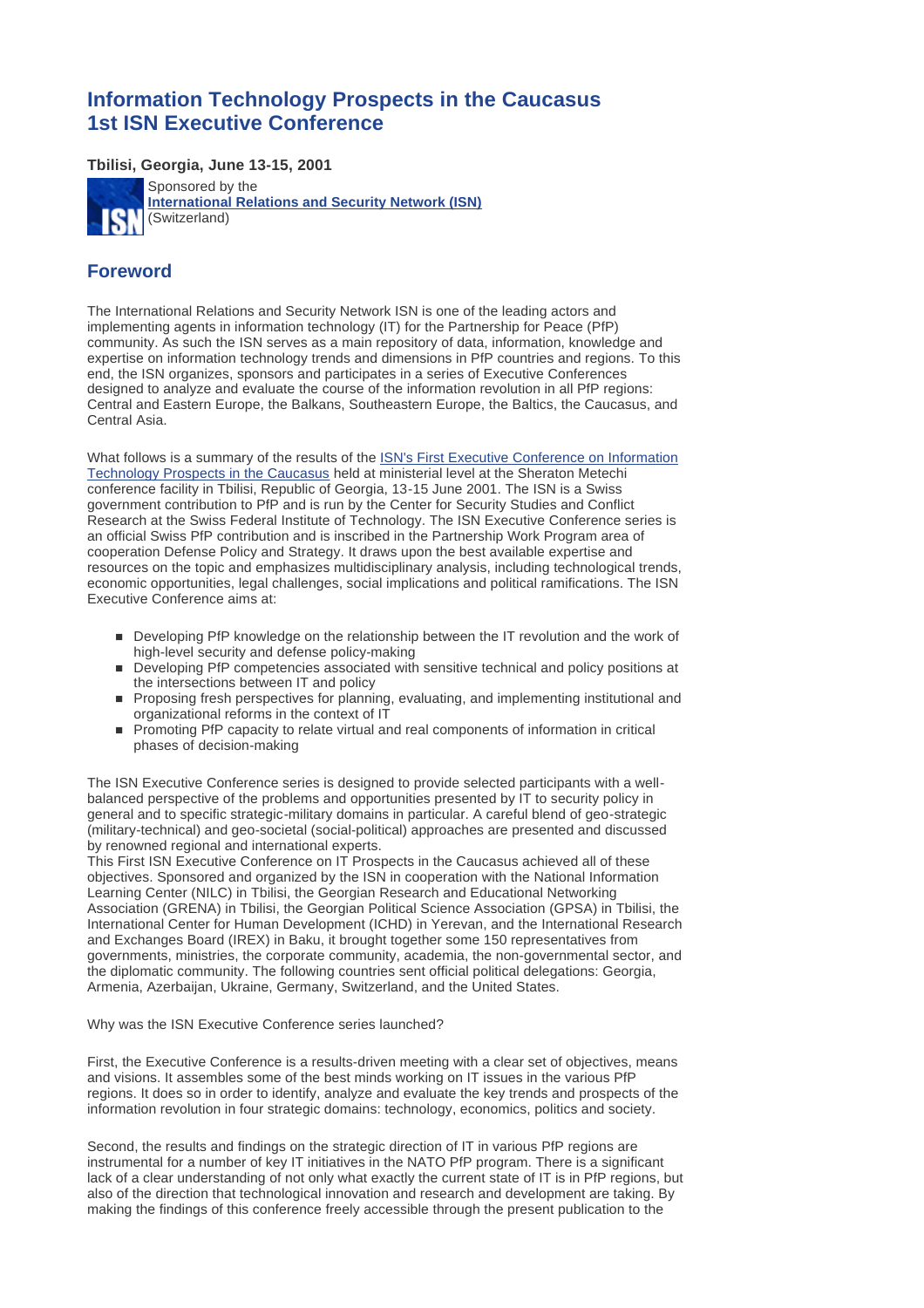PfP community, the ISN can make a significant contribution to enhanced decision-making on IT matters on various fronts. Indeed, as Switzerland has assumed a lead role in IT initiatives in and for the PfP community along with other partner countries, awareness and knowledge of IT prospects in the PfP region have transcended mere academic interests and have become crucial and instrumental for the implementation of projects.

When examining IT aspects in PfP regions, three issues come to mind: the digital divide, webspace-losers and webspace-users. With the declining myth of the Internet and the crumbling of idealistic notions of a global village, these three notions - the digital divide, webspace losers and webspace users - have become a central concern. New technologies can be used for different purposes than the ones for which they had been originally designed; new technologies, once introduced, do not replace, but complement existing technologies. These two phenomena have certainly been one important reason why we have bid farewell to exaggerated expectations and hopes of the digital revolution.

While the 1970s focused on the "microelectronic revolution", and the 1980s on "telematics", the 1990s became symbolized by the letter "e" - "e" for "e"-banking, "e"-commerce, "e"-learning and what not. Indeed, an information and knowledge-based economy has replaced an economy based on material goods. While the extent to which this substitution has occurred has varied and still varies from country to country, it has occurred universally to some extent. Knowledge, not labor, has become a key factor of productivity. What has happened in this transition, however, is something that is frequently disquised and overlooked: the move from the industrial age to the information society has been pushed rhetorically by smart marketing strategies of providers of new technologies and services.

Business interests and objectives have been pursued - legitimately, one might add - on the basis of a marketing strategy that sought a greater acceptance of these modern technologies by public opinion. Plenty of room and attention has therefore been given to "e-commerce" in that regard, but virtually none to "e-nequality", or the digital divide. The digital divide refers to both the rift that exists today within countries and between countries. Why is this important?

New technologies - and we see this everywhere - have a tendency to fragment societies. The business community generally delegates the resolution of this problem to governments and the political process and pursues a networking strategy in order to continue to sell products and services.

By looking at information technology trends and prospects in four dimensions, the ISN Executive Conference series attempts to distance itself from both technological determinism and technological imperative. The information revolution is not as ineluctable and automatic as the industrial revolution; economic interests have had an important triggering effect, as have cultural conditions and public policy. Further, technological innovations do not necessarily determine the direction of social change either. In fact, we have seen time and time again that power structures of societies have proven remarkably resilient to the emancipatory use of information technology and communication networks.

As moderators and coordinators of framework conditions for information technology, governments need to move beyond the creation of favourable investment and production environments for IT corporations. What is also needed is an awareness of the diverse interests and social consequences in the implementation of network-based technologies and organizations.

Access is important and basic. The more important question, however, remains: how can people generate and maintain web-based information in order to improve their lives? In other words, it may not be enough to create good conditions for e-commerce and e-government. What is at least as important is to generate the sustaining conditions for equality of opportunity for network accessibility. For this reason, the ISN also invites representatives from renowned institutions and foundations which have worked on these issues. As Georgia, Azerbaijan and Armenia restructure their regulatory and legislative environments to encourage investments, and as they work on extensive infrastructure programs along with major international partners, this is an important point for consideration.

The ISN Executive Conference on IT prospects in the Caucasus has generated some answers to pressing questions. Discussions were lively, productive and stimulating. The Conference was held in a working atmosphere and came to a successful conclusion.

Special thanks go to the co-organizers from Georgia, Armenia and Azerbaijan, notably Zviad Kirtava of NILC, Ramaz Kvatadze of GRENA, Ashot Khurshudyan of ICHD, Vitali Izmaylov of IREX, Stephan Libiszewski of the Swiss Mission to NATO, Walter Kaffenberger of the NATO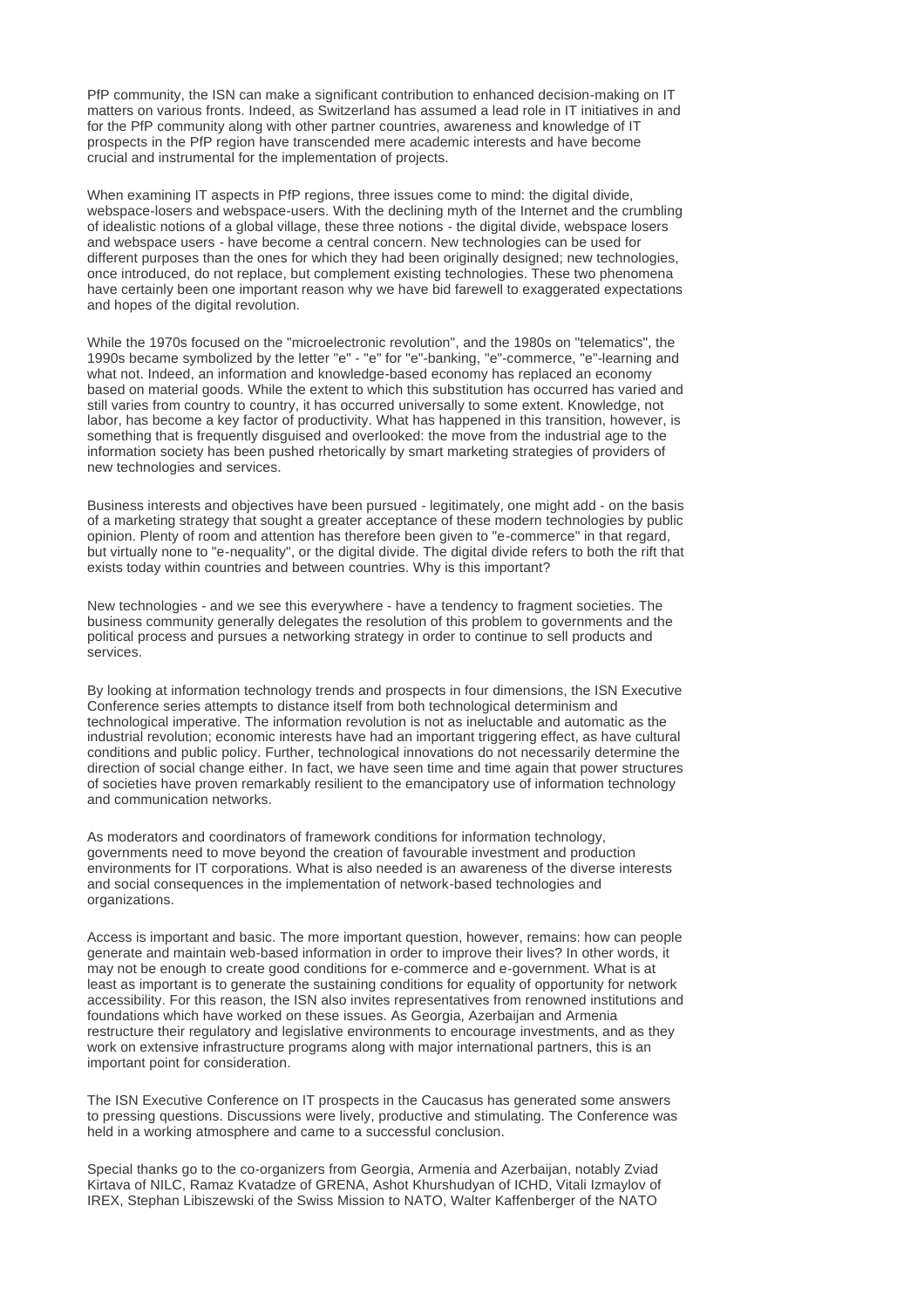Science Committee and the conference staff of the Sheraton Metechi in Tbilisi, Georgia. The ISN would also like to extend its gratitude to the Ministries of Information and Informatics of Georgia, Armenia and Azerbaijan for their support.

Zurich, July 2002

Michel Hess, PhD ISN Coordinator

© 1996-2002 ISN, Center for Security Studies, ETH Zurich The ISN cannot be held responsible for the content of the sites to which it provides links or for the availability of servers or links. webmaster@sipo.gess.ethz.ch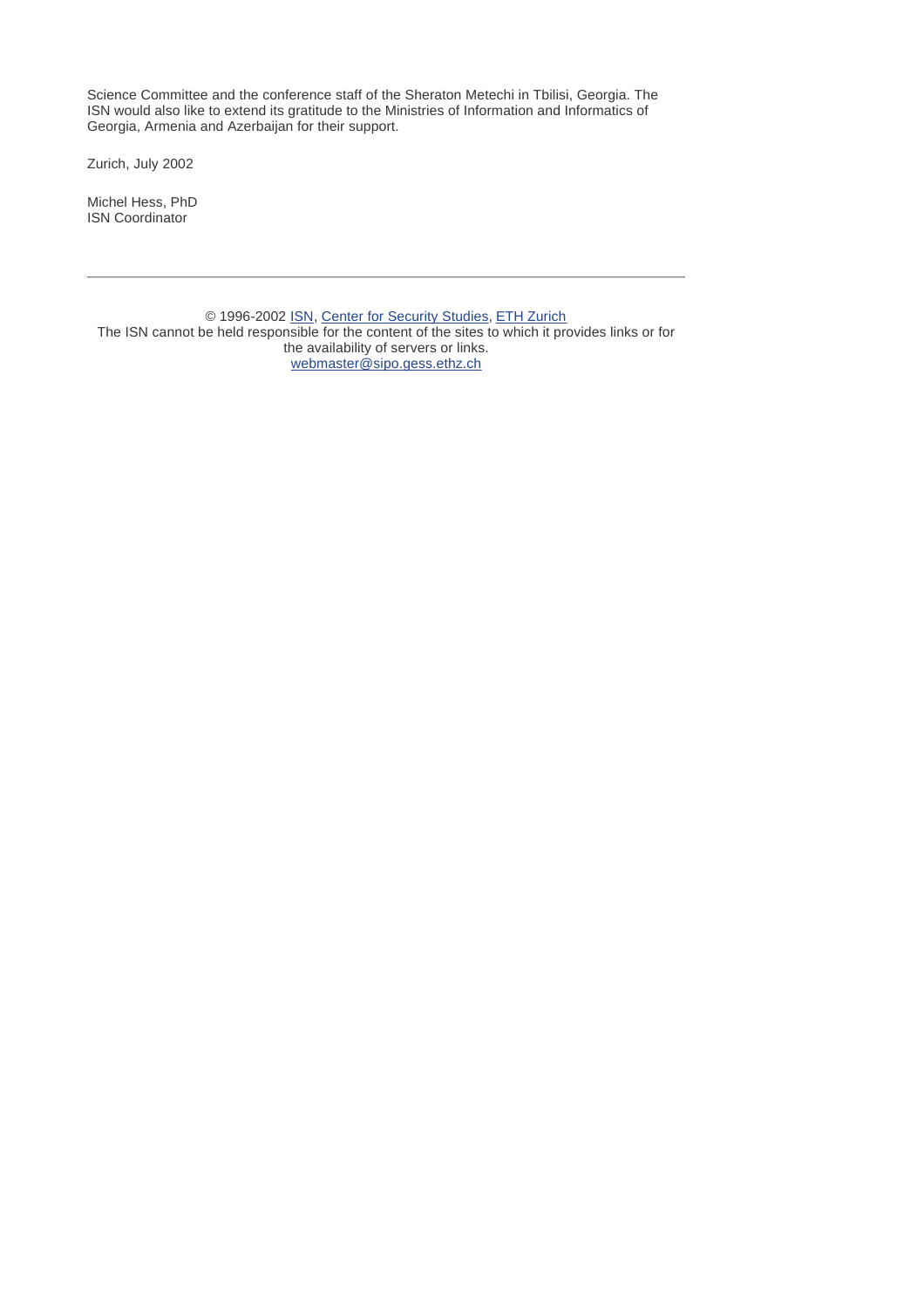# **Information Technology Prospects in the Caucasus 1st ISN Executive Conference**

# **Tbilisi, Georgia, June 13-15, 2001**



Sponsored by the International Relations and Security Network (ISN) (Switzerland)

# Executive Summary Technological Track

**Objectives** - of the technological dimension track were:

- To understand situation with information technology in Armenia, Azerbaijan and Georgia.
- To define problems in the development of IT in the region and fined possible ways of their solution.
- To discuss application of the existing information technology taking into account realities in the communication systems of the region.
- To define role of International Organizations in the development of Internet in the region.
- To discuss technical possibilities of collaboration in IT between the countries of the region and define fields of application of the existing infrastructure.
- To discuss questions of the future collaboration in information technology between ISN and IT organizations in the region.

**Agenda/Content** - during three parallel sessions of technology dimension track eight talks were presented and summary of intermediate and final results were discussed on two plenary sessions.

G. Giuliani present a short outlook of possible IT trends and technologies over a timeframe of the next 10 years. The following questions were discussed:

Internet as a global and decentralized communication computer network with common protocols.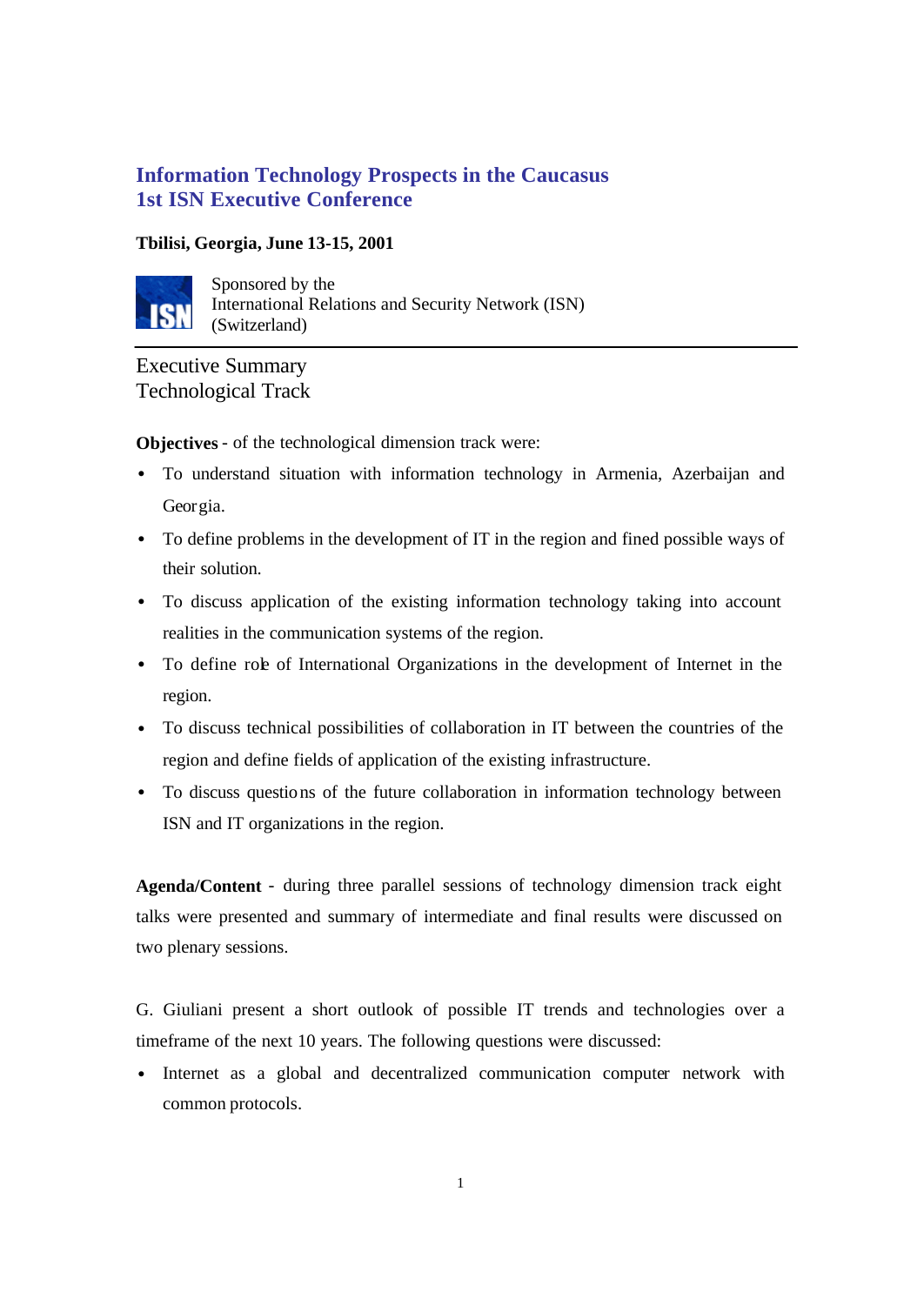- Human computing: speech understanding, natural language processing, adaptive systems and interfaces learning systems.
- Connected world: distributed operating systems, wired and wireless networking, bandwidth explosion and Internet growth, E-commerce/business.
- Silicon world: shrinking computer, mobile computing.

The main conclusion was that IT technologies are developing really fast and in some cases even became outreach of the demand of society.

V. Izmailov described history of Internet development in Azerbaijan with information about calendar, type of services and prices for these services. The detail description of current situation with IT technologies in Azerbaijan has been done. The total connectivity map, number of ISP's and registered users, number of hosts according to RIPE, international projects on IT development in Azerbaijan were discussed.

The short overview of Azerbaijan content on Internet has been made: local portals, search engines and other resources. Local resources are still very limited which restricts number of users in the country.

The following problems of Internet development in Azerbaijan were underlined: legislation, bad quality and high prices of communication, difficulties with domain name registration and problem of the unique national fonts.

Based on the experience of UNDP activities in Azerbaijan S. Gadjiyev drown attention to several examples how International Organizations can contribute to the ICT development in the country. One of the most impressive country-level ICT effort initiated, formulated and implemented in close partnership of the government and UNDP is Data Transmission Network of the State Customs Committee. The network has been successfully installed connecting 12 regional offices and customs checkpoints with the central office of SCC. In addition, institutions such as the State Committee for Statistics, the Ministry of Economic Development and National Bank is also benefited from the enhanced and transparent data gathering process. It is planned to complete the Data Transmission Network country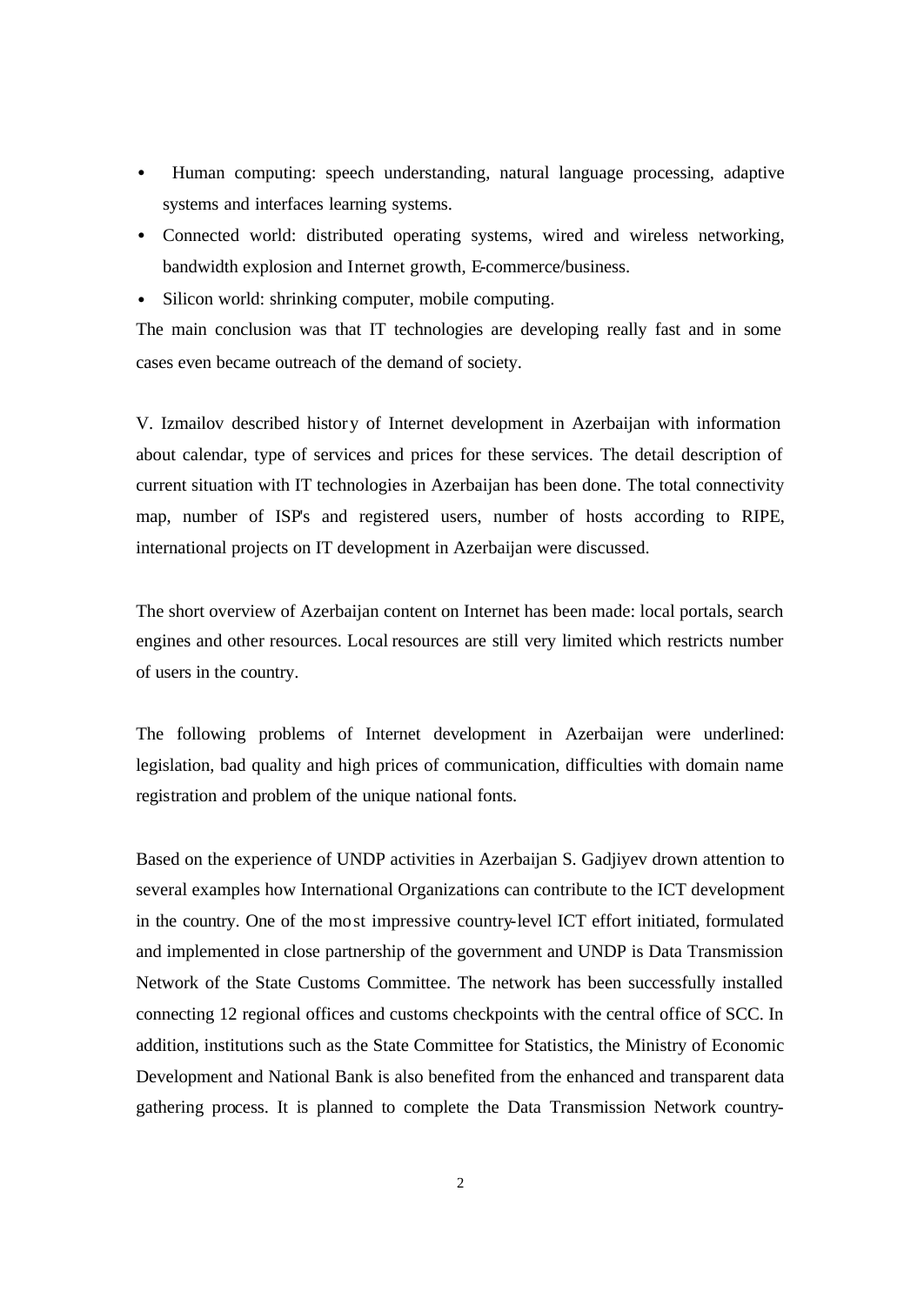wide. Special customs clearance and control system will be introduced to bring to the minimum direct contacts between customs officers and clients.

Another example of UNDP intervention in the ICT development in Azerbaijan is the assistance in preparation of the country electoral data transmission concept and implementation of elements of electoral data transmission network. The EU and UNDP jointly funded Drug Control project for Armenia, Azerbaijan and Georgia.

Following increasing demands for ICT experts UNDP with UNESCO and State Committee for Science and Technology established the training centers in information and communication services in Baku, Sumgayit and Nakhichevan.

UNDP is taking an active part in the preparation of the National Strategy of ICT for Development in Azerbaijan.

T. Pitskhelauri presented one solution for the establishing computer network in the Kakheti region of Georgia where communication system is in bad condition. For the connection of scientific and educational institutions of Telavi (Kakheti Region) to the Georgian research and educational network radio-bridges Aironet BR-2000E and 24 dbi antennas placed one on 160 m height on the Tbilisi TV tower and other on 40 m height on the TV relay mast near Telavi were used. Distance between these two points is 59 km. Testing result showed that signal strength and quality with 512 Kbps connection rate is stable, with zero packet losses and average round-trip time is 30 ms. This technology can be used for the Internet connection in regions were communication infrastructure is poor.

S. Karumidze discussed Internet and data transfer developments in Georgia starting from eighties, including X.25 protocol, off-line e-mail service and introduction of online Internet services.

Following aspects of current situation with ICT development in the country has been presented: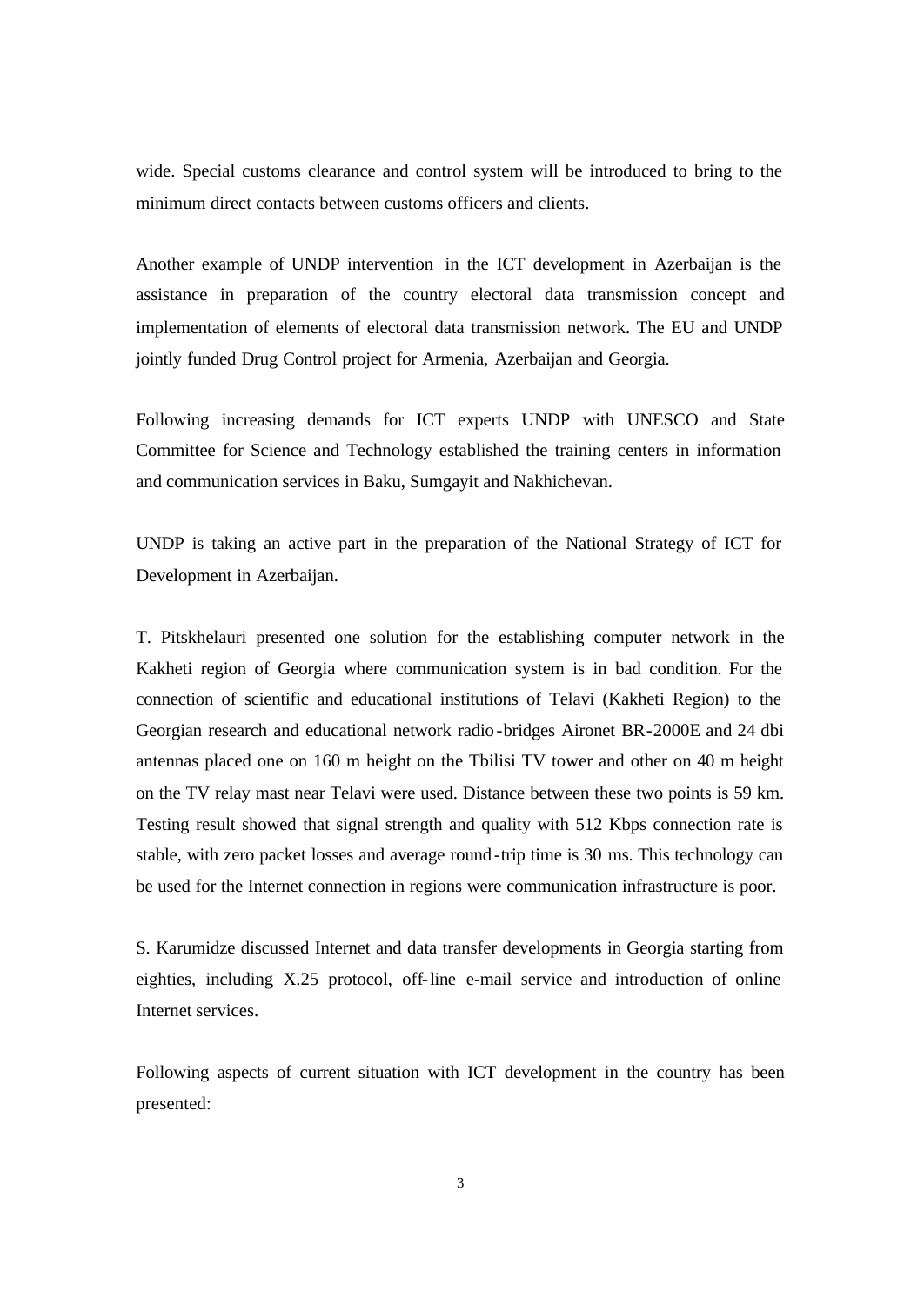- Access to Internet (connectivity via dial-up and leased lines, e-mail service and web hosting).
- Internet service in regions of Georgia.
- International bandwidth.
- Local telecommunication infrastructure.
- Telecommunication policy and regulation.
- Georgian resources in Internet.
- Georgian country level domain.

Existing problems and ways to overcome them have been presented.

Problems of security in electronic data exchange and Internet on the example of mail systems has been touched in the presentation of G. Gomelauri.

In the presentation of A. Khurshudyan preparation of Armenian industry for the production of equipment necessary for the development ICT technologies has been discussed. Fiber optic and radio-modem production is planed in Armenia. Questions relaited to Armentel monopoly in communication, country level domain and language problems, importance of the Internet local exchange point has been discussed.

G. Avaliani discussed situation with mobile communication in Georgia. Currently number of operators is four in the country, however only one company Magticom have Mobile Internet WAP - Wireless Application Protocol service. Low transmission speed and limited resources restricts number of potential users of this system. In the second half of 2001 Magticom plans to introduce high-speed data exchange service General Packet Radio Service - GPRS. The major advantage of the GPRS system that it fully enables Mobile Internet functionality by allowing inter-working between the existing Internet and the new GPRS network. However relatively high price of these services and low income of population limited number of users.

**Discussions** - the main massage of the conference is that Internet is developing fast in the region. International connection bandwidth was increased from several hundreds of Kbps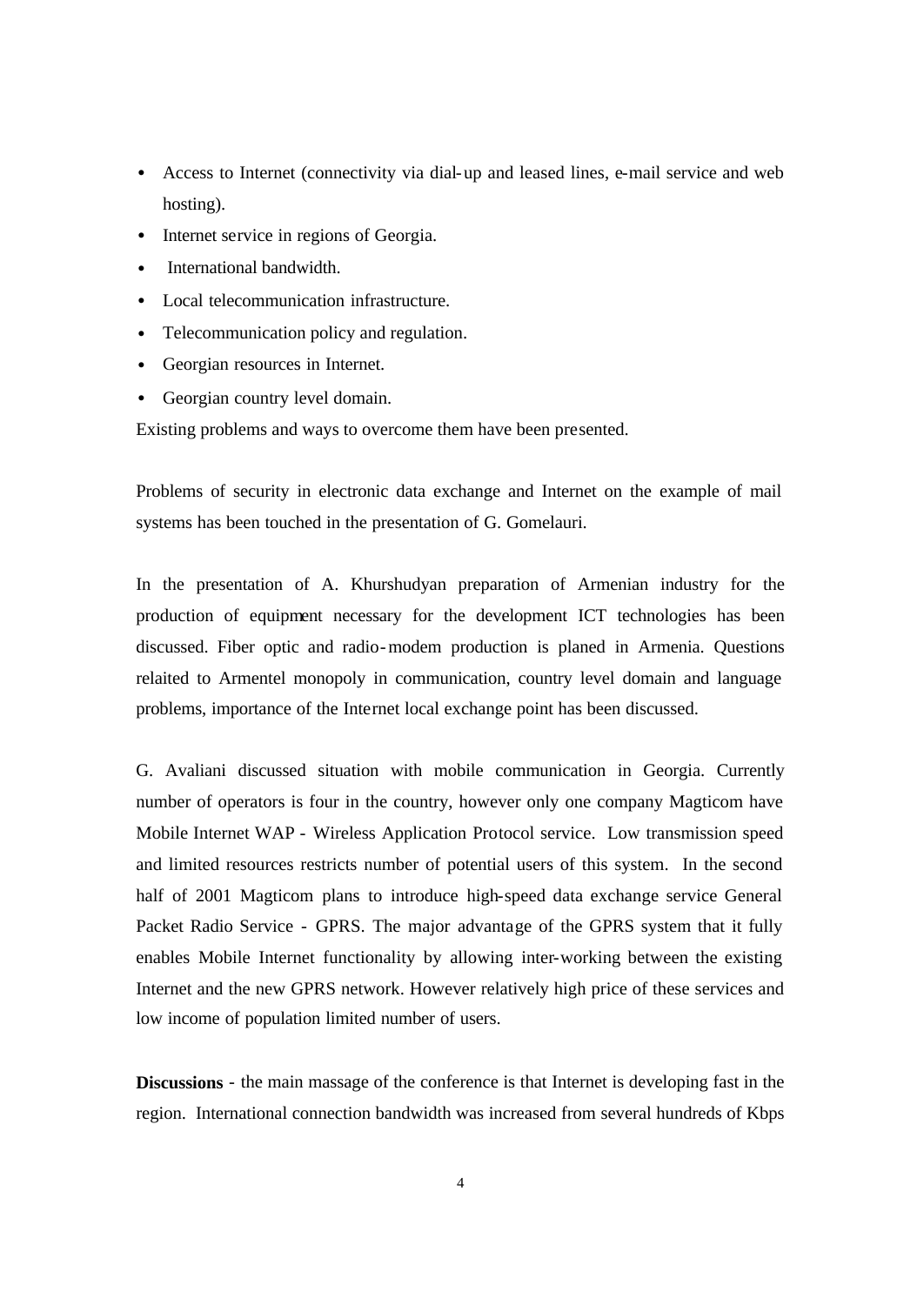to several tenths of Mbps per country during last five years. Important step in the development of regional connection was installation of fiber optic lines in Armenia, Azerbaijan and Georgia. Inside cities connection is also improving but with less success. Number of Internet users increasing and for today 20000-50000 users are connecting to Internet depending on the country. However several problems exists in the development of information technology in the region:

- Main problem is difficult economic situation in the countries of the region where salaries of the majority of population does not allow them to buy computer and get access to Internet.
- Low awareness of population how to use Internet, this concerns individuals as well as managers of organizations especially in state sector.
- Legislation laws in the countries, mainly in Armenia and Azerbaijan, do not really support creation of competitive environment for the development of the telecommunication infrastructure. Assistance of International Organizations is highly welcome in this field.
- Up to now most of ISPs in the region receiving connectivity to Internet via satellites, existing Trans-Asia-Europe fiber optic channel is not used yet due to very high prices. Inside countries ISPs are starting to use fiber optic lines for regional connections, however in these case prices are also high because of the monopoly of companies owing these channels in the countries. Local telecommunication systems in cities are in bad condition, though some progress in recent years has been made in several major cities.
- National domain .AR and .AZ belongs to private companies in Armenia and Azerbaijan that creates some problems. The organization willing to register domain in country- zone is not able to identify if the selected domain name does or does not already exist, prices for the domain registration is 3-4 times higher than registration in the COM or ORG zones, as a result, large number of information resources are not registered in country-zone. In Georgia .GE domain is maintained by nongovernmental organization Internet Development Group - Georgia, prices for registration new domain names are low and information about registration procedures are available on web-site.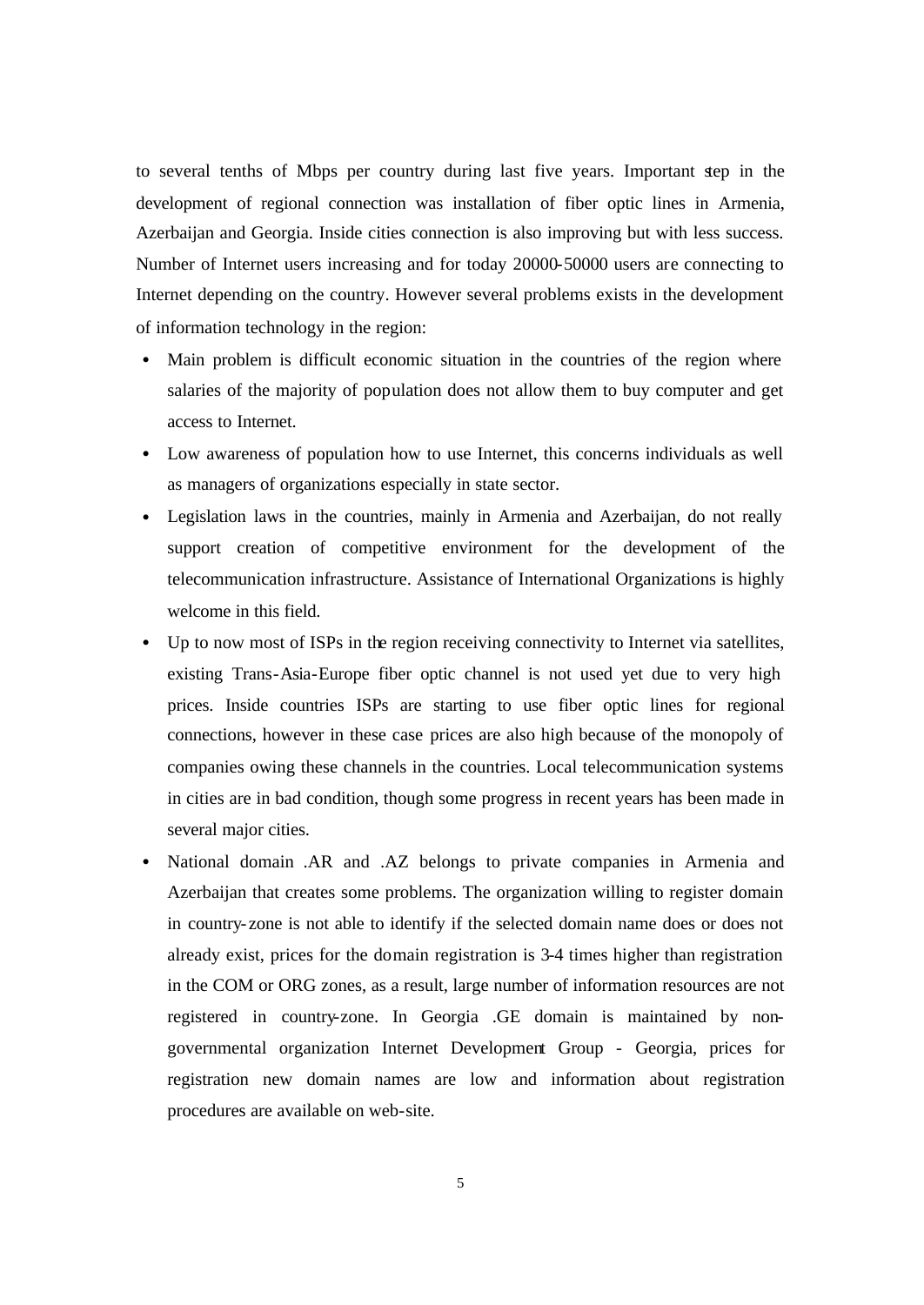- Internet resources on national language are very limited in all three countries, only several hundreds per country. This restricts interest to Internet users with poor knowledge of foreign languages. The majority of Internet sites in countries are prepared in English, since aim of creators is to introduce their companies to the world. More progress with the use of national languages is expected if international software companies start support of the Unicode - new international standard of encoding of characters, however interest of these companies are restricted due to limited number of users.
- Although technical possibility of having high bandwidth connection between countries of region exists, up to now it is not used because of low demand in the exchange of information and high prices. First step in this direction was signing in 2000 Memorandum of Understanding between Networking Organizations from Armenia, Azerbaijan and Georgia to create single management organization Caucasian Academic, Research and Educational Networking Association - CARENA. The main aim of CARENA is the development of the Caucasus regional network and work for the integration of this network with European and global networks.
- Relatively low level of education in telecommunication and computer networking of professionals working in this field. Universities and high schools of the region can not provide high quality software and hardware engineers. Organization of training and workshops with participation of high level western experts will be useful.
- Several International Organizations are supporting IT development in the region NATO, UNDP, OSI, IREX. Very impressive example is NATO new initiative "Virtual Silk Highway" project, which plans significant improvement of Internet connectivity of academic, research and educational networks for eight countries in Caucasus and Central Asia. Realization of this project starts in October 2001.

In conclusion, conference organized by ISN in collaboration with NILC, GRENA, ICHD and GPSA was important event in the IT development of the Caucasus region. It was underlined that future partnership in organization of regional events, especially training workshops in information technology will be very useful.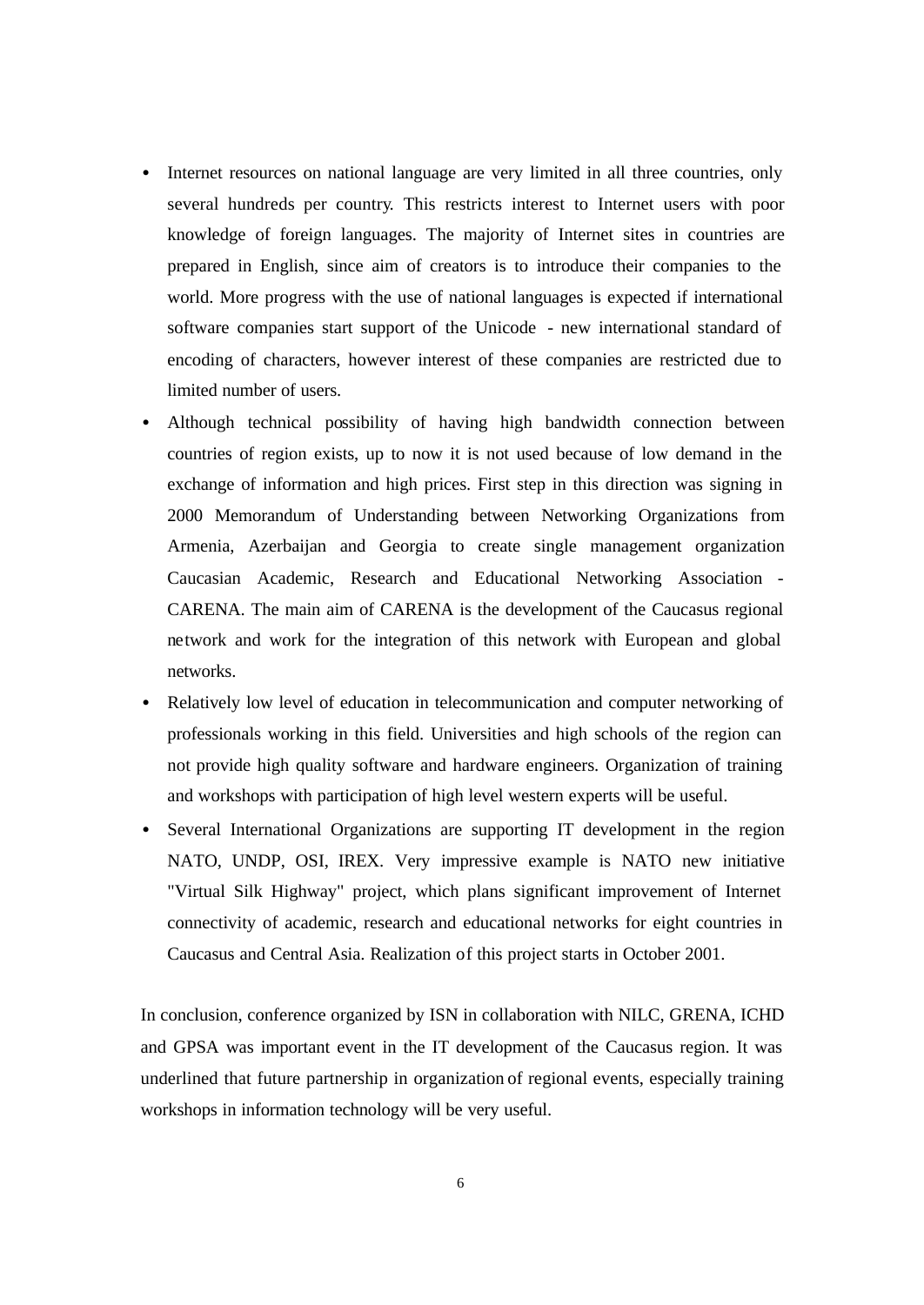# **Information Technology Prospects in the Caucasus 1st ISN Executive Conference**

# **Tbilisi, Georgia, June 13-15, 2001**



Sponsored by the International Relations and Security Network (ISN) (Switzerland)

# **Internet Development in Azerbaijan**

**By Vitaliy Izmaylov**

*"Hey guys, it looks like we are almost chatting with the US Ambassador!"*

This message was posted on an online forum with US Ambassador to Azerbaijan Ross Wilson that was organized by a local newspaper on 21 February 2001. This case not only shows how excited Azeri Internet users are about the opportunities provided by advanced information technology. What is more important is that such a scenario was barely imaginable only a few years ago, and today it is a shining example of the rapid development of the Internet in Azerbaijan.

This is where we are today. Let us have a look at the road that brought us to the present bright state of affairs in the development of the Internet in Azerbaijan.

# **The History of the Internet in Azerbaijan: How it all started**

As in most other countries, including Georgia, the Internet was introduced in Azerbaijan from within academic institutions. An initial memorandum regarding the connection of the country to the Internet was signed with the Turkish research foundation, TUBITAK, in 1991<sup>i</sup>. In the same year, Azerbaijan had established dial-up Internet access. Permanent Internet access was established in 1995 through the Azerbaijan Academy of Science.

Azerbaijan experienced a bumpy ride on its journey down the information superhighway. The most daunting problem for improving access to the Internet was the poor condition of the nation's telecommunications infrastructure<sup> $n$ </sup>. The Azeri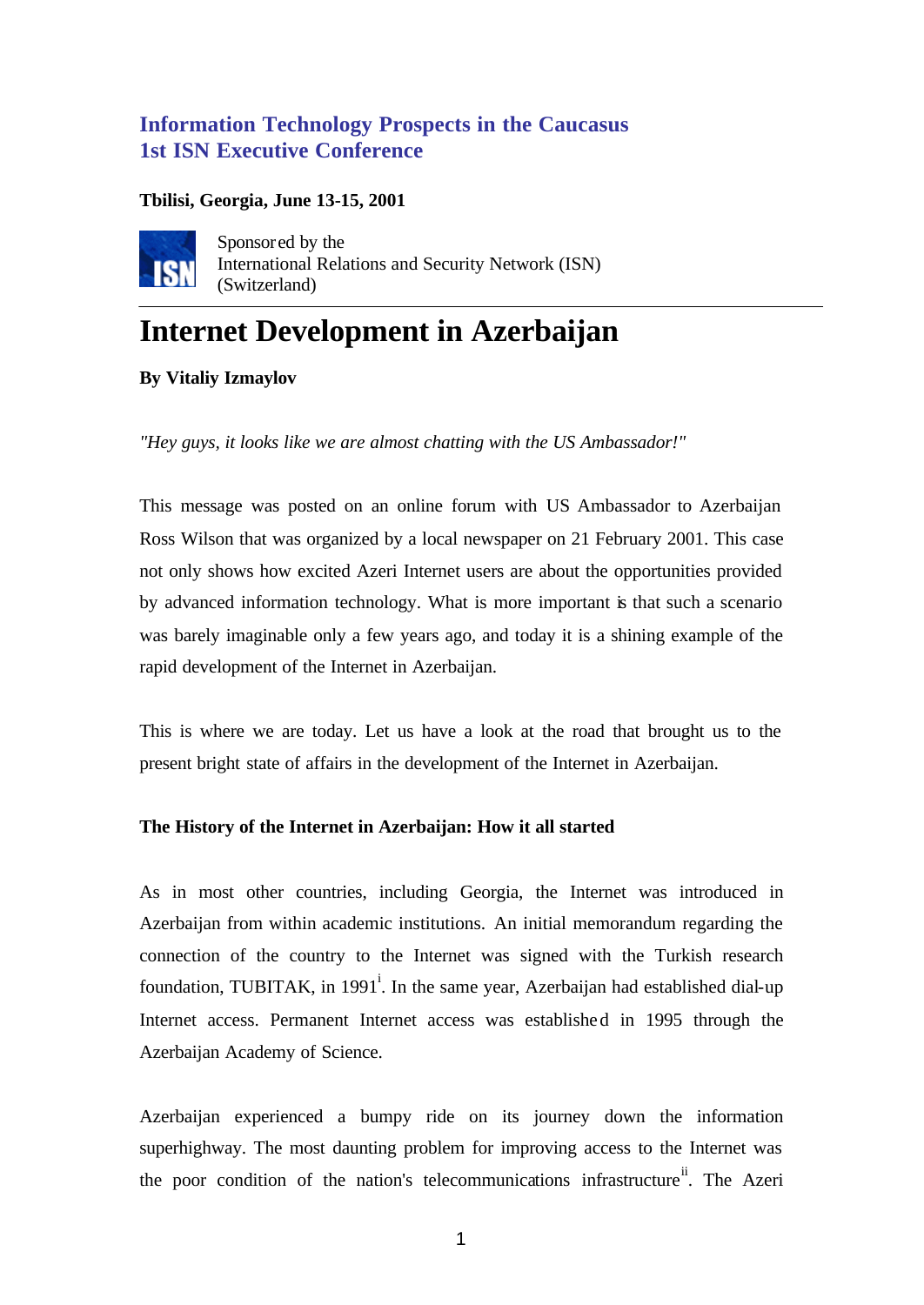government was taking some steps towards improving the condition, but progress was slow. Also, all relevant work appeared to be limited to the capital of Baku. As a result, the burden of improving Internet access fell on a handful of Azeri scientists and computer experts, with the help of a few international organizations. The United Nations Development Program (UNDP), the Soros Foundation, the International Research and Exchange Board (IREX), and NATO were among those who assisted the country in its process of developing an Internet infrastructure – mostly by providing equipment and communication facilities – but as their activities were not coordinated; their efforts did not result in a speeding up of the development process.

Besides the poor telecommunications infrastructure, the country also faced a number of other complex problems on its way down the information superhighway, including the following:

- Lack of public awareness and understanding of computer technology
- The high cost of computer equipment in comparison to the average worker's salary
- Very high prices for satellite connections due to a monopoly held by the Azerbaijan Ministry of Communications
- A near-complete dependence on international funding for Internet development, which made long-range planning difficult

However, the opportunities provided by the Internet were recognized by emerging private businesses, and, as a result, three Internet Service Providers (ISPs) began providing services in 1997:

- Sinam-Invest, a commercial provider with the best connection but also with the highest access prices
- InTrans, a commercial provider that had a large number of clients, many of whom used the company's e-mail system
- AzerIn, a commercial provider that had the lowest access prices but could only offer a low-quality connection via Turkey

All three providers had satellite connections. By then, the Azerbaijan Academy of Sciences [thus the official name on website] had a satellite connection with two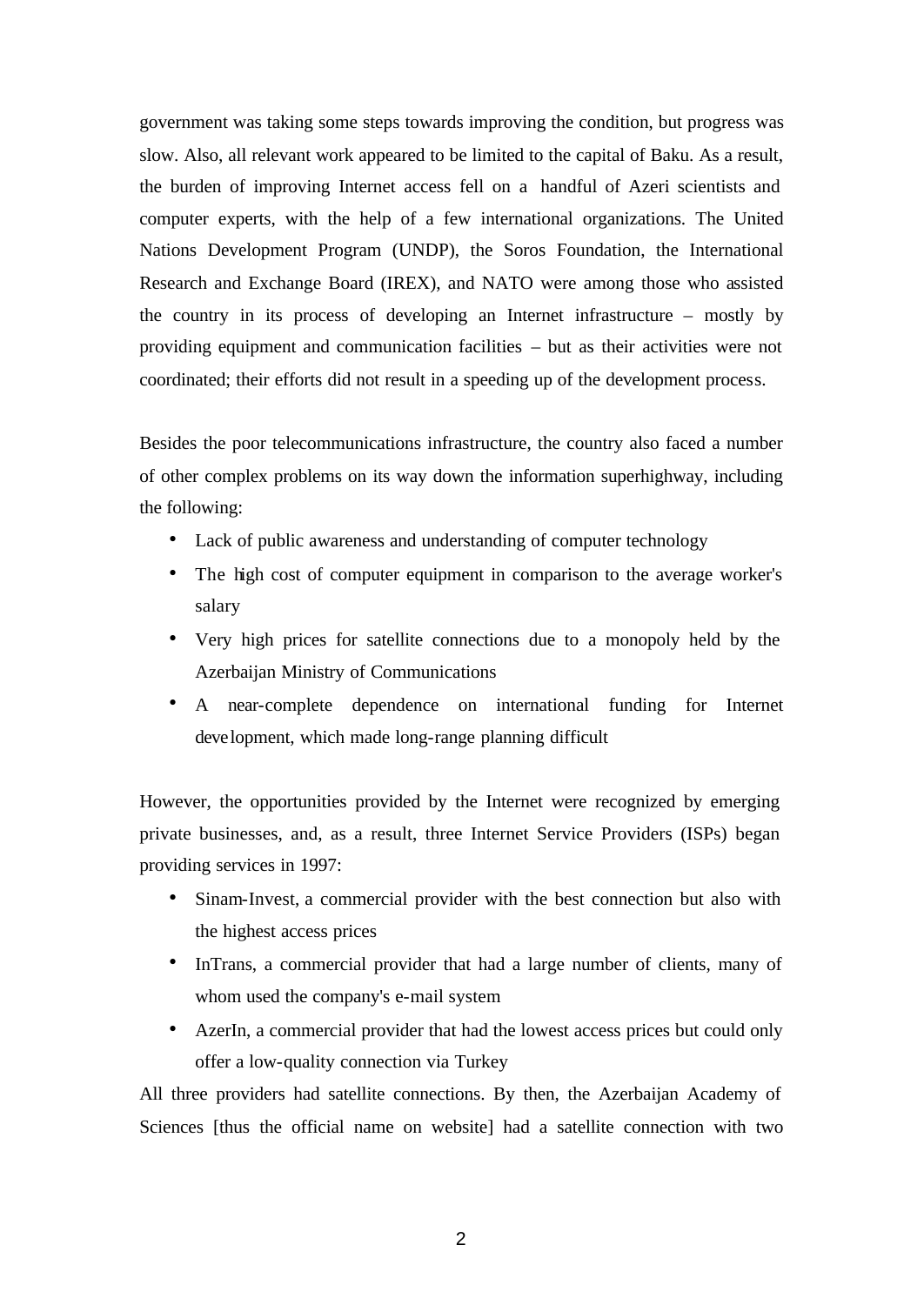channels – one via Turkey and the other via Russia – using a system that was separate from the local commercial providers.

International organizations like OSI (the Open Society Institute) and IREX made significant contributions to Internet availability in the country. Also, the so-called "Oil Contract of the Century" brought big oil companies along with their IT infrastructure into the country, which allowed technical specialists such as system administrators, network designers, and IT trainers, to use the Internet for their work. All of these developments raised public awareness in the field of IT, including the Internet.

#### **The Internet in Azerbaijan: Where we are today**

Ten years later, Azerbaijan has made significant strides in Internet access compared to 1991. In the following, we shall examine the main indicators for measuring Internet development.

#### *Examination of main indicators*

A common and important indicator of how far Internet access has been developed is the speed of changes in Internet access prices. Over the past five years, the access price has dropped from US\$12 per hour to US\$0.60-0.70 per hour. Price drops make the Internet more widely available in terms of financial accessibility, although it is still expensive in relation to the average salary of US\$50 per month.

Another indicator of Internet development is the number of registered Internet users. The official number of user accounts registered by local ISPs in Azerbaijan at the end of 2000 was about 10'000. The actual number of Internet users, however, is significantly larger: many users who have no registered accounts with local ISPs access the Internet via free public services provided by international organizations such as OSI and IREX. In addition, the students of about ten universities (located in Baku and in the regions) have access to the same international organizations' networks. There are more than 100 Internet cafés in Baku alone. The total number of the Internet users in Azerbaijan may be estimated at about 25'000. It is important to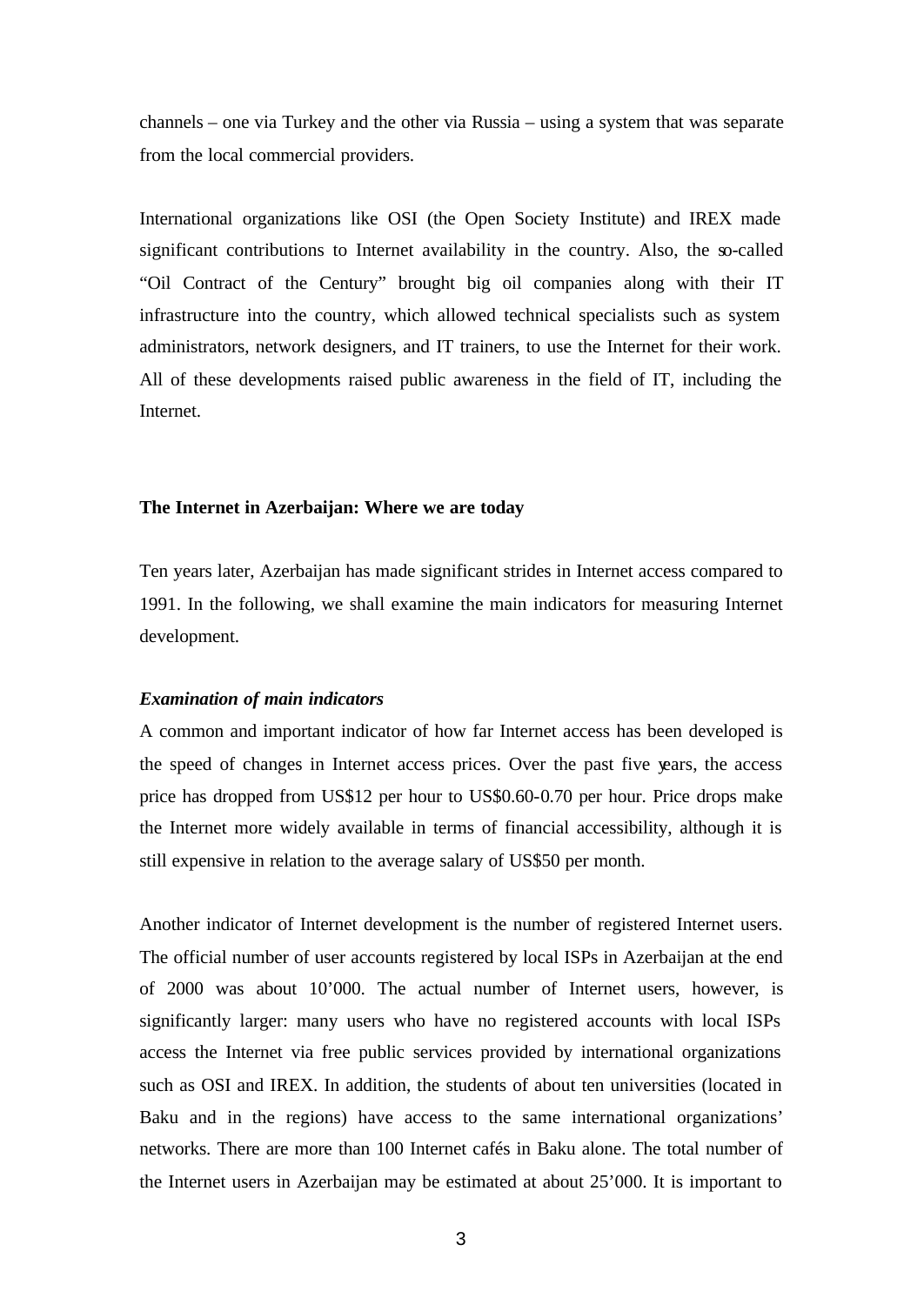work on increasing the number of users since the Internet, like any other communications tool (such as telephone, fax, etc.), generates a so-called "Network Effect": the more users get involved in the network, the more value the network has for them.

The number of local ISPs is a clear indicator of web penetration in the country. Currently, there are about 12 ISPs in Azerbaijan compared to only three in 1997. The competitive open market has led to price cuts and broad increases in the services offered.

Whereas one of the commonly accepted indicators for Internet development is the number of hosts per zone, this is not the case in Azerbaijan due to ownership of the country domain name. These circumstances are not specific to Azerbaijan, but are also applicable to some other CIS countries. According to the statistics provided by RIPE for April 2001, 691 hosts are registered in the AZ-zone. But the real number of information resources hosted from Azerbaijan is significantly bigger; according to some researchers it is three to four times more than the official figure of 691.

#### *Overview of local ISPs*

As mentioned above, there are 12 ISPs in Azerbaijan, and about 95% of these are concentrated in Baku. It should be stressed that there is a tendency for telephone companies (both public and private companies) to take the lead in the ISP market. This tendency can also be seen in the rest of the world. AzeuroTel and AzerCell (Azeronline) are the telephone companies that provide Internet services in Baku and the regions of Azerbaijan and have a chance to take leading positions in the ISP market.

Most of the ISPs such as Adanet, AzEuroTel, and Azeronline are joint ventures, with 50% of the stock being held by the Ministry of Communications; this is in accordance with Azeri legislation.

#### *Content development*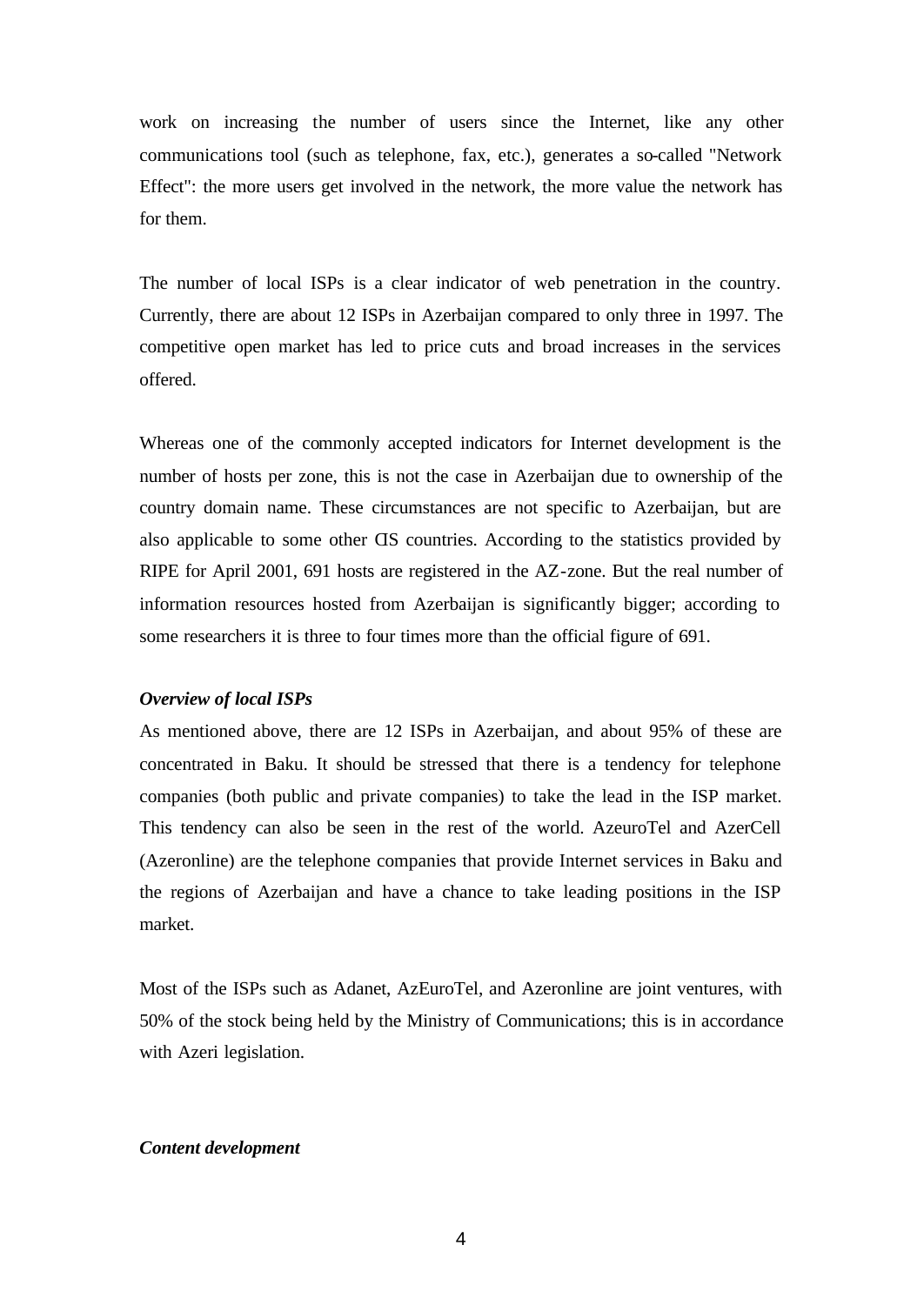Currently, a number of international organizations working in Azerbaijan allocate grants to local projects aimed at the development of national content on the Internet. Some examples of this are the Small Grants Program of the Internet Access and Training Program (IATP), grant programs from the Open Society Institute (OSI), grants of the Carnegie Corporation and the World Bank's Global Development Gateway (GDG) project. Additionally, many private, governmental, public, local and international organizations work to advance their own presence on the Internet, which certainly contributes to the increased availability of Azeri information resources on the Internet.

Another example of efforts aimed at encouraging local content development can be found in the two national public awards, Humay (http://www.humay.com/) and Ulduz (http://www.ulduz.com/) for the best national online information resource. The Humay Award for the best website of year 2000 was given to the "Tutu" Publishing House for its creation of a website that presents information on the regions of Azerbaijan (http://azerbaijan.aznet.org). The site's development was partly financed by the IATP Small Grants Program.

#### **Problems of Internet development**

The following four main problems were identified for the current stage of Internet development in Azerbaijan:

- Legislation
- Domain name
- Communication
- Language

# *Legislation*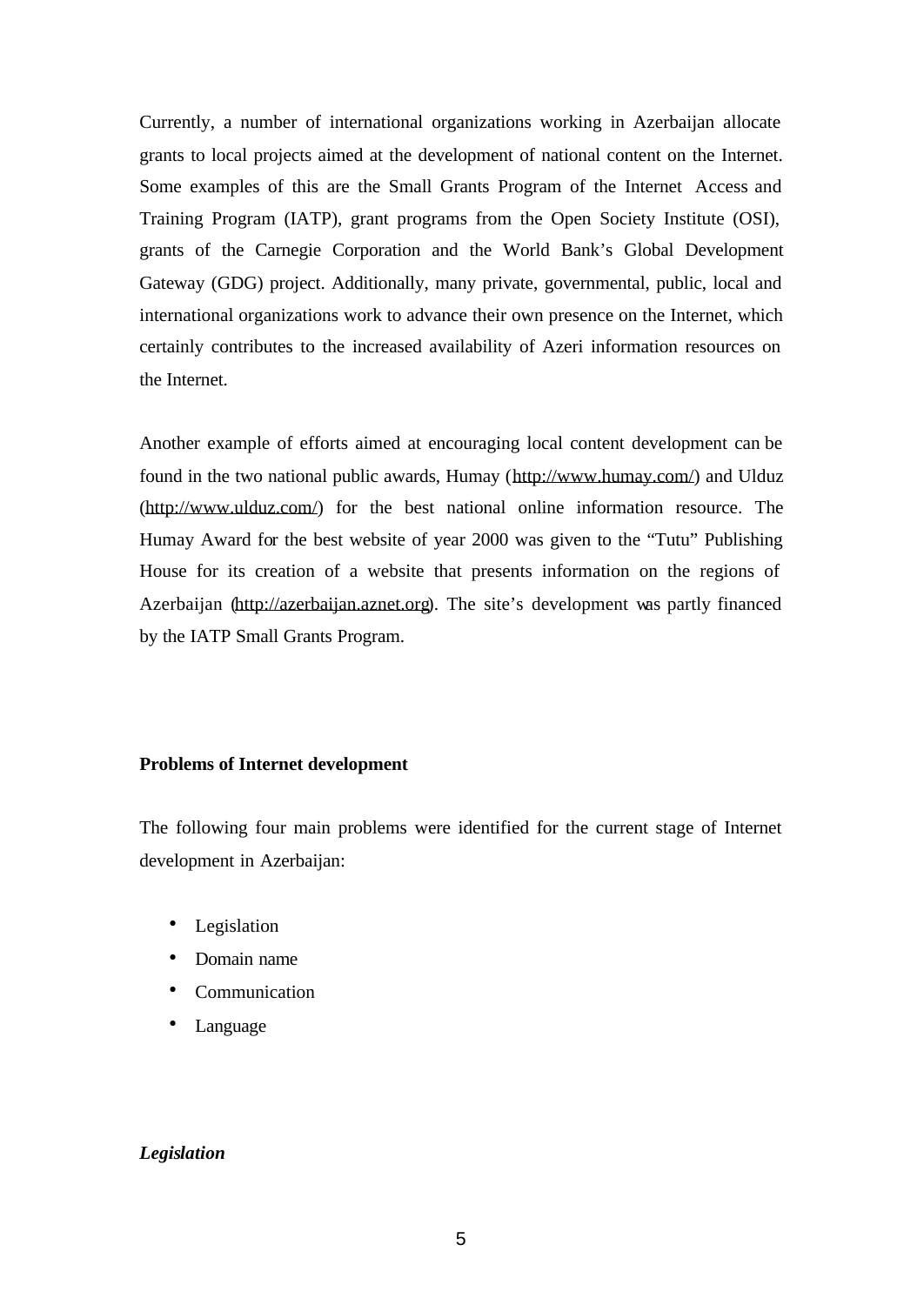In the absence of a clear government policy and legislation with regard to communication, and to the Internet in particular, loopholes allowing uncontrolled and illogical actions emerged. For example, at a time when Internet access prices were going down, the Azeri Ministry of Communications raised the prices for leased lines and fiber-optic lines: In 2001, prices for the installation of fiber-optic lines were ten times higher than announced at the beginning of the year, while the cost of usage increased by up to four times.

As an example, prices for the Trans-Asia-Europe fiber-optic channel are shown in the table below.

# *Temporary tariffs according to the direction of traffic: Baku-Yevlakh-Ganja-Tovuz-Agstafa-Gazakh*

| Bandwidth    | Payment per month in US\$ | Payment per year in US\$ |
|--------------|---------------------------|--------------------------|
| 64 Kbit/s    | 1330                      | 14364                    |
| 128 Kbit/s   | 2200                      | 23760                    |
| $256$ Kbit/s | 2950                      | 31860                    |
| bit/s        | 14760                     | 159408                   |

These prices are appropriate for expensive satellite technology and are by far in excess of the prices for the same channel in Georgia.

Moreover, a new random and arbitrary payment was introduced by the Ministry under the guise of "payment for phone lines used for fax or dial-up services". If a telephone line is used for fax or dial-up connections, the line owner is required to pay an additional 20'000 manats (about US\$5) per month, although the Ministry does not incur any additional expenses for dial-up or fax communication over the telephone lines.

Another example can be found in the prices for VSAT -channel licenses that are established without a clear basis and without any clarifications for users. The prices change often; furthermore, these changes are sometimes used to apply pressure to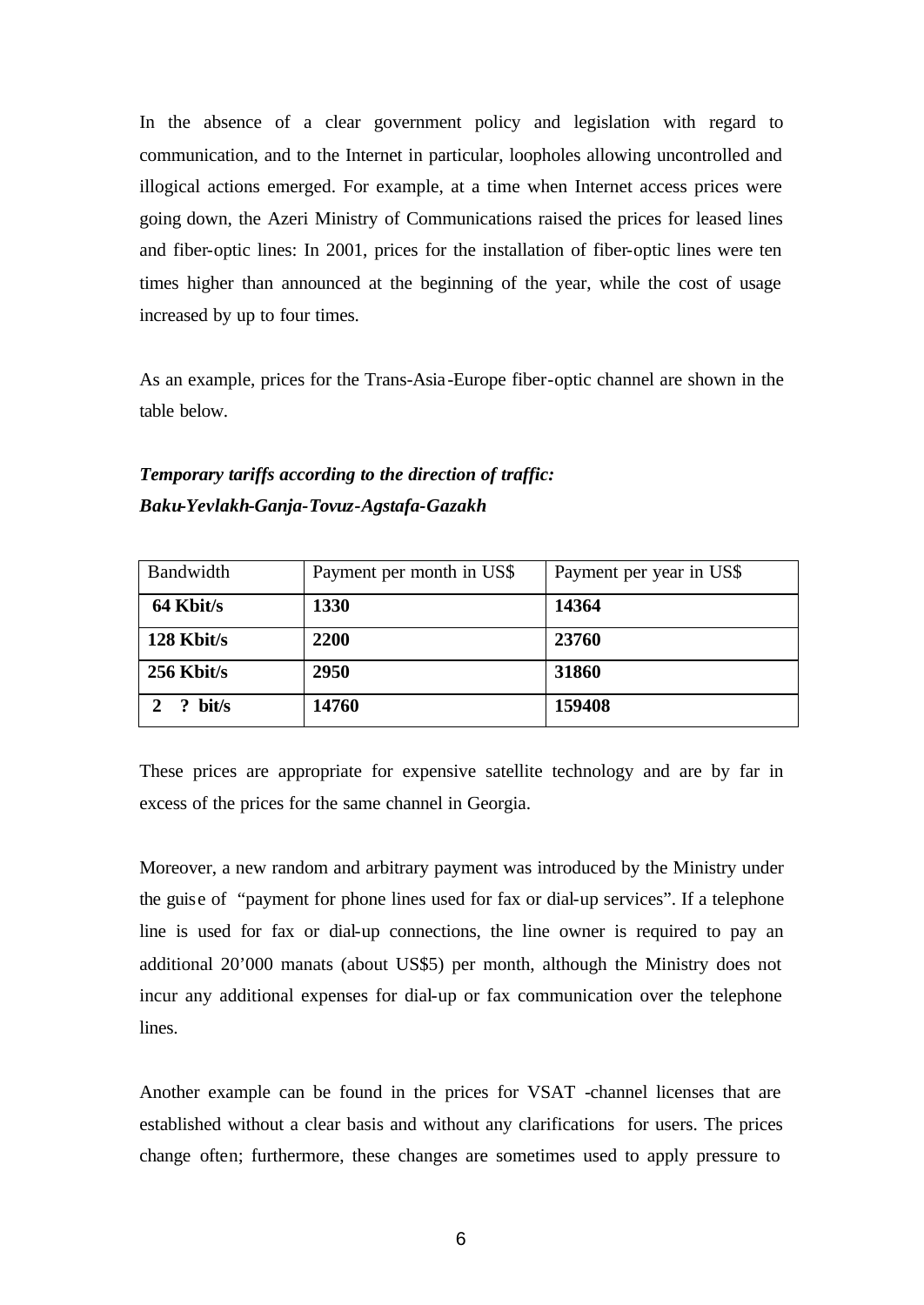obstreperous ISPs. The current price for a license is 50'000'000 manats (about US\$11'000).

The biggest problem is seen in a conflict of interests: The Ministry of Communication is both a private concern playing the ICT market, and a regulatory institution for the same market. This conflict is leading to the monopolization of the telecommunications market.

The lack of policy and transparency is confirmed by the case of the Internet beauty contest held at the end of the last year. A simple telephone call to the Azeri ISPs was sufficient to shut down access to a web site that parodied the original contest website. Under the circumstances, it is necessary to define who has the right to restrict access, when this right can be used, and why it should be given to anybody.

#### *Domain names*

The ownership of the national domain ".az" rests with a private company, Azerbaijan Communications. This situation emerged from an ICANN policy that allowed registration of the top-level country domain ".az" not by an organization representing the country, but by a private company. The company as the owner of the ".az" domain does not perform any implied duties regarding the correct administration of a national domain, and does not maintain any policy regarding the registration of domains within the ".az" zone. It causes a number of problems, some of which are listed below:

- an entity wishing to register a domain in the ".az" zone has no way of verifying whether the selected domain name already exists or not
- there is no way of identifying the owner of a second-level domain
- the cost of domain registration in the ".az" zone is three to four times higher than registration in the ".com" or ".org" zones; at about US\$215, the price is hardly acceptable. As a result, a large number of Azeri information resources are not registered in the ".az" zone (including the one which received the National Public Award as the best site of the country).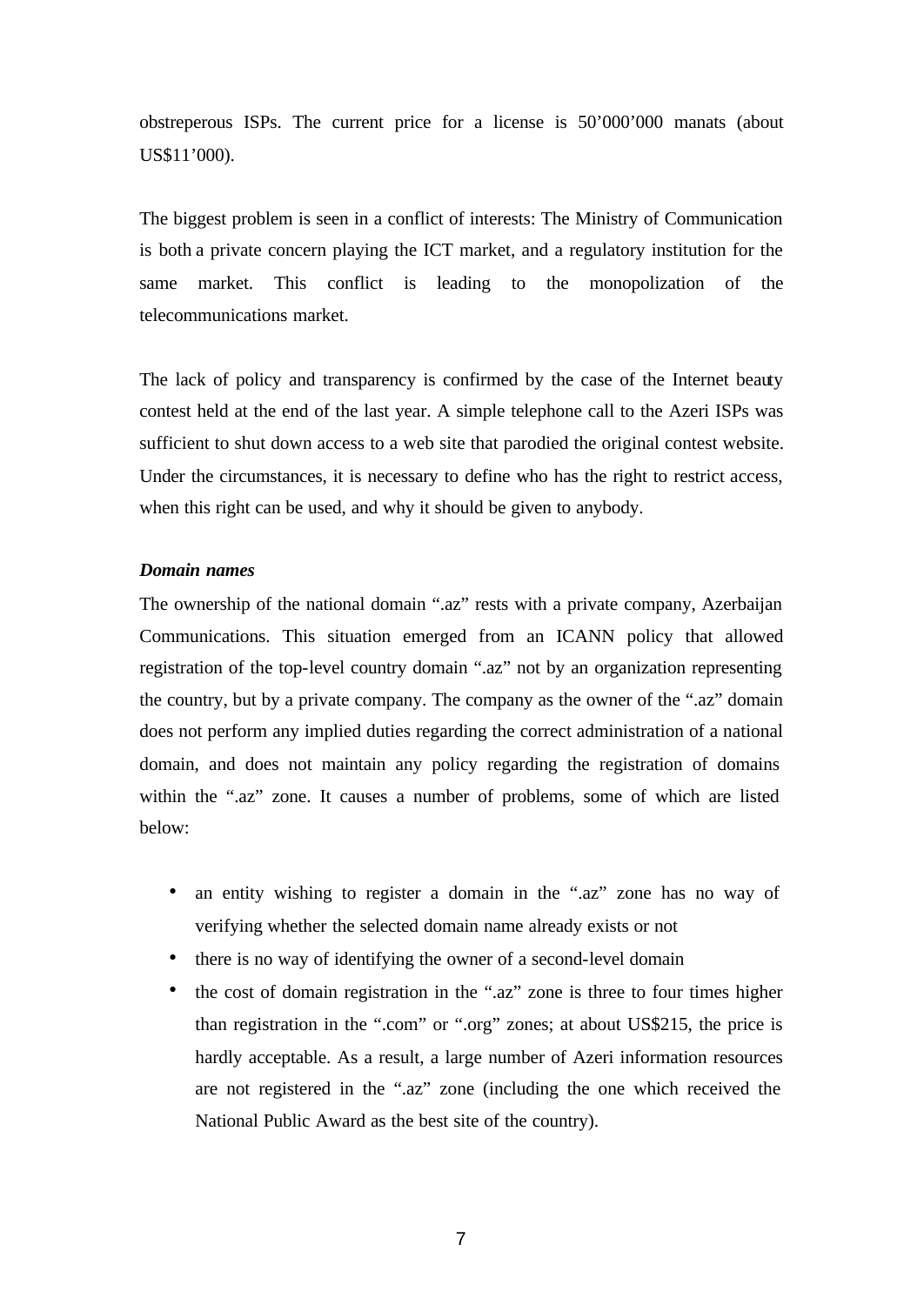Consequently, most of the local websites registered in the ".com" or ".org" zones or alternative zones were created as "az.com" and "az.org". This applies to international, state and private organizations alike, as the following examples illustrate:

| un-az.org        | United Nations in Azerbaijan                      |
|------------------|---------------------------------------------------|
| tqgk-az.org      | State Committee On Students Registration          |
| osi-az.org       | Open Society Institute                            |
| echo-az.com      | Private Newspaper                                 |
| job-az.com       | <b>Business International Recruitment Service</b> |
| voxpopuli-az.com | Vox Populi                                        |

One possible solution to the problem would be the creation of an entity equally representing the interests of the governmental, non-governmental and private sectors, and to appeal to ICANN to re-register the ".az" domain.

# *Communication*

The problems in this field are related to the problems of ICT Development policy. Due to the lack of such a policy in Azerbaijan, each ISP, organization, or oil company has created its own infrastructure using appropriate technologies.

Certainly, a greater prevalence of local ISPs can speed up the country's Internet development; but a greater number may also cause problems when ISPs fail or simply refuse to cooperate. Bearing this in mind, the diagrams below show a common but abnormal situation with local traffic as a result of lacking cooperation among local ISPs. For example, to reach the server of a local ISP that is physically located across the street from another local ISP, the user of the first ISP has to use a route that passes through New York or London – which takes 10-15 times longer than if the servers communicated locally.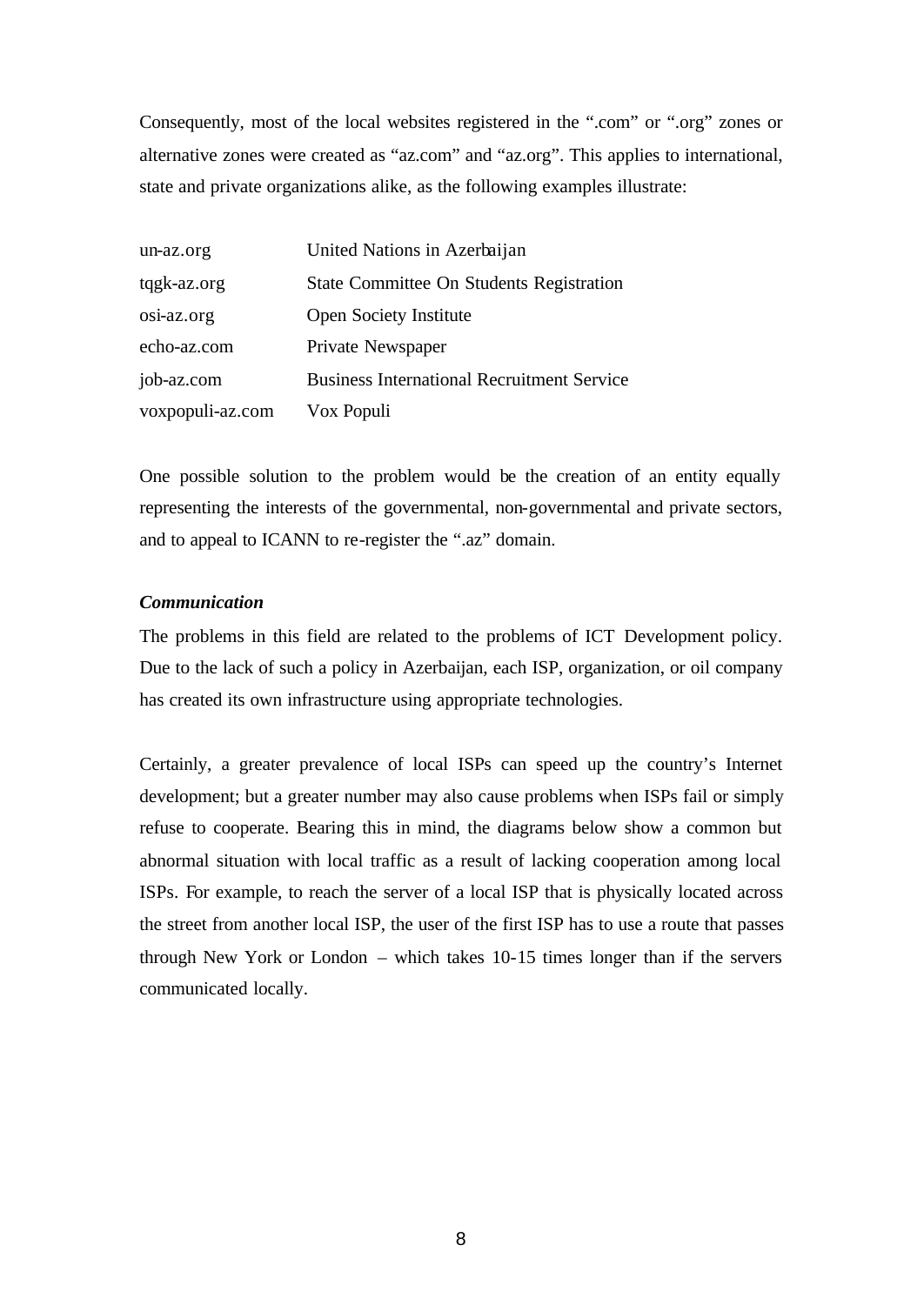|                                                                      | Report for www.azerin.com [212.47.128.24]<br>Analysis; Node Vww.azerin.com/was found in 17 hops (TTL=109). But, problems starting at hop 8 in rietwork "European Regional Internet Registry RIPE<br>causing IP packets to be dropped, this a HTTP server (running Microsoft-IIB/4.0). |                                                                                                                                                                                                                                                                                                                |                                                                                                                                                                                                                                                                                                                                                                        |                                                                                                                                                                                                                                               |                                                                                                       |       |                                                                                                                                                                                                                                                                                                                                                                                                                                                                                                                                   |
|----------------------------------------------------------------------|---------------------------------------------------------------------------------------------------------------------------------------------------------------------------------------------------------------------------------------------------------------------------------------|----------------------------------------------------------------------------------------------------------------------------------------------------------------------------------------------------------------------------------------------------------------------------------------------------------------|------------------------------------------------------------------------------------------------------------------------------------------------------------------------------------------------------------------------------------------------------------------------------------------------------------------------------------------------------------------------|-----------------------------------------------------------------------------------------------------------------------------------------------------------------------------------------------------------------------------------------------|-------------------------------------------------------------------------------------------------------|-------|-----------------------------------------------------------------------------------------------------------------------------------------------------------------------------------------------------------------------------------------------------------------------------------------------------------------------------------------------------------------------------------------------------------------------------------------------------------------------------------------------------------------------------------|
| Hop                                                                  |                                                                                                                                                                                                                                                                                       | Err IIP Address                                                                                                                                                                                                                                                                                                | Node Name                                                                                                                                                                                                                                                                                                                                                              | Location                                                                                                                                                                                                                                      | ms.                                                                                                   | Graph | Network                                                                                                                                                                                                                                                                                                                                                                                                                                                                                                                           |
| NERA<br>80 00<br>10<br>11<br>$\frac{12}{13}$<br>14<br>15<br>16<br>17 |                                                                                                                                                                                                                                                                                       | 10114<br>212.38.117.62<br>212 38 117 2<br>212 38 11 8 1<br>10.255.255.254<br>212.38.114.125<br>212.38.127.46<br>21 2.38.127.26<br>213.152.129.57<br>213 152 128.69<br>206 24 202 137<br>208.24.194.62<br>208.24.193.248<br>152.63.24.99<br>152.81.23.138<br>146.188.178.181<br>157.130.75.210<br>212.47.128.24 | azer<br>bsu-r.aznet.org<br>cc-r.aznet.org<br>s2-6.r1.azdata.net<br>cwrussia-glasnet.MSK1.cwrussia.ru<br>cvmsk-2-fe0.0.0.MSK.cvrussia.ru<br>bar2-senal4-1-1-0.NewYorknycon.net<br>acr2-loopback.NewYorkmr.cw.net<br>0.sp-B-2-0.XL1.NVC9.ALTER.NET<br>0.sp-7-0-0.XR1.NYC9.ALTER.NET<br>169.ATM9-0-0.OW1.NYC6.ALTER.NET<br>azerin-gw.customer.ALTER.NET<br>www.azerin.com | Baldi, Azerbaijan<br>Balo, Azerbaijan<br>Bailu, Azerbaijan<br>(Russia)<br>(Russia)<br>(Russia)<br>New York, NY, USA<br>New York, NY, USA<br>Carl, NC 27511<br>New York, NY, USA<br>New York, NY, USA<br>New York, NY, USA<br>Baku, Azerbailan | 10<br>11<br>243<br>838<br>860<br>798<br>787<br>888<br>864<br>921<br>911<br>921<br>923<br>2058<br>2079 |       | 2393 (private use)<br>Azerbaijan Educational and Inf<br>Azerbaijan Educational and Inf<br>Azerbaijan Educational and Inf<br>(private use)<br>RU-LUKOIL-INFORM-1999082<br>RU-LUKOIL-INFORM-1999082<br>RU-LUKOIL-INFORM-1999082<br>European Regional Internet Ri<br>European Regional Internet Ri<br>Cable & Virginss USA<br>Cable & Véreless USA<br>Cable & Wireless USA<br><b>UUNET Technologies, Inc.</b><br><b>UUNET Technologies, Inc.</b><br><b>UUNET PIPEX</b><br>UUNET Technologies, Inc.<br><b>HACIBEYOL KUCESI CADDES</b> |
|                                                                      |                                                                                                                                                                                                                                                                                       | Hew York                                                                                                                                                                                                                                                                                                       |                                                                                                                                                                                                                                                                                                                                                                        |                                                                                                                                                                                                                                               |                                                                                                       |       |                                                                                                                                                                                                                                                                                                                                                                                                                                                                                                                                   |

Image 1. Connection from ISP Adanet to an ISP server managed by Azerin.

|                                                                                                                                                                                              |                                                                                                                                                                                                                                                                                                                                                                                                                                                                                                   | Node Name                                                                                                                                                                                                                                                                                                                                                                                                                                                                                        | Lacation                                                                                                                                                                                                               | ms                                                                                                                                                            | Graph | Network                                                                                                                                                                                                                                                                                                                                                                                                                                                                                                                                                                                                                                                                                                                                                                                                                                                                           |
|----------------------------------------------------------------------------------------------------------------------------------------------------------------------------------------------|---------------------------------------------------------------------------------------------------------------------------------------------------------------------------------------------------------------------------------------------------------------------------------------------------------------------------------------------------------------------------------------------------------------------------------------------------------------------------------------------------|--------------------------------------------------------------------------------------------------------------------------------------------------------------------------------------------------------------------------------------------------------------------------------------------------------------------------------------------------------------------------------------------------------------------------------------------------------------------------------------------------|------------------------------------------------------------------------------------------------------------------------------------------------------------------------------------------------------------------------|---------------------------------------------------------------------------------------------------------------------------------------------------------------|-------|-----------------------------------------------------------------------------------------------------------------------------------------------------------------------------------------------------------------------------------------------------------------------------------------------------------------------------------------------------------------------------------------------------------------------------------------------------------------------------------------------------------------------------------------------------------------------------------------------------------------------------------------------------------------------------------------------------------------------------------------------------------------------------------------------------------------------------------------------------------------------------------|
| 4<br>ß<br>Z<br>Ø<br>9<br>10<br>11<br>12<br>13<br>14<br>15<br>16<br>17<br>18<br>19<br>20<br>21<br>g<br>22<br>23<br>24<br>25<br>26<br>$\overline{a}$<br>27<br>$\overline{u}$<br>$\overline{2}$ | 10.1.1.4<br>212.38.117.62<br>212.38.117.2<br>212.38.116.1<br>10.255.255.254<br>212 38 114 125<br>212.38.127.46<br>212.38.127.26<br>213.152.129.57<br>213 152 128 72<br>166.63.198.1<br>166.83.194.62<br>166.83.193.199<br>166.63.210.61<br>166.63.211.198<br>213.38.239.83<br>195.86.225.77<br>212.113.0.85<br>212.187.151.10<br>62.32.32.17<br>62.32.32.42<br>62.32.32.17<br>63.101.192.57<br>63.101.192.59<br>62.217.128.57<br>62.217.128.10<br>62.217 128.57<br>62.217.128.10<br>62.217.132.68 | azer<br>bsu-r.aznet.org<br>co-r.aznet.org<br>s2-8 r1 azdata.net<br>cwrussia-glasnet.MSK1.cwrussia.ru<br>ownsk-3-fell.0.0.MSK ownussia.ru<br>iarl-serial2-2-0-0.Frankfurt.cv.net<br>ber2.Frankfurt.cv.net<br>ber2-se-3-2-0.Thamesside.rw.net<br>bort Thamesside.ow.net<br>cable-and-wireless-internal-lap.Thamesside<br>ge-8-0-0-jpr1.lan4.ukinsnatow.net<br>GigabitEthemet5-0.linx2.lon1.level3.net<br>s0-0.azol3620.qvr.azeronline.com<br>s0-0.azol3620.gw.azeronline.com<br>yww.azeronline.com | Baku, Azərbanan<br>Baku, Azerbaijan<br>Baku, Azerbahan<br>(Russia)<br>(Russia)<br>(Russia)<br>Landon, UK<br>(United Kingdom)<br>London, UK<br>Landon, UK<br>(Azerbaijan)<br><i><b>Dererbanari</b></i><br>(Azerbailari) | ٥<br>10<br>10<br>176<br>920<br>851<br>891<br>934<br>907<br>855<br>985<br>940<br>926<br>883<br>811<br>979<br>850<br>808<br>874<br>1412<br>1410<br>1426<br>1469 |       | 1772 (private USB)<br>Azerbaijan Educational and Infor-<br>Azerbaijan Educational and Infor-<br>Azerbaijan Educational and infor-<br>(grivate use)<br>RU-LUKOIL-INFORM-19990826<br>RU-LUKOIL-INFORM-19990828<br>RU-LUKOIL-INFORM-19990925<br>European Regional Internet Reg<br>European Regional Internet Reg<br>Cable & Wireless USA<br>Cable & Wireless USA<br>Cable & Wireless USA<br>Cable & Wireless USA<br>Cable & Wireless USA<br>European Regional Internet Reg<br>195.86.226.77<br>Landon Telehause inter-rauter V<br>UK customer serial links.<br><b>Satellite Media Services</b><br>Satellite Media Services<br>Satellite Media Services<br>Azeronline LTD, J.V.<br>Azeronline LTD, J.V.<br>Azeronline Information Services<br>Azeronline Information Benices<br>Azeronline Information Services<br>Azeronline Information Services<br>Azeronline Information Services |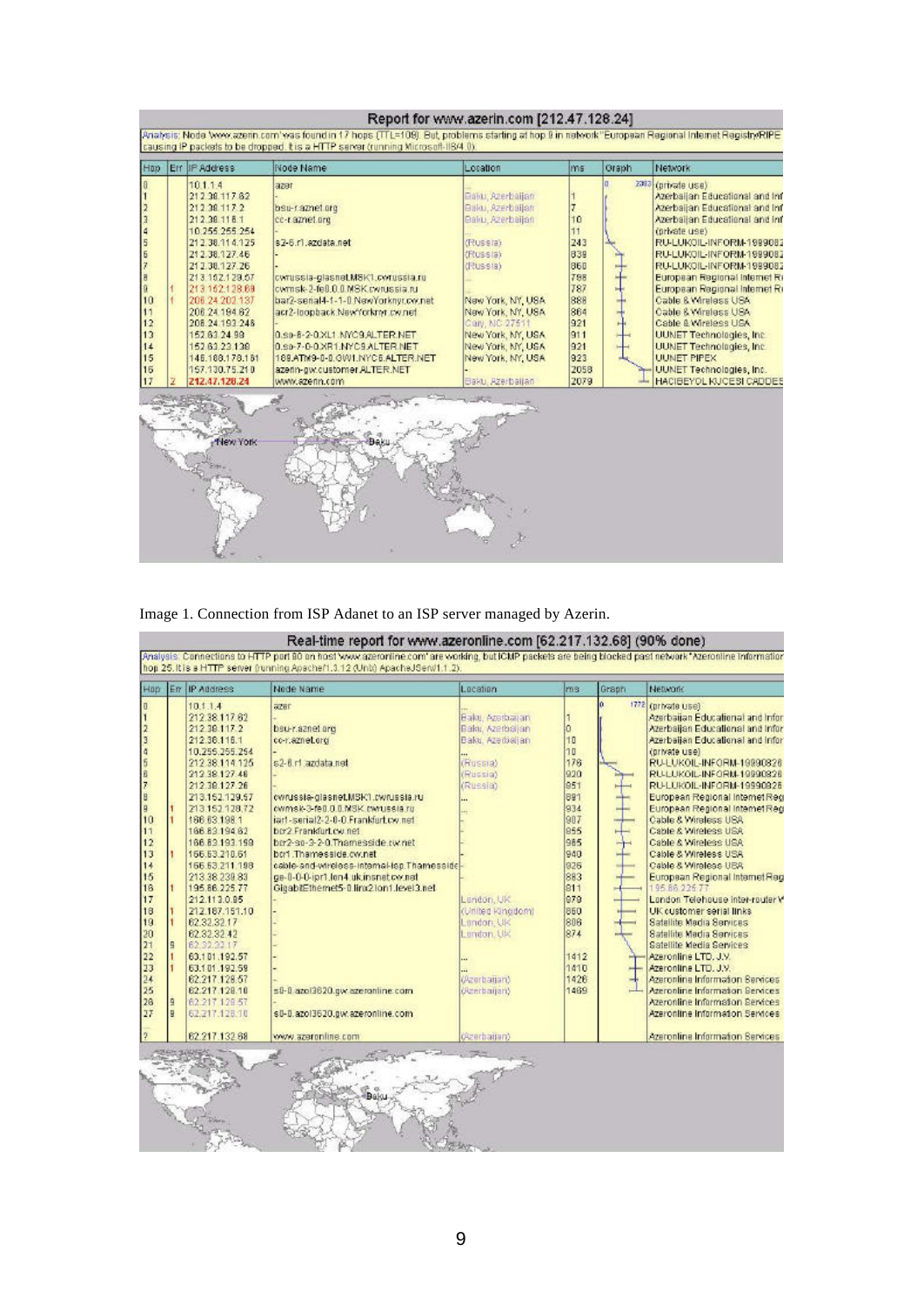This is irregular from a commercial perspective, too. Internal traffic is an opportunity for an ISP to generate additional profit without heavy investments if information is accessed directly – instead of being relayed through a circuitous international route. Azerbaijani ISPs would ultimately realize higher profits from direct cooperation internally because they could cut down the expenses incurred when using routes located on the other side of the world.

# *Language*

The language problem is associated with a mix of sub-problems: the country's transition from the Cyrillic to the Latin alphabet, confusion in terms of orthography, the absence of widely accepted, standardized Azeri fonts.

In 1991, Azerbaijan officially abolished the Cyrillic script, adopting a modified Latin alphabet in its place. This was the same year that the Internet started taking hold in the country. The problems do not only concern the content in the local language, but also the Azerbaijani content presented in English, especially in the case of documents that were translated from either Russian, Cyrillic Azeri or Latin Azeri.

Consequently, the English spelling of Azeri names is chaotic. For example, the name of Gence (a city in Azerbaijan) is spelt with as many as 11 different permutations. As a result of such spelling confusion, searching for the name on the Internet is complicated and the results often flawed. Witness the following search results found by the Yahoo search engine:

| Query  |                | Results |
|--------|----------------|---------|
| Ganja  | $+$ Azerbaijan | 579     |
| Gence  | $+$ Azerbaijan | 283     |
| Ganca  | $+$ Azerbaijan | 163     |
| Gandja | $+$ Azerbaijan | 81      |
| Gyanja | +Azerbaijan    | 42      |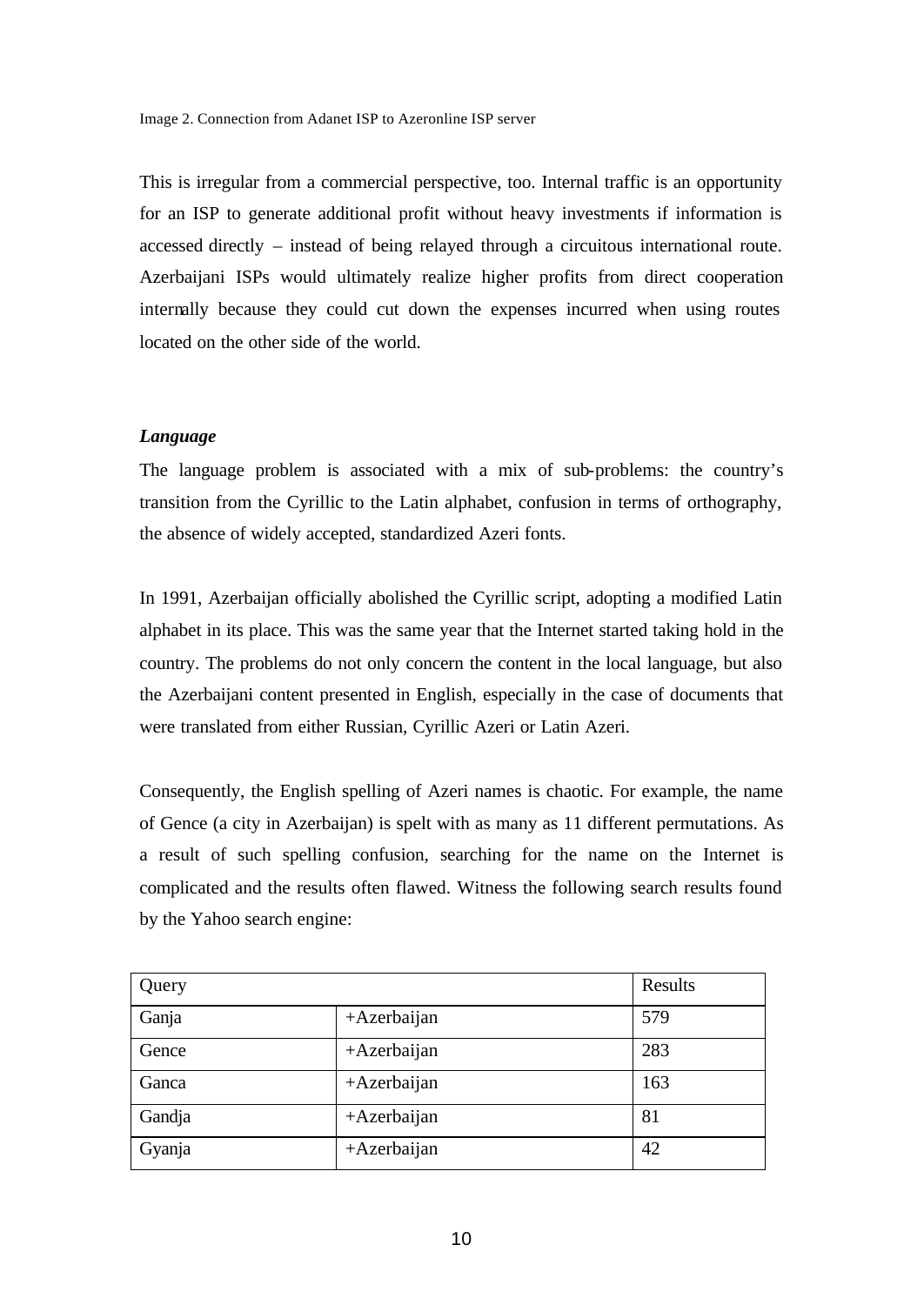| Genje  | $+$ Azerbaijan | 12             |
|--------|----------------|----------------|
| Gendje | $+$ Azerbaijan | 8              |
| Gjanja | $+$ Azerbaijan | 6              |
| Qanca  | $+$ Azerbaijan | 2              |
| Genja  | $+$ Azerbaijan | $\overline{2}$ |
| Gendja | +Azerbaijan    |                |

By the way, all these results refer to the second largest city in Azerbaijan.

Regarding the problem of lacking standardization in Azeri fonts, the main breakthrough has been the inclusion of the Azeri alphabet in the UNICODE standard developed by Microsoft. However, the UNICODE standard fonts are only accessible with Windows 2000, which is obviously expensive software for the majority of Azeris.

As a result, Azeri users (especially those who speak only Azeri) are very limited in the amount of online information resources they can view – even the resources that are presented in Azeri language; thus, a "digital divide" is exacerbated by a "language divide."

 Therefore, the UNICODE standard may be considered a long-term solution to the font standardization problem. In the meantime, standardization of extended code assignments is a cheaper interim solution.

## **Conclusion**

By following the recommendations of the National Strategy of ICT Development, most of the problems stated above could be solved. This document is currently under development by the Azeri government and the United Nations Development Program (UNDP).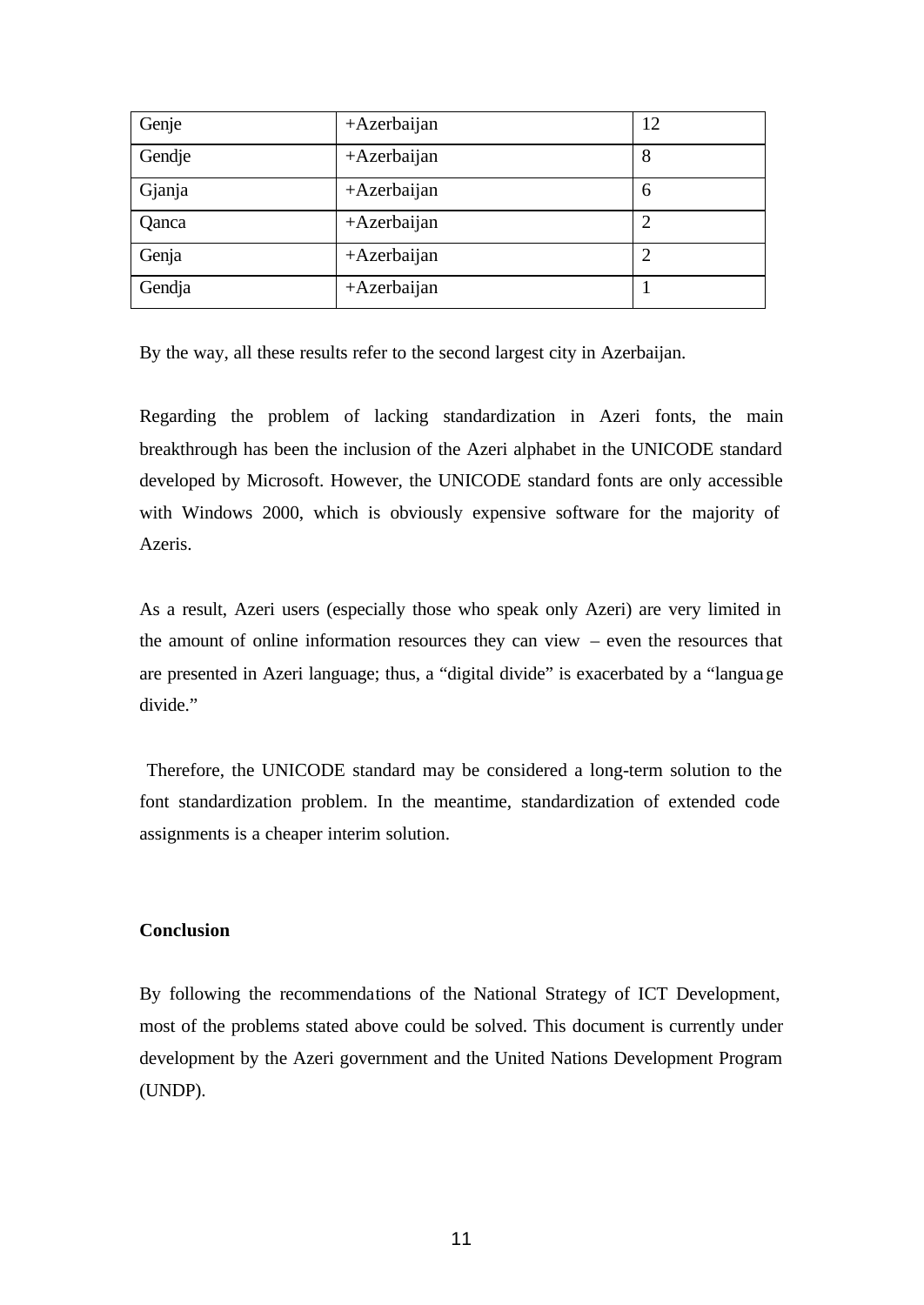A clear answer to the question "*Where we are now and what is going on?*" will resolve 90 per cent of the problems associated with the question "*How do we deal with current the problems?*" So there is hope that the material presented above will make a contribution to efforts aimed at further Internet development in Azerbaijan.

l

<sup>&</sup>lt;sup>i</sup> Turkish newspaper Hürriyet, 6 November 1995 [p.?].

ii Radio Free Europe / Radio Liberty report, by Julie Moffett, August 25[?], 1997.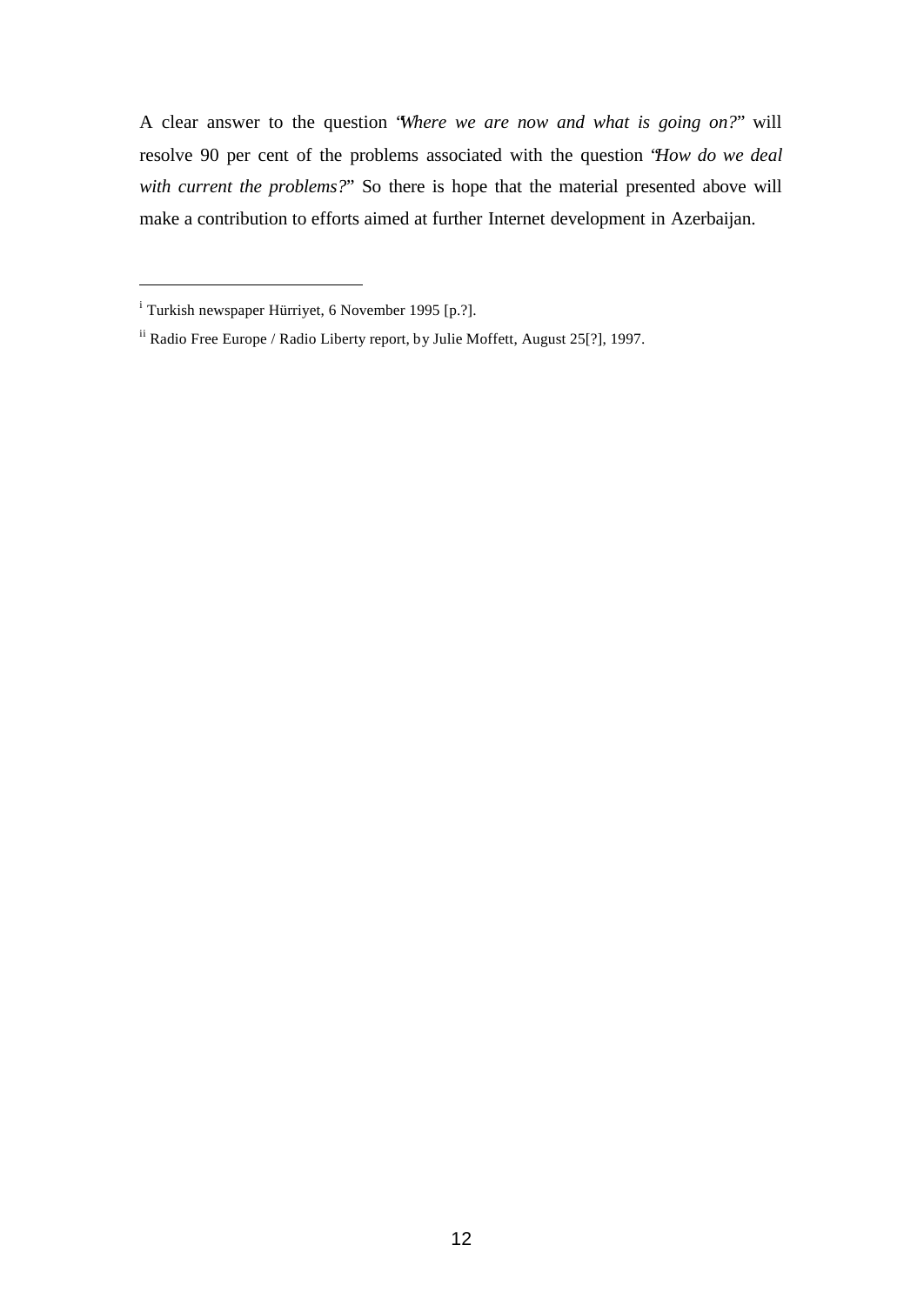# **Information Technology Prospects in the Caucasus 1st ISN Executive Conference**

**Tbilisi, Georgia, June 13-15, 2001**



Sponsored by the International Relations and Security Network (ISN) (Switzerland)

# **Development of Internet in Georgia**

# **By Sandro Karumidze**

Internet and personal computers (PCs) are becoming more and more popular in Georgia. Today, most Georgians are aware of the Internet and its benefits for work, study or entertainment.

# **History**

Computer technologies became available in Georgia at the end of the 1960s, when it was still a republic of the Soviet Union. Computer centers were established at ministries, factories, universities and research institutions. However, as a result of the demise of the Soviet Union and of the subsequent economic crisis, these computer centers were closed. PCs were introduced to Georgia in the 1980s, and were used mostly for word processing and accounting purposes.

Until the end of the 1980s, computers were not used for exchange of information in Georgia. The development of computer networks based on the X.25 transmission protocol had only just begun. However, the introduction of PCs facilitated more active use of e-mail communication. In the beginning of the 1990s, several e-mail service companies were operating, including Satco, Kheta (www.kheta.ge) and a few others. They were regional nodes of the Soviet Relcom computer network and were used to exchange massages via dial-up access to e-mail servers in Moscow. E-mail was provided to commercial users and academic and research institutions by providers Kheta and Acnet (www.acnet.ge).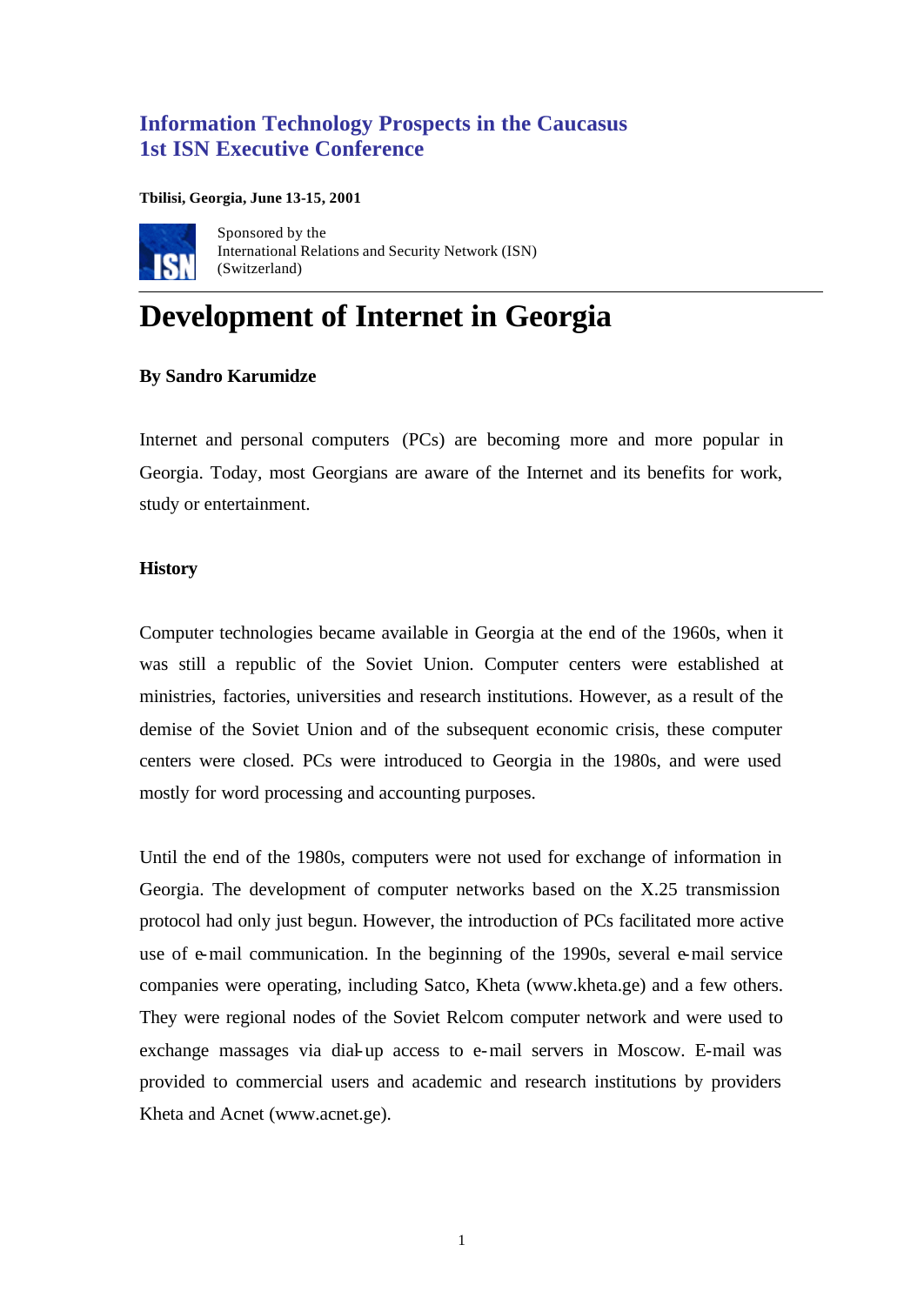At the same time as e-mail providers, X.25 networks were established, providing permanent online connections from several cities of Georgia to Tbilisi, and from there to the global X.25 networks. Use of these networks was limited to a few banks and several other government agencies. One of these X.25 networks, Iberiapac (www.iberiapac.ge), is still operational and owned by Infocom.

The first online Internet connection was established in July 1995 with financial support of the US government. A project managed by the American NGO Parliamentarian Human Rights Foundation [no such organization in the internet] provided Internet access to the Parliament of Georgia via the provider Sanet (called Mimosi Hard at that time). The first Georgian web site created under this project was that of parliament (www.parliament.ge).

The Georgian academic and research community received Internet access with support from the NATO Science Program and the EU INTAS program. in 1996 In the same year, Iberiapac started to provide Internet access through the X.25 network, which, unfortunately, was very slow.

There was no real competition to Sanet until 1997, when several Internet Service Providers (ISPs) started to operate. This competition prompted price cuts from US\$5 to US\$1.7 per hour for dial-up connection.

The Internet Center of the Open Society – Georgian Foundation (www.osgf.ge ), ,the local branch of the Soros Foundation, was also opened in 1997. The center grated free dial-up access for Georgian non-profit institutions and started to operate a public center providing free Internet access and training to population.

An important milestone in the development of the Georgian Internet was the launch in 2000 of ISP Rustavi Online (www.online.ge). It is owned by the popular TV channel Rustavi 2. Online subsequently started a permanent Internet advertising campaign, as a result of which the Internet has become a household term throughout Georgia. Today, there is fierce competition among ISPs in Georgia and the number of web sites is increasing.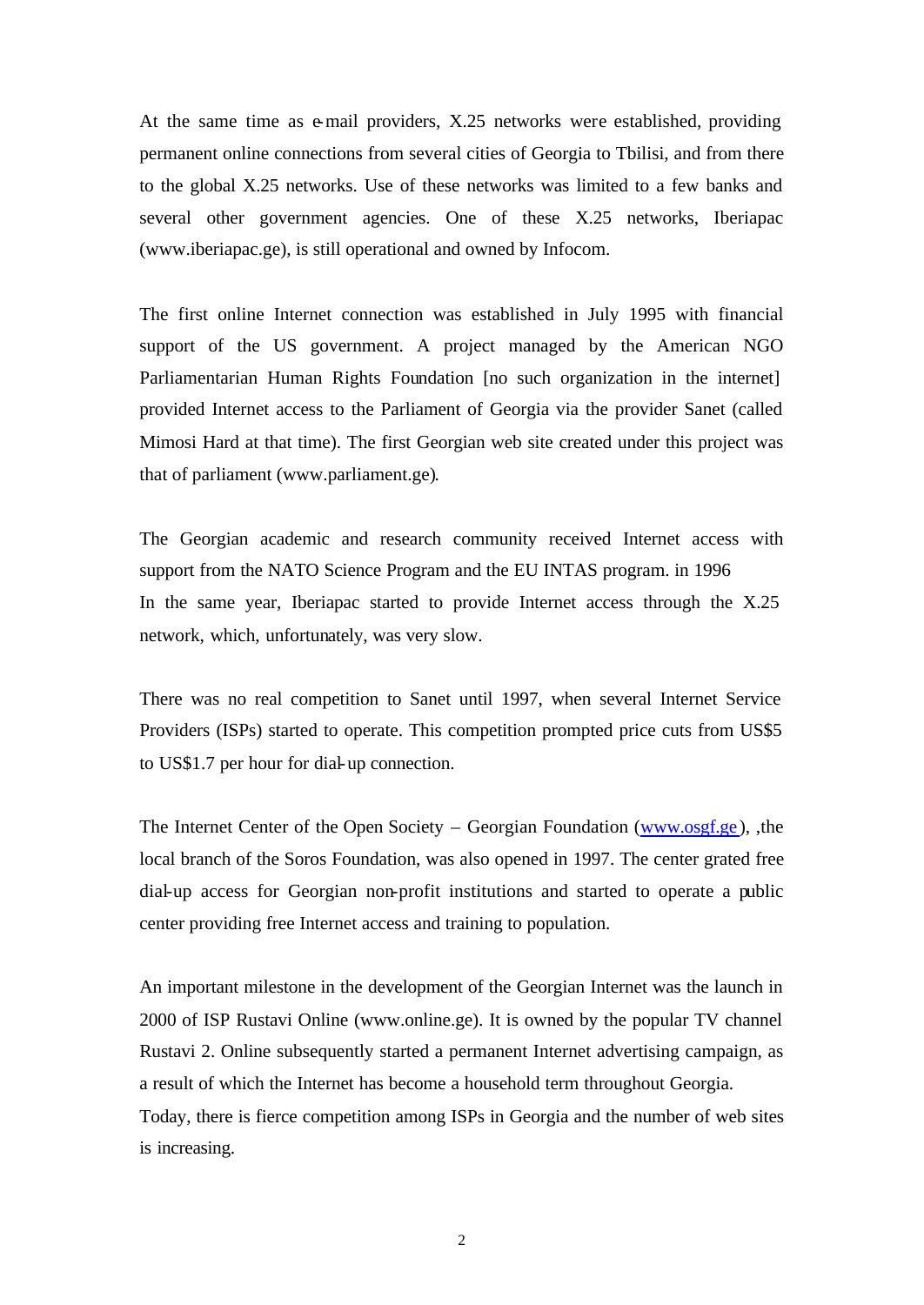Both Internet access and web sites with local content are very important for the development of the Internet in Georgia.

## **Access to Internet**

There are more then ten Internet Service Providers (ISPs) operating the Georgian market. Most of them provide services in the capital of Tbilisi. Three ISPs have regional representations and one provides services exclusively in Batumi.

The standard services provided by ISPs are Internet access via dial-up networking and leased lines, as well as e-mail and web site hosting.

## *Dial –up*

All ISPs provide dial-up services, however these offer various types of service and pricing structures. Most ISPs provide services per minute. There are three main types of providing services: subscriptions, Internet cards, and service without subscription based on fees charged to a specific phone number.

For subscription-based services, users receive a permanent login name and password. Users pay a fixed monthly fee and additional costs depending on the time spent online. The basic monthly fee usually includes several hours of working online. Some providers doesn't have fixed fees and only charge for time spent online. Institutions, various companies and NGOs often use this type of service.

A relatively new type of service is based on Internet cards. A login name and password is printed on each card. Each card is equivalent to a certain number of units. Users must scratch the opaque coating off each card for password access. Usually users can activate several billing modes with their login name and password. Internet cards are convenient for individual users. They can use the service whenever they want and, since cards are available at many supermarkets and other stores, they don't have to pay bills in cash at ISP offices or through money transfers.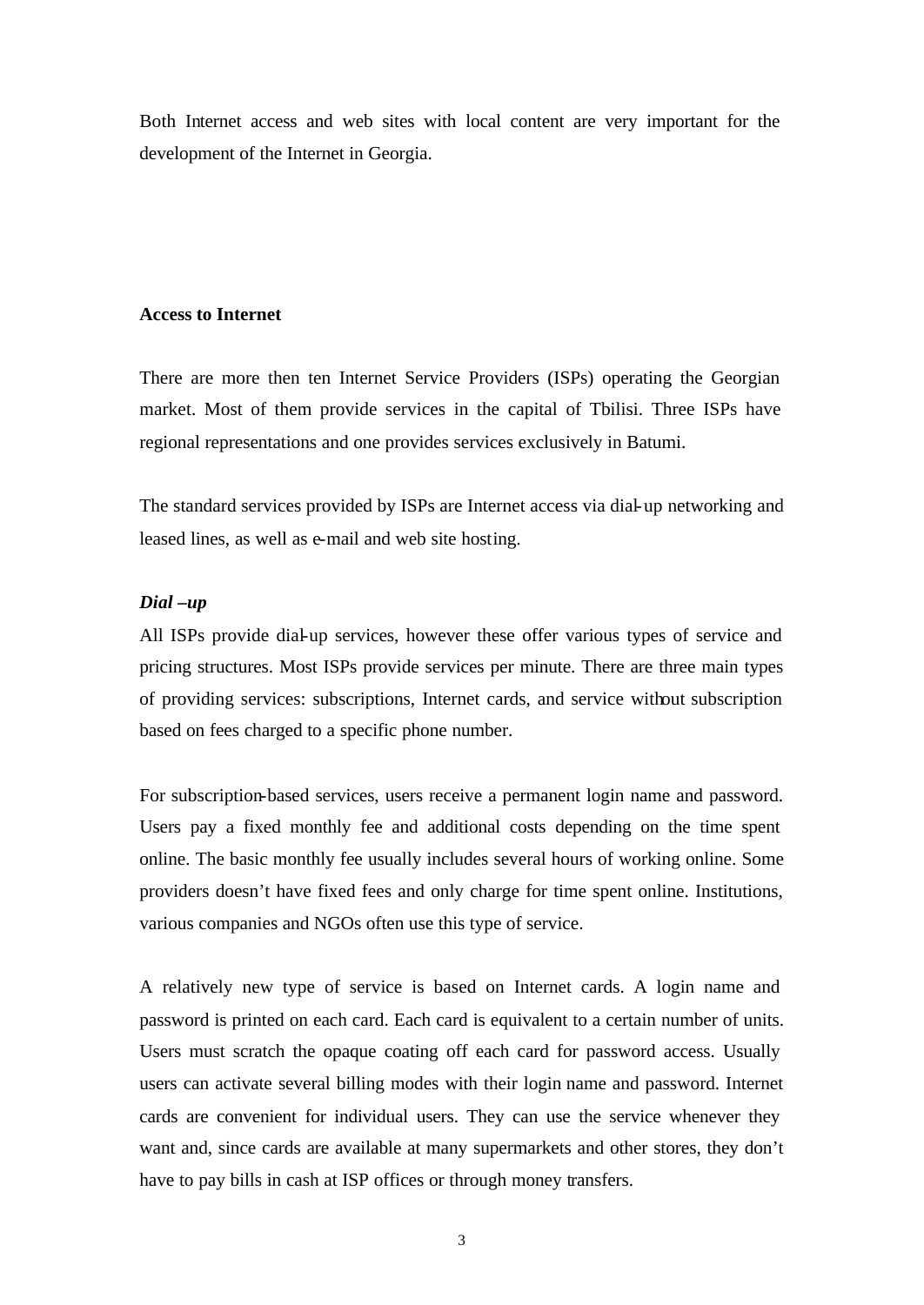The third type of dial-up service lets users access special phone numbers and charges them based on time spent online, without requiring them to take out subscriptions. This service is provided in cooperation with phone companies, which allow the ISPs to register and charge for dialing phone numbers. It is convenient since there is no need for a login name and password, though users must pay their bill at the phone company's payment center. Since users pay only after taking advantage of the service, this method is more expensive than Internet cards.

The rates of all ISPs vary according to the time of the day and there are also special weekend discounts. Every ISP has a different pricing structure, users have a lot of choice and often it is not easy to decide which provider to choose. Prices of access vary from US\$0.30 to US\$0.60 per hour during business hours, and less than half that price during the night or weekends. Some ISPs even provide free access during night hours.

Often local telephone calls are included in this price so users don't have to pay separate bills to phone companies.

So far, there are only two companies offering unlimited access for flat monthly fee. This service costs between US\$30 and US\$36 per month and is especially attractive for frequent Internet users.

The quality of the dial-up connection depends on the user's telephone exchange and the quality of local phone lines (the so-called "local loop"). Users who are connected to modern digital telephone exchanges can connect at a speed of up to 56 kilobits per second (kpbs). These are clients of the Akhali and Kselebi telephone companies (New networks and Akhtel). Others can access at a lower speed of up to 33kbps if the quality of local copper phone lines is good. The quality of service also depends on international connectivity bandwidth of ISPs and the time of the day.

More and more access lines to dial-up modem pools are being established. Rustavi Online and Sanet have the largest number of modems. In Tbilisi, each of these companies has about 300 dial-up lines. These modems are distributed among several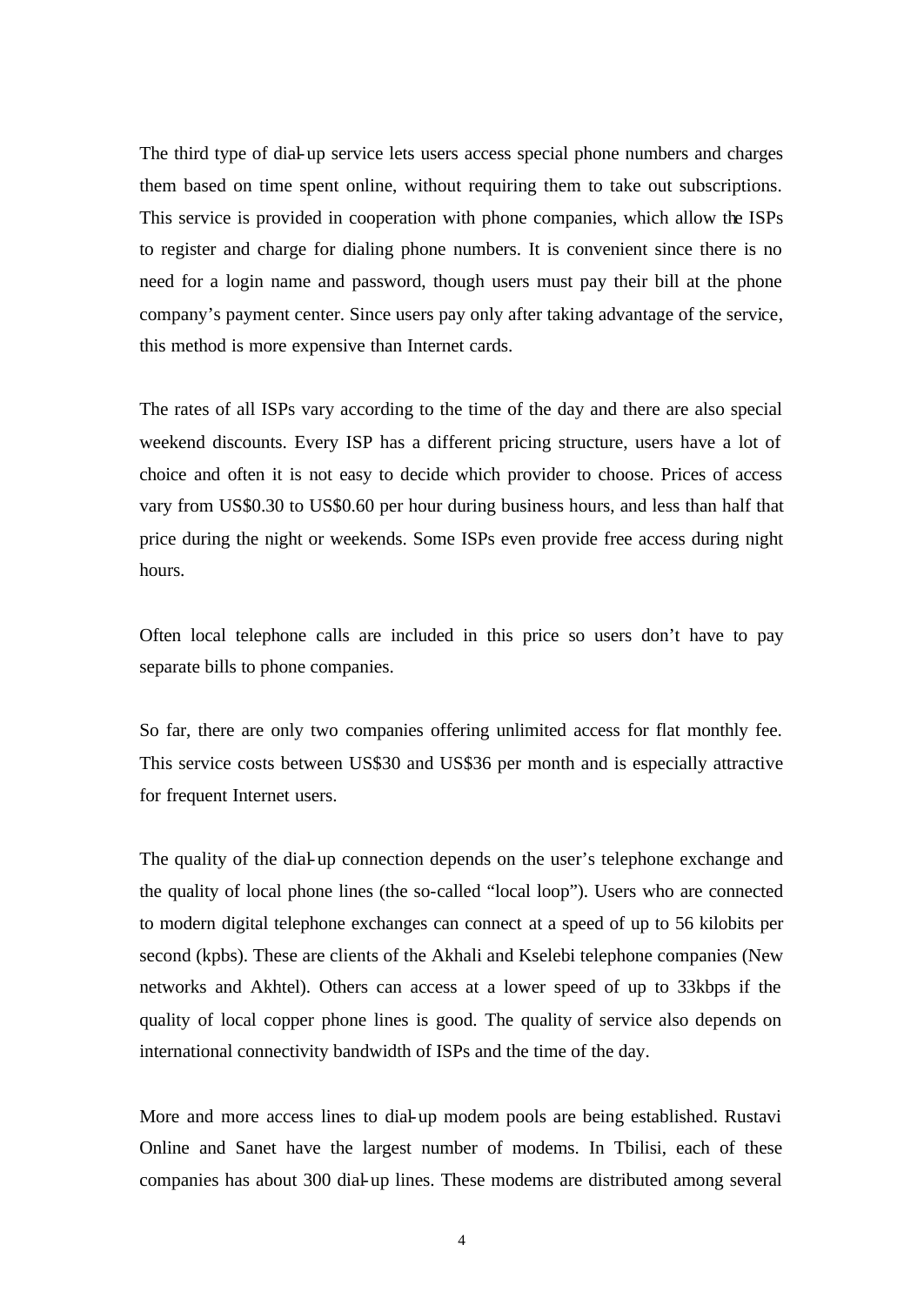central telephone exchanges. This helps to improve Internet access from various phone exchanges or companies. Hunt groups are organized so that users can automatically get free line dialing just one particular phone number.

When discussing services to individual users, it is important to note that most of them don't have bank accounts and even less have debit or credit cards and payment checks – not to mention online banking. This is why users have to pay their bills either at their ISP's office or at payment centers of telephone companies.

# *Leased lines*

Most of the ISPs provide lease line services. These services are provided via asynchronous and synchronous (xDSL) modems, fiber and radio Ethernet links. The service most in demand is via low-speed leased lines with 33 to 115 kbps asynchronous or 64 and 128 kbps. ISP provides these services via copper pairs leased from phone companies. Since only few ISP have more than one node, Points of Presence (POP) at different leased lines cannot be easily provided to locations that are remote from ISP premises. Thus leased line services are mostly available in downtown Tbilisi. Asynchronous US Robotics Courier modems (for 33 kbps connections) are often used for connections. There are other brands that are used both for different leased lines: Russian produced Zelax, Tainet, Telindus, RAD, Pairgain and few other brands.

Several companies provide services via fiber-optic and radio Ethernet services. Wanex (www.wanex.net) has built and is expanding its fiber backbone with PoPs at several locations in Tbilisi, mainly multistory building where many companies and NGOs rent offices. A fiber-optic connection can provide a connection of over 100 megabits per second (mbps) to the Wanex office. Sanet provides connectivity via radio Ethernet technology with up to 2mbps speed. Radio Ethernet connectivity is provided by non-commercial academic provider GRENA as well. Both radio Ethernet networks will be soon upgraded and will provide 11mbps throughput.

Prices on leased lines vary greatly from US\$40 to US\$200 for 33.6 kbps asynchronous and from 300 to 900 for 64 kbps synchronous leased lines (these prices include local taxes). Usually prices are flat rates based on bandwidth, and few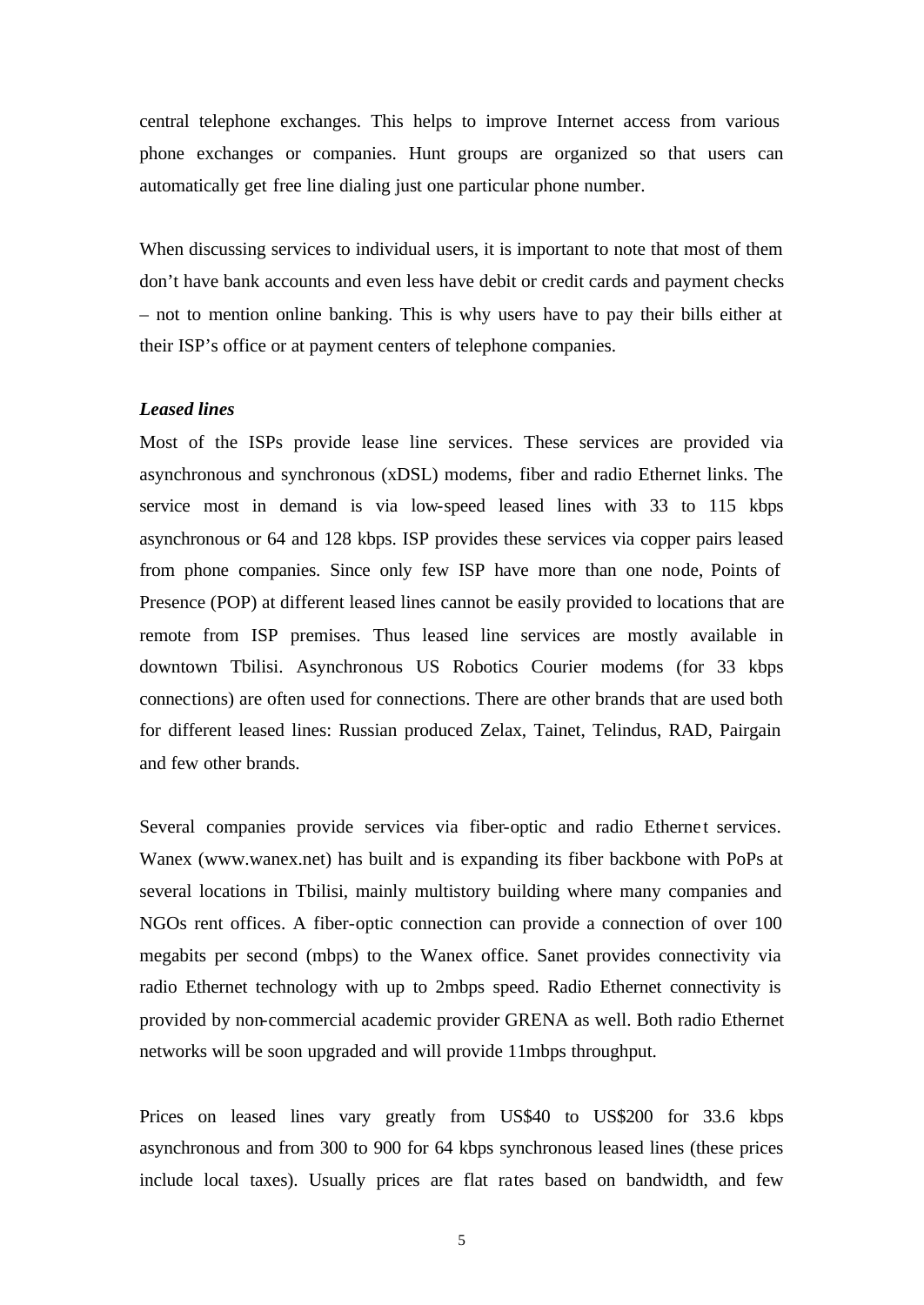providers charge based on quality of the line – Committed Information Rate (CIR) and amount of received information. In many cases it is possible to negotiate prices and terms of services if the particular company has a strong interest in concluding a contract. ISPs provide discounts on high bandwidth (more than 128 kbps) and longterm deals.

ISPs usually install the leased line and provide equipment like modems and routers to their costumers. Leased line services usually include several free e-mail accounts, free web and domain name hosting and other benefits.

## *E-mail service*

E-mail service is free if the customer has Internet access service from ISP. However users pay extra for multiple e-mail accounts. As a rule, additional (POP3) e-mail accounts are available. However Rustavi Online allows its customers to check e-mail via web interface and Sanet has free web e-mail service at www.posta.ge.

## *Web hosting*

ISPs provide their customers with 5 to 10 megabytes (MB) free web hosting. For others, the basic price for 10 MB is about US\$15. All ISPs can provide virtual web hosting, domain registration and other services on demand.

## *Regional Internet Services in Georgia*

As mentioned above, only a few companies provide Internet services outside Tbilisi. The first of these was the state-owned company Infocom that operates the Iberiapac network. Iberiapac is the oldest Georgian computer network providing data transmission services. For many years it has operated a network based on the X.25 protocol. This protocol allows users to transmit work through low quality non-digital (analog) lines, though transmission speed is low. Iberiapac establishes new points of presence (PoP) in more and more cities every year. But in most cities, Internet connectivity is very slow since the nodes are connected to Tbilisi only at a speed of 33.6 kbps or sometimes less. In several cities where digital lines are available, Iberiapac offers much better services. But its main competitors Sanet and Rustavi Online have PoP network nodes in these cities as well.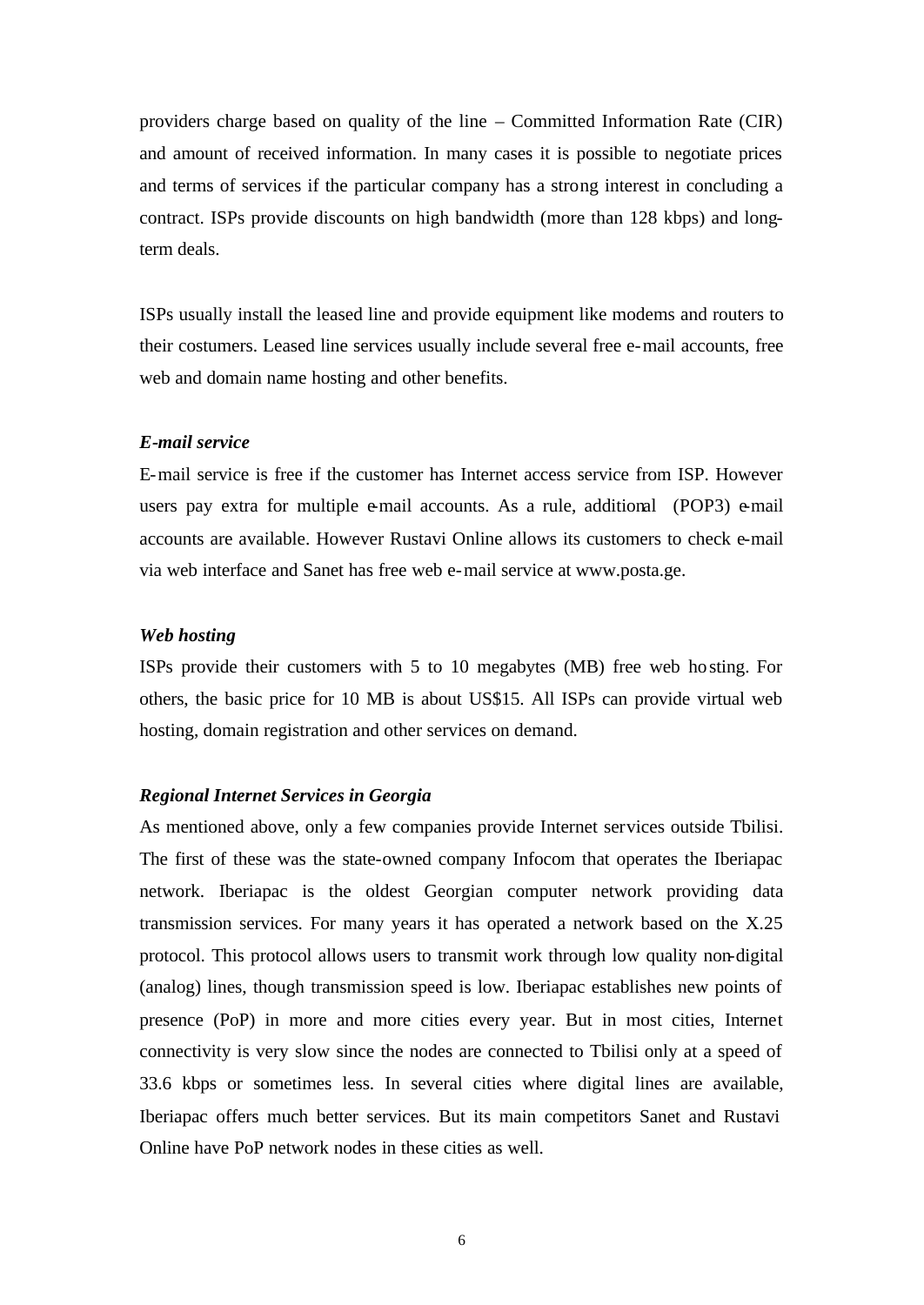Rustavi Online, which has PoPs in Batumi, Kutaisi, Poti, Rustavi, Gori and Zugdidi, is second only to Infocom in terms of coverage of Georgian cities. Sanet has PoPs in Kutaisi, Poti and Rustavi.

All these companies provide regional dial-up and leased line services. As in Tbilisi, the quality of services depends on the type of telephone exchange users are connected to, and on the distance between users and the ISP offices. Often it is very important since copper lines in regional cities are in very bad condition.

Prices in the regions are higher than in Tbilisi and depend on the cost of establishing a regional link, since most ISPs have international connectivity via Tbilisi. The only ISP with direct international connectivity is Batumi Net (former Basri Net), which provides services in Batumi.

#### *Abkhazia and Tskhinvali Region (Sauth Osethia)*

It should be mentioned that there is no ISP service in the Georgian regions of Abkhazia and Tskhinvali. These regions are under the control of separatist groups, and the government in Tbilisi has no authority there. It is still possible to access the Internet from these regions over long-distance phone lines by dialing an ISP access number in Tbilisi or in Russia. However, the price of the connection is over US\$10 per hour and quality is quite low. International organizations plan to establish local ISP services in these regions by the end of 2001.

#### *Other Telecommunication Services of ISPs*

Several ISPs provide other services in addition to typical Internet services. In some cases, companies are really telecommunications service providers rather than just ISPs.

Taro Invest (TI service www.ti.net.ge) has been providing voice over IP international phone calls for several years. Global Erty provides phone services and other telecom data services in cooperation with its international partner Global One. As mentioned above, Infocom provides data transmission services to more than 20 cities in Georgia using the X.25 transmission protocol.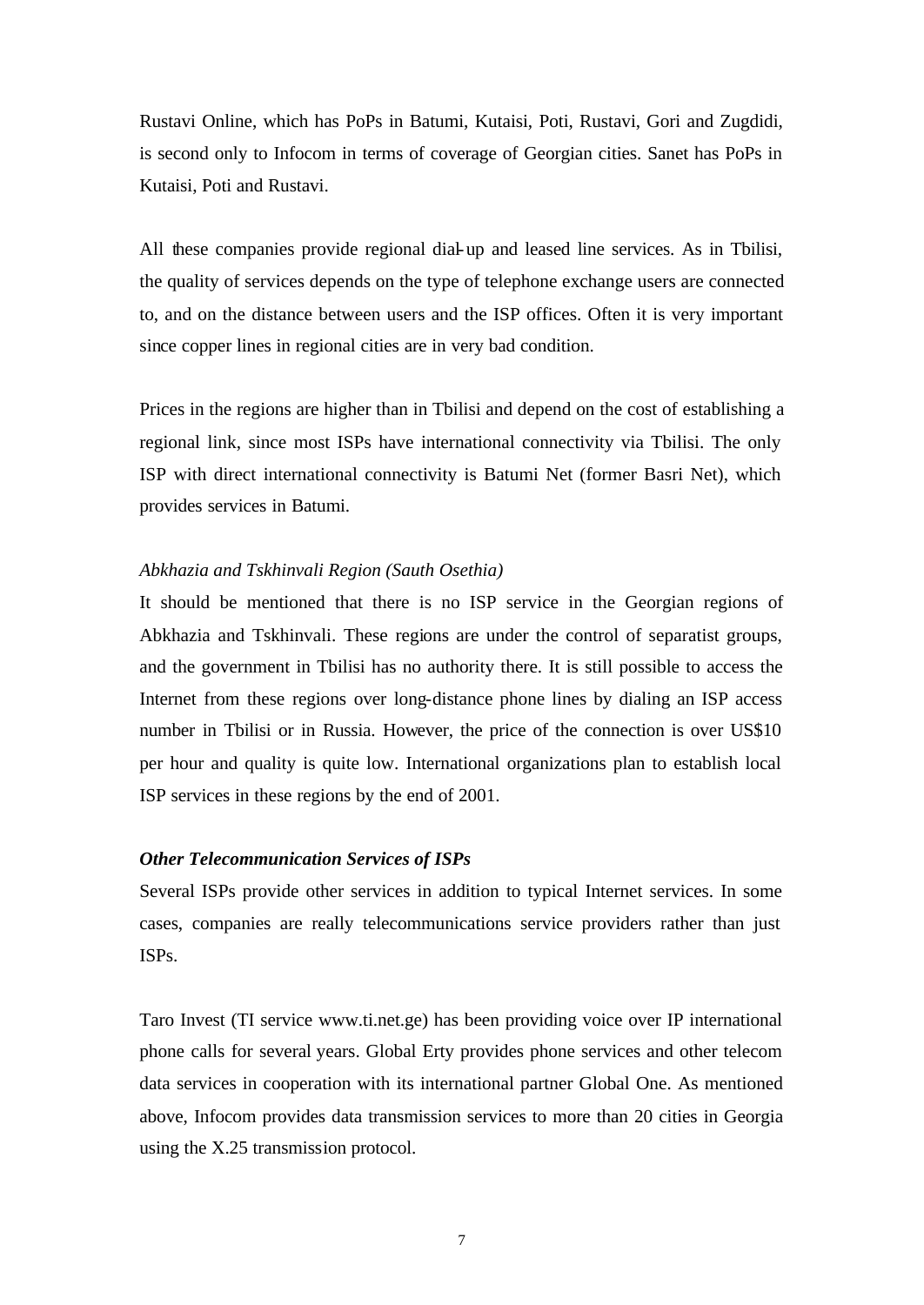Rustavi Online offers Virtual Private Networks (VPN) through IP protocol services in the cities where it has PoPs. Wanex provides VPNs in downtown Tbilisi, where it has laid fiber optical cable. VPN services will be provided in Tbilisi and in regional cities by the GRENA educational network following the expansion of its network from September 2001.

# *International Bandwidth*

The main and most precious resource for successful ISP operation is bandwidth. All Georgian ISPs' Internet access is via satellites connecting them to ISPs in USA, Europe and Russia. Most ISPs have their own satellite connection, although several minor ISPs buy connections from bigger ones. Satellite bandwidth is constantly increasing and the total bandwidth of all ISPs has increased from 64kbps to about 20mbps. The largest ISPs have 4-6 mbps downlinks and 1 mbps uplink connections. Their main satellite link is usually backed up by a smaller alternative connection. By the end of spring 2001, access to major Georgian ISPs was provided by international Internet companies such as UUNet (US), Netsat Express (US), SMS-Internet (UK), QPNQwest (NL) and DeTeSat (DE).

During the past several years, the price of international bandwidth has fallen dramatically from US\$6000 for 64 kbps bi-directional channels to less then US\$2000 for a 1mbps receive-only channel. This drop in prices is mainly due to new satellites focusing on providing services to this part of the world and the use of new transmission technologies like Digital Video Broadcasting (DVB) for provision of Internet services.

During last years, it has not been too difficult for Georgian ISPs to receive licenses for satellite transmission antennae, and no license is required for receive-only satellite antennae.

The reason why satellites are used exclusively for Internet access was the lack of other reliable telecommunication facilities. Traditional microwave systems were only providing connectivity to Russia and were of low quality. The first fiber cable system connecting Georgia to the rest of the world only went into operation in 2000. Though operational, fiber-optic cable is quite an expensive alternative to satellite unless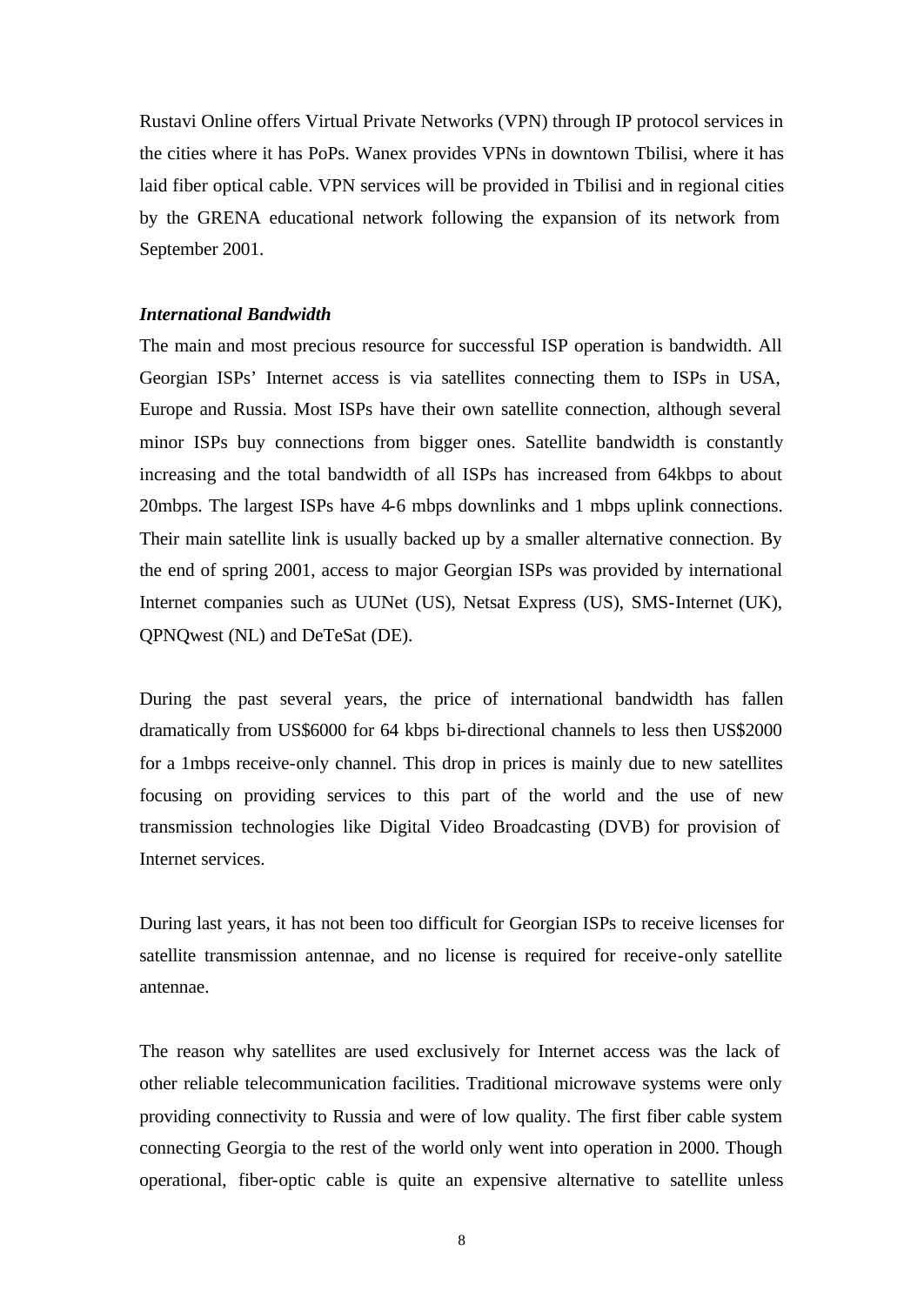connectivity is provided via southern Russia. The reason is that the price of fiber-optic connection is based on distance, and that Georgia is quite far from Western Europe, where Internet connectivity is relatively cheap and is of high quality. It is possible to buy Internet connectivity in Russia, where prices seem competitive, but Georgian ISPs still use satellite connections via Western partners.

Connections to Russia will play a greater role in the future. A significant part of Georgian ISP traffic goes to Russian web sites, since Russian is a language most Georgians are familiar with. Interest in Russian websites can increase in the future if economic and cultural cooperation between Georgia and Russia is developed.

The fiber-optic cable connecting Georgia to Russia and Europe is connected to Azerbaijan in the east and Armenia in the south. Via Armenia and Iran, it is connected to the Trans Asia Europe fiber cable system (TAE). Today, what little Internet traffic there is between Georgia and other countries of the Southern Caucasus is basically limited to e-mail correspondence. Good connectivity to neighboring countries will probably have an impact on economic cooperation in the future, with the possibility of building reliable VPN networks and running teleconferences.

#### *Local Telecommunication Infrastructure*

It is very important for ISPs to have access to a well-developed local telecommunications infrastructure. The existing infrastructure can be used to build backbones for connecting Internet nodes, or PoPs, and to provide users with Internet access.

The local telecommunications infrastructure in Georgia is in quite bad condition. Though there has been some progress in recent years, it is only felt in Tbilisi and several major cities. The rest of the country still uses old telecommunication equipment and often damaged phone cables.

The major recent development has been the installation of modern digital telephone switchboards (central office exchanges) in several districts of Tbilisi as well as Kutaisi, Poti, Zugdidi and Batumi. Thus, using old copper lines, these stations have significantly improved the quality of their telephone and Internet services.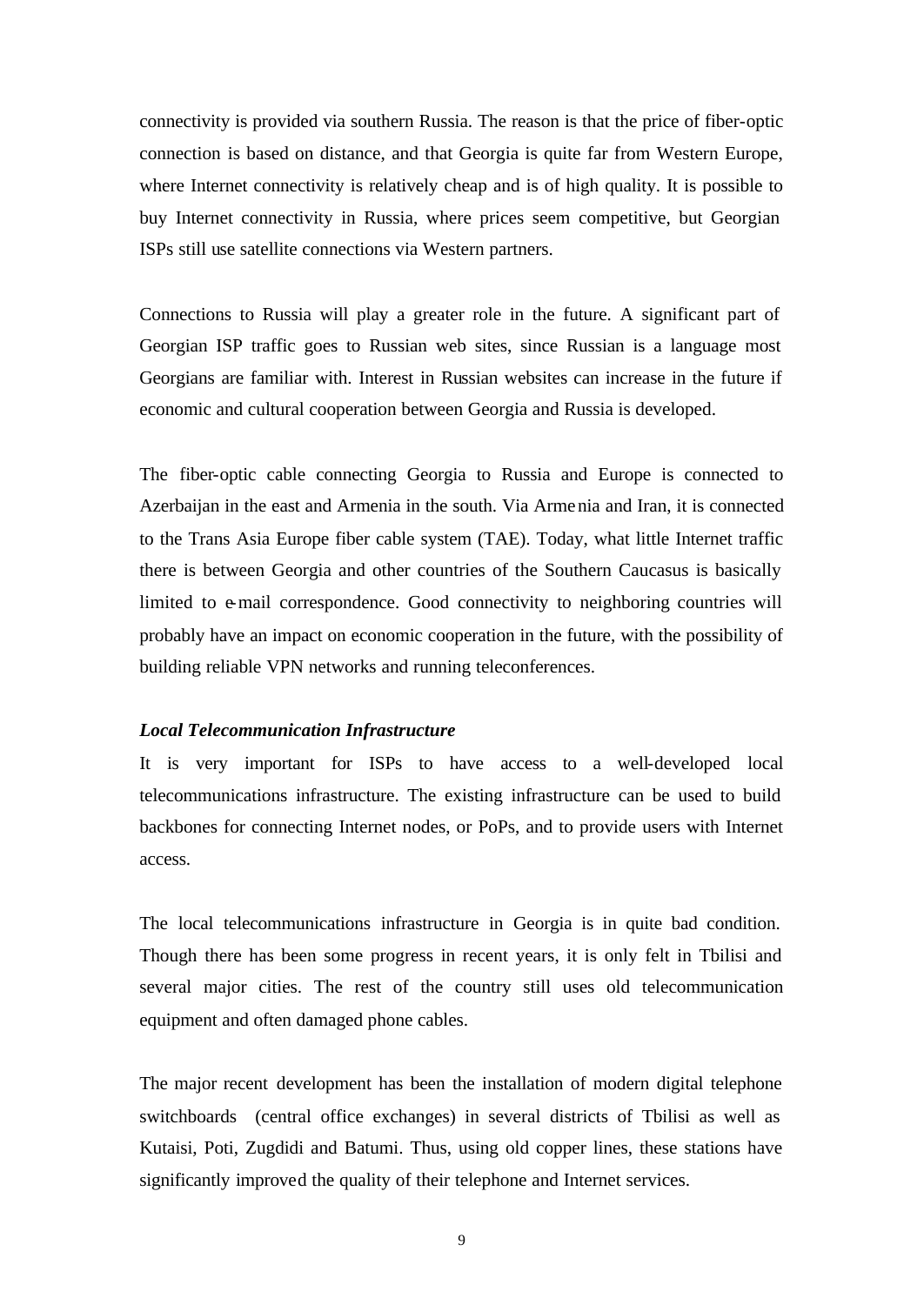In Tbilisi, these stations are connected to each other via fiber-optic cable using a digital SDH system. This gives users not only a good connection to other phone stations, but also provides a digital connection to ISP equipment and dial-up connection at a speed of up to 56 kbps. In addition, a digital connection allows better authentication and billing services.

The SDH fiber-optic cable system in Tbilisi allows better connection between PoPs and ISPs as well, though prices are quite high and a number of ISPs prefer to lay their own fiber-optic cable. The price of fiber-optic cable is going down, so probably the tendency for ISPs to lay their own cable will grow stronger with increasing demand for bandwidth.

An important development for regional Internet access was the project of laying fiberoptic cable across Georgia from west to east, operated by the telecommunications company Fopnet. This cable provides high quality digital services and connects Tbilisi to several major Georgian cities. It is the only high-quality digital fiber-optic cable system in Georgia. The only alternative to it is the digital microwave system connecting Tbilisi and Kutaisi, which will be extended to Poti in the near future. This microwave network is operated by Georgian Telecom (www.telecom.ge).

There are other projects for building fiber-optic cable systems in Georgia, and when they have been completed, Fopnet will have stronger competitors.

Internet access through TV cable can become an alternative to dial-up and lease line services using a copper telephone infrastructure. There are several cable companies in Tbilisi and in other cities. However, they do not offer Internet services over TV cable yet, probably due to the high cost of important equipment and of cable modems. In addition, many cables are in bad condition due to unauthorized connections and damages.

When discussing the local telecommunications infrastructure, it is important to mention networks built by mobile operators. Though the Internet services they offer are very limited, other regional telecommunication companies and ISPs can use the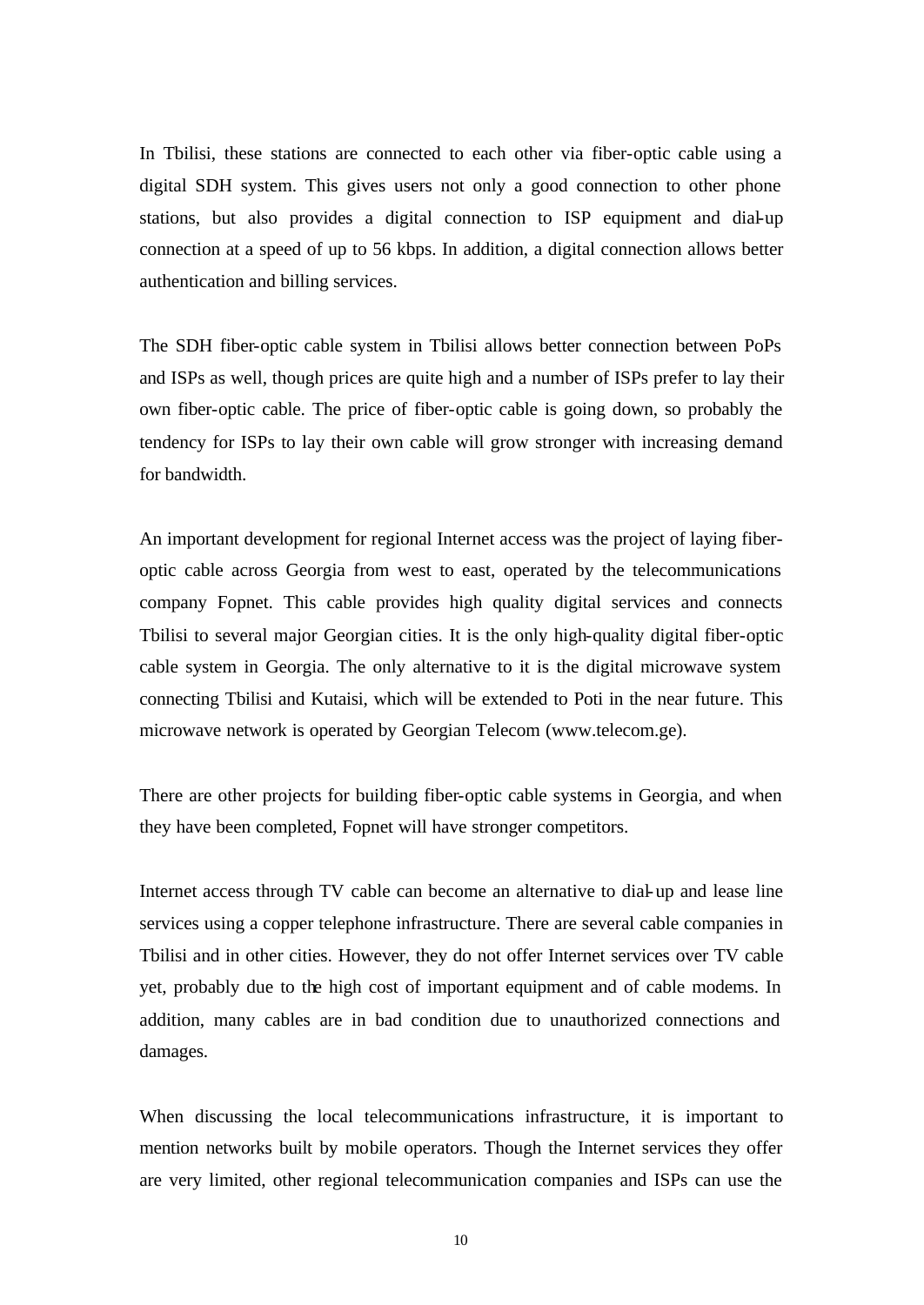infrastructure. With the introduction of GPRS and third generation (3G) services, mobile network operators can start providing Internet services as well; however, these services will be more expensive than service provided via dial-up connection.

It should be noted that although some ISPs exchange local traffic and provide backup for each other, there is no high-speed Internet traffic exchange point.

The creation of such a node could improve the services of every provider and accelerate the creation of more Internet resources in Georgia.

#### *Telecommunications Policy and Regulation*

Telecommunications policy and regulation are important factors determining the development of the Internet. There was no monopoly on international Web access in Georgia for several years, and there is no monopoly for international phone calls. Although until several years ago it was quite difficult to get a license for satellite transmission stations, this is no longer a problem.

The new law on Postal Services and Telecommunications, which was accepted by the Georgian Parliament in 1999 and amended in 2000, is a big improvement over previous one. The law created a legal basis for the establishment of the Georgian Communications Regulatory Commission as an independent telecommunications regulation authority, and laid down certain rules for the regulation of the telecommunications industry.

The law governs the regulation and licensing of international connectivity; however, amendments are necessary to provide open access to the local telecommunications infrastructure. This is very important since almost the whole local infrastructure is owned and controlled by the Georgian Local Line Company (GLLC), the state telecommunication company that will be sold following an international tender later this year.

If not properly regulated, the new private owner can and probably will restrict access for other companies, including local ISPs. The competitive advantage of owning the cable infrastructure will allow the proprietor to put all ISPs and most of the telecommunication companies out of business with ease. As a result, Georgia could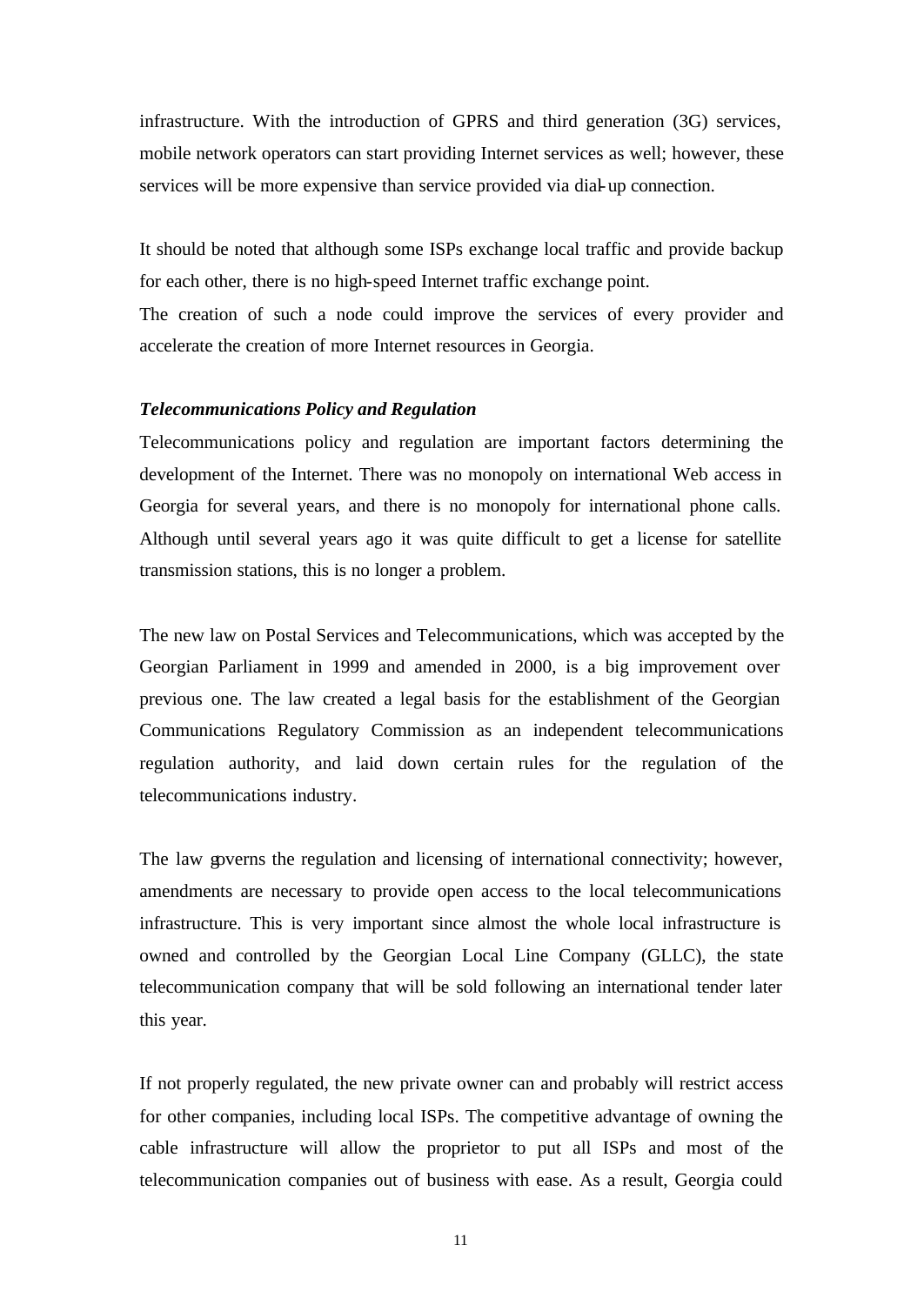end up with a monopolist providing expensive and often low-quality telecommunications and Internet services.

It is important for Georgian legislators and telecommunications regulators to follow international conventions as well as the recommendations of the World Trade Organization (WTO), the International Telecommunication Union (ITU) and the European Commission to create an environment that fosters competition and the introduction of new telecommunications technologies and services in Georgia.

## *Internet Centers*

In the context of Internet access, it is important to mention, in addition to ISPs, the various computer labs with Internet access, public Internet centers and Internet cafes. In many countries where individuals can't afford their own computers, this type of Internet access point is very important for access to e-mail, web and other Internet resources.

For several years, the only sponsored Internet centers in Georgia were operated by the Open Society Georgia Foundation (OSGF, initiated by the Soros Foundation), the National Information Learning Center (NILC, www.nilc.org.ge) and IREX (www.irex.org.ge). These centers were free of charge and open to the general public. Until last year, there were only a few commercial Internet cafes due to the high costs of connections.

As a result of low Internet prices, several Internet cafes opened in downtown Tbilisi during the last year. The cost is from US\$0.50 to US\$1.50 per hour. However, this is still more than many people can afford. Internet centers are available in Tbilisi, though there are centers operated by OSGF and IREX in Kutaisi, Batumi and Poti.

It is important to mention that the creation of public Internet centers in places where people can't access the Web from home or from their offices can have a dramatic impact on the life of that city or region. Centers with multiple workstations can serve several hundred people per week, providing the whole region with vital communications tools and access to information worldwide.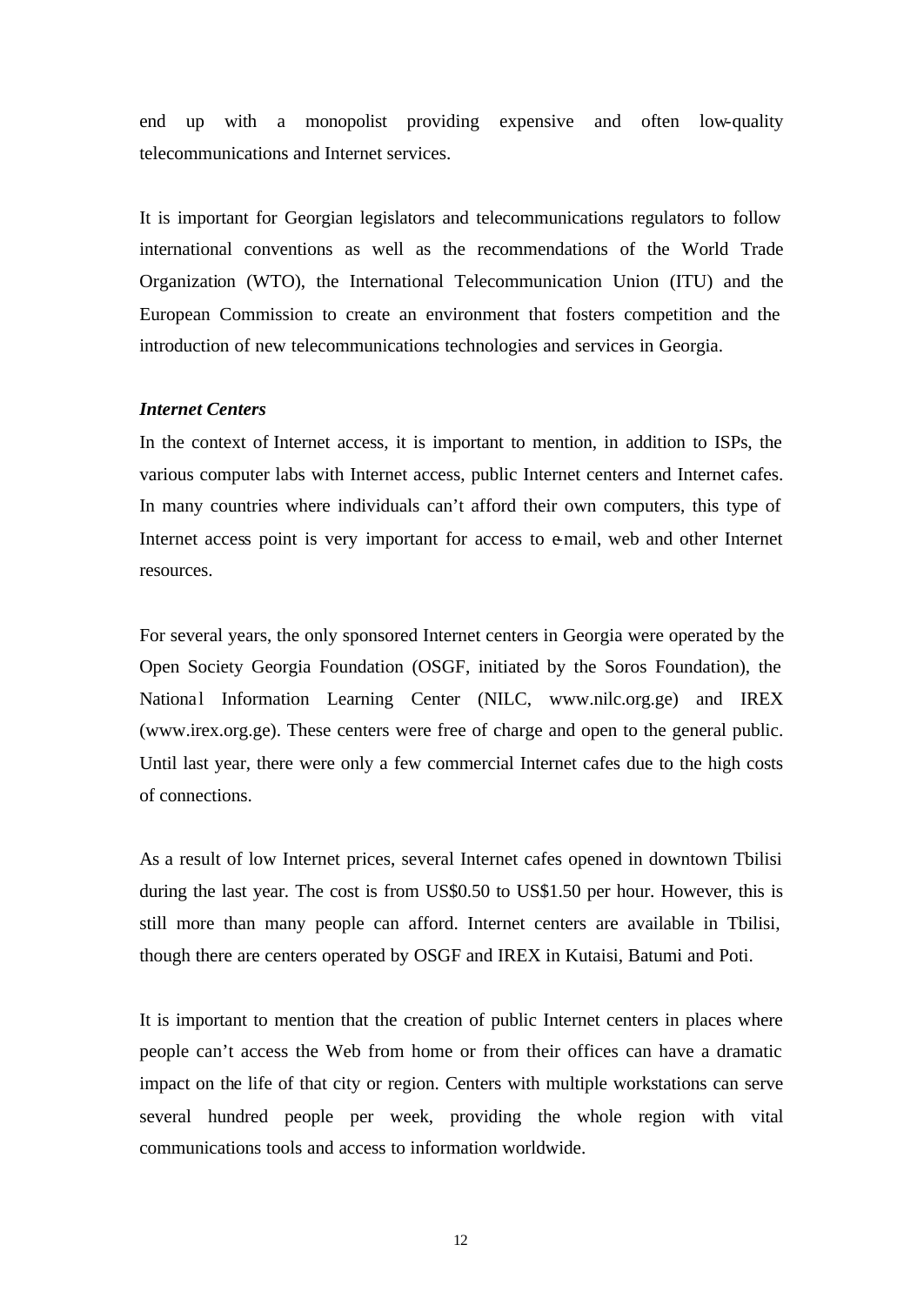In addition to public centers and cafes, Internet services are available at schools and universities. Unfortunately, there are only few universities, primary and secondary schools with computer classes that are connected to the Internet. Only a few universities have 33.6 to 128 kbps leased lines. Most educational institutions with computers have only dial-up Web access.

# **Users**

The number of users of commercial Internet providers is confidential. However, given the available bandwidth and the known number of dial-up lines, it is possible to estimate the maximum number of dial-up accounts and leased lines. This information is easier to get from providers since it helps to advertise their services.

According to information from ISPs, the total number of dial-up lines available to providers is about 1200. Extrapolating from international experience and experience gained operating the Soros Internet Center's dial-up access, we can estimate that 12- 15 dial-up internet accounts per line are ideal, and that a higher ratio of accounts per line results in low-quality service and customer complaints. Based on these assumptions, there are probably 15'000-20'000 dial-up accounts in Georgia. In addition, the country reportedly offers about 200 leased lines, mostly at 33.6 kbps. Some leased lines are connected to multiple workstations, as in the case of the Parliament or the Georgian Technical University (www.gtu.edu.ge), which have several hundred computers each. At a very rough estimate, we can assume that about 3000-4000 computers are connected to leased lines.

At a rate of 2-3 users per computer, there are about 50'000-75'000 permanent Internet users in Georgia. This calculation may be optimistic, but the figure accounts for just 1-1.5 per cent of the total population, which is far behind US, Europe and many developing countries.

An important variable for measuring the pervasiveness of the Internet in a given country is the number of hosts (computers with a unique internet address). This calculation is made by Réseaux IP Européens (RIPE, www.ripe.net), an organization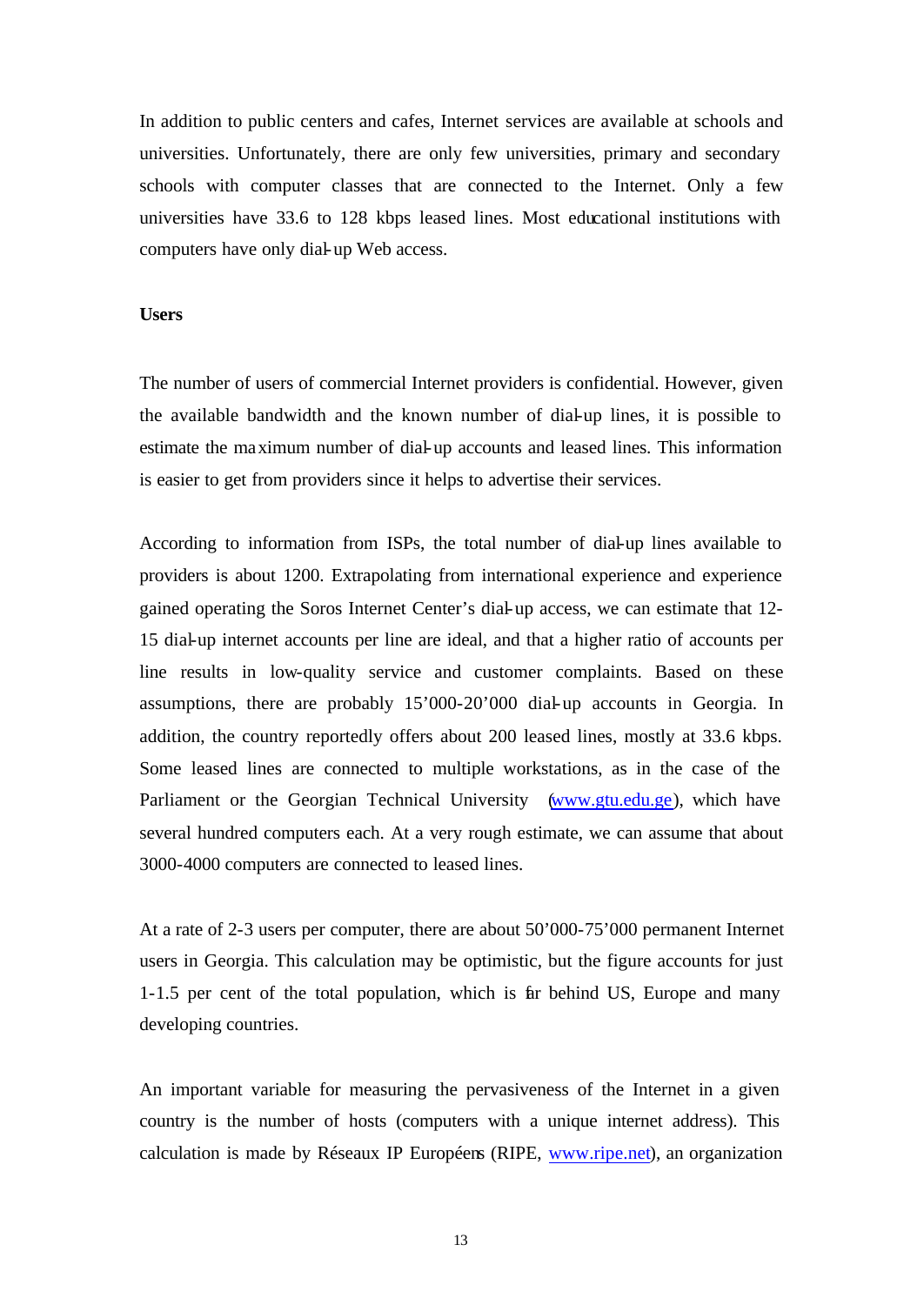responsible for the distribution of IP addresses in Europe. According to RIPE, the number of unique IP addresses [in Georgia] in March 2001 was about 1800. However, this should not be taken as a hard figure since some ISPs use non-European IP addresses.

#### **Georgian Internet Resources**

Unfortunately, there are far less Georgian Internet resources than Georgian Internet users. There are only a few hundred Georgian web sites. Most of them are simple brochure-type sites prepared by amateurs. The vast majority of Georgian Internet sites are in English, since their creators' aim is to introduce themselves and their companies to the world. The Georgian Parliament web pages mentioned above are mostly in English as well.

One of the reasons why most Georgian web sites are in English is a lack of international software that supports Georgian alphabet characters.

Though there has already been a standard code for Georgian characters for some years, it is not widely used and international software companies don't support it. The reason is that there is no software market in Georgia and almost all users, including state and private organizations, use pirated software.

More progress in the use of Georgian can be expected if international software companies start supporting Unicode (www.unicode.org), a new international standard for encoding characters. Microsoft has begun to support Unicode in its products, but unfortunately Georgian is still not well represented; there are no good keyboard drivers and fonts In spite of these difficulties, the number of web sites in Georgian is increasing. Most conform to the State Encoding Standard, which is a good sign. There are up to ten professional (semiprofessional) Georgian web studios today. Some of these have only been in business for a few years.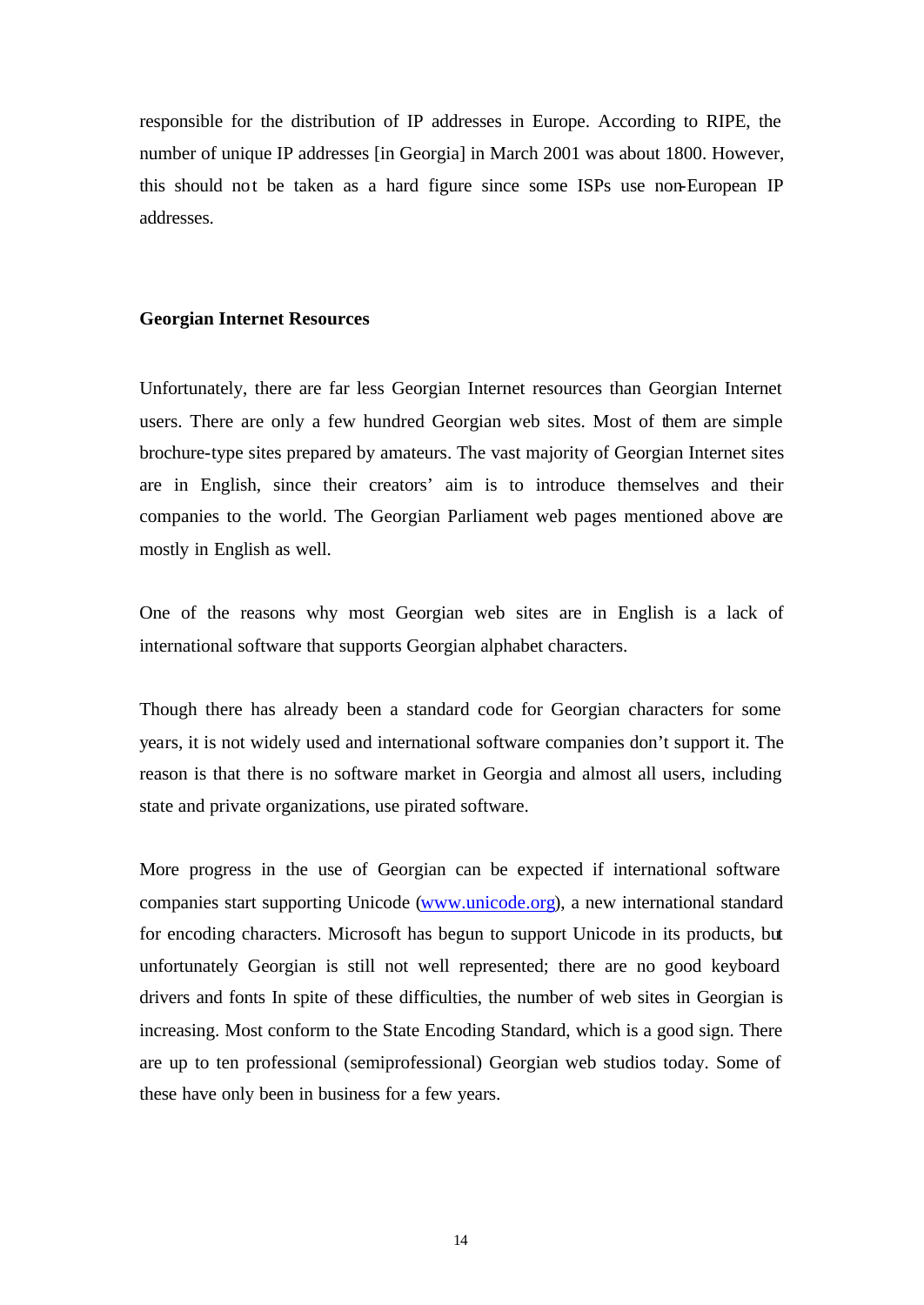The most widely known Georgian Web directories are www.georgia.net.ge and www.geres.ge.

Since Georgian characters are not supported, transliteration is widely used and e-mail correspondence is usually typed in Latin characters. The main reason is once again the lack of support for Georgian fonts in the Windows 95 and Windows 98 operating systems, as well as in the most widely used e-mail clients, MS Outlook and Netscape Messenger.

#### **Georgian country Top Level Domain**

In the context of Georgian web resources and e-mail, it is worth mentioning Georgia's country top-level domain ".ge." Domain names are maintained and managed by ICANN (www.icann.org) at the international level. Georgia's domain is maintained with the support of the non-governmental organization Internet Development Group Georgia (www.idg-georgia.org.ge).

The cost of registering new domain names is affordable for local companies and individuals. The price of a second-level domain (xxx.ge) is US\$15 per year. It is important to mention that the first registered third-level domain (xxx.org.ge) is free, which lets many state organizations have their own domain name, since they can rarely afford to pay for such service. Information about registration procedures and the rules governing the ".ge" domain can be found at www.nic.net.ge

#### **Problems and challenges**

In conclusion, the following problems and challenges for the development of the Internet in Georgia can be identified:

First of all, the country is going through a difficult economic period. The salaries earned by the majority of population do not allow them to buy computers and get access to Internet services. In addition, the energy crisis leaves people without electricity during most of the winter season. The majority of the population is yet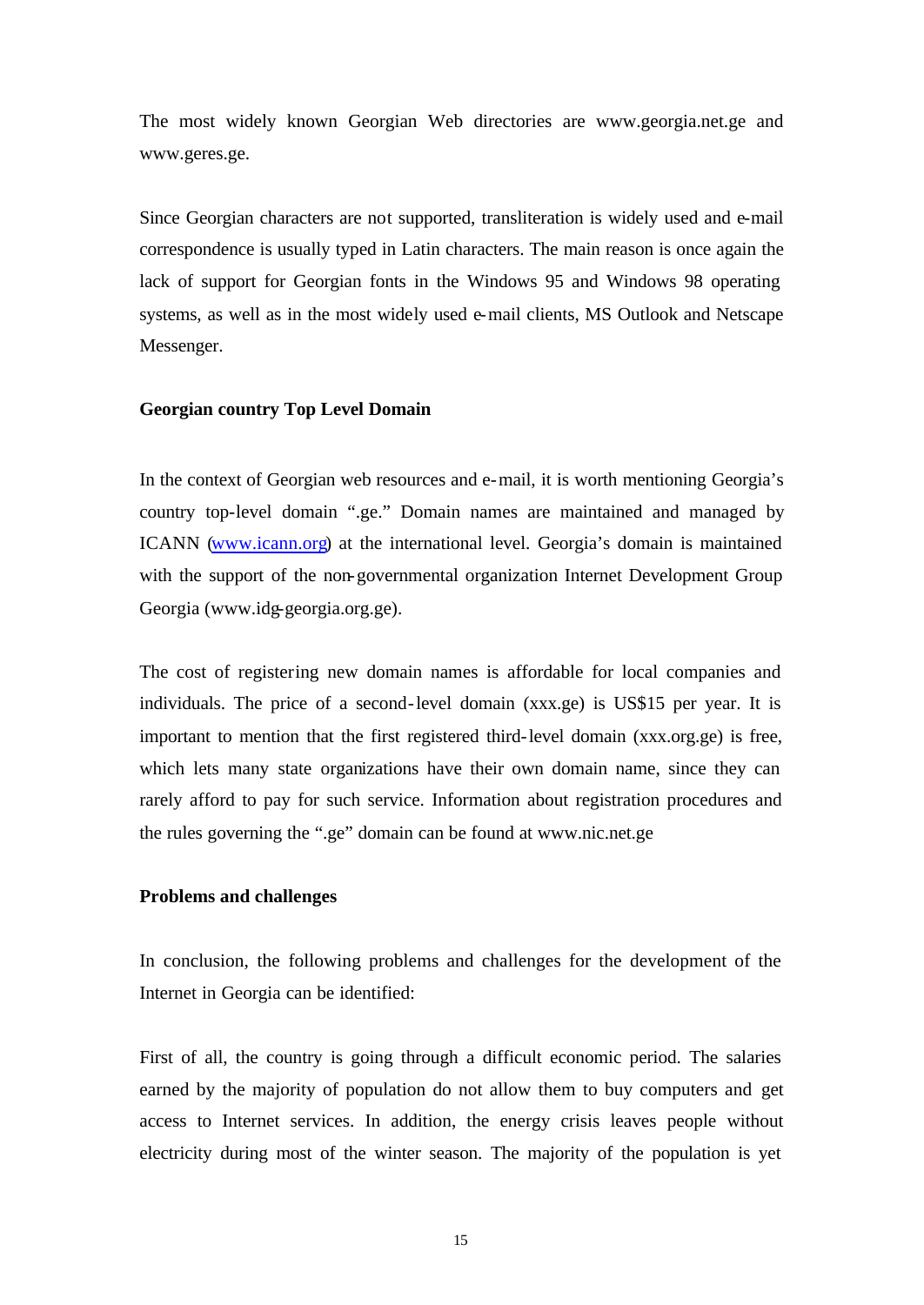Internet illiterate. This is equally true for individual users and company or NGO executives. Most managers are unaware of the competitive advantage to be gained from using the Internet and other information and communications technologies in their business.

Another problem is a lack of professional education for communications and computer professionals. Georgian universities and colleges cannot train high quality software and hardware engineers. Students often have to study on their own using information found on the Internet and in the few available books and magazines.

The challenges for commercial ISPs and web studios are obvious. The following should be identified as the priorities of Georgian government and international community interested in supporting the development of information and communication technologies (ICT) in Georgia.

- Defining policies for creating a competitive environment that is conductive to the development of a telecommunication infrastructure
- Protection of online privacy
- The development of legislation governing online financial transactions

Since Georgian government lacks significant financial resources, these measures represent what is most affordable and requires little in the way of investment. Other measures can only be implemented with support of international financial institutions at this stage:

- Raising awareness among executives of corporations, non-governmental companies and state institutions about the use of ICT
- Support in improving educational curricula and teaching ICT students at colleges and universities
- Organizing short term specialized courses for professionals
- Extending the Internet into the regions of Georgia by organizing public Internet/Information centers and training for local users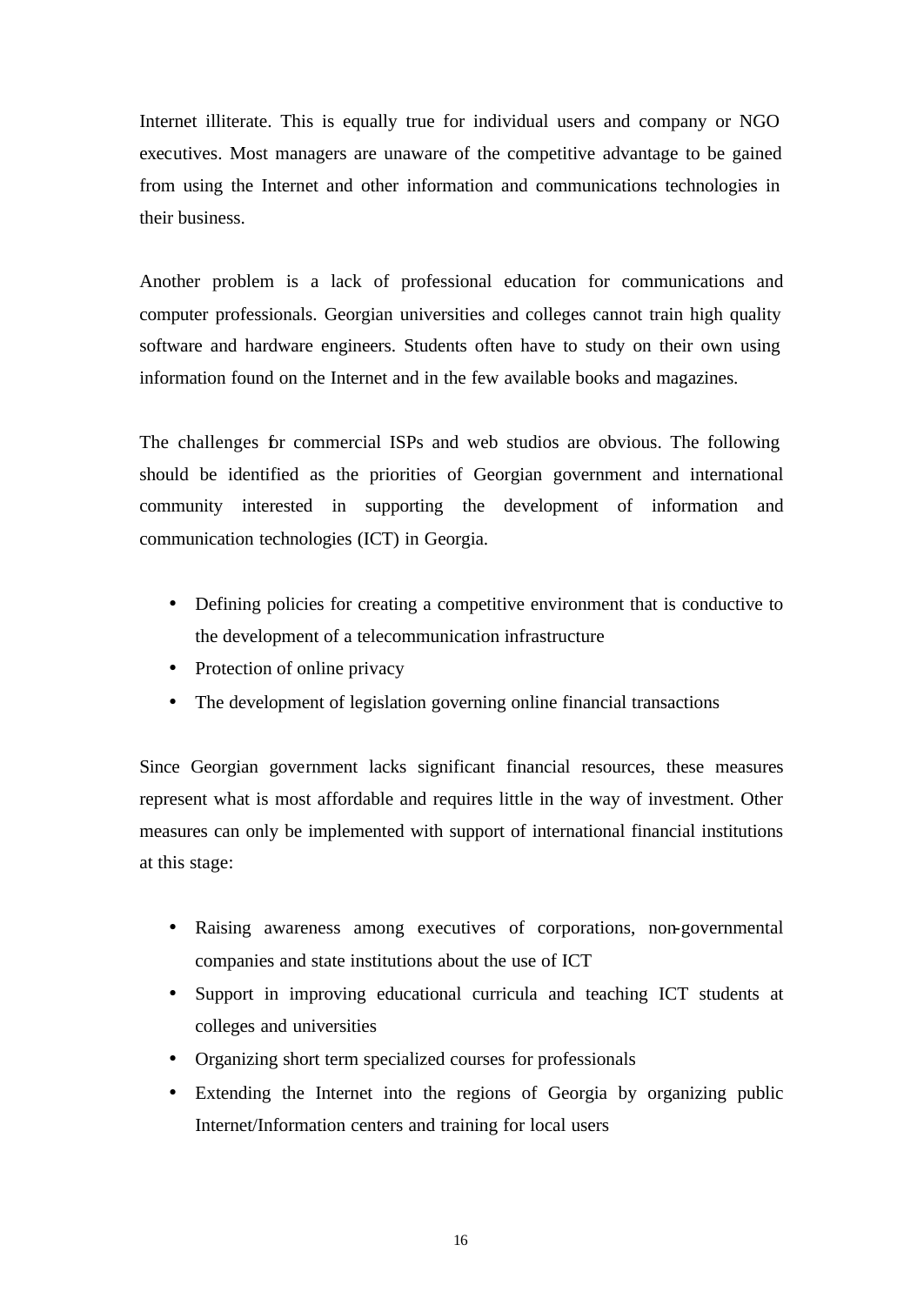The Open Society Georgian Foundation and the Open Society Institute have set these priorities for the coming years and is interested in cooperation with other institutions.

## **Bibliography**

1. Web sites of Internet Service Providers

2. Open Society Georgia Foundation. Internet and Electronic Publishing Program Needs Assessment and Strategy. For Years 1995-2001. OSI Information Program Strategy

3. Price lists of ISPs and telecommunication service providers (Telecom, Fopnet etc).

4. RIPE (www.ripe.net)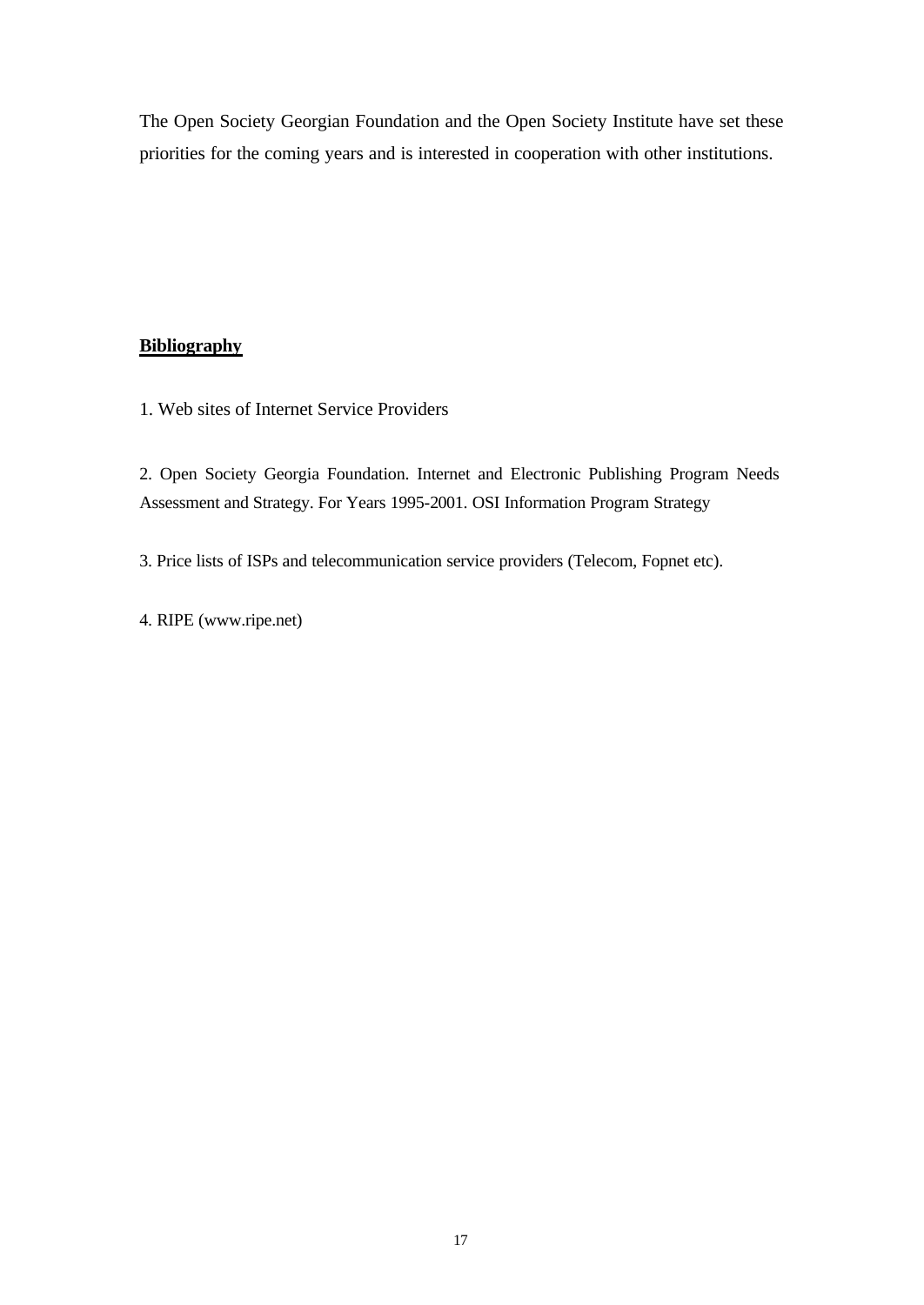# **Information Technology Prospects in the Caucasus 1st ISN Executive Conference**

# **Tbilisi, Georgia, June 13-15, 2001**



Sponsored by the International Relations and Security Network (ISN) (Switzerland)

Executive Summary Political Track

The 21<sup>st</sup> century is an era of rapid technological development. Information technology has an impact on every aspect of human life. It affects all spheres – social, economic, and political. The main objective of the conference and of the working groups was to find out to what extent information technology can be leveraged to effect economic, political and social change. What has been and will be the course of the information revolution in the South Caucasus?

In a working group to discuss the political dimension, we heard presentations on a great variety of themes and held interesting discussions on many problematic issues

"The aspects of informational policy within the process of political modernization." In this presentation, Henry Kuprashvili outlined his vision of a state information policy and described the complex multifunctional task of information policy, which is to establish and develop as part of a comprehensive national structure:

a). A legal system governing the dissemination of information.

b). A national (governmental and nongovernmental) system of information resources.

c). An information and communications infrastructure.

d). An effort to mobilize the scientific-technical and industrial potential of the information industry.

e). A market for information products and services.

f). A training system for IT professionals.

The above-mentioned systems, taken together, can help form and develop a unified information space for the state as a whole. They are also instrumental in ensuring information security and integration into the global information space.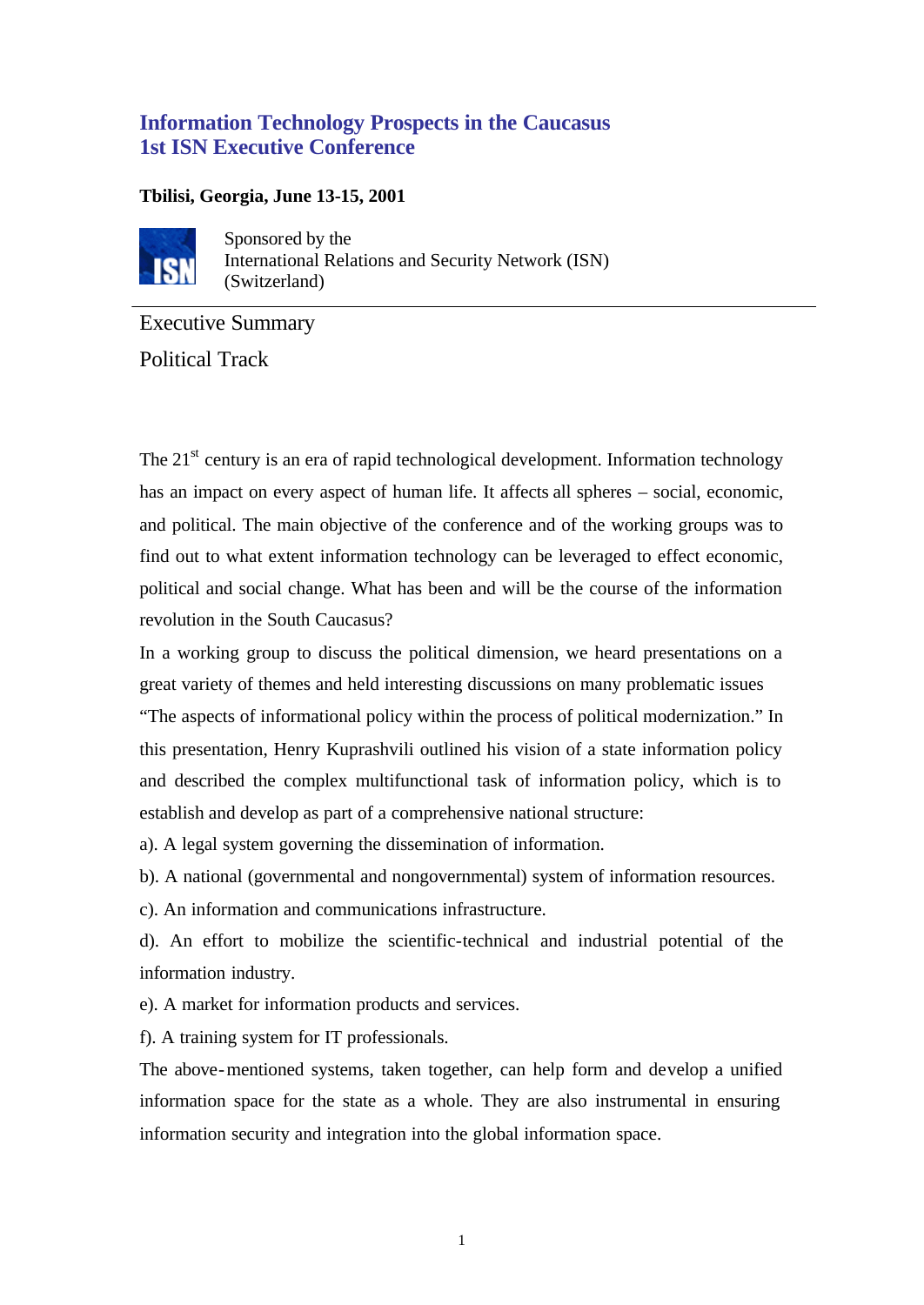The successful establishment of an information space and the usage of the information for political, scientific and practical purposes has to be done by relying on the relevant information analysis, prognosis and on the basis of computer technologies. There can be no doubt that each stage of information processing requires technological expertise and the application of modern information technologies. In this context, the main difficulty consists of finding financial resources, especially in the case of economically weak countries.

Kuprashvili talked about the creation of a legislative framework regulating the IT sphere, and gave examples of steps already taken in this direction (for instance, the adoption of a new administrative code, one chapter of which is dedicated to the free access to public information).

He also addressed questions concerning a functioning global system of modeling, called "Didgori", and research undertaken by the Strategic Research Center of the National Security Council.

He also briefly discussed the role of traditional mass media in the light of modern trends in IT and questions of state security.

We also discussed the use of information technologies in border controls. The speaker, Gorgoshidze from the State Department of Border Defense, raised the question of operative communication between border crossings and the necessity of having a functioning operative information center. He emphasized the role of IT in safeguarding the security of the country's border zones.

The next discussion concerned the very interesting and challenging topic of the prospects of digital democracy in Georgia. It's obvious that only a very small portion of the Georgian population has access to computers, as well as to very basic social needs, and it will be necessary to prevent "digital exclusion" as much as social exclusion, both of which will create very difficult conditions for these marginalized people in the future. There is no doubt that Georgia has accepted Western culture, which has brought many new developments including ICT, and the main strategy should support this process in order to maximize the benefit of this new phenomenon for the country.

The issue of ICT applications in politics and governance itself raises a lot of questions. For instance, is the technology secure enough to ensure that everybody's opinion is taken into consideration during the decision-making process in the country, and that no group of privileged citizens emerges that have better access to ICT? How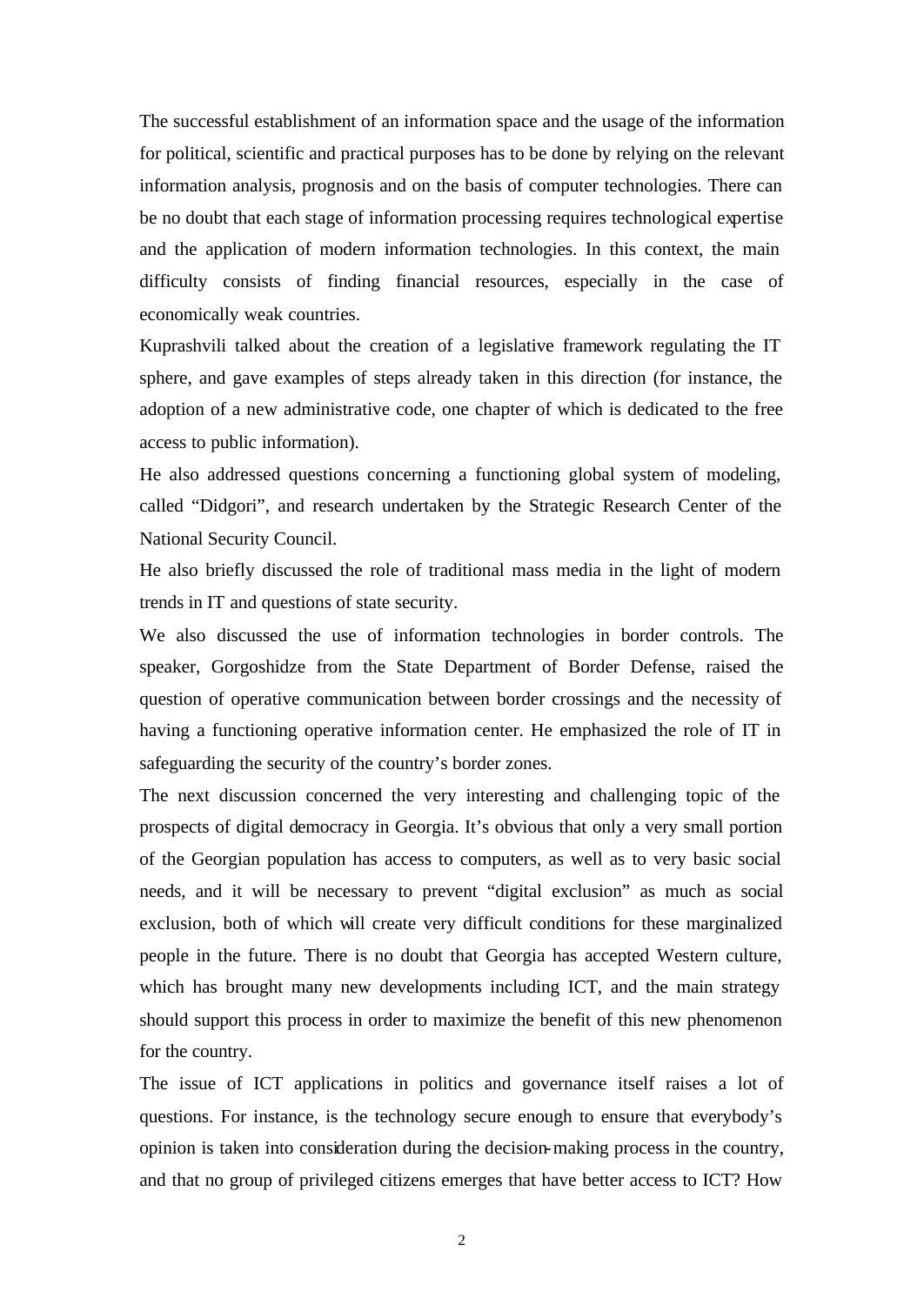useful can ICT be during elections? How much better can the government provide its services through the Internet? How will it affect corruption? Can IT become a tool for making government more transparent and accessible?

But there is no doubt that in this very interesting transition process, our country should not remain on the sidelines and make maximum use of the benefits of ICT for politics and governance.

The next speaker, Bakuradze, touched upon the notion of the "digital democracy" (a rather vague notion for many people), and gave a brief history of its development. He also emphasized the important role of ICT for democratic governance in Georgia and the increasing opportunities for citizens to participate in decision-making processes by means of digital democracy. The objective is to make the work of government more transparent, accessible and understandable for citizens by means of ICT.

In his report, Bakuradze supplied addresses of Internet sites (unfortunately all foreign) that are good examples of modern, developed media.

 Finally, he reviewed the future prospects and reminded the audience that the development of ICT will change our culture, as well as the form and style of communication between people, and that it will affect our traditions whether we like it or not. It will be a long process that should raise living standards considerably.

Bagrat Tunyan presented his paper on "Challenges of the Information Revolution in the Caucasus". Tunyan discussed problems related to the creation of information societies.

What benefits can the establishment of information societies bring to the countries of the South Caucasus? The first benefit would be an increase in productivity and the improvement of the IT infrastructure. The establishment of an information society increases competitiveness, hampers inflation and improves industrial performance. The information society can also accelerate the emergence of a market economy and of democracy. It provides new opportunities for disabled people and supports their social integration. The use of IT must not be limited only to the developed part of the world. Information societies must be created in the developing countries of transition as well. It seems necessary to establish a framework for productive forms of cooperation in the whole world and to support the goal of international consensus. Only information exchange can lead to a more wide-ranging, more effective development of information societies all over the world. The Internet has an impact on every area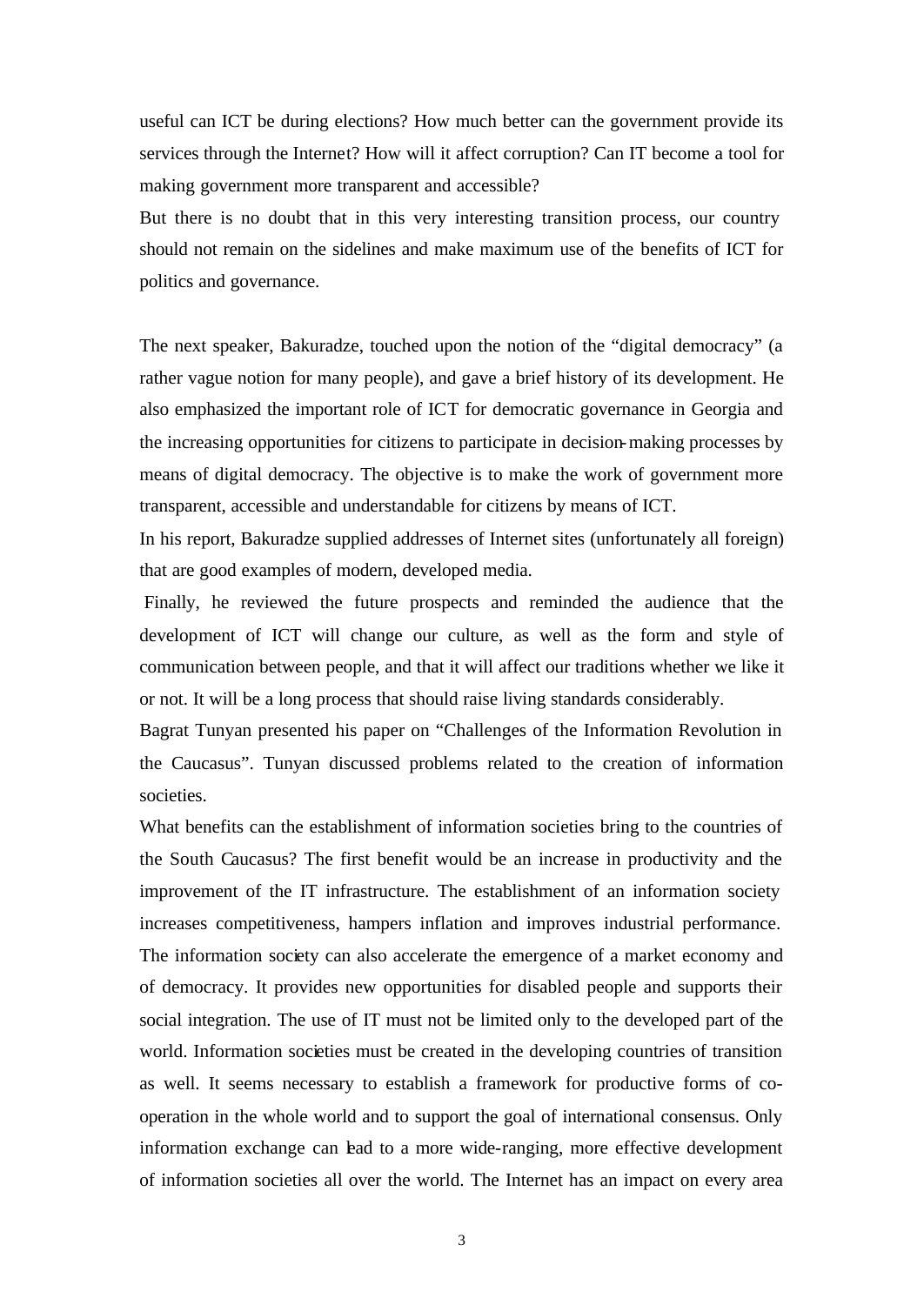of human life – commerce, culture, environment, health care, governance, education, etc.

Zurab Chiaberashvili spoke on the theme of "The influence of IT and information on the Georgian Education System".

Students in Georgia today receive the greater part of their training after graduating from university. Only a very few people have the necessary technical skills for a career in IT. Technology and education should develop together and supplement each other, but the reality in Georgia is the opposite, as the two fields are diverging. This will result in a discrepancy between education and reality, as there is a demand for technical training but the national educational system cannot meet this demand.

Students are in touch with the professional requirements of the working world, whereas lecturers are not. There is no technical instruction. The rules and strategies of management are a closed book to students. This leads to situations where students teach their lecturers.

We have to conclude that the development of IT, in the world as a whole and in our countries in particular, plays a decisive role in creating an open, democratic form of governance and in the shaping of a democratic society. It's a great tool that should be used reasonably.

In the "Political Dimension" working group we discussed a very wide range of questions related to the impact of IT on the political system and came to the conclusion that IT development plays a key role in the creation of an open, democratic rule and in the formation of democratic society.

All our group sessions were held in a constructive working atmosphere generated lively discussions and resulted in interesting conclusions.

The first and most important result of the conference is the fact that such a conference was held at all (it was the first of its kind). Here we had an opportunity to sit together and discuss problems of common concern to all Caucasus countries. We had an opportunity to hear the opinions of governments, independent researchers, and NGOs. This is the first step towards finding solutions to the challenges we are facing now in the rapidly changing world.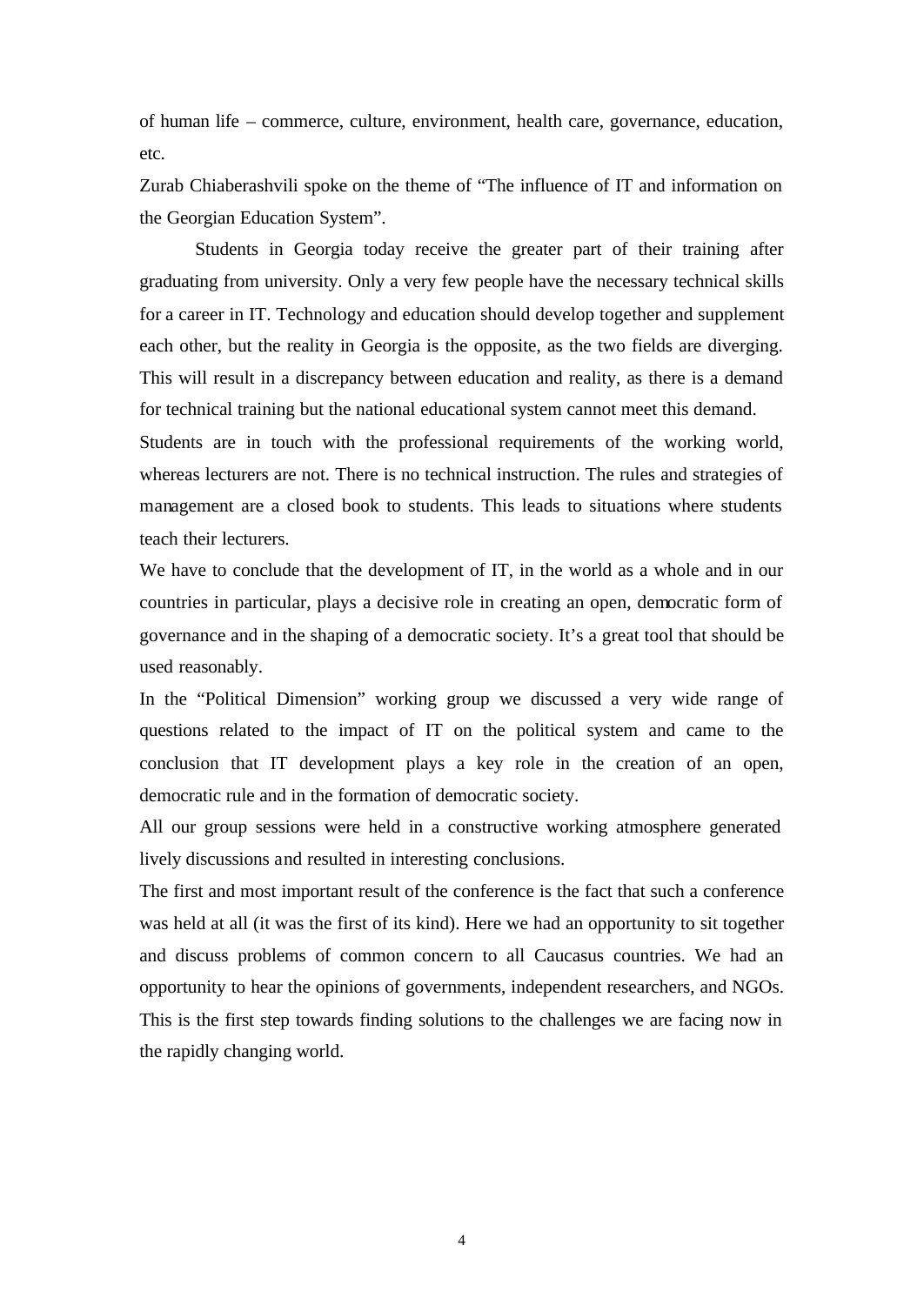# **Information Technology Prospects in the Caucasus 1st ISN Executive Conference**

## **Tbilisi, Georgia, June 13-15, 2001**



Sponsored by the International Relations and Security Network (ISN) (Switzerland)

# **The Challenges of Information Revolution in The Caucasus**

## **By Bagrat Tunyan**

The year 2001 was an important one for the integration of Armenia into European structures. In January 2001, Armenia together with Azerbaijan was officially accepted to the Council of Europe. This means that currently, three countries of the southern Caucasus are members of the European family. Accession to membership in European bodies is very demanding and requires the governments in question to make significant efforts to integrate their policies into the current developments in Europe. And it will be much easier for the republics of the southern Caucasus to develop a joint strategy for their integration into Europe.

The European countries are currently entering a new phase of economic development: they are changing from traditional industrial economies to e-economies. What are the challenges that the countries of the Southern Caucasus will face in the new information society and how can the gap in access to information between the developed and the transitional economies of Europe be reduced in the new knowledge-based society?

The current transformations in the social development of the Caucasus states under the conditions of transition to the market system are coinciding with the global processes of transformation from industrial to post-industrial societies. That's why the peculiarities of the transition period demand a political and economic analysis of the information revolution.

The Armenian economy, as well as the economies of the two neighbouring countries, is in the midst of a difficult process of transition from a centrally planned economy to one based on market principles. The formation of a new society is connected to the transition from mechanized industrial production to the production and exchange of knowledge. These countries face additional challenges on this path of transition that are connected to the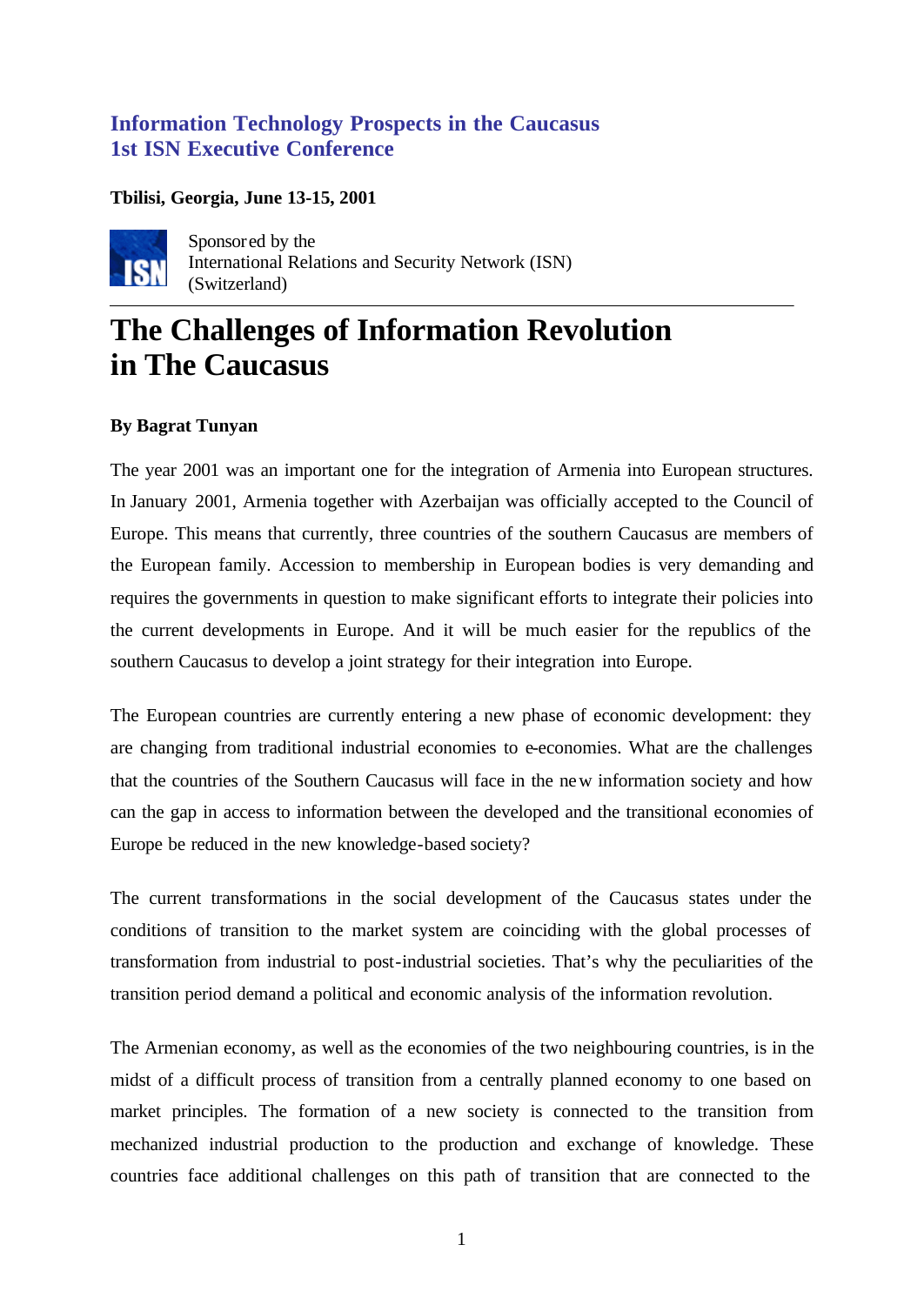information revolution and the creation of information societies in the region. Moving from the industrial age to an information society is a difficult task for these politically and economically weak states. Information and communication technologies are developing at a breath-taking pace. Rapid growth can be seen in mobile communication, the exponential growth of the Internet, the restructuring of business sectors, the new phenomenon of ecommerce and changes of marketing distribution channels. Digital technologies make it easy and increasingly cheaper to access information and to store and transfer it. National frontiers are losing their significance. We all, regardless of the country we live in, are becoming global players, and services and goods can be produced in any part of the world.

What benefits will the countries of the Southern Caucasus have from becoming information societies? First of all, they should experience an increase in productivity and an improvement of information technology systems. The establishment of an information society increases competitiveness, hampers inflation, and improves the entrepreneurial culture. In an information society, the customer and the seller often do not meet directly; this saves valuable time while encouraging e-commerce. The information society acts as a catalyst for the market economy and democracy. It provides new opportunities for disabled people and supports their social integration. Finally, the information society contributes to social cohesion and raising the standard of living. Of course, the first and the most important place is held by the Internet as the most innovative product of the information revolution.

Today, the Internet has changed the way the people in most of the developed countries and in some of the developing countries interact, and it has advanced the conversions of many countries to information societies. Information is becoming more and more valuable as a commodity and as a society we want more information, and we want it at our fingertips. This is what the Internet can deliver.

According to a widespread definition, "the Internet is (an) ... interconnection of servers worldwide that provides communications and application services to an international base of business, consumers, educational and governmental organizations, esearch institutes and other organizations."

With the advent of the Internet, we have become part of the 'e' generation. 'E' is the new prefix, and everything seems to have an 'e' in front of it: e-development, e- commerce, e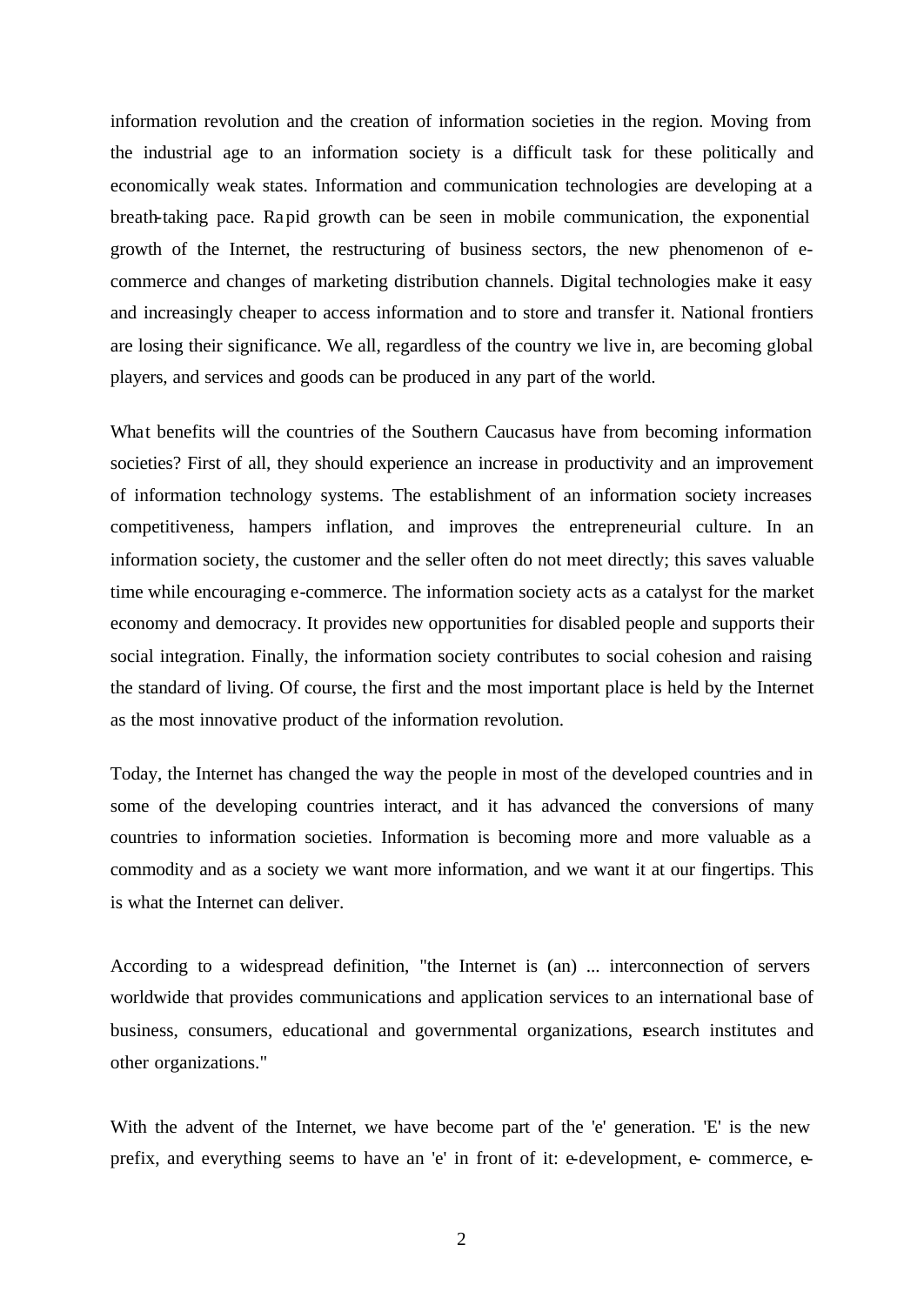business, e-design and so on. A whole specific language has been coined, with words and acronyms such as digital signatures, electronic data, extranet, intranet, Internet, portal, ISP and so on. No less, however, would be expected from any self-respecting emerging entity.

The impact of the Internet is being felt across the region and across the world. The uptake of the Internet is huge and growing. This usage is having a profound impact on education, business, government and civil society.

Under these circumstances there are many issues to be faced by the governments of the Southern Caucasus states in addressing the development of information technology in their countries. These are compounded by the complication of governments being in charge of the development as well as the regulation of the Internet, and in some aspect also being among its consumers. How efficient can the corrupt governments of the region be as the regulators and developers of the IT sectors? Clearly, the NGOs should speak up more about these issues. But now I would like to address some issues that I think will advance the development of the information and communication technologies in the region.

The first of these is the taxation system. With the blurring of borders that is synonymous with trading on the Internet, issues are raised relating to the income derived from Internet transactions, particularly in terms of general and value added taxes. At the 1988 conference on 'A Borderless World', organized by the OECD, a paper on 'taxation framework conditions' was endorsed. This paper was incorporated within the ground rules for the digital marketplace, and affirmed that the issues are not new, just caused by a new way of doing business. In brief, it is found that international cooperation on taxation needs to continue concurrent to domestic efforts to address the regulation of taxation.

Another issue that is to be addressed within the information revolution is that of copyright and the protection of intellectual property rights. Intellectual property rights have been a bone of contention for sometime - particularly between the US and China due to the black-market trade in counterfeit CDs and software. The same problem currently exists in all the countries of the Southern Caucasus. Given the easy transmissibility of music, CDs, software and the like over the Internet, the problems will be compounded, especially for retailers and manufacturers.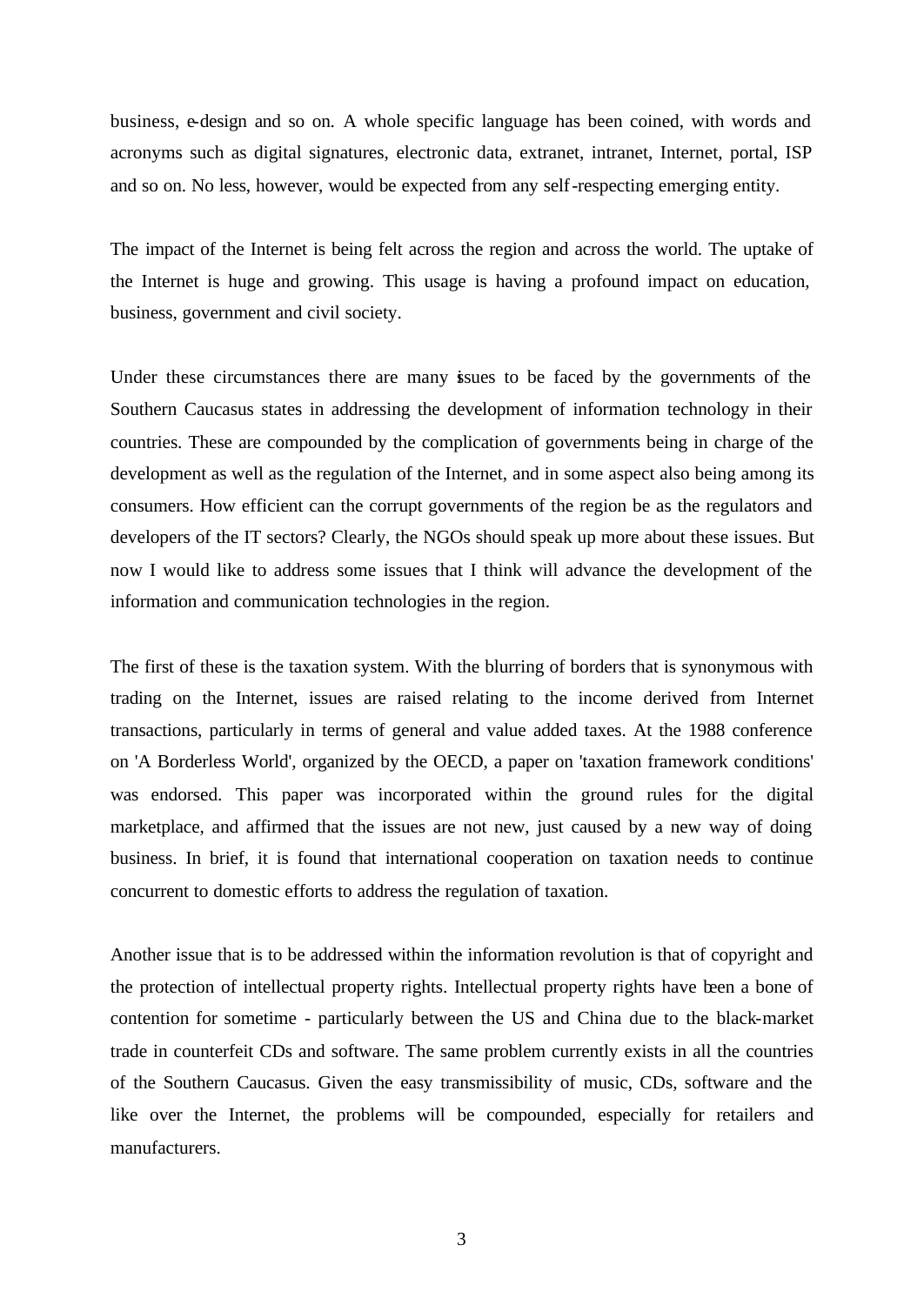Another fundamental challenge is privacy. In developed countries, the barriers to accessing the Internet are relatively minor, while in countries like Armenia, Georgia and Azerbaijan, where people feel their privacy is threatened or compromised, there will be a reluctance to use the Internet to its potential. If people believe that details about themselves can be gathered and abused, they will avoid using the Internet, and recent examples of hackers stealing credit card numbers only serve to fuel that concern. On the other hand, e-commerce cannot be developed until credit payment systems are developed in these countries. In that respect, these two issues are interrelated.

The problem of privacy also raises the issues of consumer protection. For instance, how can we work to ensure that consumers will have the same rights in terms of purchasing goods and services over the Internet as they do when they visit a store? Whose consumer protection laws should apply? Should it be the laws of the country where the transaction originates; where the transaction takes place or from where the goods are dispatched?

With the development of IT, Internet crime is a primary security concern. As well as concerns over the potential for Internet terrorism, including the spread of subversive material through the Internet, there is also the danger of malicious sabotage, which could be internal or external.

Another issue of concern should be the content of the Internet. Different countries and different cultures have very different perceptions of what is permissible and appropriate content on the Internet. The issue is compounded when national laws of censorship cannot be respected without considerable difficulty. The problem is that the Internet has no boundaries. When you enter an Internet page you can be anywhere. Of course, the countries of the Southern Caucasus have their peculiarities and their own cultural values, and these cannot be ignored in these processes.

Portals offer a way of controlling access by restricting site availability. This ultimately influences the audience through exclusion of offensive materials. Most countries are interested in arrangements like portals, which offer some degree of control and an opportunity to regulate content that may potentially contravene national censorship legislation. There is, however, an ongoing struggle between those who want to regulate the Internet and those who seek to stop regulation.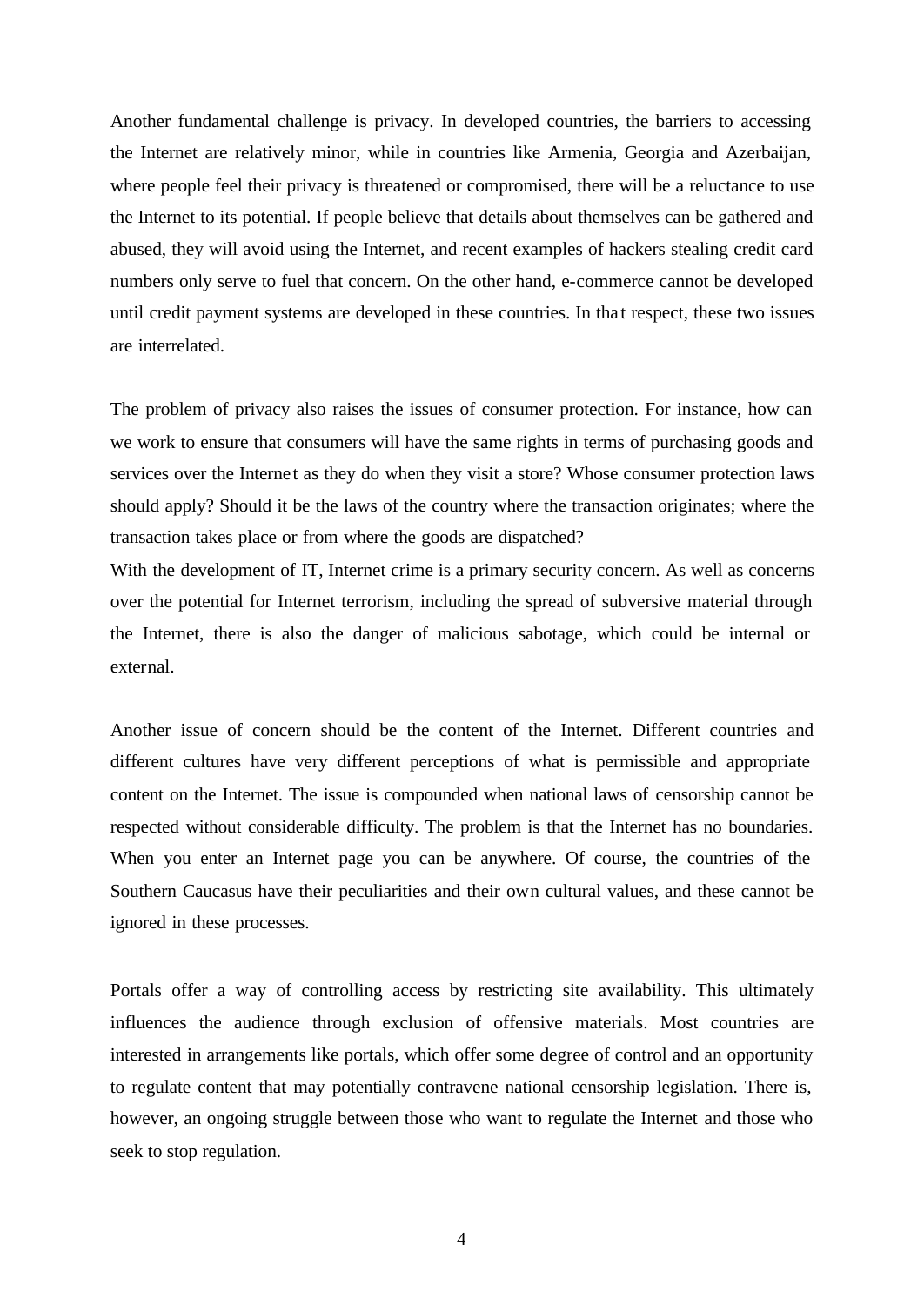One law for the Internet would clearly be rejected and would have no hope of working. The standards of modesty of the Southern Caucasus countries, for example, are very different from those of popular Western culture. Another contentious issue is the publication of objectionable or dangerous material. One of the Internet's most prolific sellers is pornography. How will we stop the pornography-marketing machine from making it more available and hence how will we, for example, control our children and abusers of our children from accessing and distributing offensive material further?

Today, questions like these are being addressed by a number of both established and new bodies that have emerged across the world, including the OECD, the EU, the US Department of Commerce, the Internet Law and Policy Forum, the Internet Society and the Internet Engineering Task Force. As well as grappling with more intricate questions, there are fundamental issues to be agreed upon: for example, do we want to regulate access to the Internet at all? And governments should definitely cooperate with these institutions in order to create an efficient body of regulations for the development of the Internet in our countries.

For governments everywhere, the Internet is a huge opportunity despite the challenges, and they should take this fact into account. The central motivation for governments must be to encourage the flow of information to advance business and the national economy, to enhance communication with citizens and to encourage a culture of learning to support this. It can be a real tool for making the work of the state apparatus more transparent and less corrupt. Today, the US has lead the way in terms of government communications with the general populace over the Internet.

There is still considerable uncertainty about the roles of governments in facilitating the development of the Internet. Their challenge is to not over-regulate and discourage the usage; but to create a secure environment to encourage uptake. The question should be whether to regulate through a legislator or to allow the market to drive regulation through the establishment of portals and self-regulation.

The business opportunities provided by the Internet are also important. The greatest appeal of the Internet for business lies in the low cost of access, the low cost of transactions and the limited entry barriers. Provided you have the infrastructure in the first instance, it is relatively easy to develop some type of Internet involvement. It is an even more important factor for the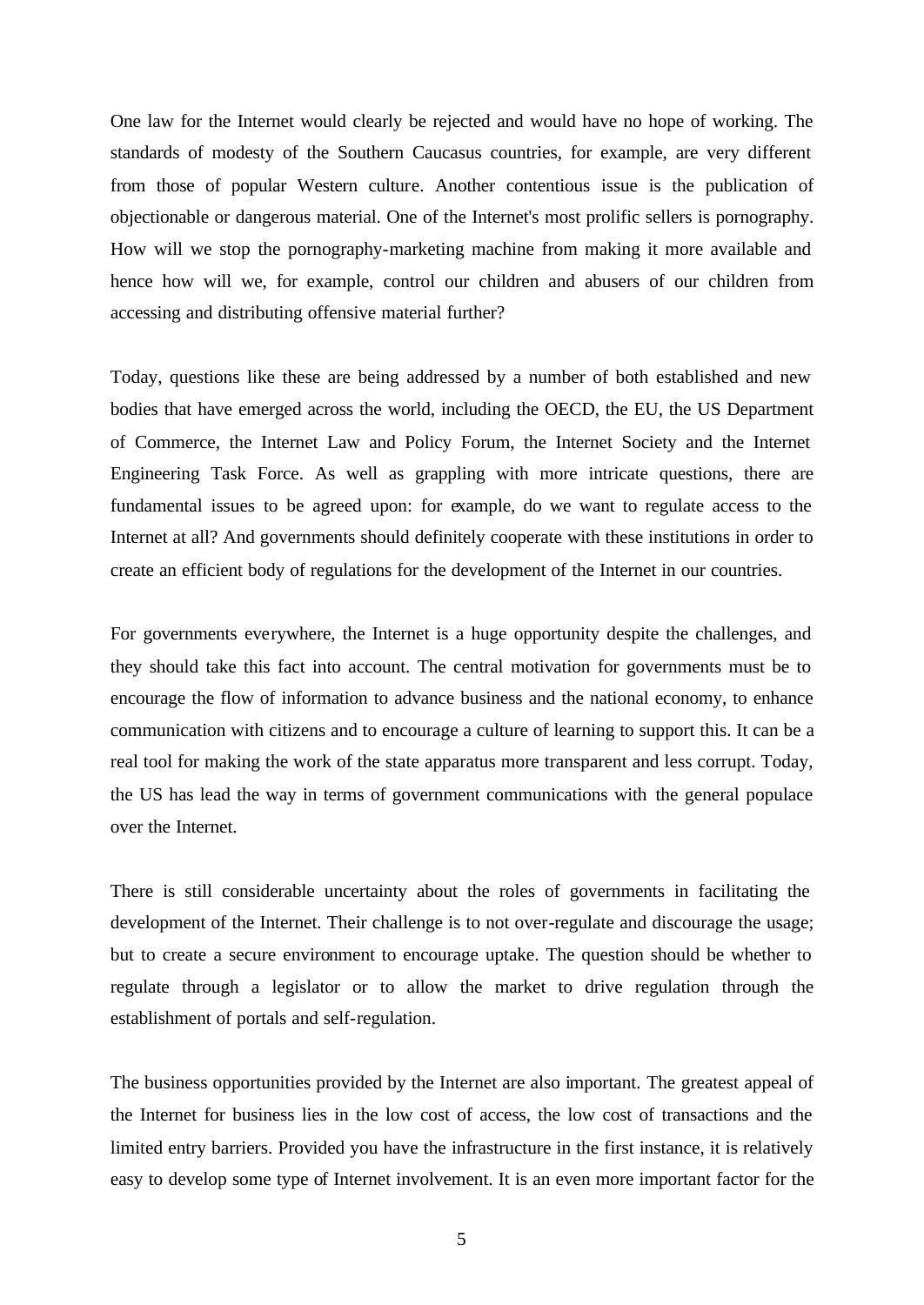transitional countries like the Southern Caucasus republics. For executives looking for partners and markets abroad, the Internet is an excellent tool.

For some firms, the opportunities may include an Internet site and email, while the scope for more sophisticated and "aggressive" companies can include initiatives such as e-procurement (buying and selling online), electronic forms, supplier catalogues and so on. The benefits for businesses are in profitability and productivity, reduced transaction costs, increased global reach, internal business process reengineering, and there are opportunities in e-commerce.

The Internet is a great enabler for the businesses in terms of engaging in international commercial trade. There is real-time global communication, greater interaction than ever before, opportunities for far enhanced internal management - particularly of the supply chain (reduced inventory, faster supply times). Geography is no longer as much of a determining factor as it was before.

In essence, there is great potential to be derived from using technology to enable and reengineer business processes, and from diversification to e-business modules that take advantage of the environment.

E-business is the area that the world's attention has concentrated on for the past five or six years. It has emerged as the source of seemingly endless opportunities for businesses, and the advent of a generation of Internet millionaires testifies to this perception. Ebusiness is the management of business via the Internet; it consists not only of buying and selling, but also of servicing customers and collaborating with business partners. The development of intranets and extranets is considered to be part of e-business, as is knowledge sharing, which has spawned a massively profitable industry. Increased visibility of information is changing how businesses operate and allowing considerable improvements, efficiencies and cost savings. Ebusiness is already a huge part of how contemporary companies are doing business and in the developing countries have a great opportunity to take advantage of being a country in transition and to adopt these new methods of doing business.

E-commerce is a subset of e-business. It is the buying and selling of goods and services via some form of electronic data transmission. E-commerce can be conducted through the Internet, e-mail or electronic fax.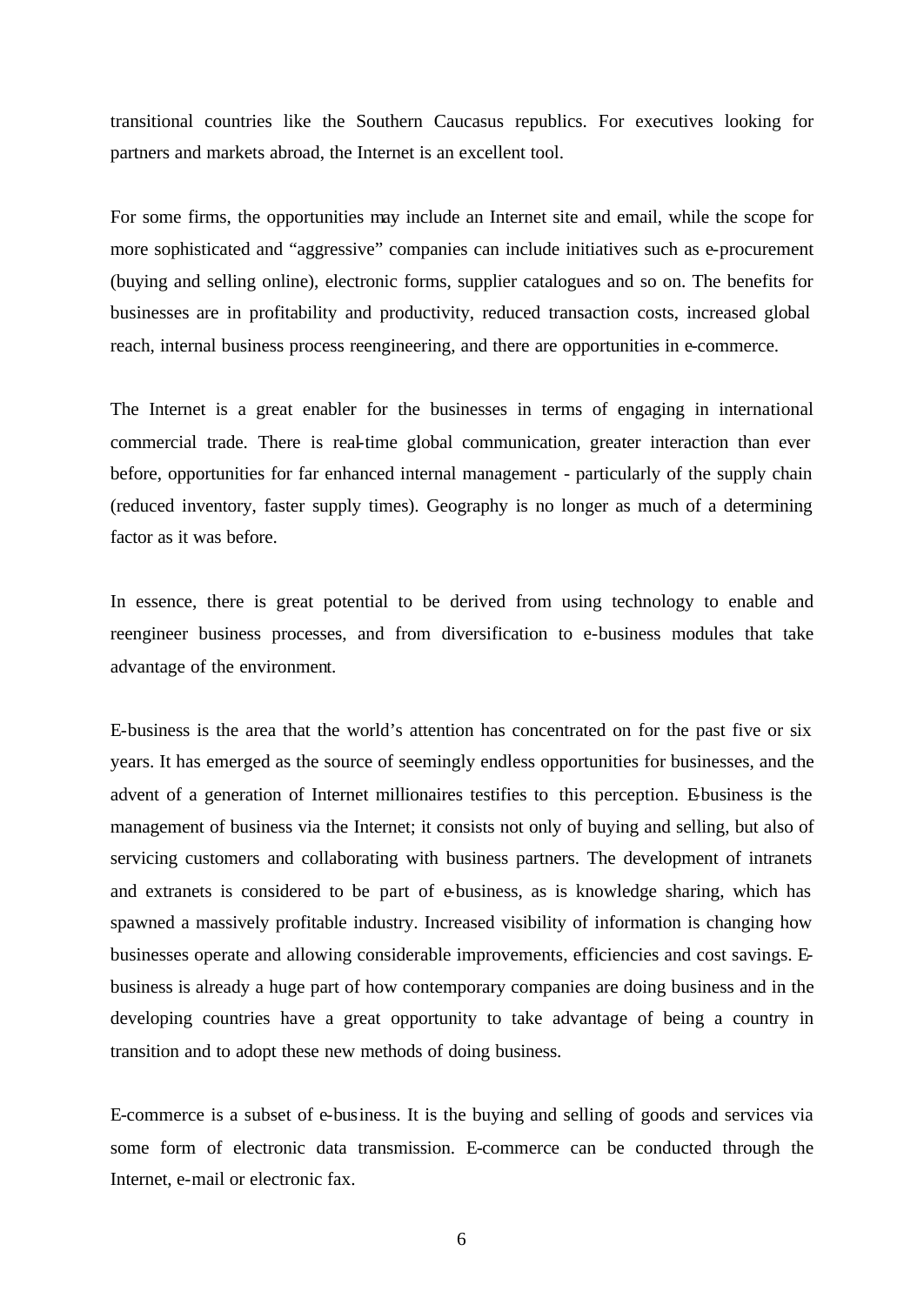Most fundamental is the need for technical infrastructure to encourage transactions within ecommerce. As mentioned already regarding the need to develop credit payment systems, for developing countries like Armenia, the lack of basic infrastructure is the first challenge to overcome. From there, the infrastructure needs to have sufficient bandwidth, it needs to be able to support high traffic density, and it must be able to provide secure and reliable connections. This is a serious problem for Armenia also because of the monopoly in the telecommunication sector.

The opportunities are huge for the Southern Caucasus states in terms of developing business applications, as there are many experts in the region who, after a short training course, can really compete with Western experts in the field. Currently the global software market is very competitive; as soon as one version of a software product is released, the next is already under development. It is the same for hardware - you could update to the latest model every 3 months if you had the inclination and the cash. New groups of companies are emerging that 'host' applications. This enables small to medium companies to reduce setup costs but still participate in the 'online' world.

Certainly the Internet has changed the rules on the market. There are many opportunities for service providers, and these reflect shifts as companies seek to meet consumer demand. This is fuelling the formation of alliances between content and software developers and developers of service solutions.

The market is demanding better solutions for businesses. This demand is the key imperative for two areas of trade: business-to-business (B2B) and business-to-consumer (B2C). Businesses are also under constant pressure to improve their level of customer service. The gap between businesses and consumers is closing and expectations are rising - poor service can't be concealed and is unlikely to be accepted.

In implementing the solutions that are being developed, a number of changes to the workplace must be accommodated. While it is a truism that change is constant, people's opposition to it is also constant. For any implementation to work, you have to have an effective deployment and change management strategy.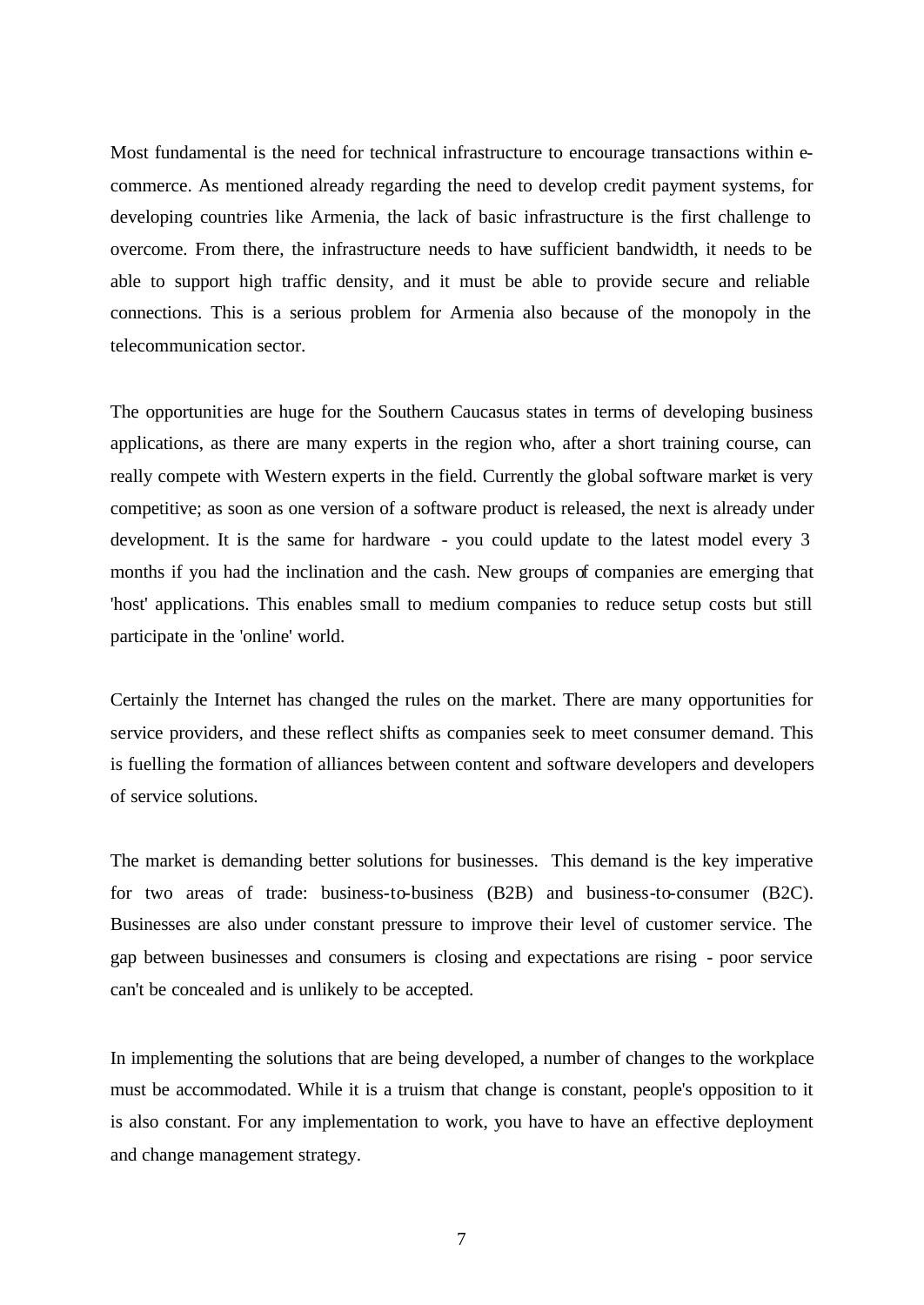New laborsaving e-commerce initiatives may mean reduced workforces. This will impact negatively on individuals, corporate culture, and, in the short term, productivity. Technology changes also mean significantly changing paradigms for how people work; they are expected to be adaptable, and need to be committed to life education. Their fear and dislike of change, and ensuing unemployment and resentment, mean that change management strategy should never be overlooked.

We are no longer working in a safe, controlled area; and people can become restless when certainties cannot longer be taken for granted. The challenge is to see that new technologies have the potential to enhance how we work, as well as to open up entirely new worlds.

In the developed countries there has been huge growth in the use of corporate intranets. This is changing corporate culture and the way companies communicate internally. As long as all staff has an Internet browser on their PC, the intranet is a logical place for all corporate communications. What this means is that employees are better informed, knowledge is more easily shared, and there is less duplication of effort.

It is important to remember that it is not wise to go for technology-driven solutions; rather, entrepreneurs should always look to the business requirements, and integrate technology with traditional ways of doing business. The benefit of technology is in operational improvements. Users/consumers demand new features as their expectations change. This drives business change and businesses need ways to differentiate themselves. Technology can enable them to do so.

The benefits of the information revolution and better education are enormous and profound. New information changes our worlds. It is through education and effective knowledge sharing on the Internet that we can truly maximize the benefits.

A noteworthy development in the educational field is of hologram technology that would allow students to have a 'virtual' teacher in the room with them. If students could have access to good teachers independent of their location, the benefits would be significant - especially for home schooling, and where teaching is restricted to certain subject areas or teachers are nonexistent. It may not be as good as a teacher that is physically present, but there is huge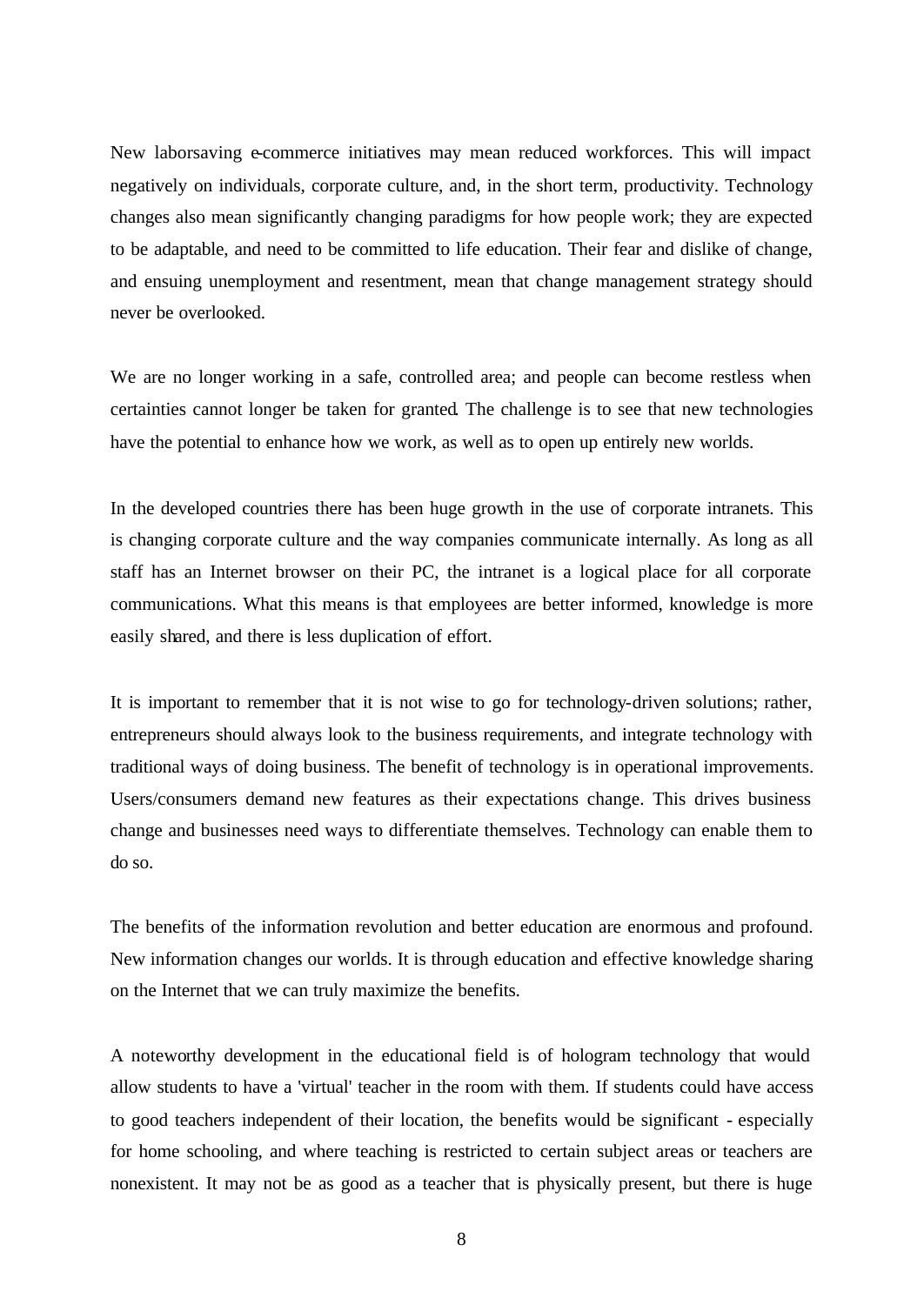potential for distance learning (national and international) for school and university students, and for continuing education. The opportunities are also endless in terms of encouraging all people to learn about other cultures and specialized subject areas, and to contact peers from places that they are unlikely to have ever contemplated. In addition, for government and business to continue to thrive and evolve there is a critical need for expertise. The education system must be able to provide an adequate basis for young people to train to become the leaders of tomorrow through providing them with relevant skills and understanding.

The information revolution will also have a dramatic effect on civil societies of the three South Caucasus states. The Internet will become part of mainstream communication. Email has revolutionized how we socialize. It is perhaps the most successful medium of international communications in terms of ease and cost. It has supplanted the fax to a significant degree, and as more people set up voice recognition software on their PCs, it will increasingly impact our oral communication.

There has been a lot of media coverage of the wave of Internet dating, with a regular supply of stories of people meeting, corresponding and marrying due to their Internet connection. People see the Internet medium as safe: they can judge how literate their correspondent is; how articulate; and often people find it easier to write what is difficult to say. People also have the benefit of being able to ponder their response before communicating. On the downside, you lose the benefits of environment, ambience or of being totally certain that your correspondent is who the say they are. The inclination has not changed, but the medium has, and it has its own special set of connotations.

There is also a growing trend towards using the Internet for personal content. This creates a boom industry of its own as people move to buy digital cameras, scanners, and use graphically enhanced email messages. As more users realize how easy it is to create personalized calendars, cards and publishing, the cost of the technology goes down. On the other hand, we are fast becoming a global society with a very short attention span - we are being compelled to become more adept at reading email headers in filtering through the increasing amounts of communication that comes our way over the Internet.

Medicine is another area that stands to gain from the information revolution. By using the Internet, doctors and nurses can share access to guidelines and patient records. This could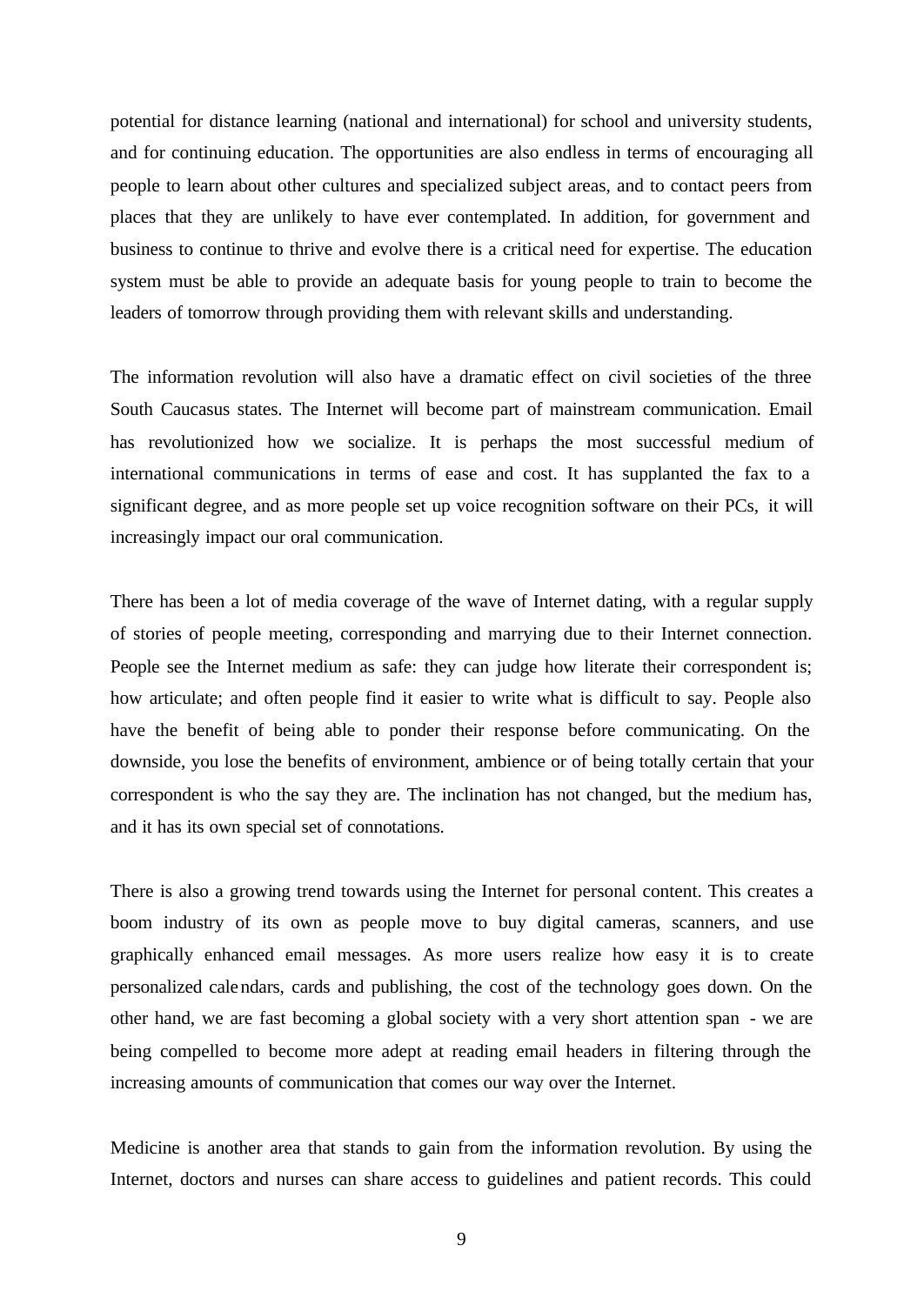expedite referrals, and having a national database could assist hugely in terms of ensuring improved prioritization and reduced waiting times for patients. The Internet can be used as a convenient and efficient tool for convening Internet conferences on various diseases and for consultations. It's hard to imagine the huge array of medical information on the Internet making the human side of medicine less necessary, but as far as it can assist professionals in caring for people, the opportunities presented by systems that organize records and facilitate guidelines and best practice sharing is very important.

One major social issue that has already arisen out of the changing economic context driven by the Internet is the fact of unequal access to information and communication technologies in our countries. It will be indispensable to bridge the gap for the poor people in order to help them benefit from technological developments. Free computer courses should be offered to 1'000'000 people claiming state benefits, as part of a move to ensure that all citizens of the countries of the South Caucasus have access to the opportunities that the Internet has created. This at least will go some way towards ensuring that the benefits of new technologies are shared across the community. Clearly, if education includes computer training from an early age, at all schools and in all areas, an emerging imbalance can be avoided.

Surely, the development of an information society cannot be limited to the developed part of the world. The information society must, therefore, be created in the developing and transition countries as well. It seems necessary to establish the groundwork for productive forms of cooperation in the whole world towards an international consensus. Only information exchange can lead to a more extensive, more rapid and more cosmopolitan development of the information society. The Internet has an impact on every area of life: commerce, culture, environment, health care, transport, research, education, etc. It is of great importance that sites be available in different languages.

What remains to be done? For the Southern Caucasus countries in particular, and for the developing countries in general, the information revolution and the new information and communication technologies hold enormous potential despite the difficulties outlined above. For instance, the new wireless technologies will extend modern communications into areas that it would have taken conventional copper wires decades to reach - if they ever had. People in remote communities all over the world can have access to knowledge beyond the dreams of anyone in the industrial countries even a quarter of a century ago.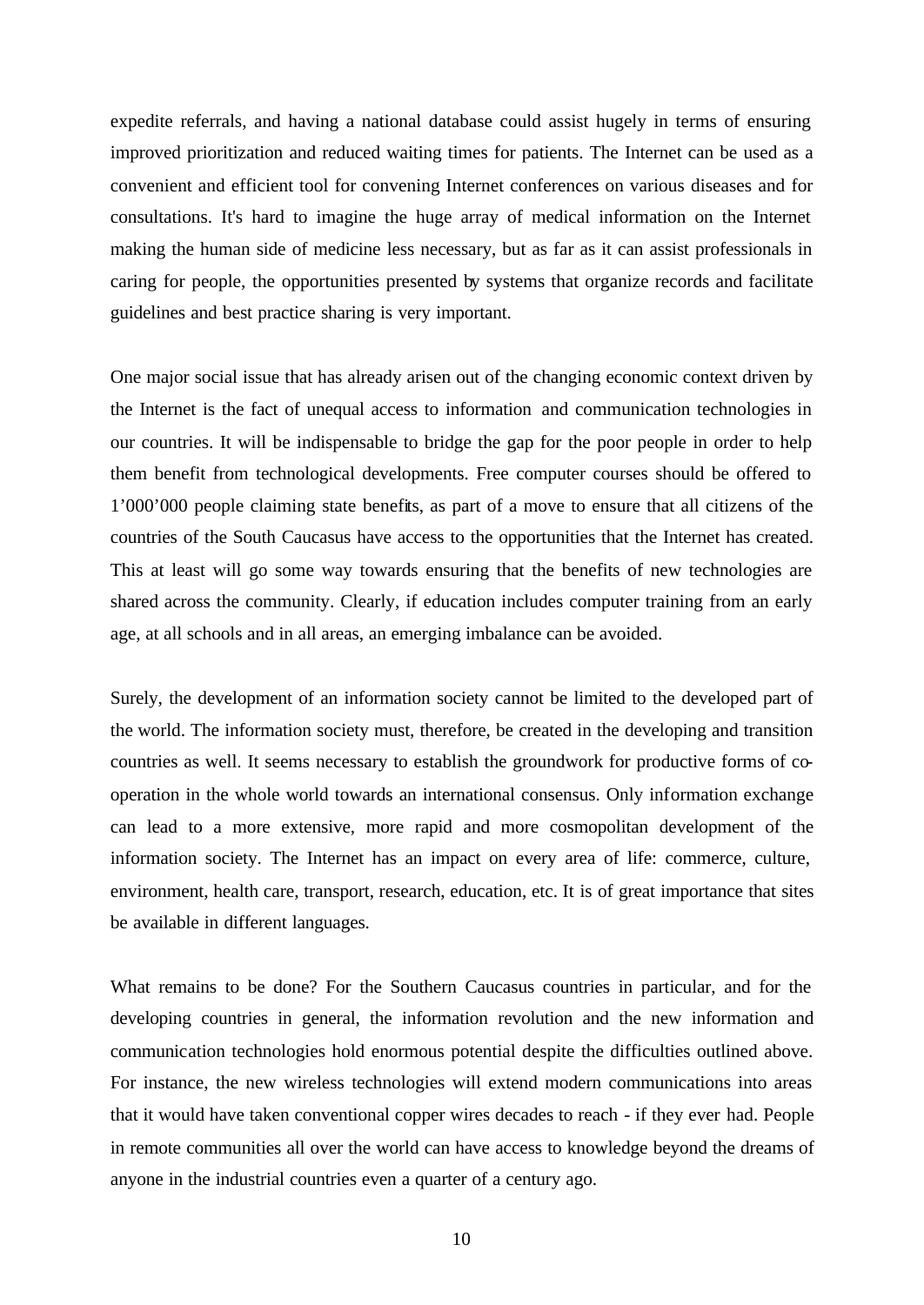Although traditional channels of communication will remain important, the new information and communication technologies hold great potential for broadly disseminating knowledge at low cost, and for reducing knowledge gaps both within countries and between industrial and developing countries. Market competition can unleash the private sector to provide the communications infrastructure and services and expand the use of new communications technologies in developing countries. But governments have to ensure appropriate regulation to guard against the power of private monopoly, and supplement the market to ensure access for the poor.

Despite the call for a small government and some observers' prognosis that the state is withering away or is becoming powerless, governments play a crucial role in moving us from where we are today to where we want to go. In fact, among those who study the information society and the developments in electronic commerce in particular, there is general agreement that the private sector should play the lead role in developing, adopting and utilizing this new form of doing business. The role of government is to provide the policy and legal framework and stimulate e-commerce by being an early user.

Three elements are essential for the successful development of information societies and the potential benefits as promised by the information age. First, there is the need for appropriate, supportive and positive policies - the need for congruity of policy standards and interoperability among nations to promote international cooperation for the development of open, global standards. Policy reform is essential for governments, individually and collectively, to hasten the development of an information infrastructure by dealing with the following issues:

a) Convergence of telecommunication, media and information technology sectors; b) security of information systems; c) privacy; d) intellectual property, e) content regulation, and f) tax policies.

The second element is the development and accessibility of the necessary infrastructure consisting of an interconnected, interoperable broadband communications network, telecommunications devices (like computers, fax, TV), software, information services, data bases and trained individuals who will build, maintain and operate. This telecommunications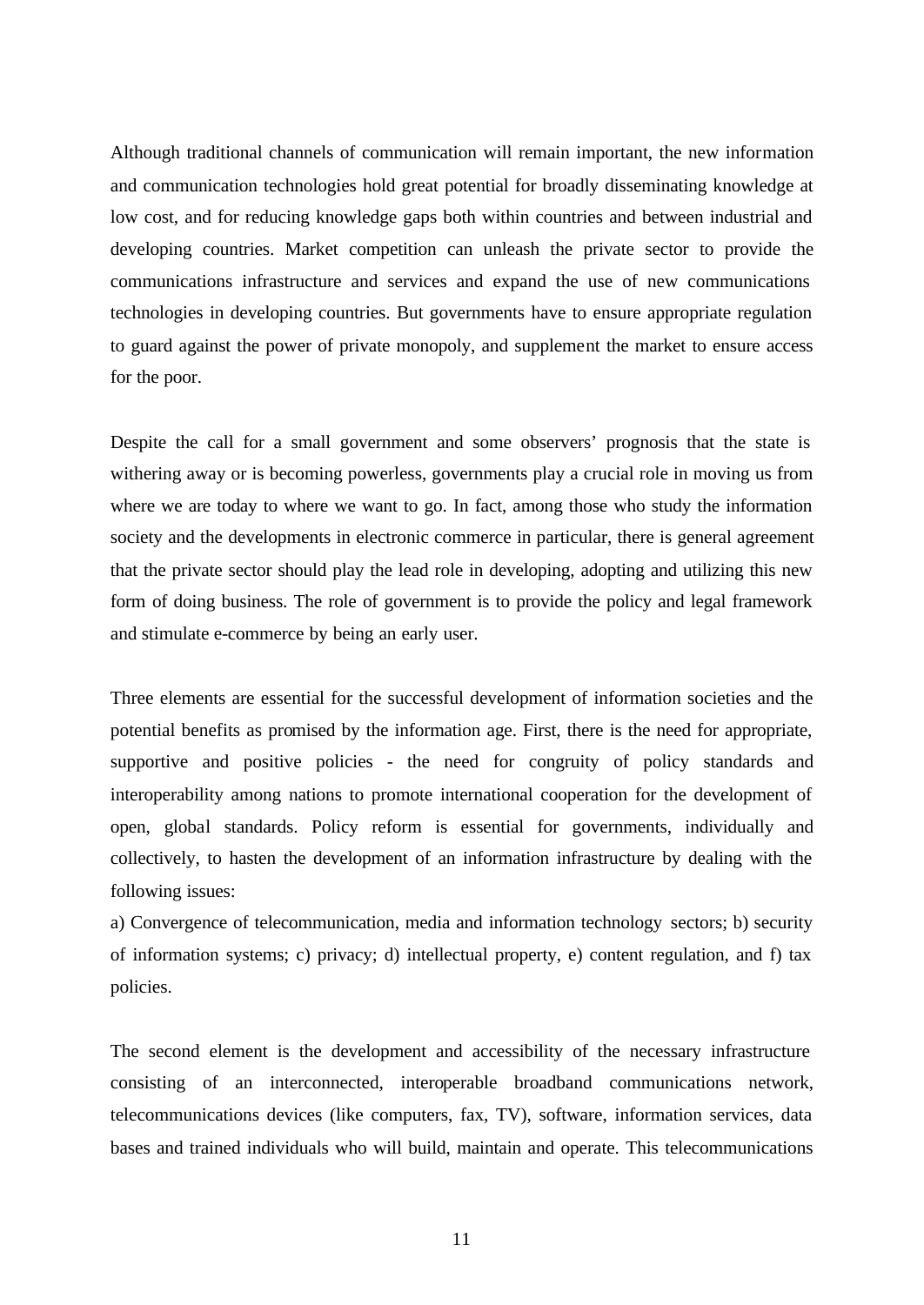infrastructure will serve as the gateway that will connect nations to their national, regional and finally, to the global information infrastructure.

The third element is the relevant and supportive regulatory environment that is based on the propositions that

- a) the private sector should lead, and that the expansion of information and communications technology use should be market-driven and that
- b) governments should support and enforce a predictable, minimalist, consistent and simple legal environment for commerce that is based on private contracts, with internationally harmonized default rules.

In addition to these, the four main principles in developing regulatory frameworks for the information society are:

1) Providing open access. There is a need to develop specific regulatory and technical conditions to enable the interconnection of networks and the interoperability of services at the national, sub-regional, regional, and global levels.

2) Promoting competition. There is a need to open the telecommunications equipment, services and networks markets to competition. This will stimulate the development of information infrastructures by reducing prices and tariffs, stimulating private investment, and introducing new services. Productive forms of cooperation to promote economic efficiency and consumer welfare should be allowed while shielding against the risk of anti-competitive behavior, in particular the risks of abuse of market dominance.

3) Ensuring Universal Access. It is imperative that all sectors of society have access to information infrastructures at affordable prices. Accessibility is the key to ensure that the benefits of the information society are made available not only to the rich but to the poor as well.

4) Creating effective regulatory institutions. The presence of competent institutions that are market-friendly and that do not substitute their own judgment for the market's is a necessary condition for rapid development. These regulatory institutions should support and enable the rapid emergence of new competitive infrastructures and services at the national and regional levels.

To develop, information societies in the region require a globally harmonized legal framework. Industry and governments need to work closely together to identify which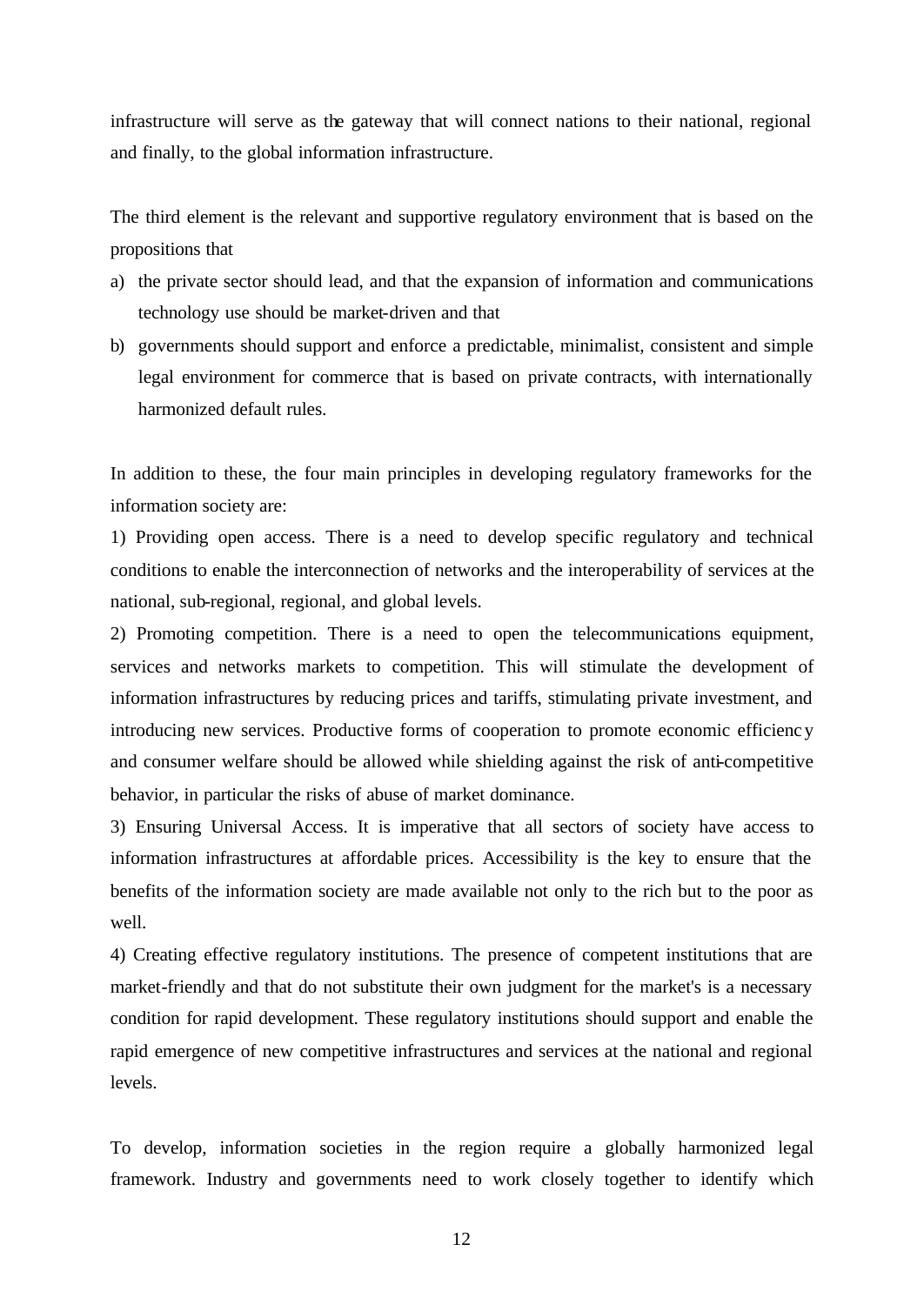policies require change or elimination to facilitate the Information revolution. In addition, it is critical that any regulatory approach be minimal, globally harmonized and technology-neutral.

In the case of electronic commerce, new regulations should not be imposed merely because commerce is being conducted in an electronic manner. That is, e-commerce should be treated as just one of the ways of doing business. Thus, the best way to deal with most of these issues is to ensure that the same rules apply both offline and online. Despite the voices of the pioneers who claim that the Internet is so different that traditional law cannot apply to it, the general consensus seems to be that the law as it already exists applies in most ways to Internet communication. Where new rules are required in addition to this approach, those rules should be based on a principle of minimal regulatory involvement with the primary delivery through industry self regulation and codes of practice.

Transparent regulators and regulation are essential to the success of telecommunications in general and, in this context, to the development of electronic communities. There are two facets to this. The first is that the regime in which electronic business is developed must be open and predictable. Secondly, if disputes arise, clear mechanisms are required for those disputes to be resolved by the regulator. This will enable the rapid and efficient development of the necessary infrastructure that underpins the electronic communities of the future.

The challenge for the information society is how to give these countries in transition the maximum benefit from transition. It is for us to respond, adapt and make the most of it - to work within the opportunities presented, deal with the challenges and use change to the advantage of our society. There is a great need to develop the information technology and infrastructure of each nation of the world to usher them into the information society. Failure to create such an infrastructure will keep states on the wrong side of the digital divide.

Ensuring global equality of access to ICTs is a huge task: Eighty per cent of the world's population has no access to reliable telecommunications, while South Asia, with 23 per cent of the world's population, has less than one per cent of the world's Internet users (UNDP Human Development Report 1999). Many communities do not have electricity, let alone the necessary computers, cables or satellites to be able to use the Internet. Others cannot afford the high cost of Internet access. Bill Gates has argued in his book 'The Road Ahead' that innovations like the Internet will lead to more democracy. But while it may be true that new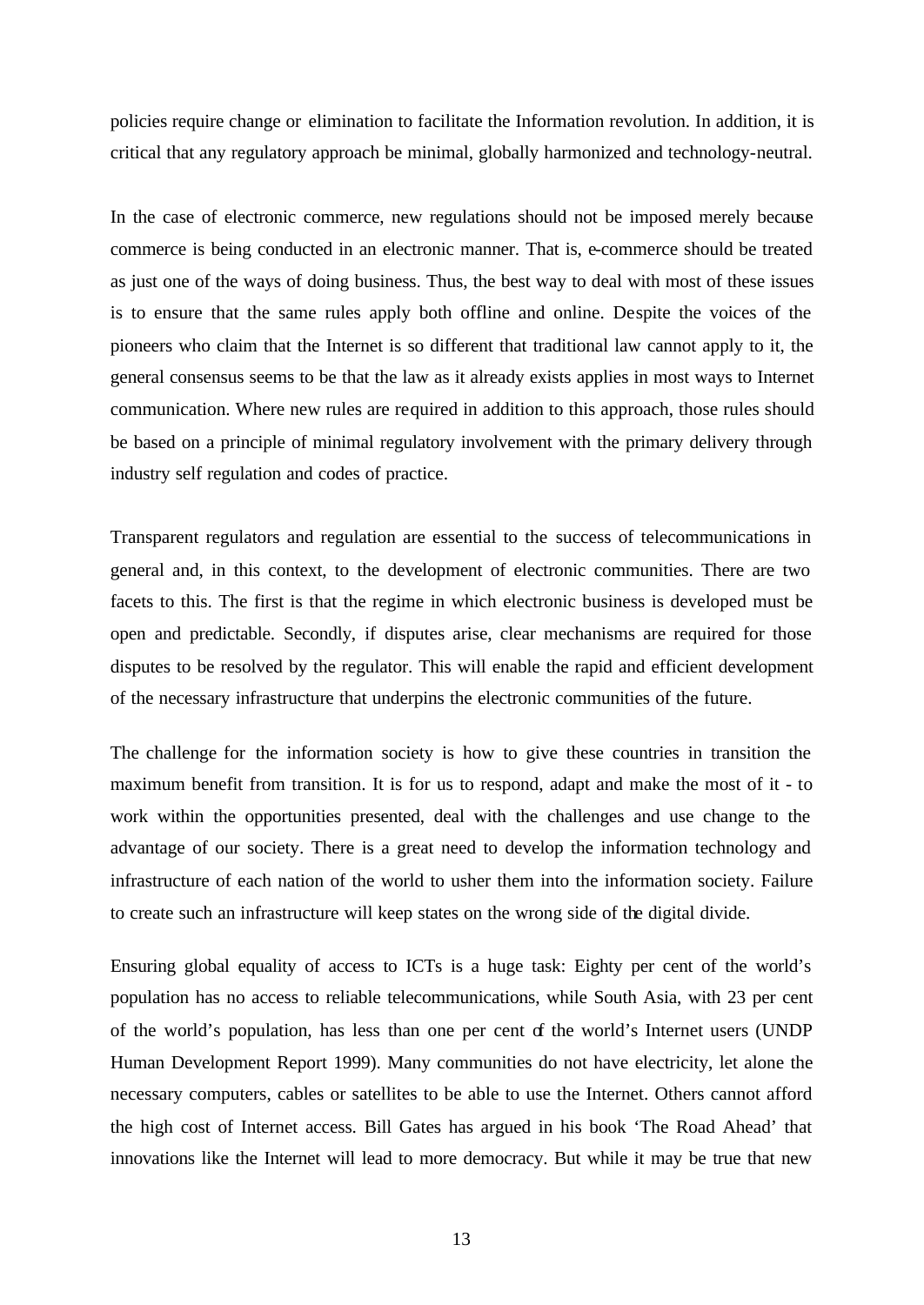technologies may break government monopolies on information, they are not necessarily value-free.

The Internet, which is becoming increasingly commercialised, brings with it ideas and ideologies that may reinforce rather than break down existing global inequalities, and may have damaging or unwanted influences on traditional cultures. The fact that most websites are in English serves to exclude the ninety per cent of the world's population who do not speak the language. Knowledge may be power, but knowledge sharing is empowering. An information society involving every part of Europe, regardless of its level of deve lopment, with data protection guarantee is a vision we should reasonably make every endeavour to achieve. With the development of such a society in all Caucasian countries, the concept of sustainable development of the region should be redefined to include a government's, region's and the world's capacity to build successful knowledge societies equally accessible for all people.

Action to reduce information poverty can include:

- Working to improve equality of access to technology for both women and men, for disabled people, and for poorer groups within individual societies and globally
- Encouraging the development of appropriate and sustainable technologies in Armenia and in the regions
- Lobbying governments, development organisations such as the UN Development Program, the World Bank, and the Asian Development Bank, and the newly established UN Information and Communication Technology Taskforce to make technological capacity building a priority
- Encouraging private technology enterprises to take into account the need for research, development and marketing approaches that reduce, rather than increase, global inequalities
- Sharing ideas about implementing creative and effective local projects that can combat poverty through access to technology, showing that technological achievement is not just limited to large-scale development projects

While building a highly modern information infrastructure in Armenia and in other Caucasian countries may sound ambitious and costly, the cost of not doing it will be much greater in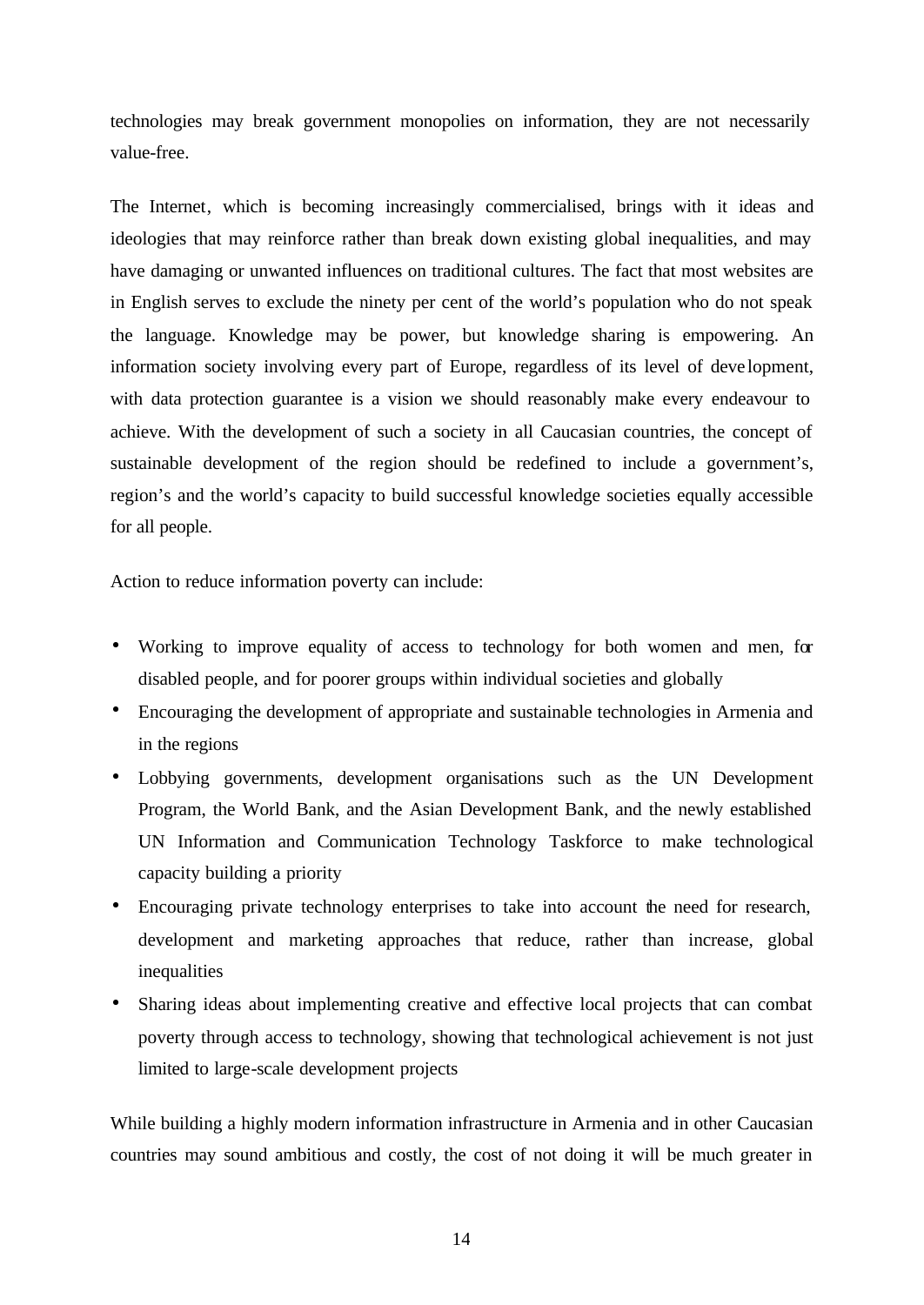future. Indeed, to compete in the new global economy, developing countries must make the development and effective use of information infrastructure a top national objective. They have to seize the opportunities offered by the new technologies to enhance private provision of information and telecommunication throughout society. If done well, these strategies promise to enhance educational systems, improve policy formulation and execution and widen the range of new opportunities for business.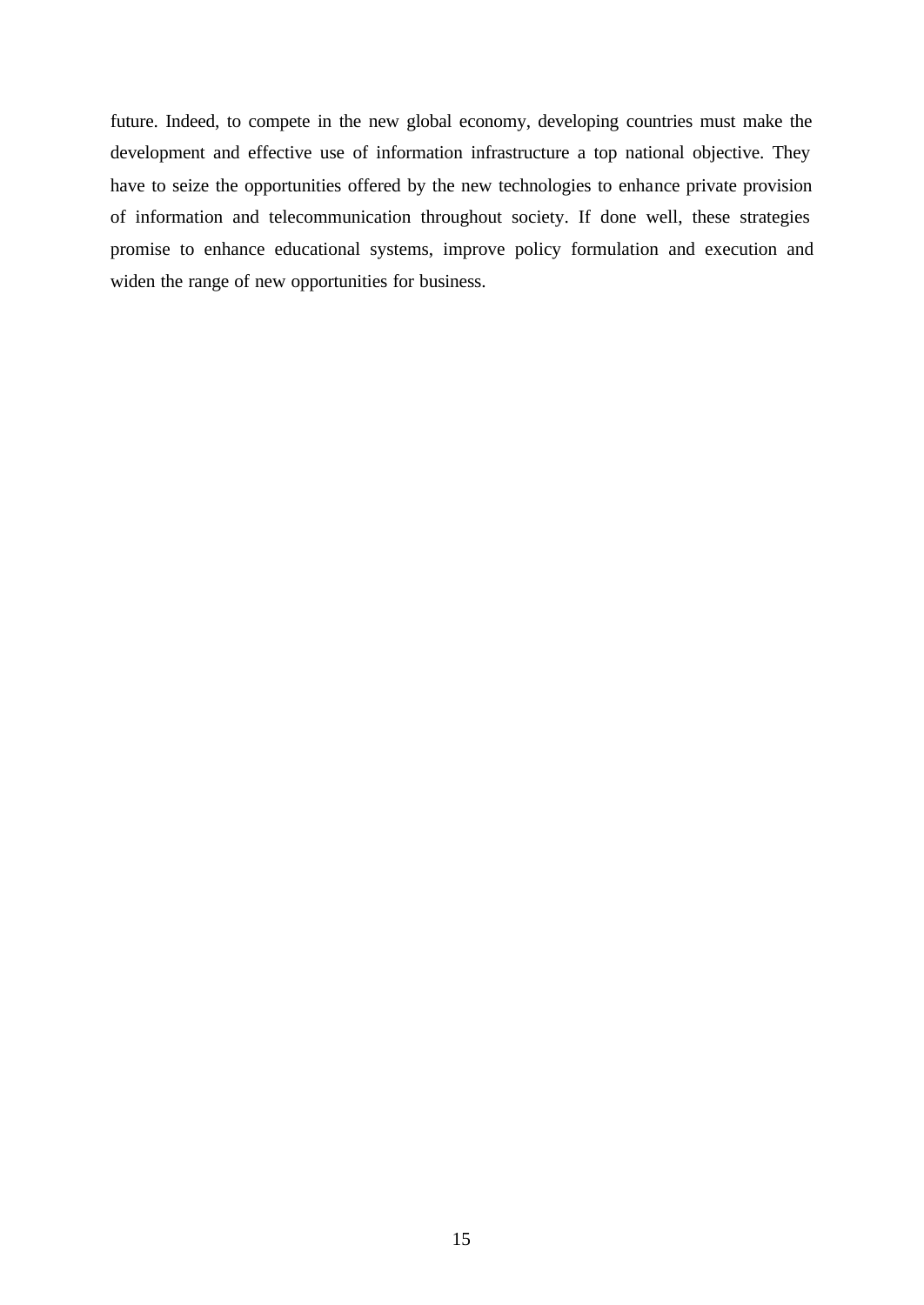# **Information Technology Prospects in the Caucasus 1st ISN Executive Conference**

#### **Tbilisi, Georgia, June 13-15, 2001**



Sponsored by the International Relations and Security Network (ISN) (Switzerland)

# **Diplomacy In The Light of Information Technology Development In The Caucasus**

**By Nairi Petrosyan, Co-Author Ara Brutian**

All through the history of international relations, the flow of information has always been the essence of diplomacy. Now, after the informational society has replaced the industrial society and when Internet penetrates every sphere of human activity, diplomacy is undergoing a process of drastic transition to a new, higher level of informational operations. The development of information technology has drastically changed the nature of diplomatic activities and at the end of the  $20<sup>th</sup>$  century. Internet diplomacy has emerged as one of the major branches of foreign services' activities.

IT is an efficient way of making general positions known world-wide and a tool that can assist the government's own foreign servants in representing their nation and its interests. Today, the majority of foreign ministries throughout the world have their own websites that provide information to anyone interested. Twenty-five or thirty years ago, diplomats had the task of gathering information in the field (at least by establishing valuable contacts and reading local newspapers) to get information and expertise on the country where they worked. Today, diplomats can stay in their offices for weeks running searches through the web and exchanging emails with their colleagues and contacts. And this is of course the advantage of IT development.

But that development also puts diplomats under the constant pressure of effectiveness and speed. The Internet lays down new rules of international relations – it requires permanent awareness of the situation and special abilities and skills to work with the huge flow of information provided by it.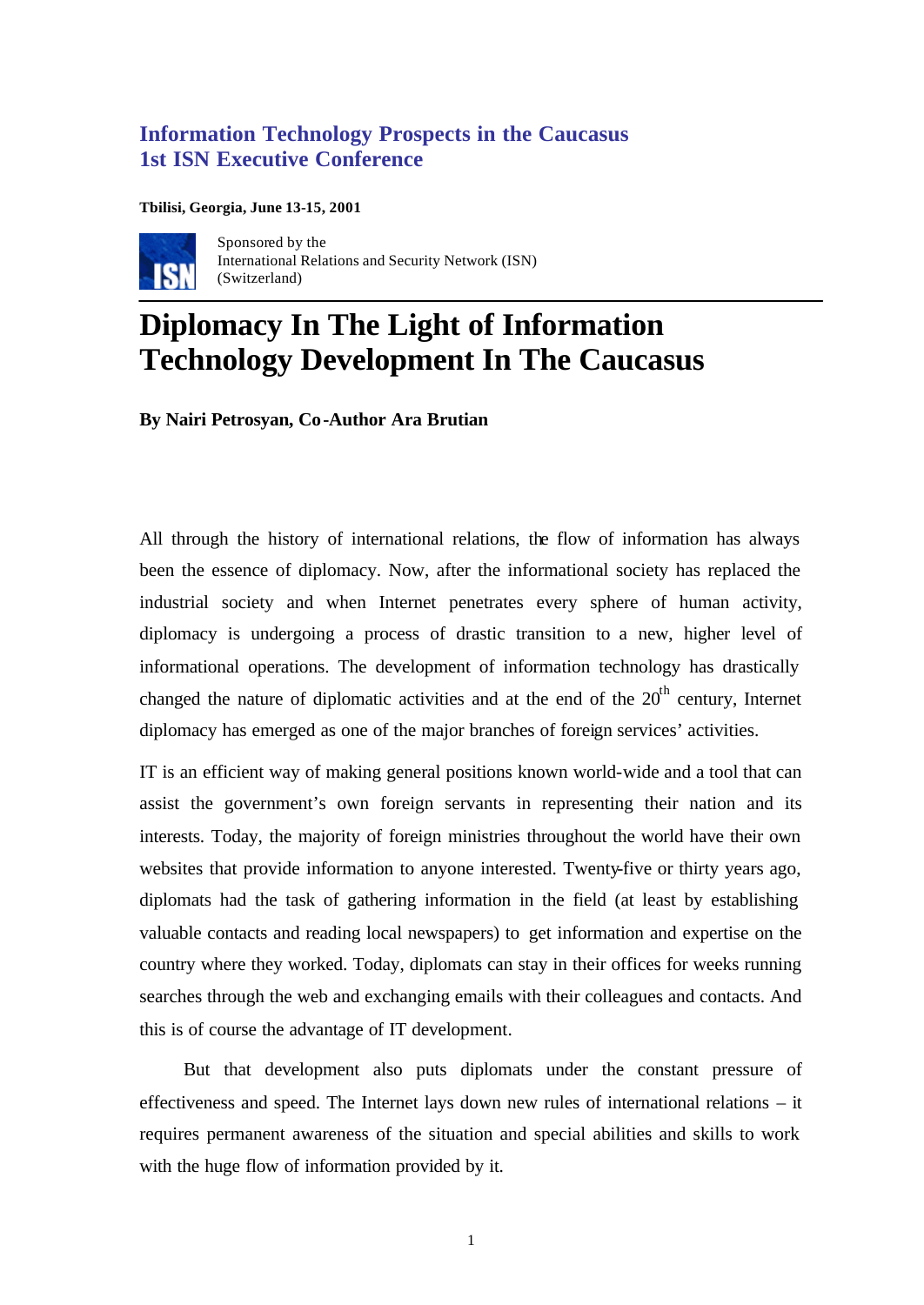It must be mentioned that in regions with complex conflict situations such as the Southern Caucasus, information technologies provide the diplomats with a common informational field to communicate with each other. It also provides an opportunity to make the position of conflicting parties known worldwide. In a situation where there is no direct communication between the parties to a conflict, the Internet can provide the opportunity to become familiar with the situation and events on the other side. These are the main opportunities and requirements of IT for diplomacy. In the following, they will be considered much concretely.

Diplomacy emerged centuries ago as a postal service, and an ambassador simply delivered a message from his sovereign to another one. So diplomacy arose in the informational field of human activities. Over centuries, diplomats extended their functions and became decision-makers, negotiators, and communicators; in a word, a contemporary diplomat now must be an idea generator. So it could seem that the informational function of diplomacy has gradually become overshadowed by the other activities.

Actually, diplomacy has never been far removed from its informational functions. All of its more recently acquired activities and attributes turn out, on closer examination, to be just derived forms of information dissemination. The 20th century witnessed the transformation of the industrial society to the information society. The impetuous development of network systems that entered its latest stage with the Internet revolution opened the qualitatively new field of high-speed information highways to the socio-political activities of human society. Humankind is undergoing a process of rapid change and often people do not consciously understand it. So how does the rapid development of IT affect diplomacy – the field of human activity where speed and operational flexibility are most required?

A modern diplomat's work is versatile and has many aspects. All aspects of diplomacy are actually different forms of work with information. A good diplomat deals with information like a jeweler treats a diamond – his mastery depends on his aims, skills and abilities in giving shape to a rough and unpolished diamond, in finding a ring to match, and in grinding and cutting the diamond into brilliant facets. IT technologies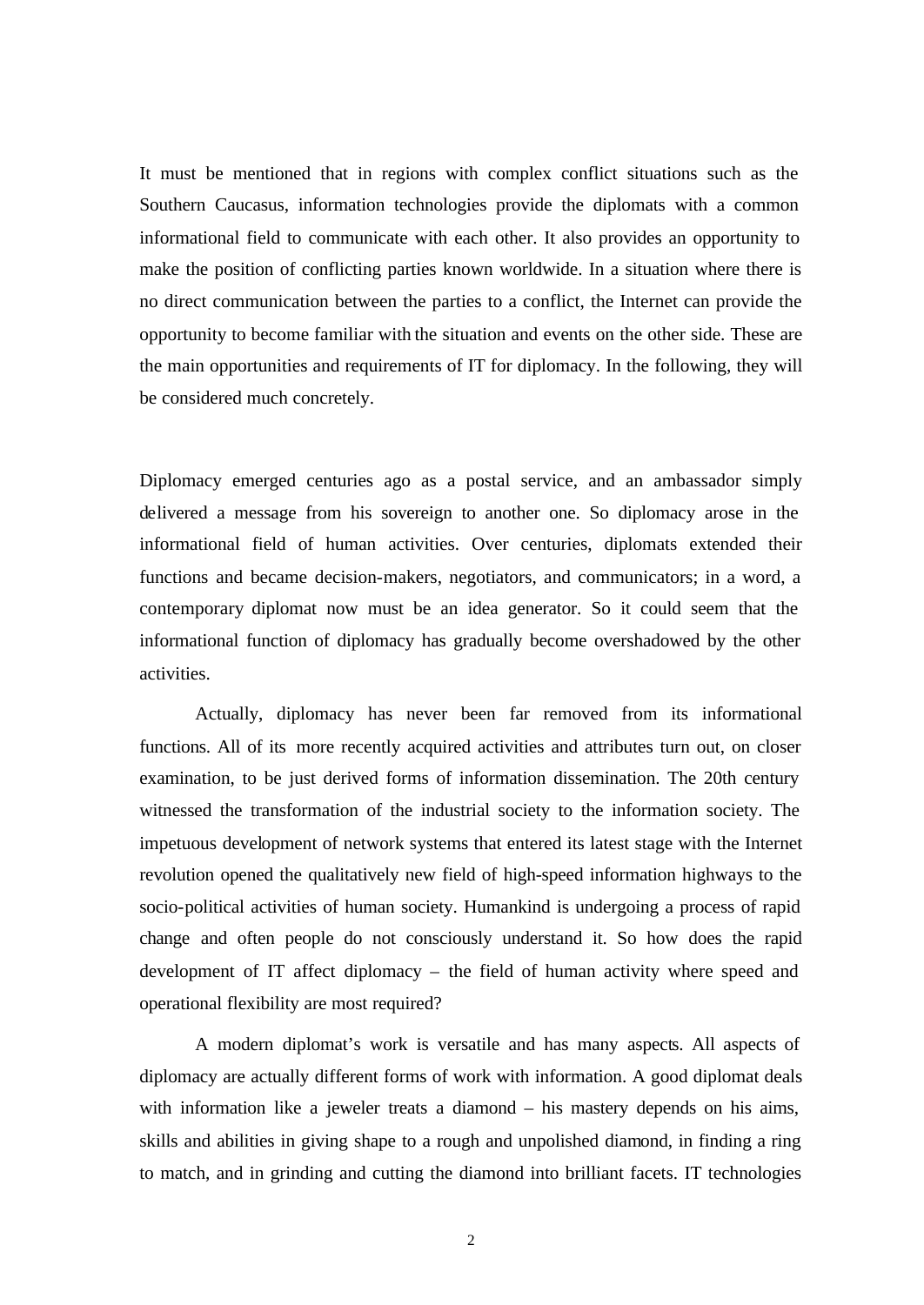have transformed, metaphorically speaking, the diamond-cutter's workbench into a laser-based high-tech miracle. So, just as it depends on the mastery of the jeweler whether the diamond will become a beautiful gem, so it depends on a diplomat's skills whether he can achieve his goals by receiving, processing and delivering information using the latest IT.

So how does a diplomat, or, more concretely, a Caucasian diplomat work with information using IT technologies? It seems useful to consider the work of a diplomat using IT technologies looking specifically at the three steps of receiving, processing and delivering information.

The *first dimension* of diplomatic work using IT lies in gathering information. It involves getting acquainted with the huge flow of the information and selecting from it the important and valuable parts. The process of familiarization and selection depends on the final purpose of the diplomatic efforts. A diplomat searching the Internet must always have a concrete aim and direction in mind  $-$  it is the first prerequisite to avoid getting lost in the large and rapid flow of information.

In the Caucasus, the aims of diplomacy are defined by the several regional conflicts in the region, namely, the Nagorno-Karabakh conflict, the Abkhaz conflict and, of course, the Chechen conflict. So, in the information-gathering phase, a Caucasian diplomat will usually search for information on a particular conflict, information on the international reaction to that particular conflict and information on similar conflicts or situations. What, for example, will an Armenian diplomat typically look for on the Internet? What are the criteria while first investigating the information? He or she will usually look first for specific information on the Nagorno-Karabakh conflict – whether in the form of reports from diplomatic missions or from other colleagues sent by email, whether the information is taken from the Internet resources of the other sides of the conflict in question, be they Azerbaijani official and non-official resources or from the Internet resources of other countries involved – for example the countries, co-chairmen of Minsk group or neighboring regional powers.

Information on international reactions to the conflict is very important feedback and can serve as a guideline in assessing international opinions on the particular conflict. An Armenian diplomat will typically search for articles and other information on the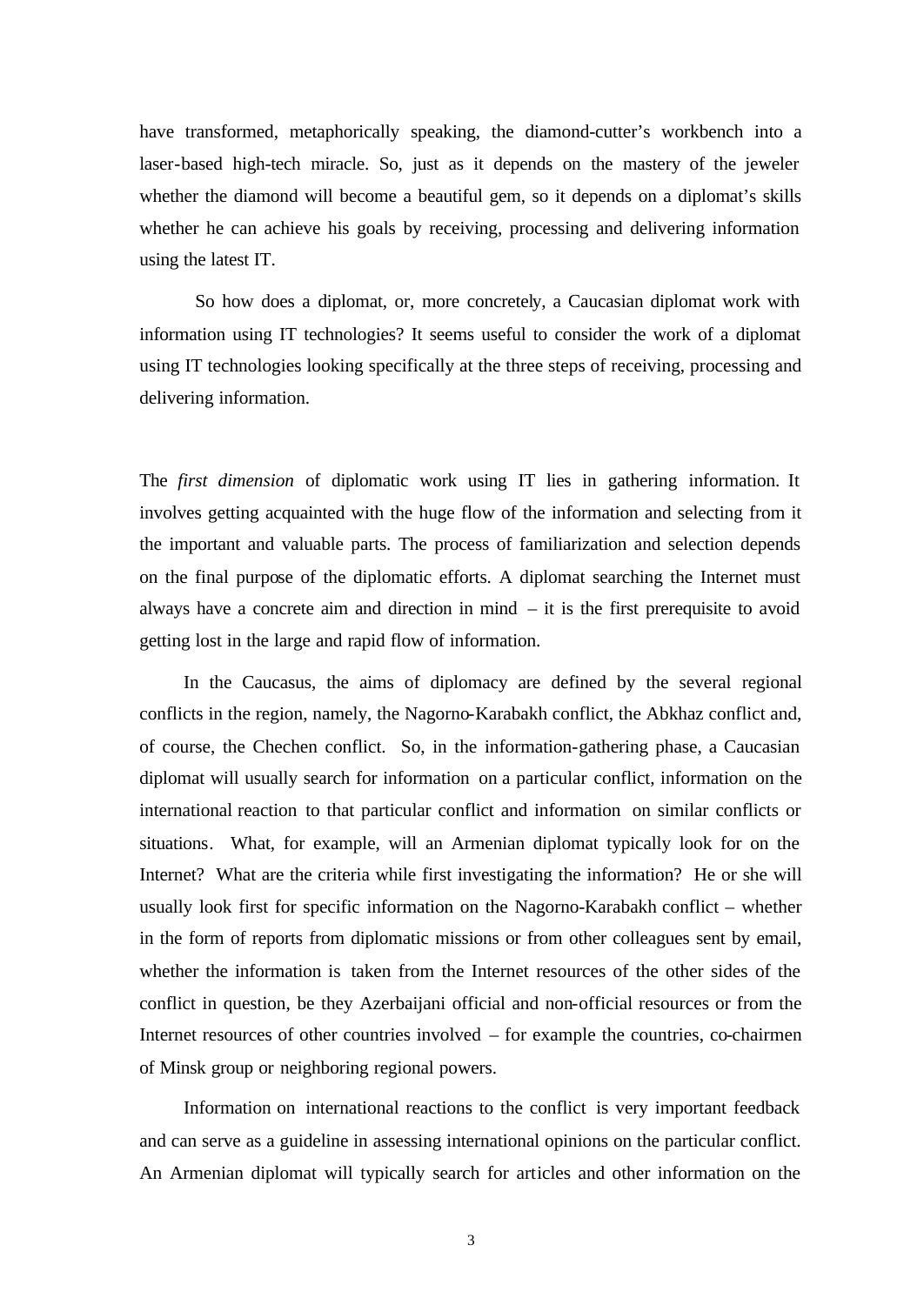Nagorno-Karabakh conflict to assess public opinion in the countries involved and also to pick up the unspoken messages underlying these articles. It is important to identify whose points of view a media resource relates. When considering similar conflicts, a diplomat is usually interested in procedures and methods, feedback and pitfalls that can be taken into account in dealing with a particular conflict. For example, an Armenian diplomat would thoroughly investigate the Abkhasian conflict, the Pridnestrovie conflict, and other similar conflicts; he would search for studies on international mediation or dealing with territorial and ethnic issues.

It is important to mention that the diplomat's email inbox not only serves his personal correspondence. Some very important information sources send their newsletters to subscribers, which is really a much more rational and time-saving way of getting information than Internet engines. Some interesting and very informative subscription tools include Groong, a source of Armenian and diaspora news, and the Snark and Mediamax news agencies. These sources really satisfy the criteria of reliability and speed required by the diplomatic work.

The *second phase* of processing the information using IT can be considered the most demanding and important stage of the process. Here, the diplomat selects the important pieces of information in order to arrive at a larger picture. This is a skill that can only be acquired through years of work and practice. Be it by intuition or because he knows so, the diplomat must have the ability to work according to the 80:20 rule –*80 per cent of the useful information can be found in 20 per cent of the text, while the remaining 20 per cent of information can usually be found in the remaining 80 per cent of the text*. So while working with information, a diplomat must be able to discern the important 20 per cent of the text from the remaining 80 per cent.

The *third phase* of working with IT technologies concerns delivering information. This can be expressed in numerous ways, and there is one point worth mentioning: the traditional ways of receiving and sending information through diplomatic channels – ordinary mail, telex, and telegraph – are still important tools of diplomatic communications. Currently, the channels provided by the newest network technologies such as email or Internet web pages are more effective and more available than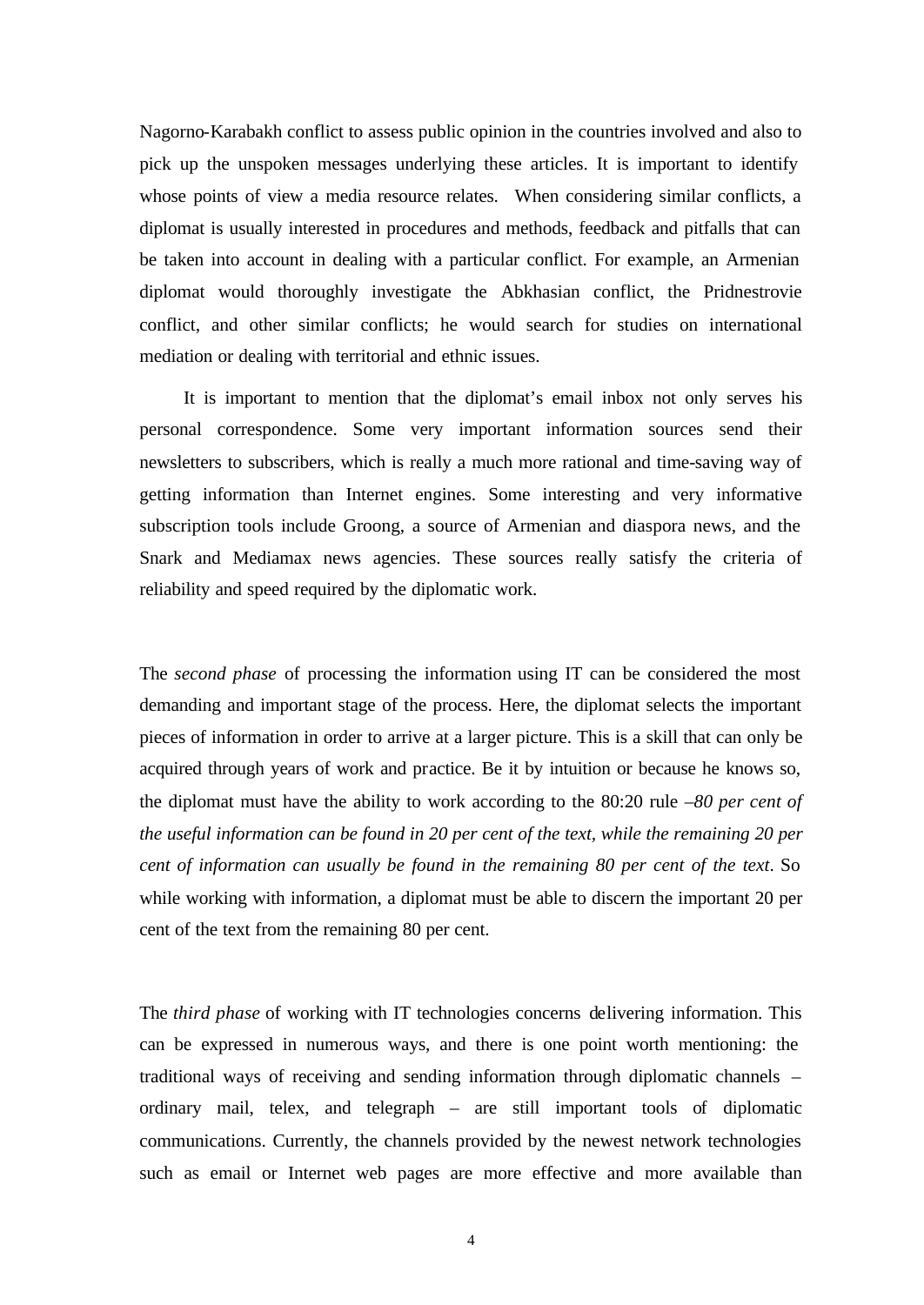traditional channels of information. This has both advantages and disadvantages. A diplomat who wants to communicate rapidly and effectively will find no better medium than email. On the other hand, even the newest network technologies cannot guarantee the privacy of Internet communication; it still needs to be developed to a level that satisfies diplomats' security requirements. So we can conclude that for diplomats, email is worth using for routine, non-sensitive diplomatic correspondence.

On the other hand, delivering information involves much more important aspects than pure correspondence. The work of the foreign ministries' public relations departments is a case in point. In the Republic of Armenia, the transition to networkbased work was made in the second half of the 1990s, and now it is more or less completed. The media receive information, such as press releases or media advisories, by email. Not only the foreign ministry, but also the other state agencies are now undergoing a process of transition to the latest generation of IT. No less importantly, the Internet due to its near-ubiquity provides a good opportunity for disseminating the main concepts and information on everyday activities of the agency represented. This is done mainly through official web pages, particularly those of the Armenian foreign ministry and the foreign ministry of the Republic of Nagorno-Karabakh. Web sites provide the most effective and the most convenient channels of information, and modern diplomacy is expected to make the best use of them.

The Armenian foreign ministry website (http://www.armeniaforeignministry.com) in particular contains basic information for anybody interested in its activities as well as press releases of the ministry, information on its organizational structure, on Armenian embassies and consulates, on other foreign missions abroad, and it includes important data on Armenian visa regulations, information on diaspora issues and genocide recognition; of course a special section is dedicated to the Nagorno-Karabakh conflict and its development. This website still has potential for further development.

To underline the power of information presented through the Internet, one should remember how during the both Chechen wars the Chechens succeeded in representing their own point of view through Internet. The fact is that the Chechens were much more successful than the Russians in this respect, especially during the first Chechen war. The minister for information during the first Chechen war, Movladi Udugov, later became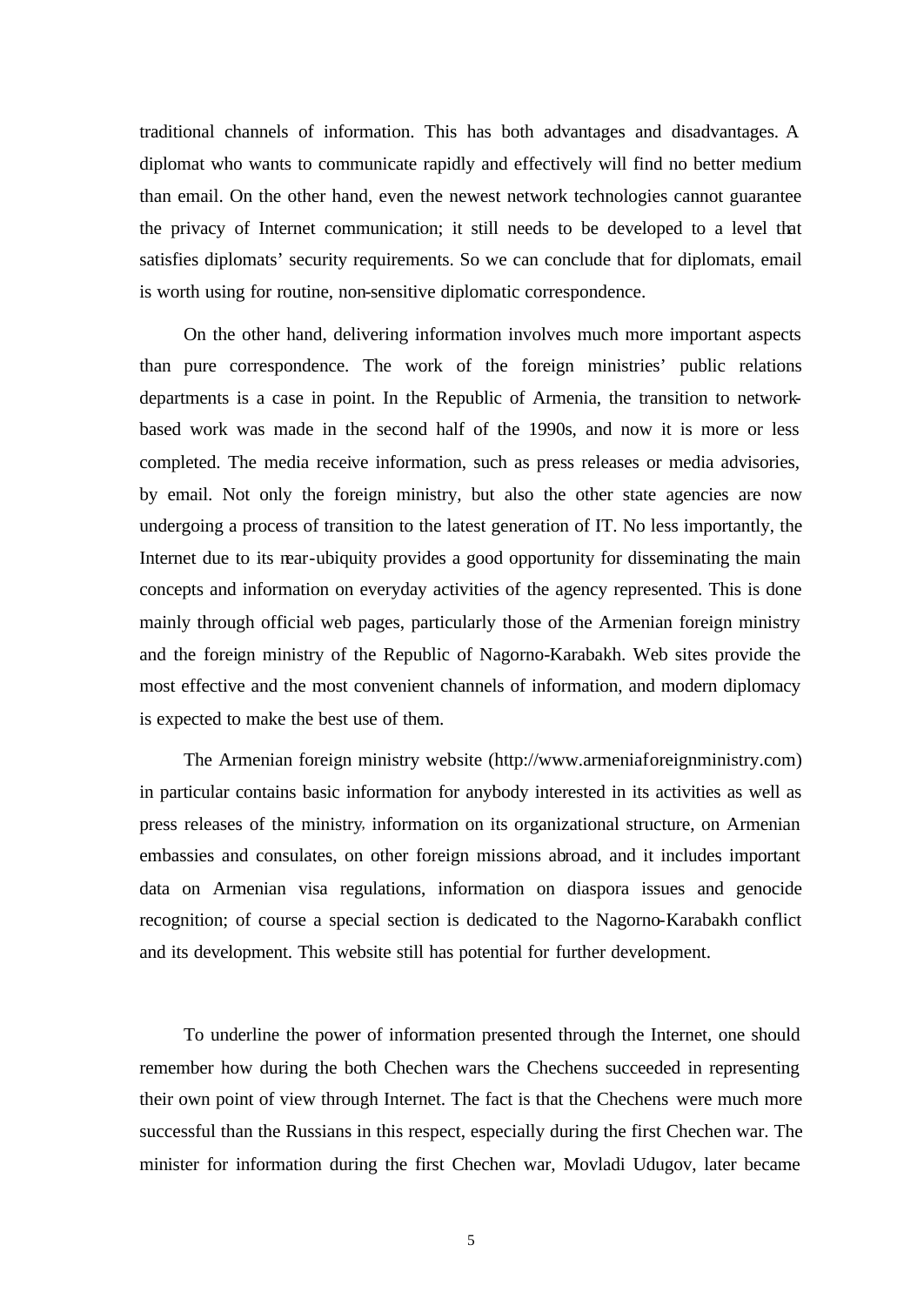the minister for foreign affairs of Ichkeria. That experience was taken into account during the second Chechen war, when one of the best Russian PR officials, Sergei Yastrzhembski, was given responsibility for information policy vis-à-vis the Chechens. And there is reason to believe the assessment of some experts that nobody knows who won the first Chechen war, but that the Chechens won the informational war .

Proxy wars on the Internet have, by the way, become a reality not only in the Northern Caucasus. Several months ago, Armenian and Azerbaijani web resources started battling each other, with the Azeris trying to destroy some Armenian websites, and the Armenia-based "Liazor group" answering by temporarily making unavailable some Azeri websites. This episode underlines the growing importance of Internet-based information sources in recent years.

On the other hand, now that communication between the two conflicting countries has decreased to a minimum, the Internet provides great opportunities to find out and to communicate with and about each other. This is also true of Armenian-Azeri relations.

The Internet has also changed diplomats' tasks and the way they go about them. Because websites can be refreshed almost every minute, a diplomat's working day begins with scouring the news on the Internet. So the Internet has made diplomats' working day much more action-filled and intense. The Internet has transformed the discrete process of informational flow to an analogue-type non-interrupted flow.

In any conditions, diplomacy requires its representatives to have an edge on the rest of society in terms of speed. It should be remembered that in the Middle Ages, diplomats, like merchants, were the most prolific travelers. Now that the Internet has propelled everybody to a higher plane of speed and informational flow, diplomats are still required to be ahead of everyone else even under these new conditions. So, competent use of state-of-the-art IT is required of diplomats. Though there was nearly no communication between Armenia and Azerbaijan as recently as five or six years ago, the representatives of the two countries could not now refuse to communicate with each other even if they wanted to, because they are living in a drastically changed society with slightly different information flows. The Internet, while providing diplomats with an extraordinary range of information tools for their activities, also requires them to become almost as fast and effective as the web is.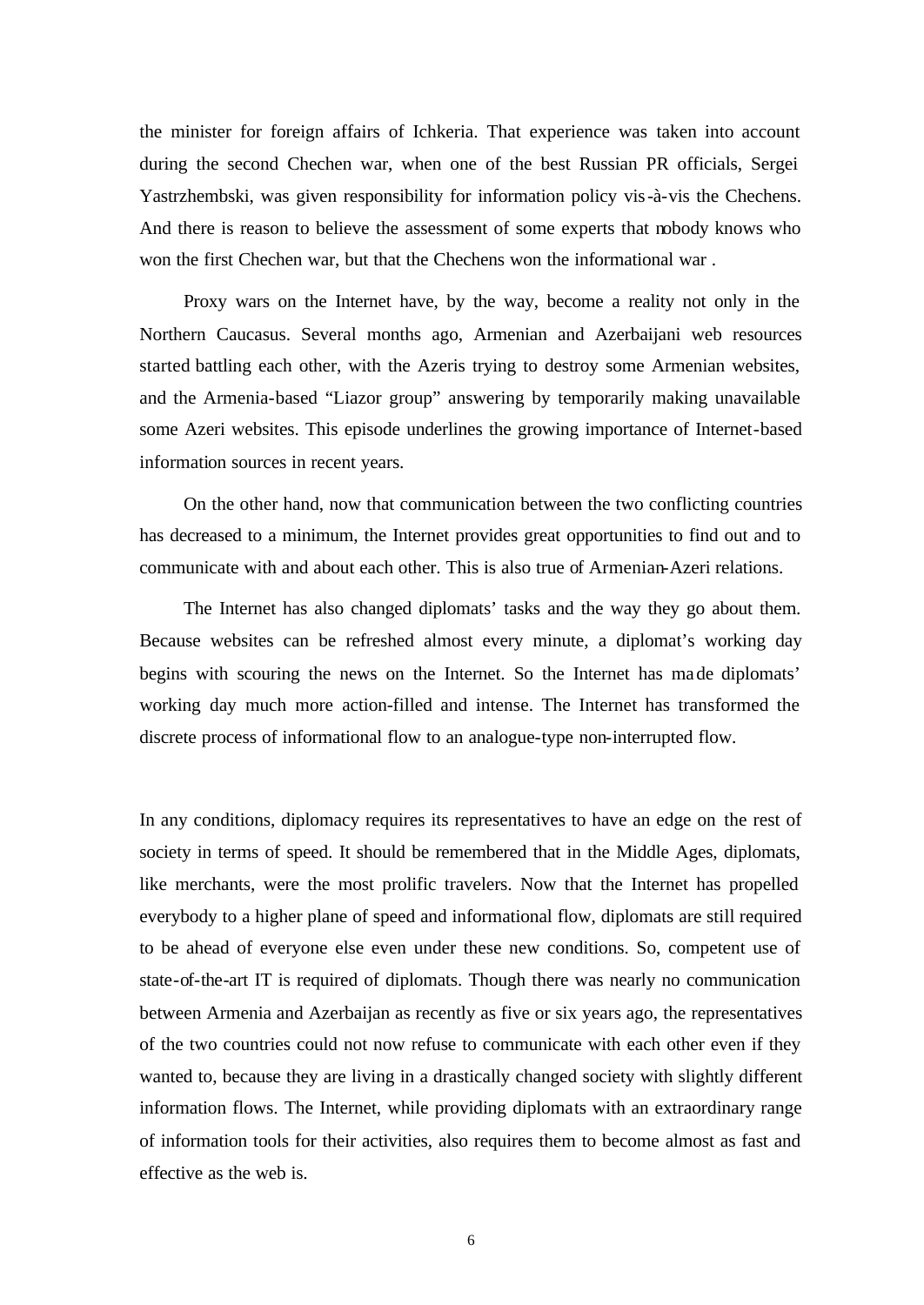To conclude, it is worth stating once more that the latest development of IT of course made it much easier for diplomats to communicate. Nobody could imagine some decades ago that even in such inaccessible regions as the Caucasus, information would be so readily available. The development of IT has made the state borders much more permeable.

On the other hand, this availability of information has brought with it certain obligations for diplomats. The work with IT requires some skills and abilities that help to identify, process and deliver the needed information. The Internet recognizes neither day nor night. The point is, that if all through the history of international relations, the diplomats have always been the fastest in their work, now, when the Internet has immersed all of us in a much more dense information flow, diplomats are still required to be the fastest and the most effective, especially in such a complex region as the Caucasus.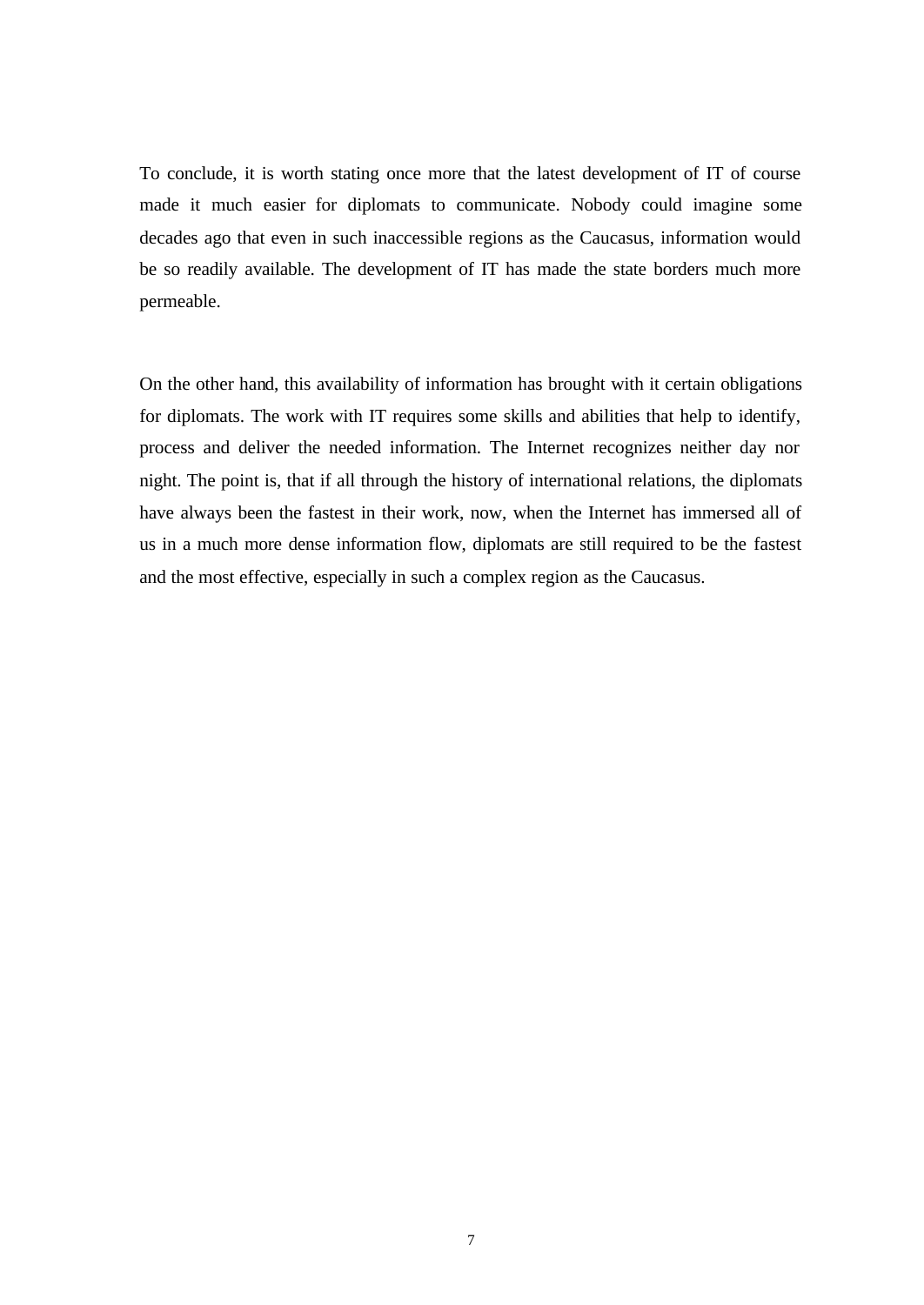# **Information Technology Prospects in the Caucasus 1st ISN Executive Conference**

## **Tbilisi, Georgia, June 13-15, 2001**



Sponsored by the International Relations and Security Network (ISN) (Switzerland)

# **Prospects of Digital Democracy and E-governance in Georgia**

**By Archil Bakuradze**

Is "Digital Democracy" a new form of democracy alongside traditional models of representative or participatory democracy? What is meant by the term? Is it an Internet enthusiast's daydream or future reality? How should Georgia deal with Information and Communication Technologies (ICT), which are affecting people's social, economical and political lives and emerging as a new aspect of modern culture? These and other questions are addressed in the following paper. But the goal of this paper is not to answer these questions, rather than to initiate discussions on Digital Democracy and E-Governance in Georgian society.

## **DEFINITION**

The term "Digital Democracy," meaning a reformation of democratic institutions and practices through the use of ICTs, occurs in scientific literature together with ideas such as "electronic democracy,""tele-democracy" and "cyber-democracy." The idea of a "Digital Democracy" involves bringing together all existing tools and potential for disseminating information using digital technologies. Currently, in the West, the notion of digital democracy can refer to a fairly wide range of technological applications, including televised popular assemblies or citizens' juries, e-mail access to electronic discussion groups, and public information kiosks. In Georgia, this type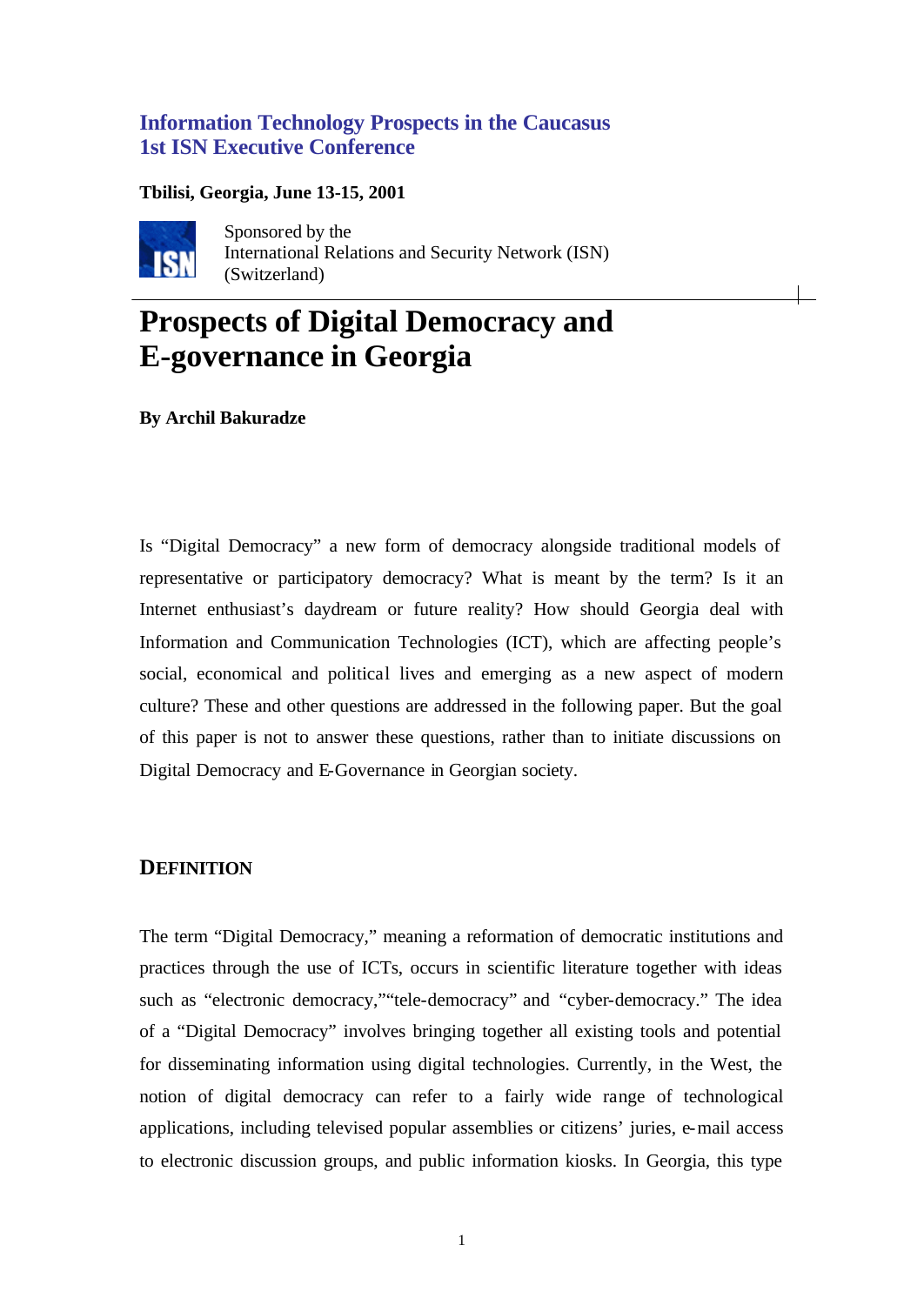of activity is relatively new and is not yet widespread. But taking into consideration the speed of ICT development in our country during the last decade, we should admit that digital technology is about to enter the mainstream.

### **BACKGROUND**

Since Georgia became a member of the European family the country has faced the necessity of being more open towards the new "Information Age" and supporting the expansion of the Internet and ICT to all regions of Georgia. Following is the abstract of "A manifesto for local online communities," presented to the UK Government Policy Action Team (http://www.partnerships.org.uk/cyber/index.htm): "Every citizen, regardless of their economic circumstances, should be able to share the benefits of the Information Age – including better communications, greater participation, electronic life learning, and e-commerce. To achieve this they should have access to local community technology centers, plus public online forums and services to create online community..." ICT opens interesting opportunities to Georgia in terms of developing public participation, building democracy and increasing the effectiveness of governance.

"Transition" would be a good headline for the past decade of Georgia's history. The dramatic changes in society have left millions of people in shock. It was obvious that change would be very painful for the post-Soviet society. Much like a zoo animal released into the wild, many Georgians found it difficult to fend for themselves after being protected by the state for so long. Others who had already been more independently minded before the breakdown of the Soviet system were able to adapt better to the subsequent upheavals. The infant Georgian state is facing the dilemma of having to build a strong legal state, a free market economy and civil society, all of which are necessary components of democracy, or return to the status quo ante. It will take time to accumulate an experience of democracy, to make some political experiences, strengthen the political culture and empower individuals and communities to participate more actively in determining the formula of their social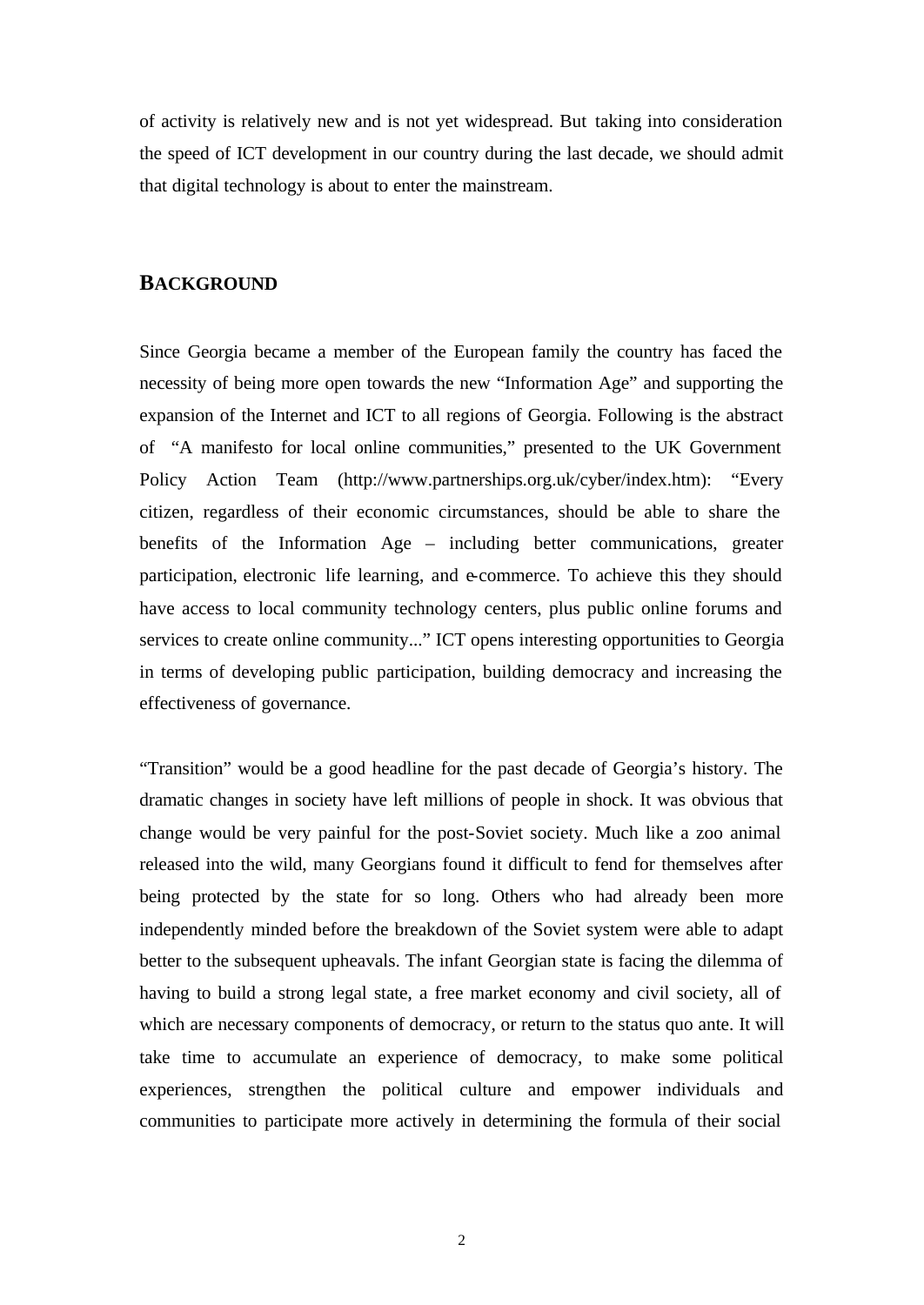and economical well-being. Where does ICT figure in the future model of Georgian democracy?

## **DIGITAL DEMOCRACY REQUIRES DEMOCRACY AS MINIMUM**

The issue of using ICT in politics and governance raises a lot of questions. For example, are enough precautions being taken to ensure that everybody's opinion is taken into consideration during the decision-making process in the country, and to prevent one group of privileged citizens from having better access to ICT than others? How beneficial can ICT be during elections, or in the period between elections in measuring the reaction of single members of the society? How much better could a government provide its services through the Internet? How will the Internet affect corruption? Can it make the work of government more transparent and accessible? These and many other questions need to be addressed in discussing the impact of ICT on politics in Georgia.

To answer these questions, we should first of all discuss what democracy really means, what its weaknesses are and what challenges are associated with the emergence of a digital democracy.

Representative models of democracy have been established in many societies in the course of the  $20<sup>th</sup>$  century. The underlying concept is that it is only by conceding a great deal of their power to a small group of politicians, whose job it is to represent their common interests, that citizens can live in a democratic society at all. Conversely, its opponents have argued that elected representatives often do not represent the "will of people" and are prone to elitism. More recently politicians have become tarnished with allegations of sleaze, corruption, self-seeking behavior and sound-bite policies that may have produced widespread disillusionment and apathy amongst citizens and particularly the young. Footnote:

Participatory democracy has been seen as the closest approximation to direct democracy involving the public in decision-making processes. At the same time, participatory democracy is not the final answer. It may cause a lack of participation in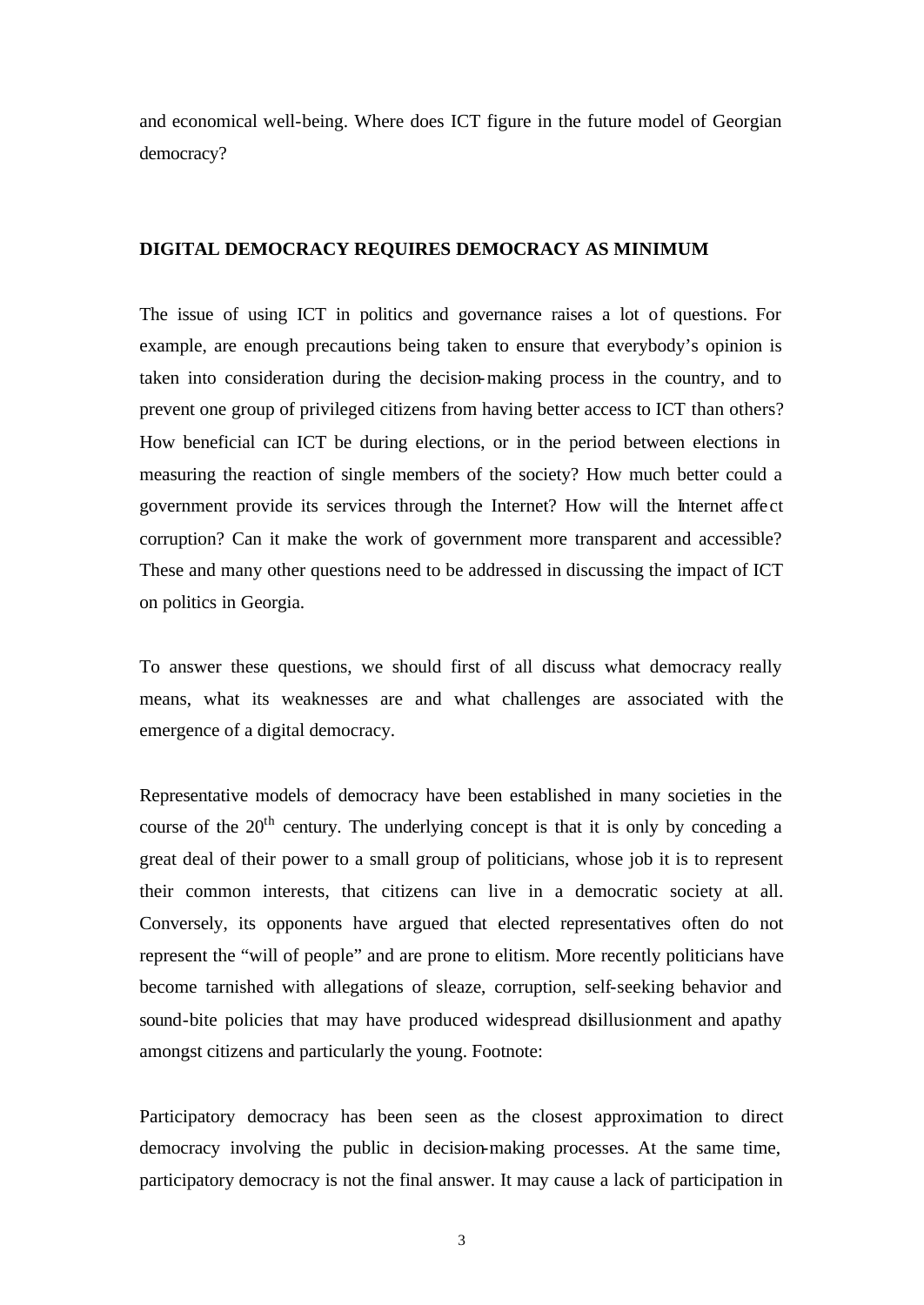decision-making on issues of national or global concern, because citizens may only be interested in local issues. From the following definition of politics, it is clear that even the existing forms of democracy cannot claim to be ideal models. "Politics is a phenomenon found in and between all groups, institutions and societies, cutting across public and private life. It is expressed in all the activities of co-operation, negotiation and struggle over the use and distribution of resources. It is involved in all the relations, institutions and structures, which are implicated in the activities of production and reproduction in the life of societies..."

Footnote? Note: This is a "definition" of politics, not of participatory democracy, and it does not follow from the above that participatory democracy is in any way flawed. This "definition" is also so general and vague that its value seems questionable.

Therefore, Loader and Hague in their study describe the following main features of modern democracies, which can only be realized with the help of ITC and interactive media:

- interactivity users may communicate on a reciprocal basis
- global network communication is not fettered by nation-state boundaries
- free speech net users may express their opinions with limited state censorship
- free association net users may join virtual communities of common interest
- construction and dissemination of information net users may construct and share information which is not subject to official review or sanction
- challenge to professional and official perspectives state and professional information can be supplemented from other sources
- breakdown of nation-state identity users may begin to adopt global and local identities

Taking into consideration these features, ICT can clearly be of great benefit for the development of democratic governance in Georgia:

 1. Digital Democracy will support a greater participation of citizens in the decision making process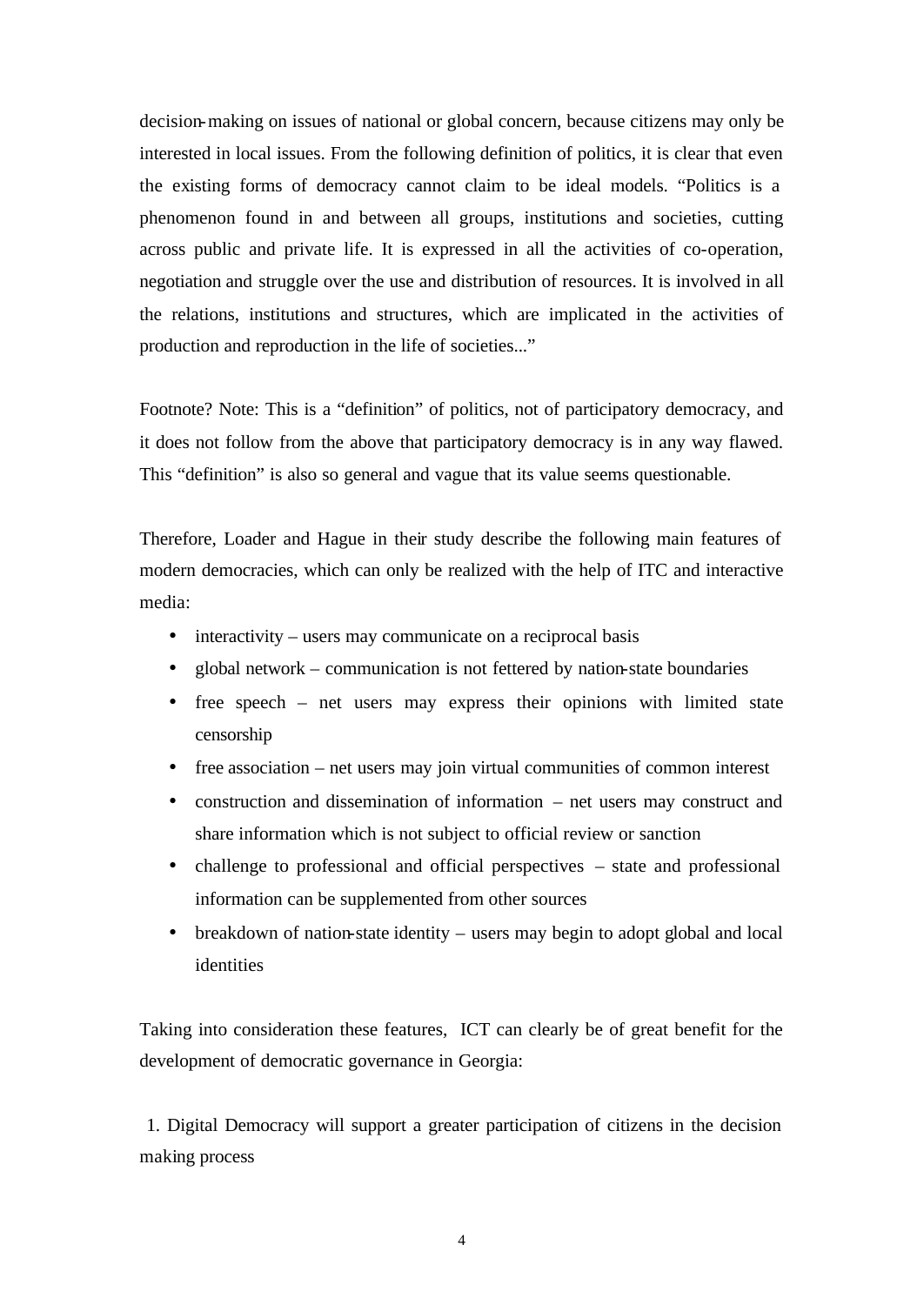ICT is an advanced tool for improving communications between media and public, because it offers excellent opportunities to make feedback from the objects of information. One may imagine how different will be transference of information and possibility to observe immediately the reaction of viewers. This kind of communications will never change or replace the need for physical, face-to-face communication. Most people are used to communicating more directly and will continue to do so. But the face-to-face communication is increasingly being replaced by  $e$ -mail, fax, and telephones – a shift that has completely changed relationships between people. While some members of the older generation are reluctant to use the new technologies, the younger generation is comfortable with the new style of communication and uses it as a matter of fact.

Compared to current technologies, the future development of ICT will offer society more opportunities. Arming individuals with ITC government may handle the power to the society. This will lead to a situation where everybody may express their opinion about issues of local or national import without restrictions. Electronic surveys, plebiscites or elections will be arranged more frequently. In order to access high quality and impartial information, citizens will be able to choose from multiple sources of information and express their views using electronic discussion forums. ICT may be equally beneficial for all levels of decision-making, from the regional to the local levels.

#### 2. Turnout at local or general elections can be increased

Modern societies in the developed nations are facing the problem of citizens' indifference to elections. In Georgia, it is very difficult to evaluate election turnout, because official figures are not reliable. There is a tendency towards less participation in elections and especially in general elections. There are two possible explanations for this phenomenon: one is that low turnout is a consequence of expectations of the electorate being met and the result of acceptable governance. The second and more pessimistic explanation would be that low participation in the electoral process is a consequence of people's indifference, and of a perception that the individual vote does not count – this attitude would be extremely deleterious to democracy. In any case, ICT will facilitate online voting within a matter of minutes. At the same time, it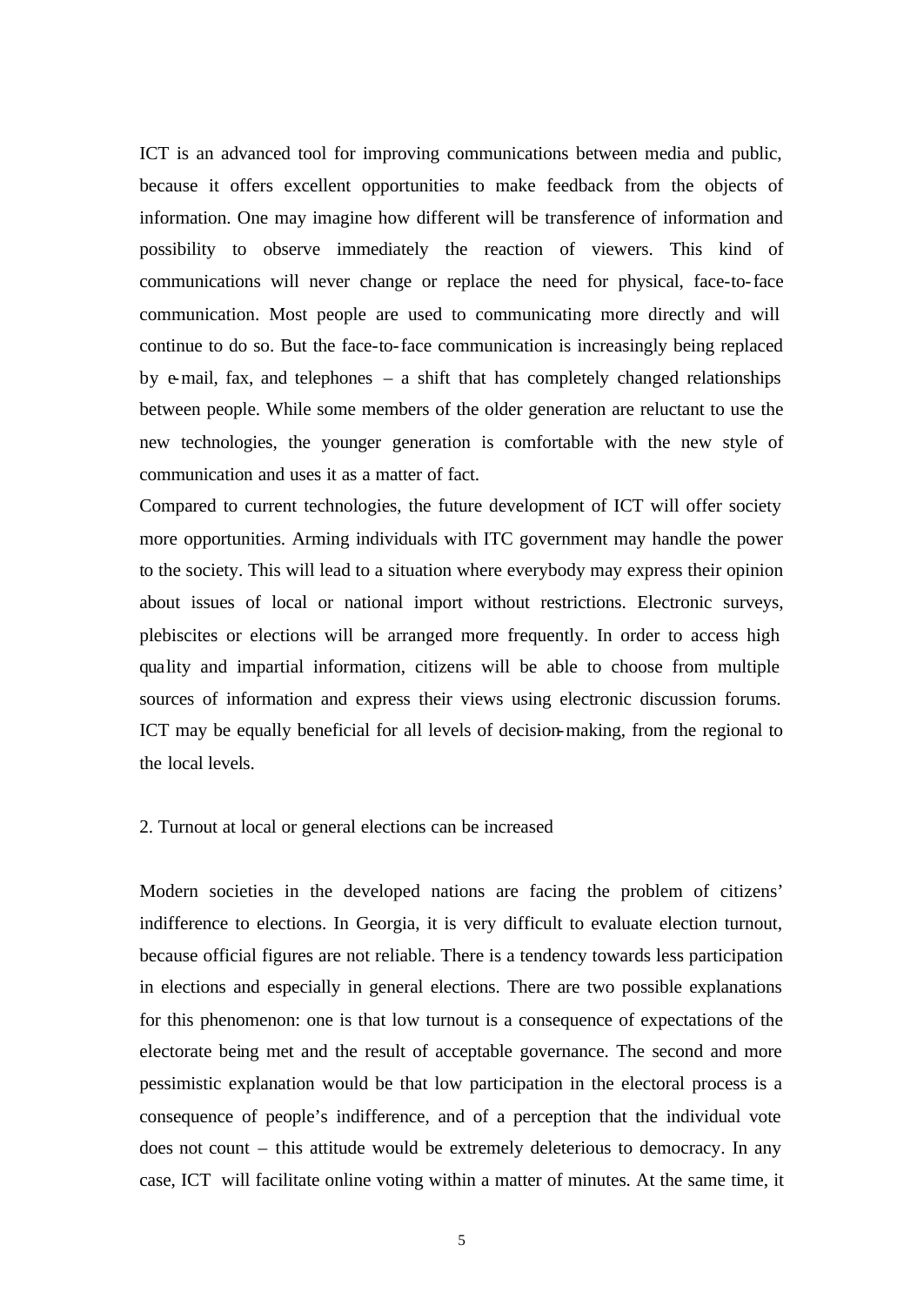should be recognized that ICT and digital democracy are not a panacea that will solve the problems of the community's indifference towards elections and of lacking participation in the political decision-making process. These problems can only be solved by a developed and vibrant civil society.

3. Use of ICT may improve delivery of public services

In many developed countries, for example in the UK, the government has worked out programs for shifting the delivery of public services to electronic channels. All types of information, assistance, permits etc. could be downloaded from the Net. It is possible to arrive at a level where all governmental services are provided through the Net if connectivity is fast enough. Such a reform would significantly improve the quality of these services and make them more accessible to the public at large.

4. The government will have excellent opportunities to make its work more transparent, accessible and understandable for its citizens, which in conjunction with the previous point will reduce the scope of corruption in Georgia.

After reaching independence, Georgia adapted its legislation to European standards. For example, the new administrative code regulates the relationship between the people and the government, and guarantees the right of every individual to be informed about the business of government. According to the law, every citizen has the right to obtain any information that is in the public domain. This code, much like many other laws, is not enforced. Increasing access to public information and services will limit corruption, because lack of and unequal access to information is the root of almost all corruption cases.

Beyond the issues mentioned above, certain questions, which are open to empirical investigation, begin to emerge in relation to the role of ICT in the creation of a strong democracy:

- to what extent can ICT make the government more accountable (at both national and local levels)?
- to what extent can ICT be used to create a citizenry that is more informed in matters of state?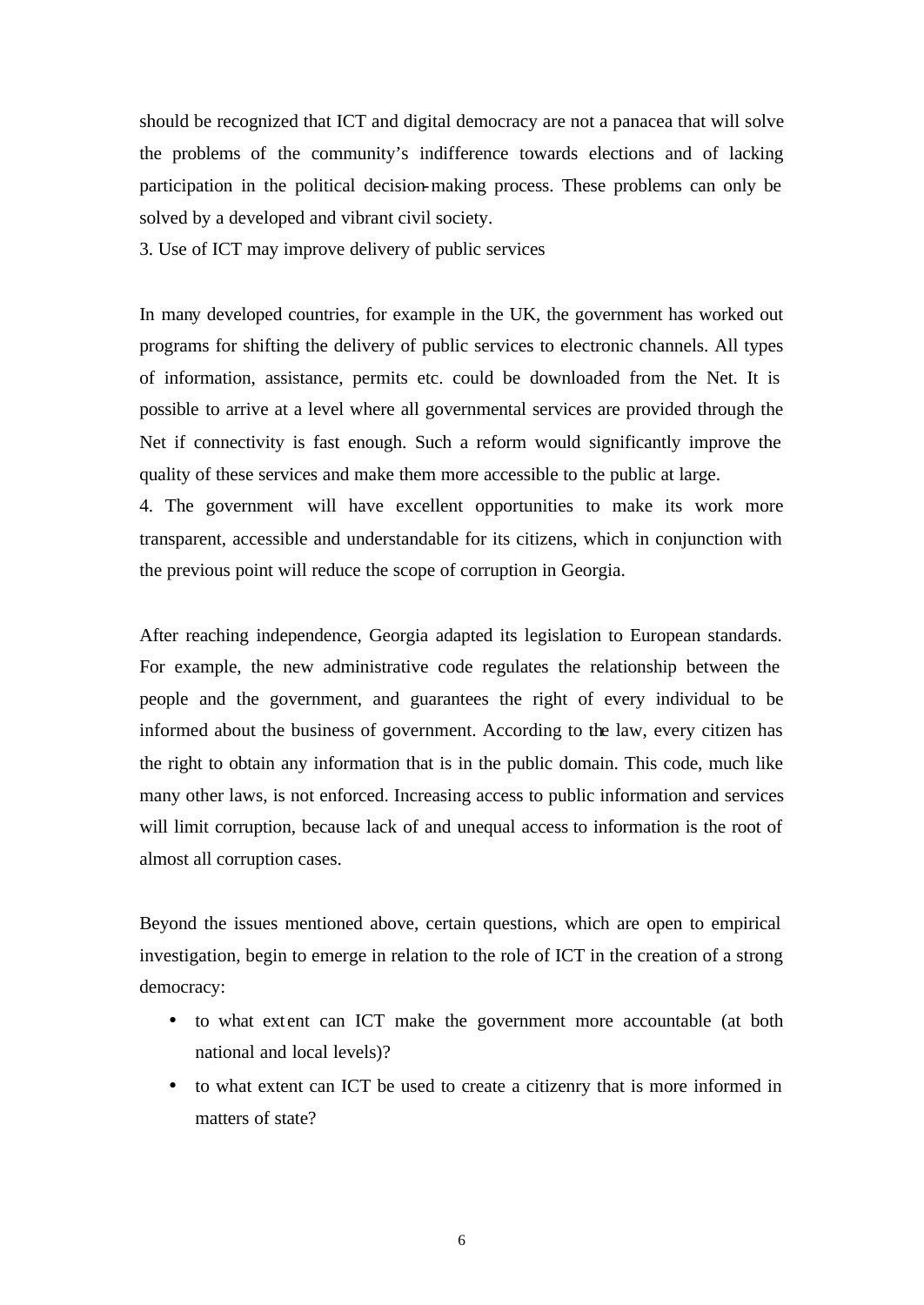• to what extent can ICT facilitate citizen participation in decision-making concerning affairs of state?

#### **THE QUESTION OF ACCESS**

In looking for the benefits of digital democracy, a very important issue is access. Typically, such concerns, particularly as expressed by governments, have focused on broadening access to ICT hardware and software and providing widely available basic training in their use (the present British government sponsored "IT for All" and "Computers do not Bite" initiatives are good examples).

It is obvious that only a very small portion of the population of our country has access to computers, as is also the case with very basic social needs. But "digital exclusion," which will put such "excluded" people in very difficult conditions in the future, should be avoided in the same way that social exclusion is.

We are already in the position of having "digitally excluded" part of the population. Social, financial or other kinds of exclusion within society are normally seen as a problem for the minority groups (typically belonging to a vulnerable population group). Every country in the world, including very developed states, is facing the problem of social exclusion (used here as an umbrella term for all types of exclusion), and usually only small percentage of the population experiences this problem. In Georgia, the majority of the population is socially vulnerable and this leads to a disproportional distribution of wealth, with most of the people living below the poverty level and in the absence of a bona fide middle class. A limited number of privileged people have managed (in most cases, based on merit) to overcome social problems. But currently, the majority of the population is socially excluded. This also includes people who lack ICT access.

In Georgia, ICT is widely available to those who have gained access due to their economical or more frequently "social wealth." Among the socially wealthy people we may include the newly established NGO community, for whom ICT is an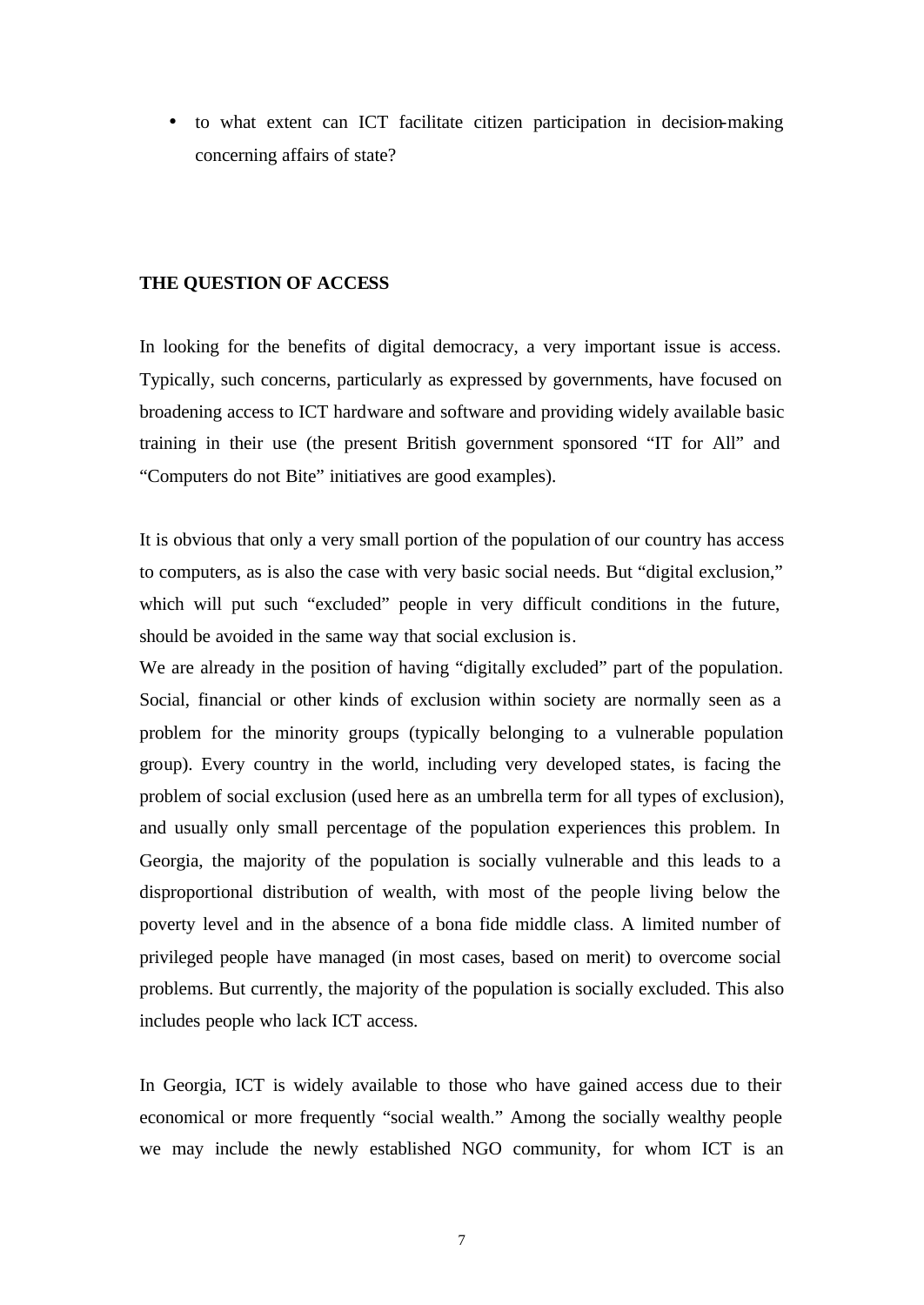indispensable work tool. Digital exclusion is a reality today and as society develops further, this problem will become more visible and relevant.

ICT access will be restricted for the majority of Georgian citizens in the future as well, because the population's consumer power is very low and the market would not be able to supply everybody with computers, as was the case with TV. On the other hand, the young Georgian state does not have the capacity to subsidize this sphere and in addition provide training to its citizens. For the majority of people, computers are difficult to comprehend. There is a widespread opinion that middle-aged and older citizens cannot learn to work with computers. Existing teaching programs funded by the donor community are mainly focused on the young people. In addition to the above-mentioned problems, Georgia was not developed to equal extents everywhere, therefore some regions are badly underdeveloped compared with the capital. In the majority of territories outside Tbilisi, for example in mountainous areas, neither the basic infrastructure nor communications function properly. This has given rise to great concerns regarding unequal access to ICT.

But even if all these problems were solved and everybody had full access to ICT, this would not be enough to establish direct democracy. Digital democracy and new technologies will not motivate people to be more educated in questions of governance, be more active and take part in decision-making. This should be a precondition to the development of ICT.

Recently, the issue of the Georgian language was raised in society. Even this state language is not comprehensible to all citizens. Neither is English. The lack of a common language is also a barrier to equal access to information. With respect to the Georgian language, some linguists have found that the language has experienced a dramatic change over the last century, and the current official language of government is quite incomprehensible for the important part of the population, and as a consequence messages are not correctly conveyed to the population through the media. As a result, the main political news is related orally. In the information age, information should not only be available; it should be shaped in a way that adds value. Digital democracy will offer people alternative sources of relevant political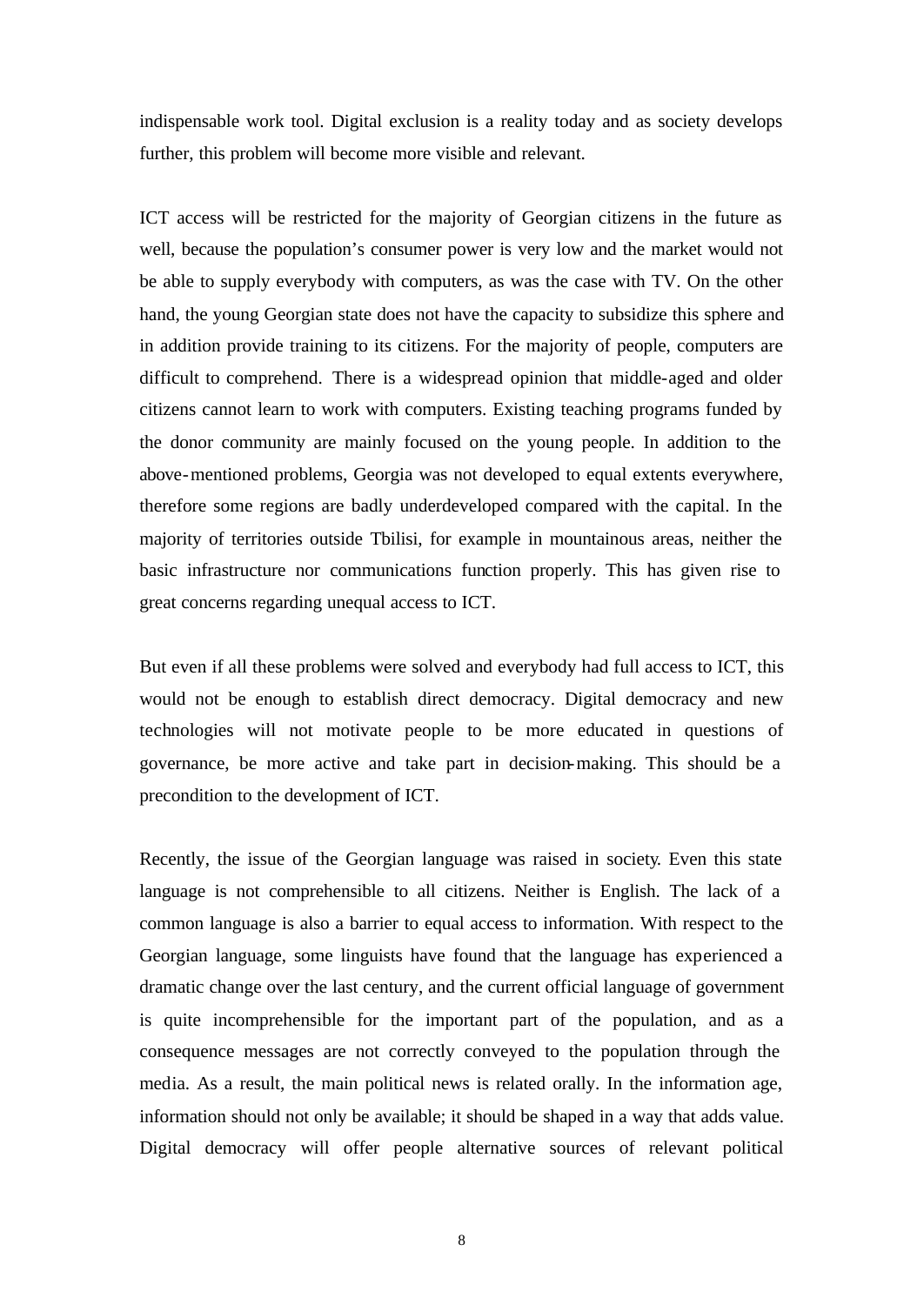information, including through many-to-many communications, which would ensure that this information is delivered in the clearest manner.

To risk stating the obvious, the value of ICTs to citizens is heavily contingent upon the type and quality of content to which they have access to. If ICT is to promote "strong democracy" then attention must be paid to providing relevant information, in user-friendly format, at times and in locations at a cost which do not present barriers to access. Communities themselves can be involved in considering how ICTs might be applied to meet their information needs (which may, quite legitimately, range from accessing news about the local football team to finding out about current government policy proposals). Furthermore, armed with knowledge concerning the potential of ICTs to meet their information needs, community is empowered to apply pressure on the relevant information providers (across public, private and voluntary sectors) if the required information is not forthcoming. But perhaps the most exciting development of all if that the "many to many" nature of communications facilitated by the latest ICTs, means that citizens and communities can become information providers themselves, sharing information about themselves and shaping an identity for dissemination within the local community and beyond to the wired world." (B.Hague and B.Loader)

In addition to the difficulties already mentioned, there is another important challenge to the development of ICT. This is the quality of information, or more clearly the amount of excess or unnecessary information. Under the current level of development, the press in Georgia provides a wide variety of editions and views. Very frequently, the quality of information in the press is low due to low professionalism, making the media sometimes look irresponsible because their reporting seems to be a distortion of reality. This is why the transmitted information is powerless in most, but in not all cases. For the contemporary reader, it is very difficult to elicit useful information from the flood of data. Selecting relevant information requires a unique skill. This skill will be more necessary in the future, as the amount of available information becomes practically unlimited.

## **TESTIMONY OF DIGITAL DEMOCRACY**

Georgia is looking forward to becoming a full member of the European family. The physical distance between Georgia and the heart of Europe is quite long; but electronic technologies provide an opportunity to link up with the rest of the world in cyberspace. The process of decentralization, along with the rapid regional integration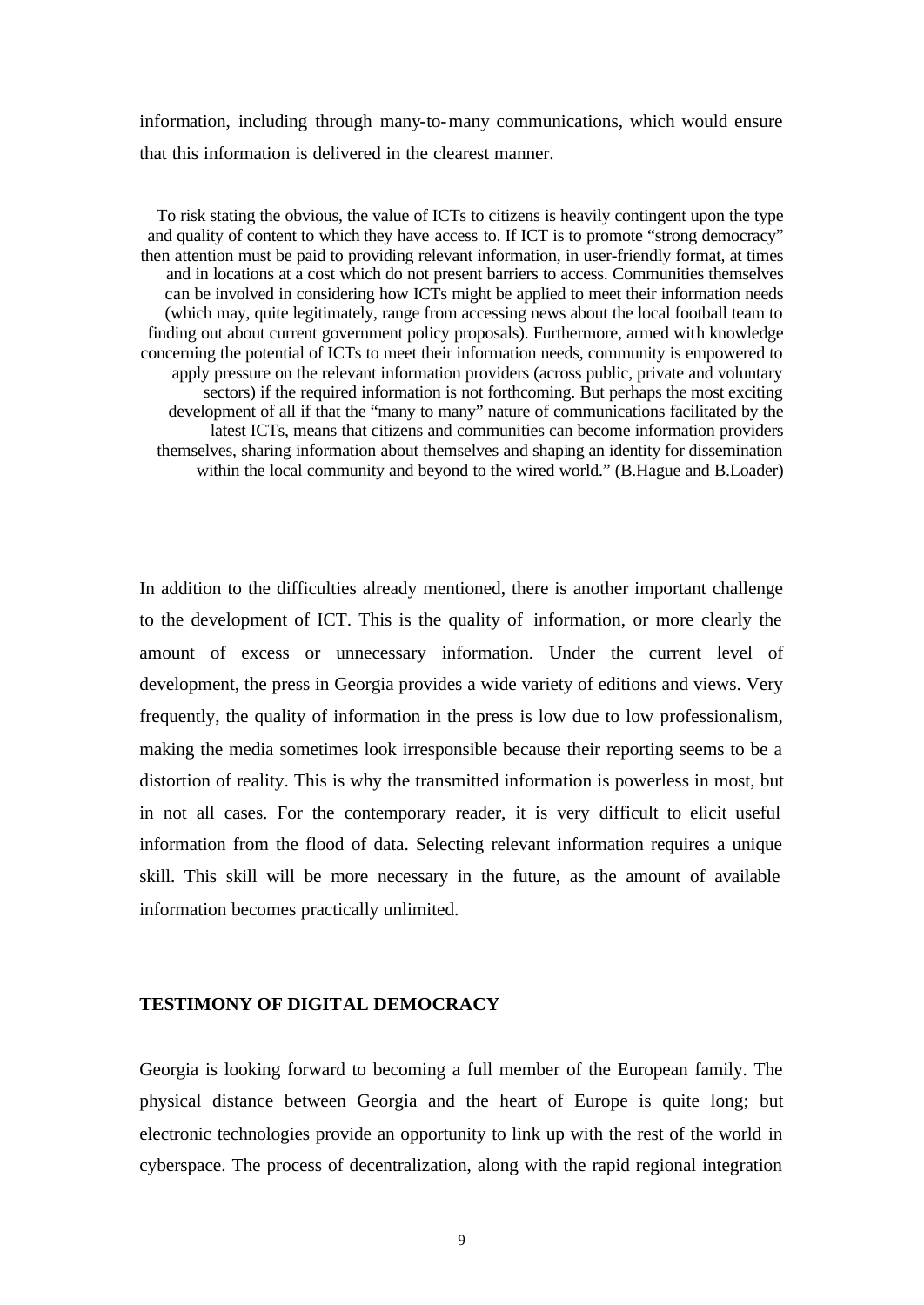of states, is reason enough to create a common forum for discussions, where participants may cross-fertilize and promote the integration process.

Since Georgia joined the Council of Europe, Georgian legislation has been subsumed under European law and Georgia can be held accountable for breaches against EU rulings. The process of building a constitutional state and the development of civil society require a well-functioning legislative process. In this regard, it is important to share the knowledge and experience gained in state building with neighboring countries. Access to European legislation, and dissemination of information about individual cases that add up to an integrated body of human rights legislation, are among the most important contributing factors for building democracy in Georgia.

How will ICT contribute to the development of good governance? Good governance is generally understood to mean transparent and accountable government, representing the interests of all groups in society, and having a coherent structure of power distribution between different levels of decision-making. Citizens should be able to participate not only at elections, but also during election campaigns by actively questioning and scrutinizing election programs. None of these criteria have been realized as yet.

The following are examples of modern, developed information sources from Western Europe and North America, which could be characterized as Political, E-Democracy and Internet Society websites:

## I. UK Politics Site: www.ukpol.co.uk

The site provides information about all aspects of British politics, including issues on elections, parliament news, information about MPs, local elections, manifestos, constituency profiles, news from the House of Lords, the Scottish Parliament, the Welsh Assembly and the Northern Ireland Assembly. There are links to more than 2'500 political websites.

II. Hansard Society Site: www.hansardsociety.org.uk

10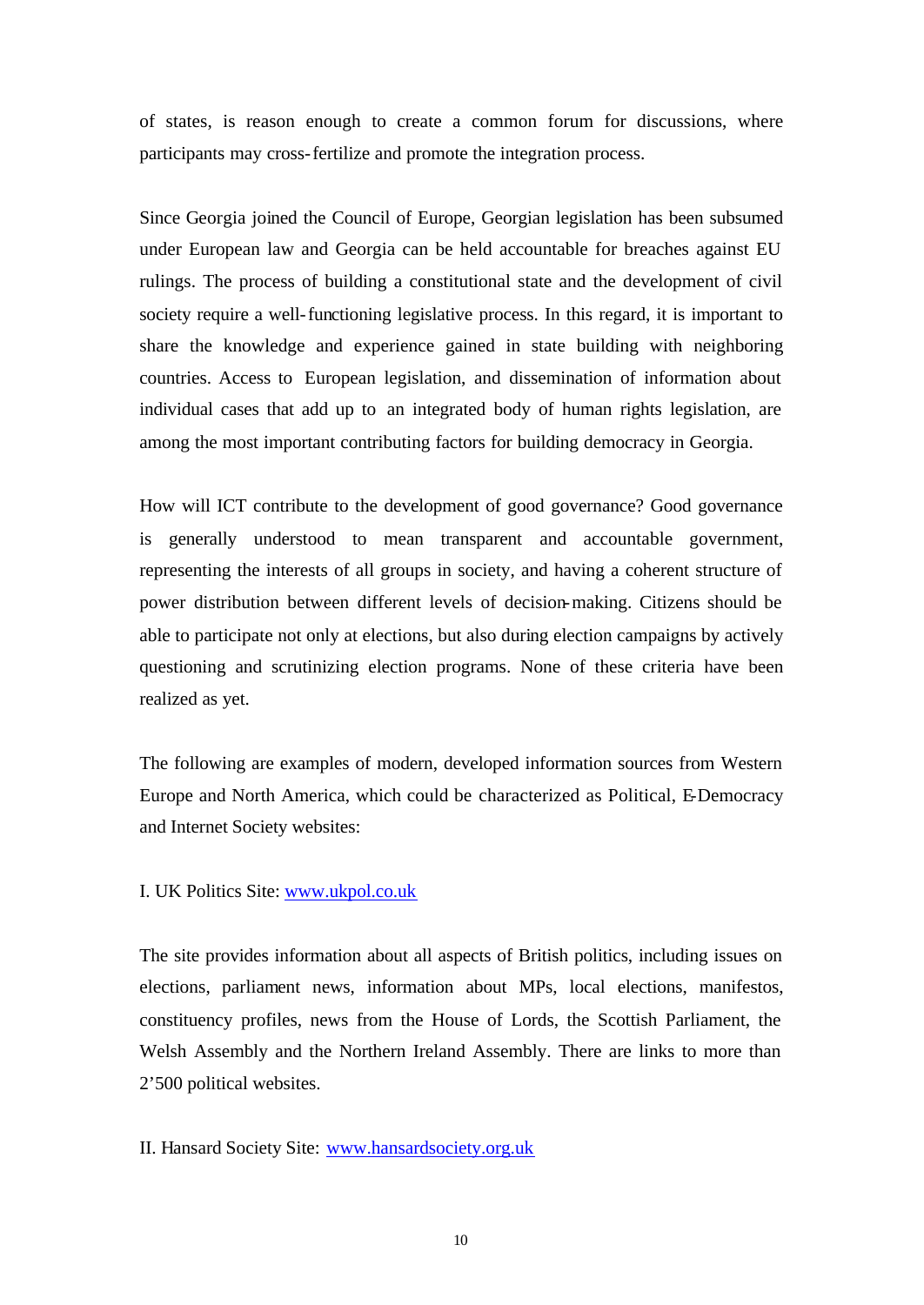The site promotes effective parliamentary democracy.

E-Democratic Sites:

III. Gateway to online parliamentary discussions: www.democracyforum.org.uk

Democracy forum is an online public space for discussions and debate concerning the British parliamentary democracy. "There are many issues concerning parliament, legislation and democratic citizenship which call for intelligent public debate. This web site is intended as one forum that debate to take place. It is open to all citizens, but there are rules of debate, which we ask all participants to follow. This is a monitored debate," the site says.

IV. Minnesota E-politics site – a pioneer in US E-democracy: www.e-democracy.org

"Minnesota E-Democracy is your credible non-profit, non-partisan, trusted host for on-line political and community discussions that matter. E-Democracy is neutral and respected host of online public issue discussions at the state and local levels. Our discussions open up the political process and allow you to play a serious public agenda setting role on your own time from anywhere in real world public affairs."

V. www.policity.com – Canadian public affairs site:

"Policity.com is a collaborative, non-partisan site dedicated to the government discussions of "citizen-centered governance. Policity offers opportunities to learn, share and work together online. It has been designed for people to interact, test their ideas and become part of an international network."

Policity.com is made up of two main parts: CP Center, a center for the discussion of citizen participation issues and techniques, and the ESD Clearinghouse, which provides information on electronic service delivery for government officials.

VI. www.holyrood2000.co.uk– Scottish communities' site: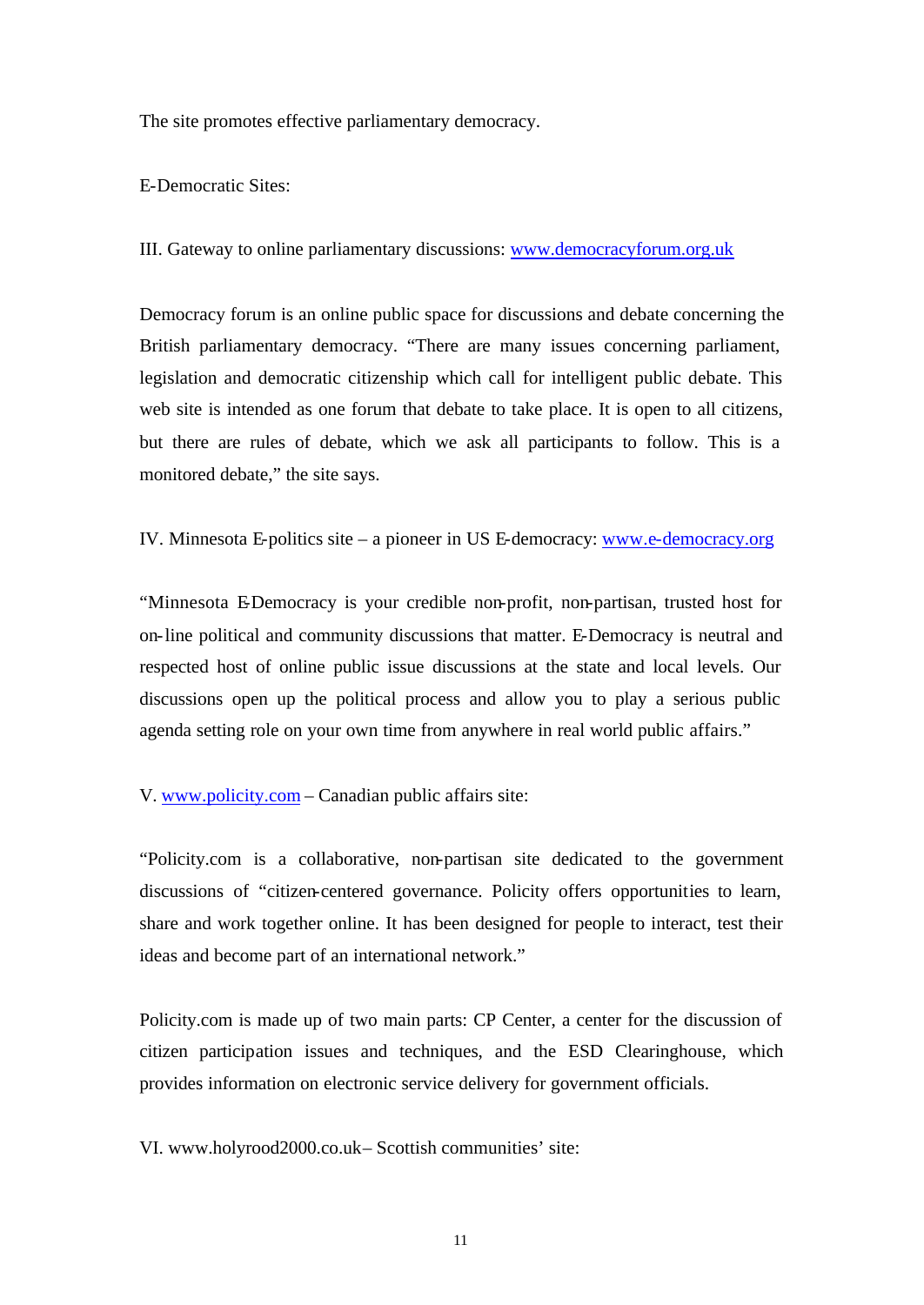"Com.com/holyrood is a Millennium project that uses the latest technology to enable communities across Scotland to communicate with their new parliament at Holyrood, and much more.

VII. Site concerning e-government issues: www.kable.co.uk

As is obvious from the above web sites, digital democracy and e-governance are already a reality. Even though this is a very new development, it is growing with impressive speed and will be widespread in a couple of years. Georgia should be embracing these cultural changes, which may be of great benefit to society. Beyond the positive effect on the country, its good governance and democracy, this is an excellent way to accelerate the process of integration.

# **FUTURE DEVELOPMENTS**

Many interesting projects could be developed and implemented for Georgia at the local, regional or country levels. E-governance can be also easily promoted, starting with use of the Internet for improving communications between the government and citizens with web access. Following the recommendations of the National Anti-Corruption Program, ICT may be applied to enhance the government's transparency and accountability.

Besides state initiatives, there is a strong potential in the NGO sector to make cyberspace available for discussions about issues concerning politics, civil society and the protection of human rights.

It is of paramount importance to widely develop educational programs oriented not only towards youth, but towards adults as well. Special attention should be given to improving computer literacy among civil workers, politicians, and political staff in order to promote the ideas of digital democracy and e-governance.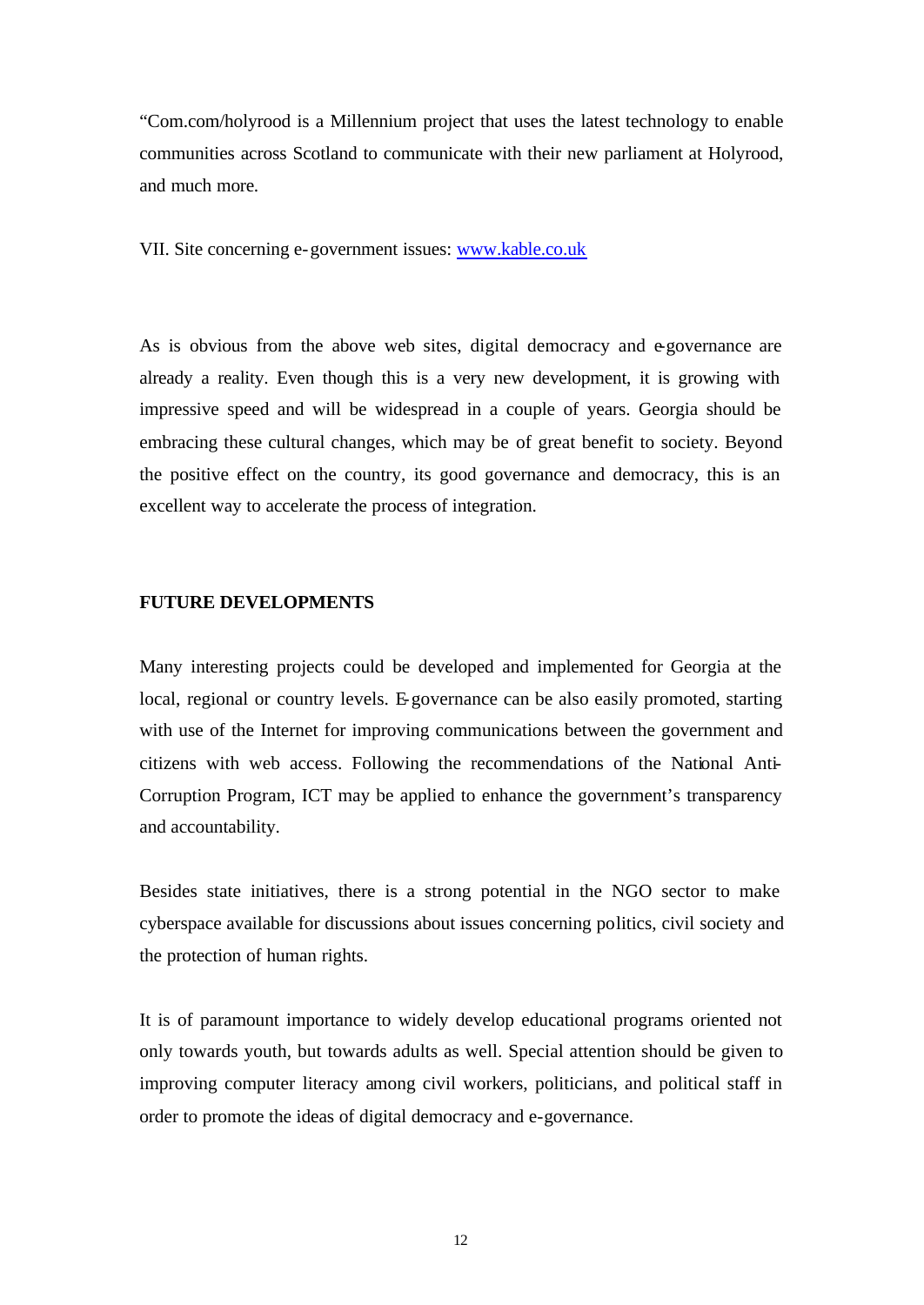A debate regarding the quality of, and access to, available information will be required of Georgian society. Citizens should start building skills to identify the most reliable and best-quality information. These programs can't be driven by market forces, which are very weak in Georgia. There is a need for state programs or, if possible, international development assistance.

ICT will no doubt change our culture as well as interactions between people. ICT may grate with Georgian traditions, because this type of communication is completely new. Integration to the Western world is introducing a lot of new features to society. It is impossible to evaluate the process and say that this is good or bad. Of course, this is a matter of choice, because many people might prefer to live without any ICT or even TV or telephones. But if we wish to build an economically self-reliant and socially stable state, based on a vibrant civil society, we should be very active in developing new technologies.

Therefore, the social discourse on these developments will be of paramount importance. Whether we like it or not, ICT is developing fast and encroaching on our everyday lives even faster. Digital democracy is not a status or position that one can arrive at. It is a long and difficult process of development and increasing the level of education of the people.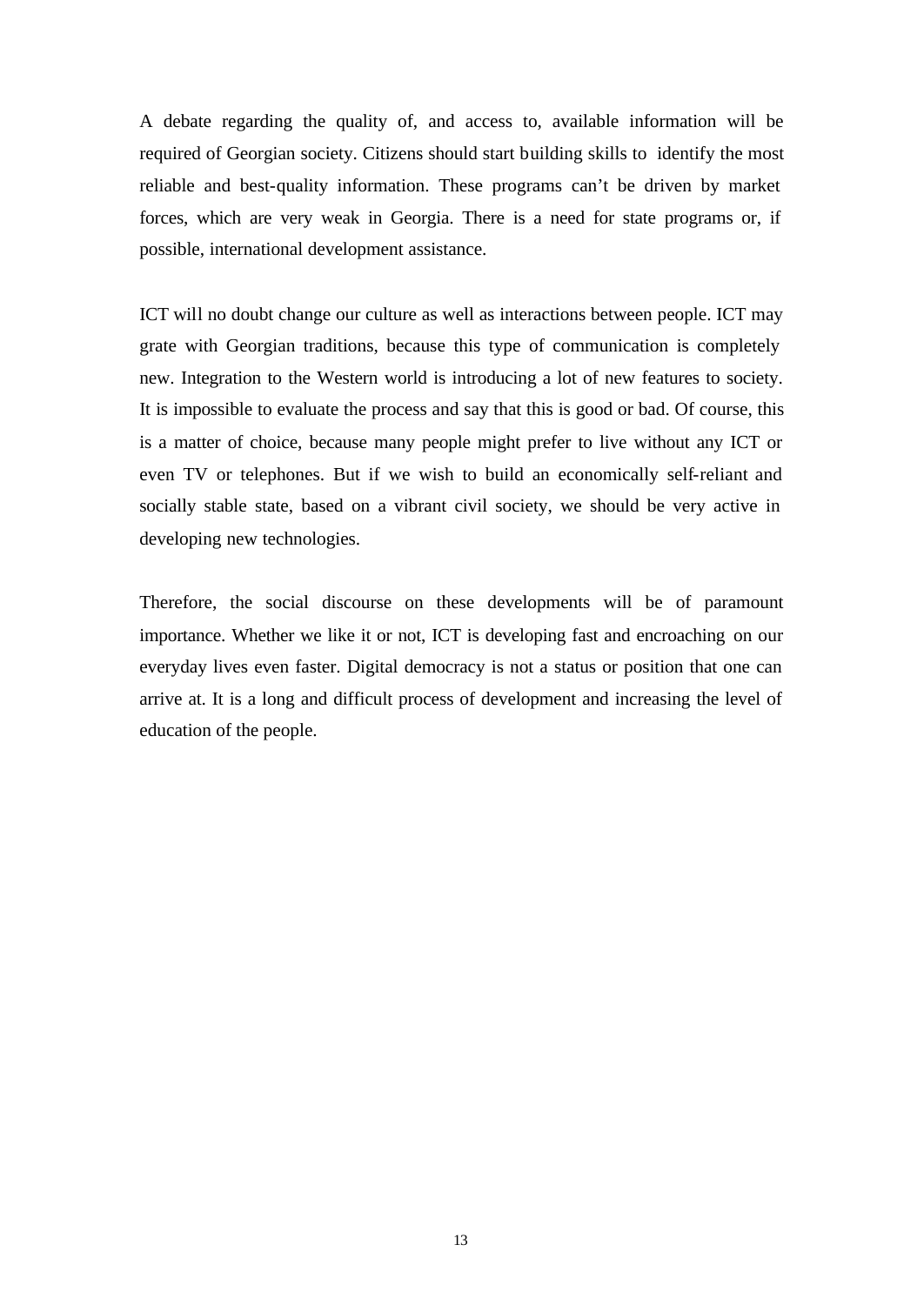# **Bibliography**

Digital Democracy: Discourse and Decision Making in the Information Age by Barry N. Haugue and Brian D. Loader 1999 The Governance of Cyberspace: Politics, Technology and Global Restructuring, by Brian D. Loader, London 1997 Embedding the Net: Community Development in the Age of Information, by Brian D. Loader and Dave Eagle.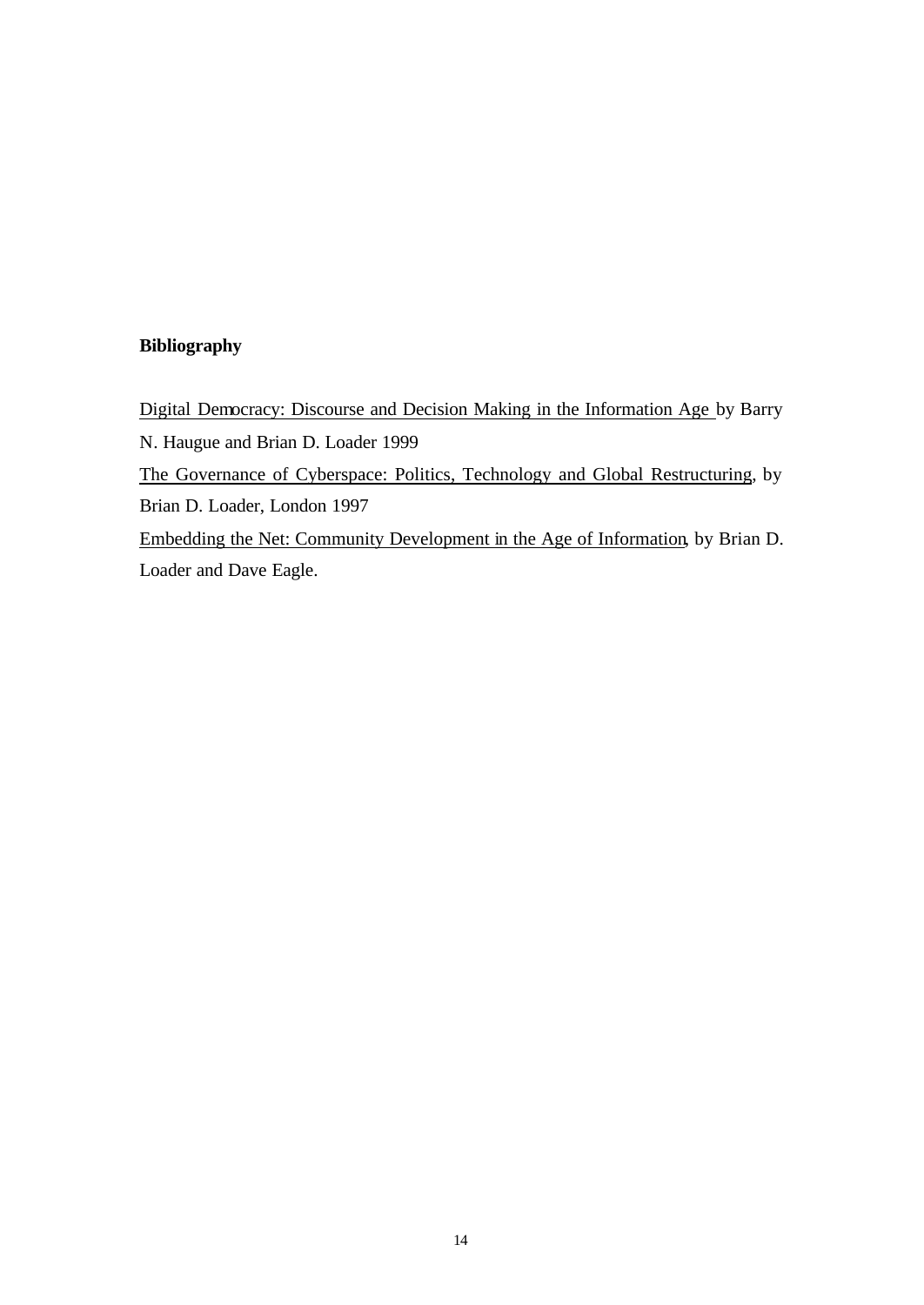# **Information Technology Prospects in the Caucasus 1st ISN Executive Conference**

### **Tbilisi, Georgia, June 13-15, 2001**



Sponsored by the International Relations and Security Network (ISN) (Switzerland)

# **Executive Summary Economic Track**

The Information and Communication Technologies brought the economic relations to a new altitude by becoming as a key economic forum for commercial and financial exchange transactions. The economic opportunities given by electronic economy are such as exponential reduction of transactions and opportunity costs, rationalization of individualized services, electronic transactions etc.

When we look at worldwide history we can see that the cost reduction of Information Technologies by dropping significantly raised e-commerce as a share of all commerce. The reasons for e-commerce flourishing are improvements of customer relations and services, facilitation of communications, reduction of costs, brand-name image, improvements in supply chain management, flexibility, price – performance ratio and transparency, reduction of IT management costs etc.

However, despite the given opportunities Caucasus still hesitates the engagement of ICT to business. For each business, country and region there should be developed and carefully assessed e-commerce strategies. These strategies should cover all aspects of economic activity including electronic stock controls, quality control schemes directed to product quality and flexibility improvements, reduction of production cycles, better customer services. Despite, e-economy through the more information possibilities makes the economic environment more competitive, it also facilitates the entry to the market for new entities and gives partnership opportunities.

The two questions raised in economic dimensions for Caucasus countries were: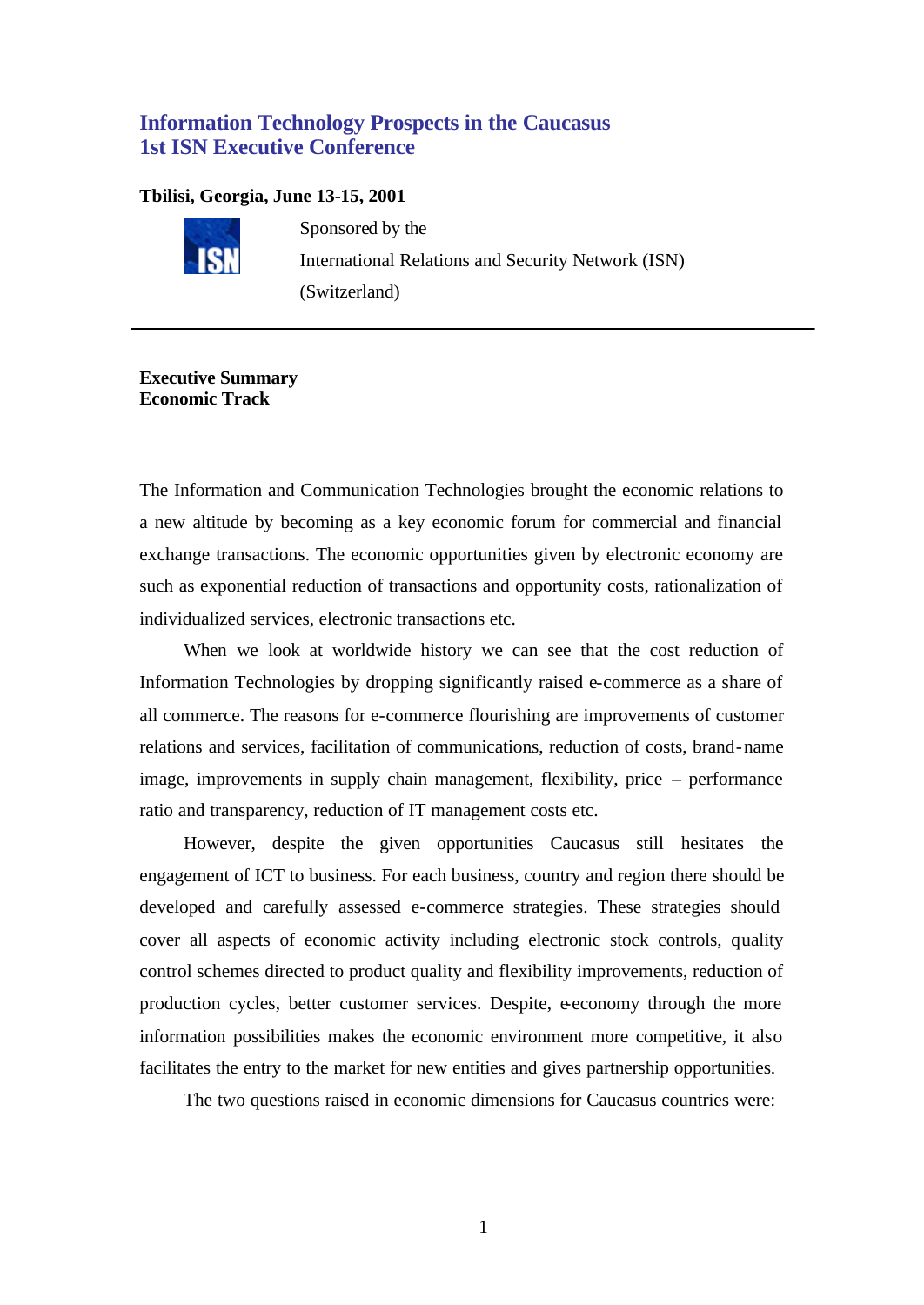- Is there an emerging e-Commerce and in what sectors? How will the new economy develop in the Caucasus? (New economic paradigms, new methods of work, new business models);
- What are the greatest obstacles to an «amazoned» industry?

### **Armenia: Electronic And Information Technology In The Banking Sector**

After the dissolution of the Soviet Union and gradually liberalization of the Armenian economy the number of banks were increased from only 6 banks (of which 5 were state owned) in 1991 to 74 at the end of 1993. However these banks were fragile and in the wake of the break down of Soviet Union trade and especially payment system the number of banks in the economy fell to 36 (33 domestic and three foreign branches) by end – 1996, and has stabilized around 30 thereafter.

It should be noted that the reduction of banks was associated with the increase of number of branches and capitalization of overall banking sector. There are operating in Armenia 219 branches and 62 operational offices in 2001. All these facts assure the accelerating role of the banking system as intermediaries in the Armenian economy.

An Inter-Bank Committee on Payment System Development in Armenia was established in April 1994 with participation of official representatives from the CBA and the commercial banks.

The development of the Domestic Payments System has been accomplished in the following phases, reflecting the concentration of payment activity in Yerevan and difficulties in physical and electronic delivery at the inter-regional level:

- The implementation of new payment procedures in Yerevan,

- The implementation of new payment procedures for intra-regional payments,
- The implementation of new payment procedures for inter-regional payments,
- The special interbank organization (Courier Service system) for inter-bank paper transfers was implemented in Yerevan in 1994 April and in regions of Armenia in 1994 November. In Yerevan it delivers payment documents within a day and in regions twice per week,

- In May 1994 working out of interbank clearing system,

- In February 1995 establishment of "the-same-town" payment system,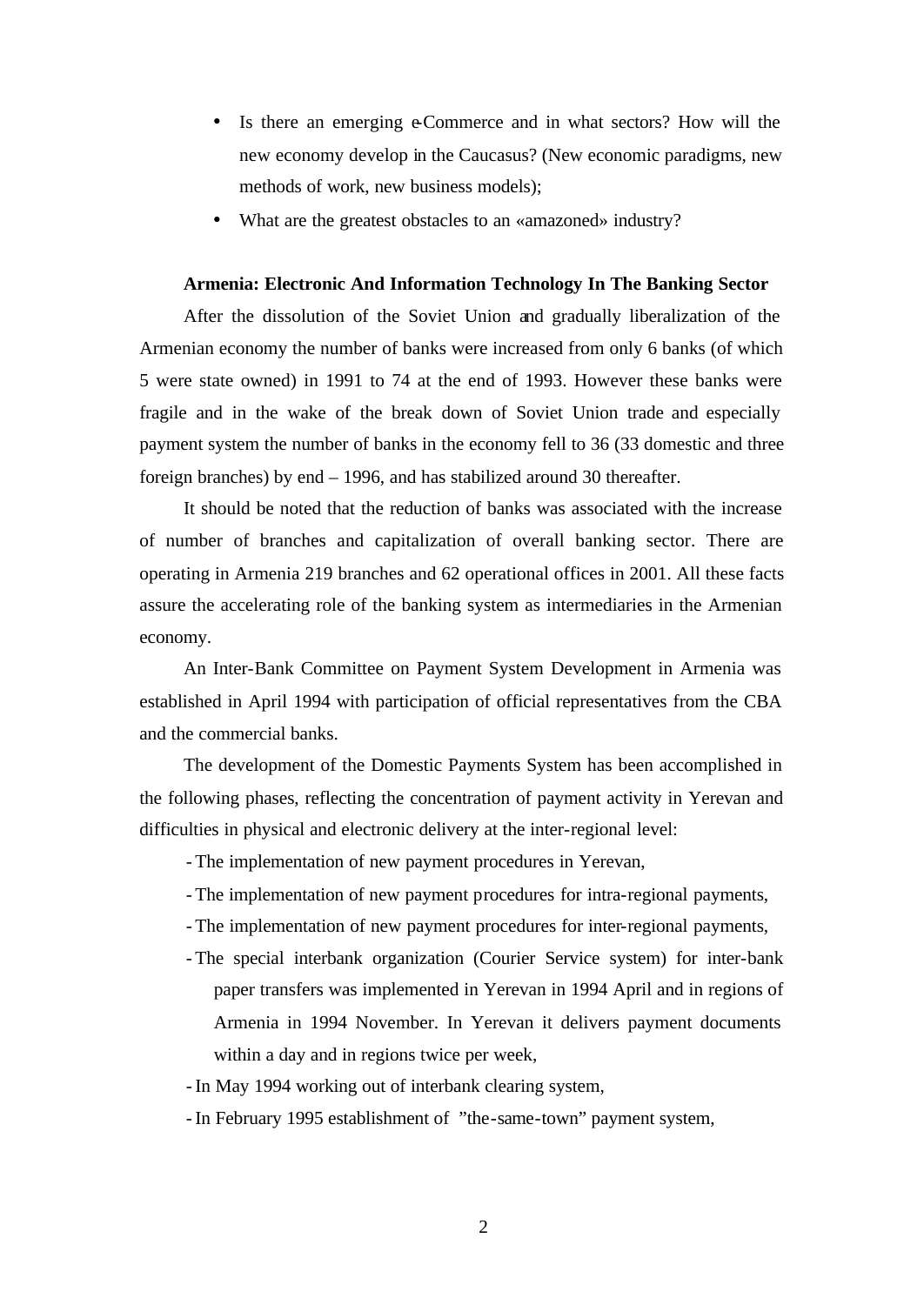- In 1997 setting up CBANet interbank computer network and electronic based real time gross settlement system (electronic payment system - EPS),
- As from 1997 a SWIFT "base terminal" installed in CBA to service foreign transactions using SWIFT,
- In June 2000 a new joint stock company, Armenian Card (ArCa), has been created by CBA and 10 major banks to develop a unified plastic card system,
- A new securities and settlement system has been designed for processing government securities settlement held by CBA.

The development process of Information technologies usage in the banking system shows how can simple systemizations for own accounting reasons expand and become full-coverage, countrywide electronic system serving all stakeholders including clients.

The developments in electronic an information technologies introduction in the banking sector in Armenia showed that there are situations when Central Bank has to take an initiative as it was during implementation of S.W.I.F.T., CBANet and EPS systems. Otherwise, in case plastic cards, banking sector didn't get appreciable results thus banks turned to Central Bank asking for managing and coordinating the works.

### **The Social Impact Of Internet In Armenia:**

The social impact of international technologies in South Caucasus region is not yet but supposed to be significant. The social-economic situation, transport blockade, unemployment and other conditions led the South Caucasus nations to loose educational, art, social and inter- and domestic business relations. The role of Internet in restoration of such relations is vital.

The way people conduct business has vastly changed with the wide use of the Internet. Some businesses in Armenia now have websites that allow people to conduct business via Internet. This is a field that all experts predict would grow and advance greatly in the years to come. Many people use the Internet to get information before making a purchase. This is a way that the consumer learns much about his next purchase, before he actually goes out to purchase. One sits comfortably in his home and surfs the web for interesting places to visit, what can be done in those places, and then which company offers the best deals or prices. The potential tourist has the world to surf through with the help of the "mouse". Different types of cruises are offered over the Internet, for different kind of interests, ages, destinations and affordability.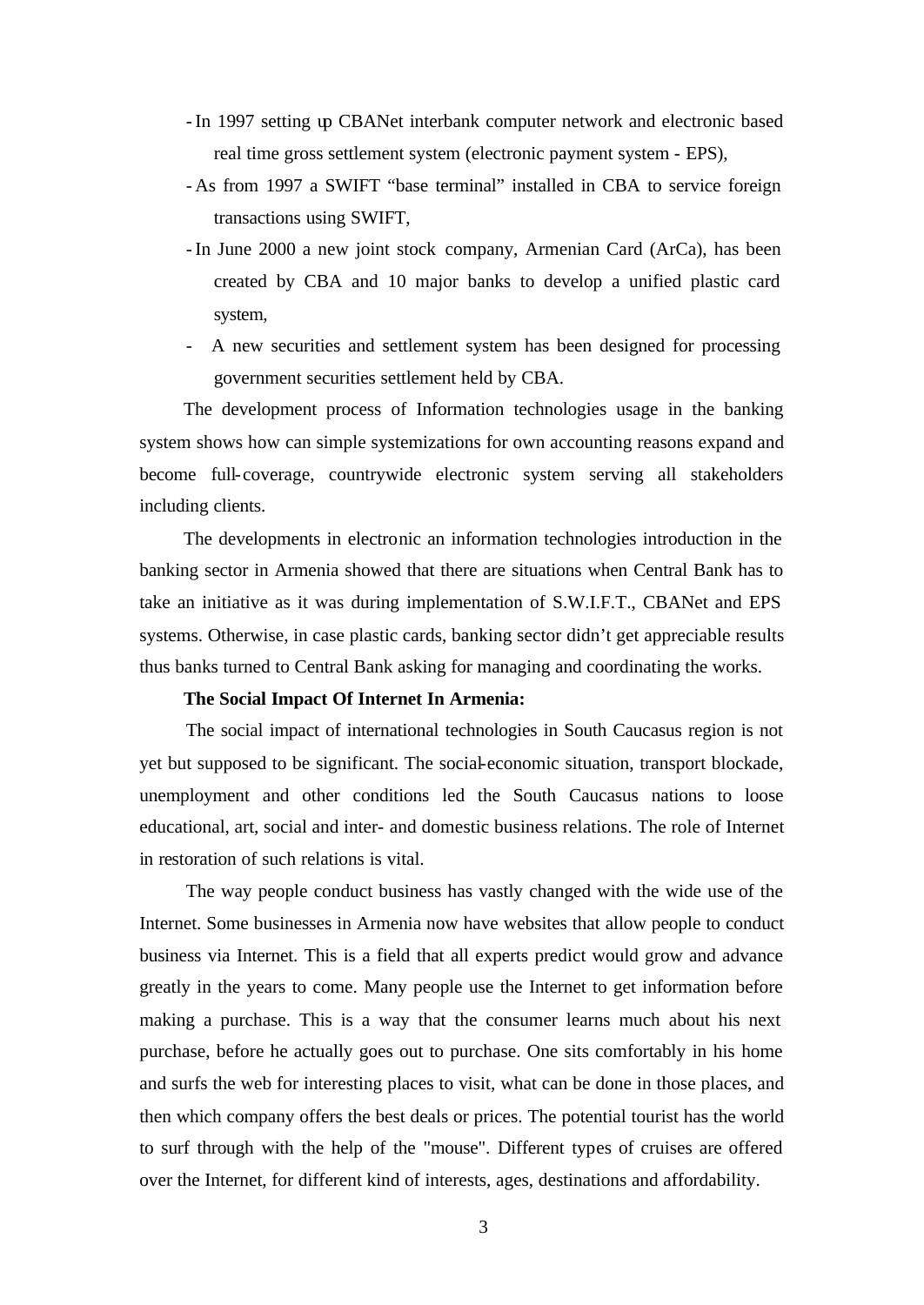#### **E-Business in Azerbaijan: Reality and Prospects**

Despite the high level of Internet development in Azerbaijan the problem of real applications of electronic business still exists. In Azerbaijan, probably the most interested parties in e-business are the banks. It provides ability to the commercial banks to manage financial resources effectively. In its turn by reaching stable and strong economy the level of democracy would rise in the country. Also banks are the main institutions that are in some way can act in e-economy in legal terms and in transparent way.

However Azerbaijani legislation doesn't fully provide and support e-commerce development. There is a law that still prohibits operations in Cyberspace with money. Thus despite legal basis exist for electronic signatures the money transfers via Internet are illegal.

There are only 300 points of sales (POS) and 30automated trading machines (ATMs). Also only 5 banks are able to issue debit and credit cards and 2 banks can implement international card processing.

On the level of regional cooperation Information Technologies could become a real venue for Azerbaijan, Armenia and Georgia. The problem of this sector development lies in governmental policy. And there is a tendency to change legislation towards freedom of e-business. The perspectives in Caucasus are huge, but 3 countries of Caucasus cannot find common language to utilize these possibilities.

The problem exists also in Internet world development regarding communication and promotional possibilities given by IT. There are so less corporate sites exist in Azerbaijan. From 60 banks only 20 have websites. Not all banks are able to invest even in the automating of processes. So software development also suffers.

The trend shows that there is a big evolution for e-business: two Internet shops were established as a "window" allowing to surf, analyze, find products and prices. Also prepaid Internet Cards invented for payment purposes through the Internet.

The number of banks making services in the Internet will rise in the future and probably in 2005 Azerbaijan will have real and strong banking sector.

# **Development of Multimedia. Multilingual Information Products for Business Promotion in Georgia.**

Multimedia products allow developing of business communication sector in Georgia. By providing information to interested parties – both domestic and foreigners – Georgian business sector becomes more attractive to investor and also

4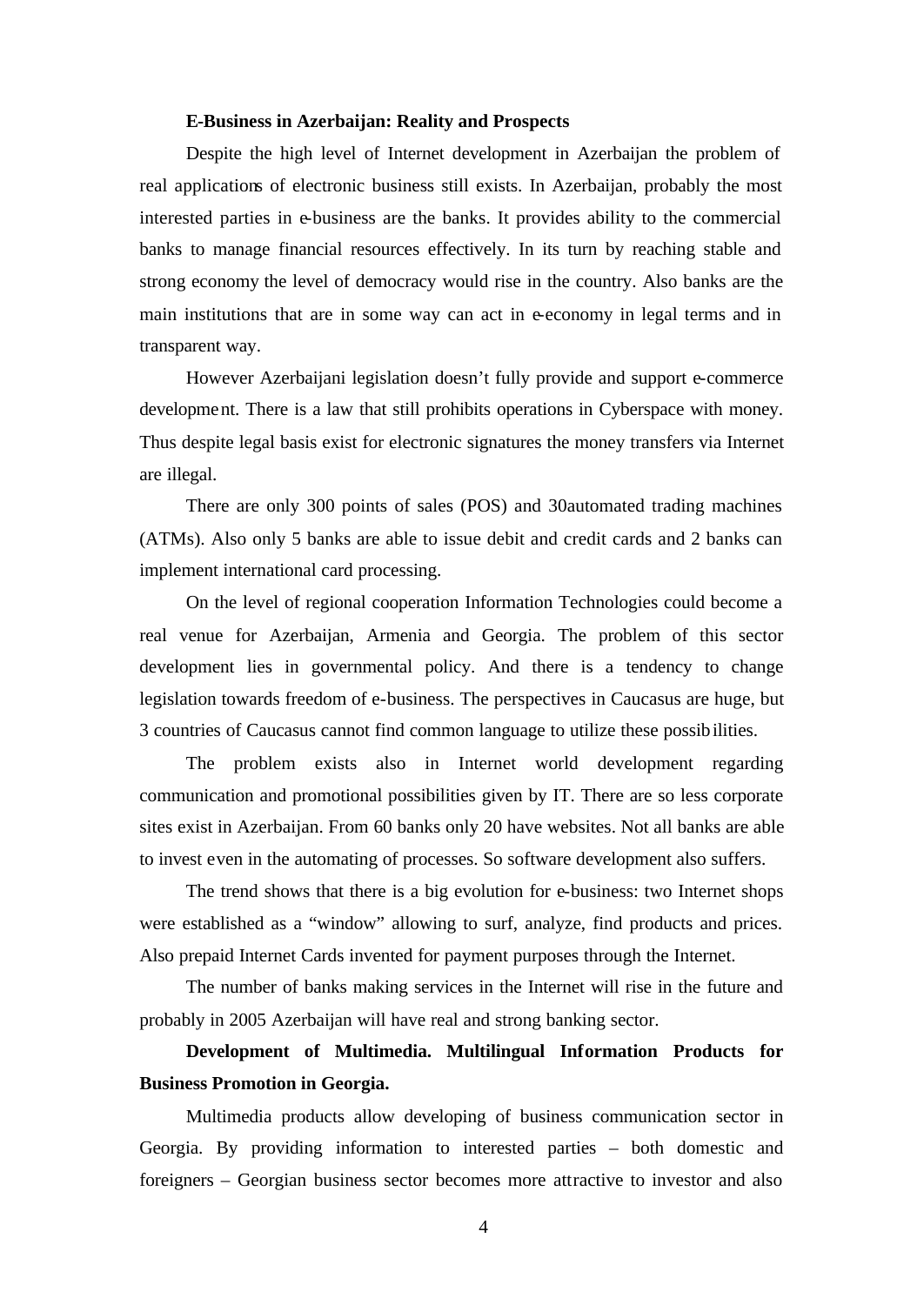investors get complete necessary information for doing business in Georgia. Publications are mainly in digital format like CDs or Internet. These publications developed by Techinformi include CD-ROMs for promoting business and culture in Georgia.

Business CD includes a multilingual program for facilitating business activity in Georgia and includes about 8000 pages of information. Even when you change language in the program the structure remains same. In that program one can find laws, economic, regional information, database on enterprises and advertisements of companies. Also video and audio presentations are included. Information regarding enterprises includes huge directory of names and some CVs of managers while advertisements include history of companies, their annual reports and business proposals.

An easy updateable version allows to change and update information with the user friendly interface by using a relational database system based on SQL database principles.

Cultural CD mainly promotes Georgian values and directed to tourists as well as those just interested in Georgia. The general information includes maps, symbols, anthem, and general data on Georgia. Also you can find there mountains, fauna, art, life traditions, sport, history, traditional agricultural products (wines), Tbilisi information, ethnic groups of Georgia and even generally used words in Georgian language.

Of course all these products are developed and promoted by using strong marketing skills. They are distributed with fee.

## **Conclusions**

Banking sector can be a beginning for e-Economy. However there are interrelated factors having negative effect on economic dimension as social as well as political. The discussions of economic development using ITs can not avoid and not touch social, political and technological aspects of Information Technologies. Shadow economy, poor legislation and insufficient government policy hampers the e-Economy development in Caucasus. Moreover, the level of cooperation in business sector is lacking while the business entities could accumulate their forces for developing and introduction of Information Technologies for their common needs. So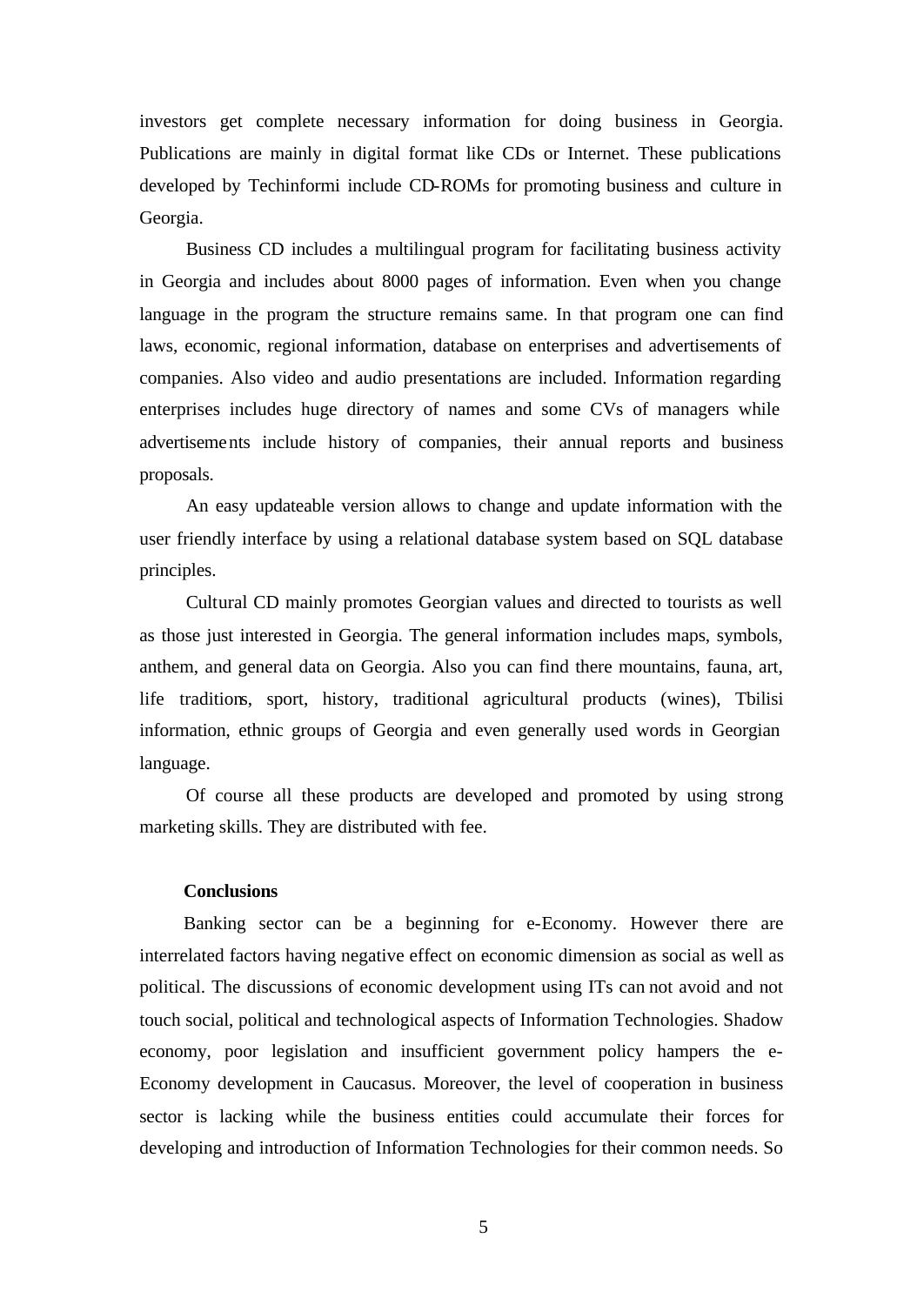sometimes an outer initiators can facilitate this process like governmental bodies, nongovernmental public organizations or business associations.

The next finding was that there were cases when external support helped the introduction of ITs in an economy like financial sector is.

Money likes freedom. And the freedom for money enables the money to be accumulated from individuals to corporations, latter to be saved for better management, and finally to become virtual in digital environment and act as a real cash.

### **Future Prospects**

Within two years there will be huge changes in South Caucasus countries regarding economic development. These changes themselves will rise the level of realization of the importance and necessity of Information and Communication Technologies. And only those companies will survive in that competitive environment that would fully utilize the opportunities given by e-Economy.

Digital world does not recognize borders and in the case of Caucasian countries ITs could and would be a source for restoration of social and economic relations among countries.

While in many countries the digitization of economy raises unemployment by replacing traditional workers, the IT development in Armenia, Azerbaijan and Georgia are the source for employment as complementary to traditional jobs. And one of the peculiarities of 3 Caucasian countries is that all of them are rich in good specialists in ITs and have very strong scientific base.

In 2005 there is a possibility to see very different economic situations in Caucasus forced up mainly via Information Technologies. However, a lot of job still should be done.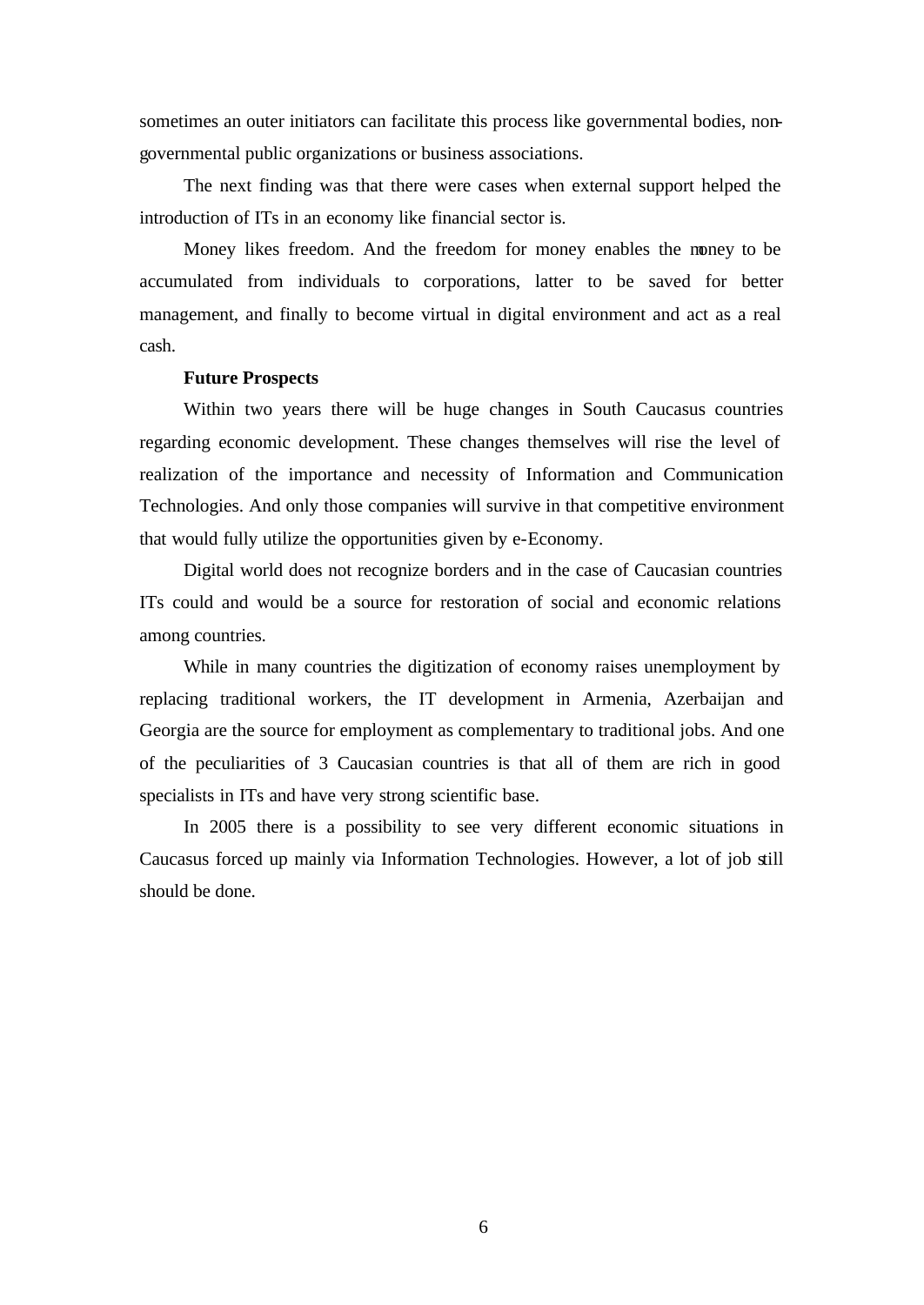# **Information Technology Prospects in the Caucasus 1st ISN Executive Conference**

## **Tbilisi, Georgia, June 13-15, 2001**



Sponsored by the International Relations and Security Network (ISN) (Switzerland)

# **Armenia: Electronic and Information Technology in the Banking Sector**

**By Ashot Khurshudyan**

After the dissolution of the Soviet Union and the gradual liberalization process of the Armenian economy, the number of banks was increased from only six (of which five were state owned) in 1991 to 74 at the end of 1993. However, these were small institutions and were established mainly for providing financial services such as credits and payment services to shareholders. The ensuing fragility of the banking system was further exacerbated by the collapse of the Armenian economy in 1992-94 in the wake of the breakdown of the former Soviet Union's (FSU's) trade and especially its payment system.

The first turning point came on 22 November 1993, when a national currency – the Armenian Dram – was introduced and prepared the ground for the introduction of new accounting standards. A program for bank reform and consolidation was also initiated. As part of the banking sector reform, the Central Bank of Armenia took action to close a large number of non-viable banks. Between 1994 and 1996, the Central Bank withdrew the licenses of 20 banks for noncompliance with prudential regulations; 12 banks returned their licenses either by way of self -liquidation or after a merger. As a result, the number of banks fell from 72 (58 domestic banks and 14 branches of foreign banks) in early 1994 to 36 (33 domestic and three foreign branches) by the end of 1996, and has leveled off at around 30 since (see fig.1).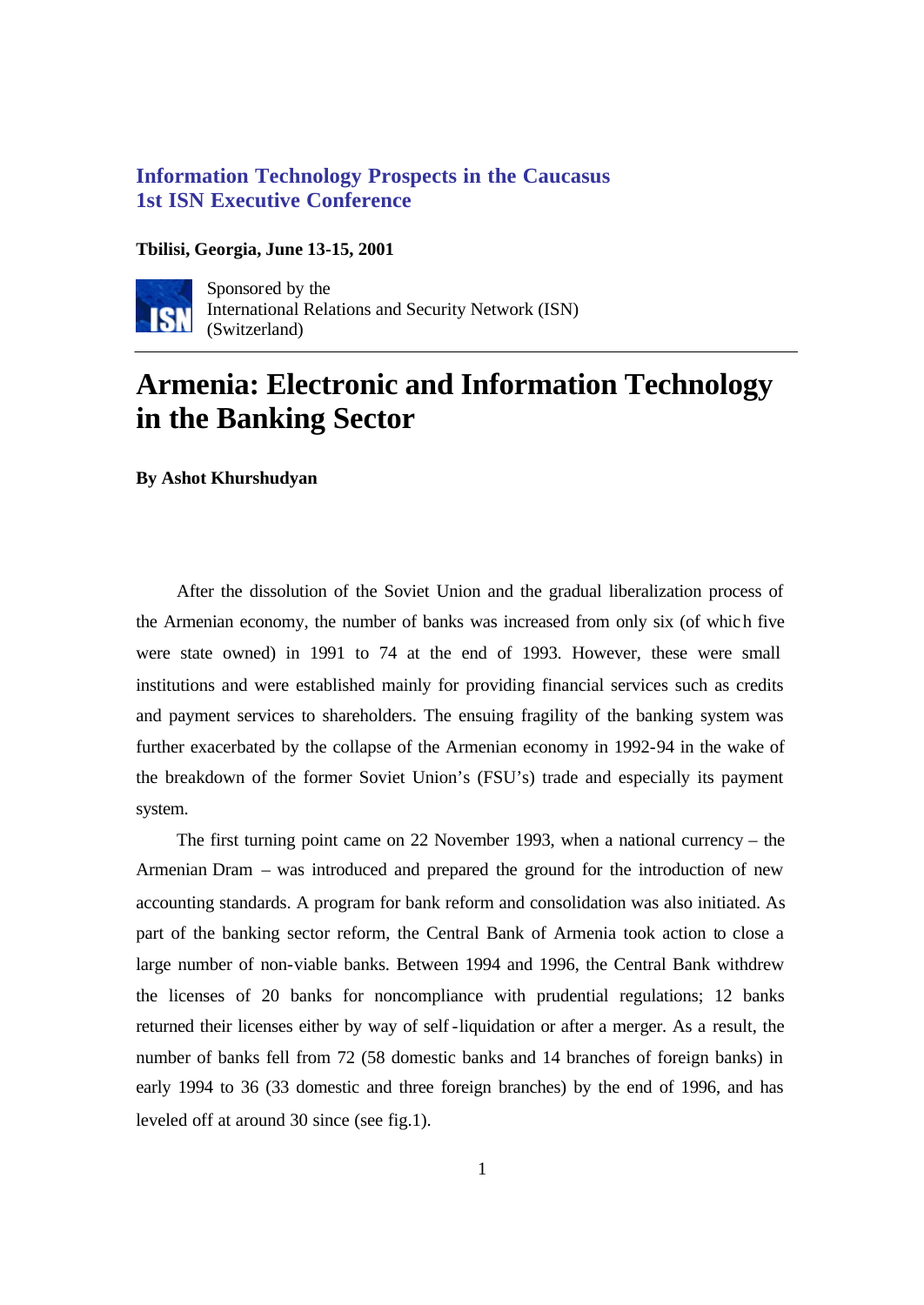It should be noted that during this time, the reduction of the number of banks was associated with an increasing number of branches and growing capitalization of the general banking sector. Currently, 219 branches and 62 operational offices operate in Armenia. Between 1995 and 2000, bank assets increased four-fold in real terms, from the



**Figure 1. Armenia: Number of Banks, 1993 - 2000**

equivalent of US\$105 million in 1995 to US\$418 million by 1 April 2001. Over the same period, the aggregate capital of the banking system tripled. All these facts contributed to give the banking system an increased role as intermediaries to foster the growth of the Armenian economy.

However, the Armenian financial sector remains at a fairly rudimentary level of development despite the progress made in recent years. In seeking to improve the financial sector's services, two related issues need to be addressed.

The first is the general lack of depth in the financial sector.

The second is the lack of diversification of financial instruments and products that is impeding the development of Small and Medium-sized Enterprises (SMEs) and microenterprises, which should be the engine of growth in the private sector.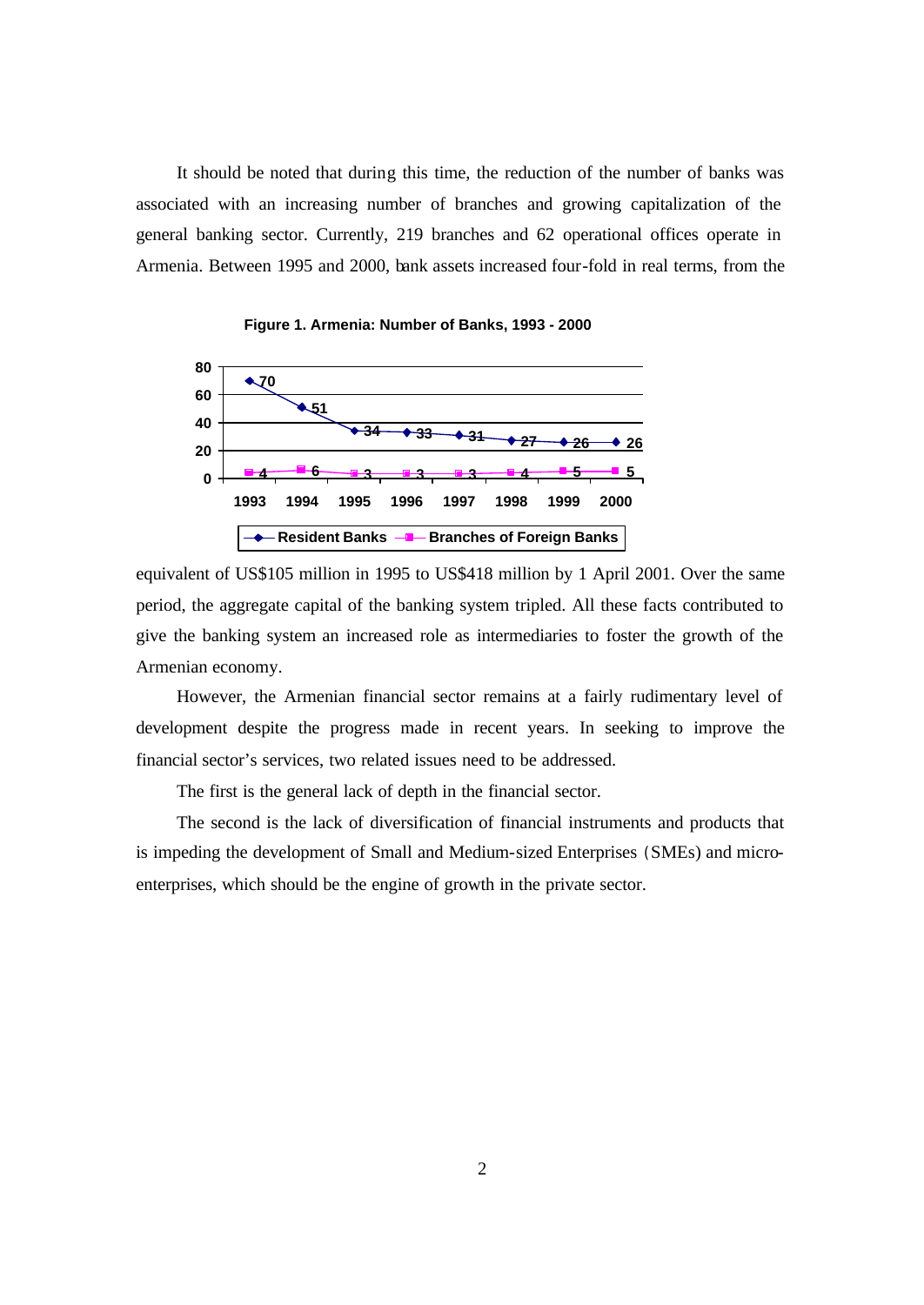



**Importance of Banking (Broad Money - GDP ratio)**

The banking system plays a relatively small role in the administration of savings in the Armenian economy.

Figure 2 combines two basic indicators of the financial sector to produce a summary representation of the financial deepening process; specifically, it combines:

- The ratio of bank deposits to GDP on the horizontal axis,
- The ratio of cash in circulation to bank deposits on the vertical axis.

Comparison across different transition economies suggests that Armenia has now reached the end of the first stage of deepening. After the Dram had been established as a viable currency in the mid-1990s, the last three years have seen Armenian banks steadily develop their business. Indeed, compared to most CIS States (apart from Russia), Armenia now has a relatively low cash to deposit ratio, and the speed with which the ratio has fallen has been the fastest of any CIS State. However, there has not been much progress in attracting new savings, which is a feature of the second stage of deepening that the Baltic States and some South-Central European transition economies have reached. The third stage, which the stronger Central European transition economies are now passing through, sees almost all growth in bank deposits coming from new savings.

There are several explanations for why this is the case:

- The prevalence of non-payment mechanisms which undermine the development of a formalized financial sector
- The failure of the banking system to consolidate
- The existence of a gray market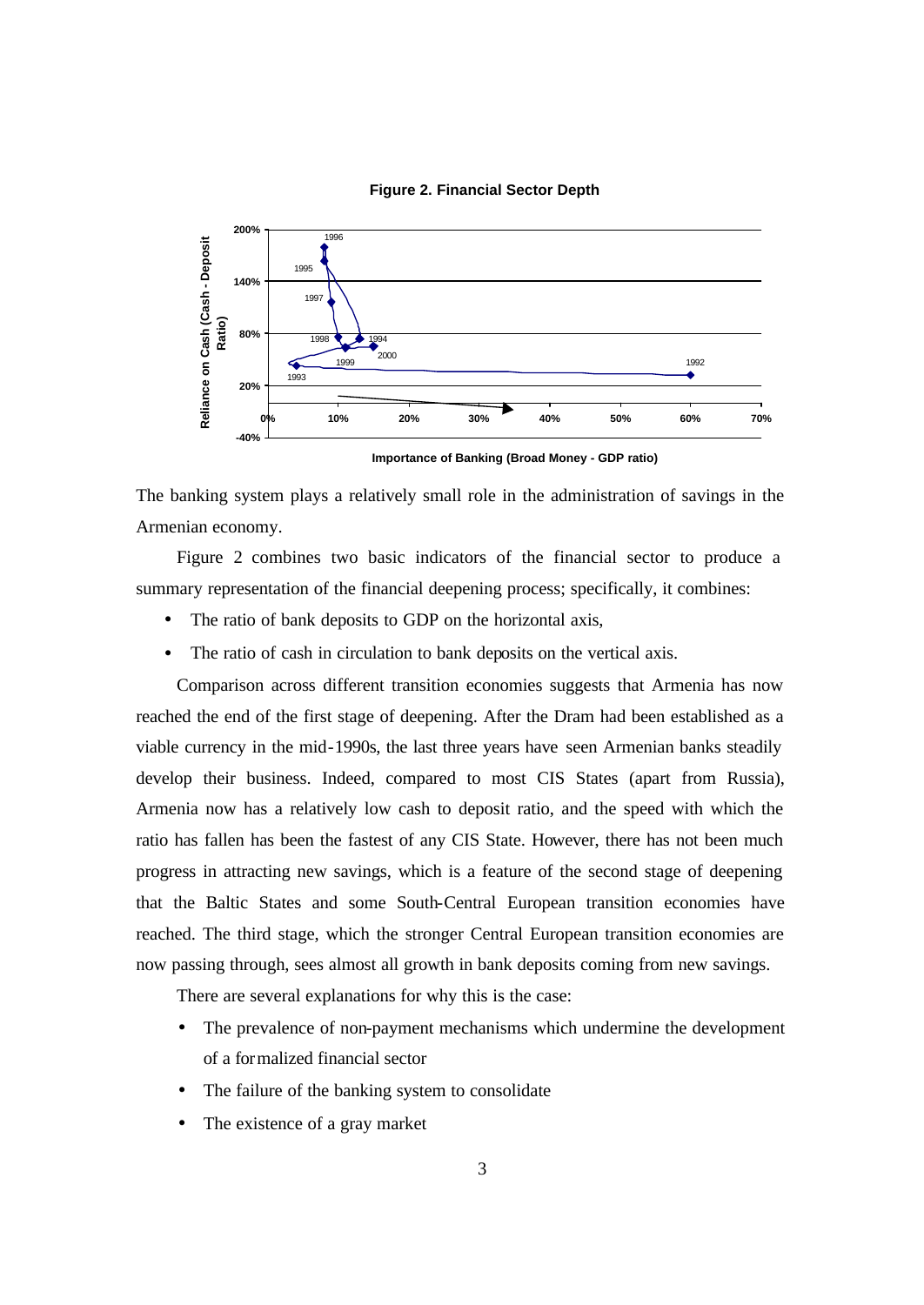The first and last constrains are the main obstacles undermining the development of banking systems payment mechanisms, especially through electronic payment systems. Payments using electronic transfer, mainly using B2C solutions, make the flows of money more transparent and can help prevent money laundering, for which mainly cash transfers are used.

However, the continuing prevalence of cash transfers will not prevent the introduction of modern information technologies in the banking system or the development of e-commerce in Armenia. Experience shows that the banking sector in Armenia continues to develop such systems and is preparing for the introduction of further new instruments and for an increase in the volume of transactions.

The Central Bank of Armenia has played the role of a traditional central bank in the development of a payment and settlement system:

- Regulation and adjustment of payment and settlement relationship
- Establishment and improvement of payment and settlement systems
- Supervision of payment and settlement systems' activity
- Provision of payment and settlement systems' services, and, based on reality another functions like education, consolidation of banks' resources to realize Inter-bank projects (SWIFT, National Inter-bank Cards' System)

An Inter-Bank Committee on Payment System Development in Armenia was established in April 1994 with the participation of official representatives of the Central Bank of Armenia (CBA) and commercial banks.

It was decided to approach the development of the Payment System of the Republic of Armenia in three stages of short-term, mid-term and long-term projects. The development of the Domestic Payments System has been accomplished in the following phases, reflecting the concentration of payment activity in Yerevan and difficulties in physical and electronic delivery at the inter-regional level:

- The implementation of new payment procedures in Yerevan
- The implementation of new payment procedures for intra-regional payments
- The implementation of new payment procedures for inter-regional payments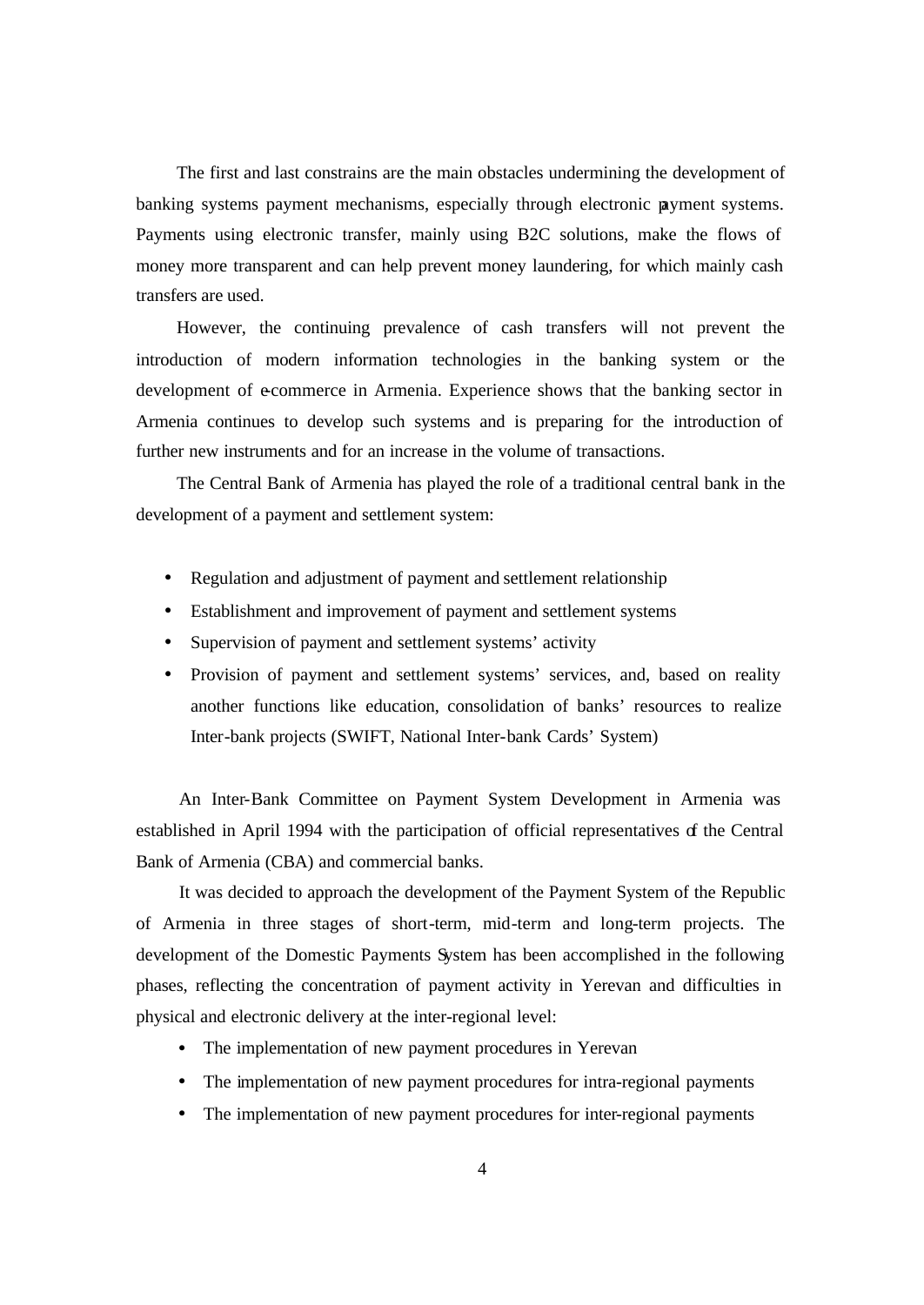- The special inter-bank organization (a courier delivery service) for inter-bank paper transfers was founded in Yerevan in April 1994 and introduced to other regions of Armenia in November 1994. In Yerevan, it delivers payment documents within a day and in regions twice per week
- The elaboration of an inter-bank clearing system in May 1994
- The establishment of an intra-regional [see below] payment system in February 1995
- The establishment of the CBANet inter-bank computer network and electronic real-time gross settlement system (electronic payment system - EPS) in 1997
- Since 1997, a SWIFT "base terminal" has been installed in the CBA to service foreign transactions using SWIFT
- The creation of a new joint stock company, Armenian Card (ArCa), by the CBA in June 2000 and 10 major banks to develop a single plastic card system
- A new securities and settlement system has been designed for processing transactions of government securities held by the CBA

The Armenian payment infrastructure is shown in Fig. 3.



## Figure 3. Payment System Structure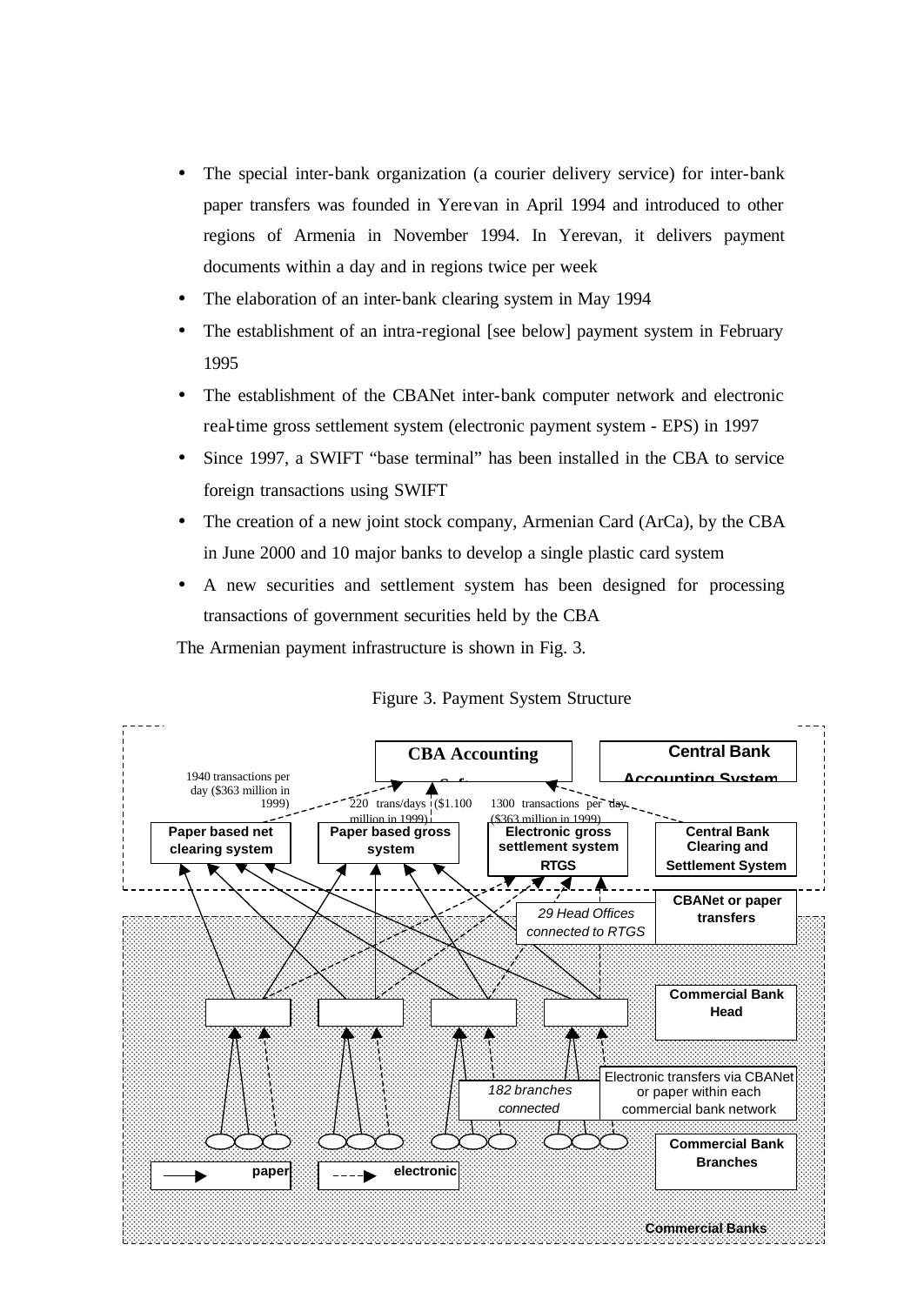*Paper based clearing and settlement based on multilateral netting (1994).* Payment instructions (in paper form) are sent physically in batches by each commercial bank to the CBA's clearing center. Batches, prepared by the remitting bank, regroup in separate envelopes individual paper transactions to be sent to one receiving bank (up to two envelopes per receiving bank). Then the total amount of each envelope is entered (usually manually, although entry of data into the system by diskette is also possible) by the CBA staff using the CBA's dedicated clearing software. At the end of a clearing session, the software calculates the multilateral balances that are due to be posted in the CBA's main accounting system in the corresponding settlement accounts of commercial banks involved in the process.

The CBA does not allow any overdraft: if a settlement account of a commercial bank on the CBA's books has insufficient funds to cover the debit balance, the settlement process is stopped. An "unwinding" process takes place: the latest batch (following the LIFO rule - Last In, First Out) presented by the failing bank is rejected (the latest batches are rejected until no debit position is incurred) and a new calculation of multilateral balances is processed. It is clear that this process is not efficient and may lead to a systemic risk.

Around 494'000 transactions (1'940 per day) were processed using this system in 1999, representing 196 billion dram (\$363 million). The average amount per transaction is 400,000 dram (US\$740).

Two clearing and settlement cycles are processed: one in the morning and the other in the afternoon, each in four phases: (a) submitting and entry phase, from 9:30 to 10:30 a.m. (and 11:30 a.m. to 2:00 p.m.), transactions are received and prepared for entry into the system; (b) entry completion phases, until 10:50 a.m. (and until 2:20 p.m.), pending transactions already received are entered into the system; (c) netting and settlement phase, until 11:00 a.m. (and until 2:30 p.m.), multilateral balances are calculated and settled if there is no liquidity problem; and (d) acknowledgment phase at 11:00 a.m. and 2:30 p.m., when clearing statements and batches are provided to clearing participants.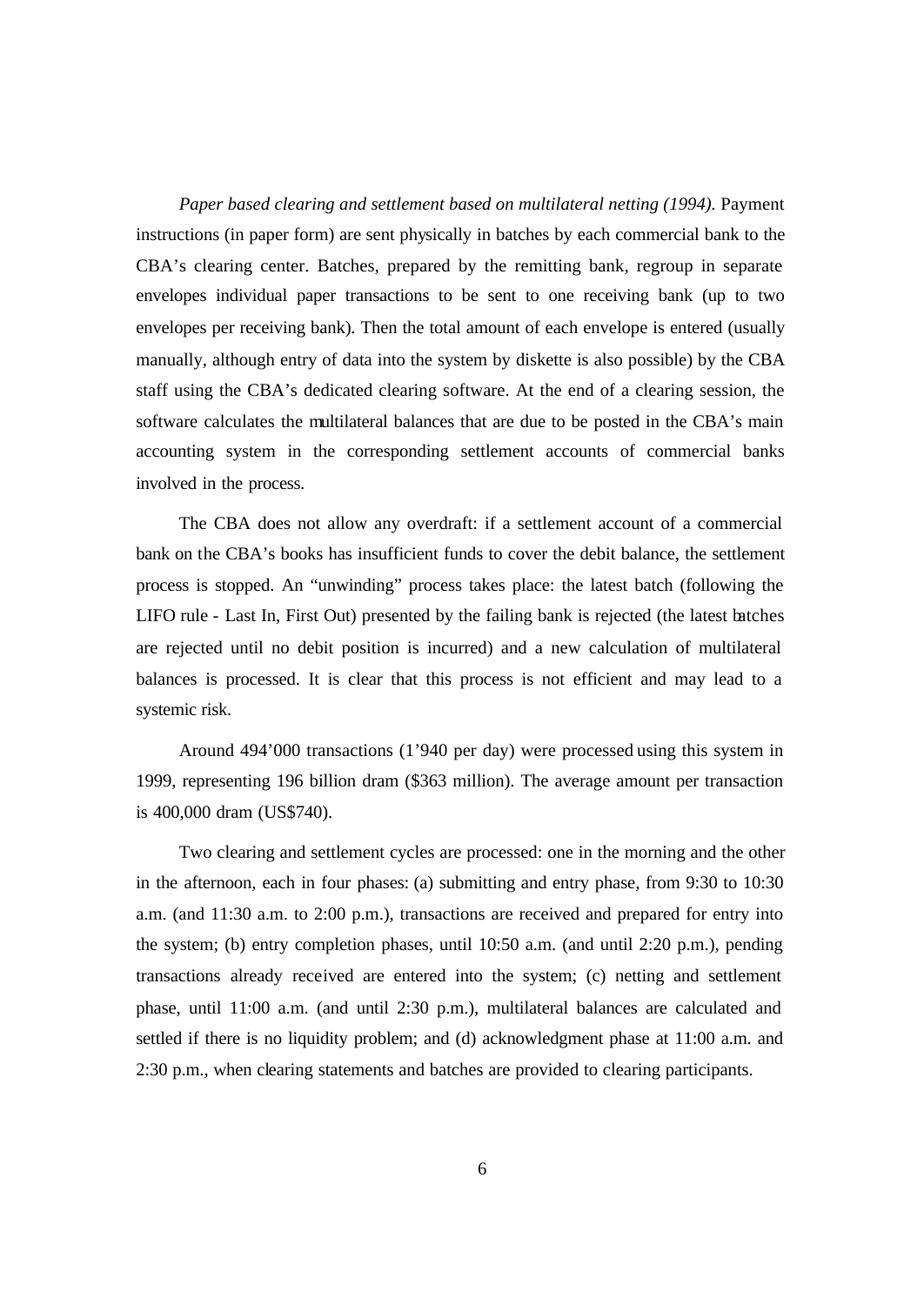Recent statistics show that the activity of this system is decreasing rapidly and that commercial banks now prefer to use the real time gross settlement system (RTGS). However, processing numerous low value transactions individually on a gross basis is not very efficient and may cause an overload of the RTGS as described below. To address this issue, a project is presently underway to develop and install an Automated Clearing House (ACH) for clearing low value transactions submitted in electronic form.

*A paper-based gross settlement system (1994).* The banks physically send instructions on paper to the CBA, where they are entered manually one by one, by CBA staff, into debit and credit banks' corresponding settlement accounts using the CBA's accounting software.

The CBA does not allow any overdraft: if the settlement account of the commercial bank to be debited has insufficient funds to cover the debit, the transaction in question is rejected by the system and put on hold by CBA staff (on his desk) as well as the following transactions from the bank found to be illiquid. The CBA staff member in charge of the entries of the given bank waits until new funds are credited. If no new funds are available, all transactions are rejected and sent back to the commercial bank at the end of the day.

Around 55'500 transactions (220 per day) were processed by this system in 1999, representing 613 billion dram (US\$1.1 billion). The average amount of each transaction is 11 million dram (US\$20'300), a much higher amount than in the other systems. However, it should be noted that there is no minimum to the size of transactions that can be processed by this system.

The payment process is carried out in three distinct phases: (a) during the payment phase, from 9:00 a.m. to 4:00 p.m., transactions are received and entered into the system; (b) during the entry closing phase, from 4:00 to 17:20 p.m., remaining transactions received earlier are entered into the system but no new transactions are accepted; and (c) the closing phase, from 17:20 to 17:30 p.m., when end of day operations take place.

Statistics show that the activity of this system is decreasing rapidly and that commercial banks are shifting to the use of the real time gross settlement system.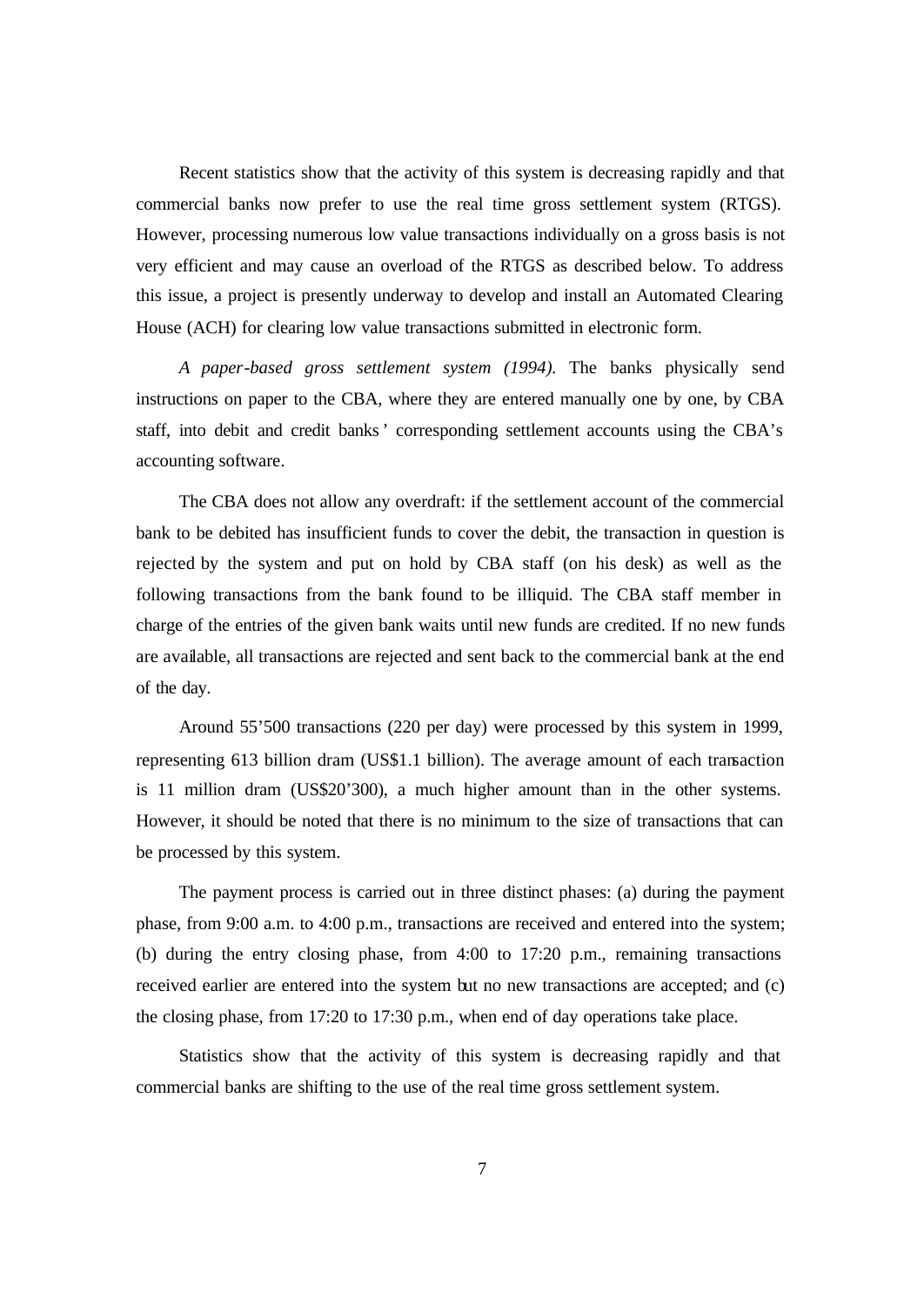*Intra-regional payment system (1995).* This system has been discontinued, and will therefore not be described.

An electronic real time gross settlement system - RTGS (1997). Transactions are received in electronic form through the telecommunications network (CBANet) installed by the CBA, and the following functions are processed automatically in real time (on a FIFO – First In, First Out - basis): (a) checking transaction format and content; (b) checking that the level of funds in the corresponding settlement account of the commercial bank to be debited in the CBA accounting system is sufficient to cover the debit amount; and (c) the simultaneous debit and credit of the accounts. The same CBA accounting software system is used as for the paper-based gross settlement system.

The following types of institutes participate in the Electronic Payment System:

- The Central Bank of Armenia
- Head offices of banks
- Branches of the banks
- The Central Treasury
- Field Treasuries

The requirements of the system are:

- Reliability (reliable certification level for data entries, automation testing of the system before operating each program, back-up features)
- Security (passwords, electronic signature, encryption)
- Correctness (rechecking, automatic confirmation)
- Efficiency / Rapidity (high capacity, real-time)
- Supervision (protocols, archives, black boxes, comparison of data at the end of the day)
- Finality

The CBA does not allow any overdraft and no queuing nor intra-day liquidity mechanism is available: if the settlement account of the commercial bank to be debited has insufficient funds to cover the debit, the transaction is rejected by the system and sent back to the commercial bank for resubmission before the end of the same day or the next day.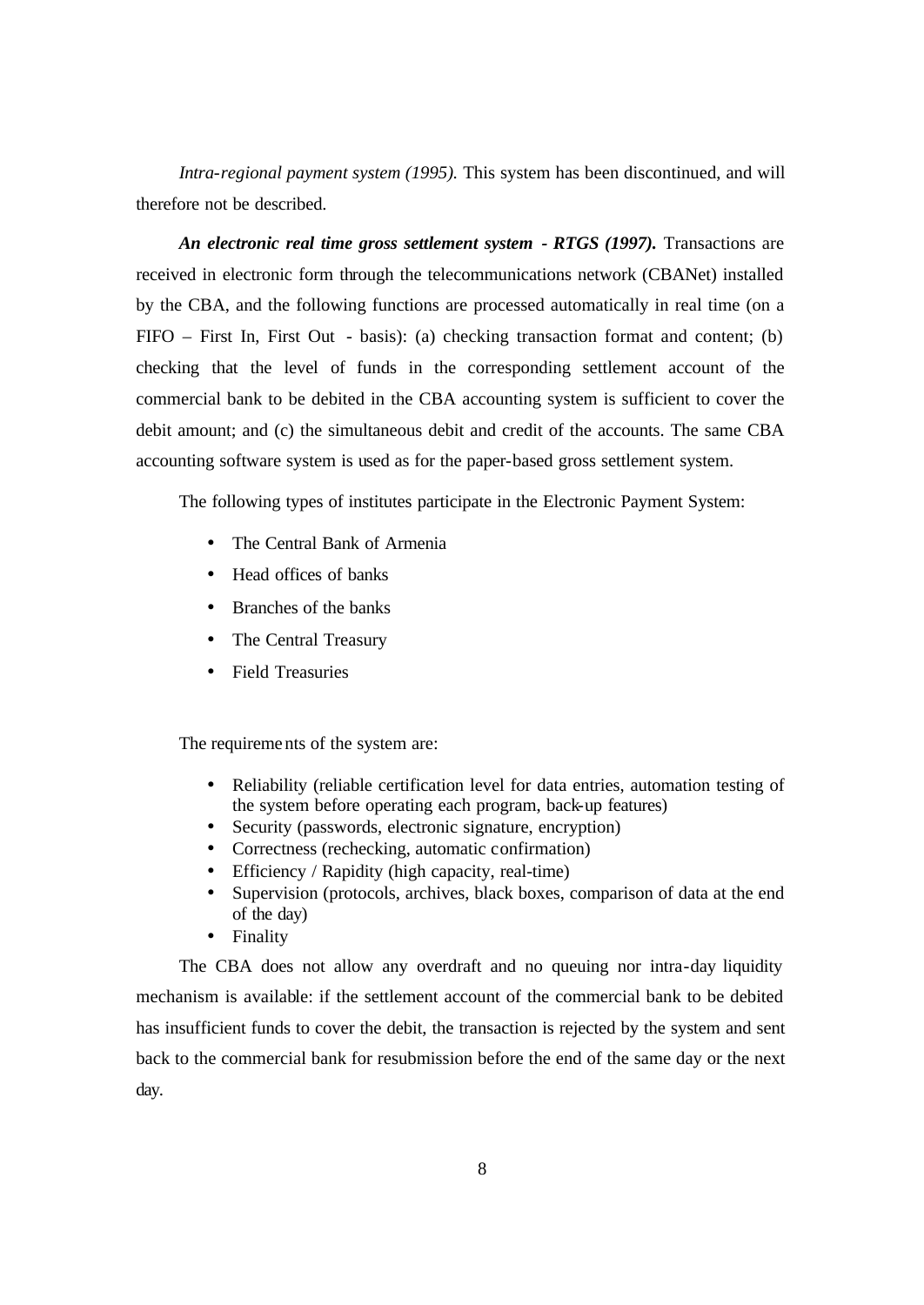Around 330'000 transactions (1'300/day) were processed by this system in 1999 representing 300 billion dram (US\$556 million). The average amount per transaction is 900'000 dram (US\$ 1'670). This relatively low average amount is the result of a shift from both paper systems to the real time gross settlement system as shown on Figure 4.



**Figure 4. Clearing and Settlement Activity in the CBA**

The payment process is carried out in three distinct phases: (a) during the payment phase, from 9:00 am. to 4:30 p.m., transactions are received and entered into the system; (b) during the entry closing phase, from 4:30 to 17:20 p.m., the remaining transactions received earlier are entered into the system but no new transactions are accepted; and (c) closing phase, from 17:20 to 17:30 p.m., when end of day operations take place. The CBA claims that settlement in the RTGS is final. However, owing to delays in information transmission to the commercial banks, some uncertainty can occur during the period between the end of the settlement day and 11:00 a.m. next day before sending and receiving banks have been able to check and control the official statement of all transactions settled.

RTGS activity is growing rapidly, and this system can be considered among the most critical and systemically important in Armenia. It is of utmost importance that its reliability and performance remain as satisfactory as today. Some concern has been expressed regarding the future capacity of the RTGS, and measures have been planned to ensure good performance.

However, a major concern is that computers and servers processing payment systems and CBANet centralized functions are located in the same building block (albeit in different aisles). In the case of a major disaster, the whole payment system would be at risk. That is why the installation of a backup site outside Yerevan in 2001 is envisaged.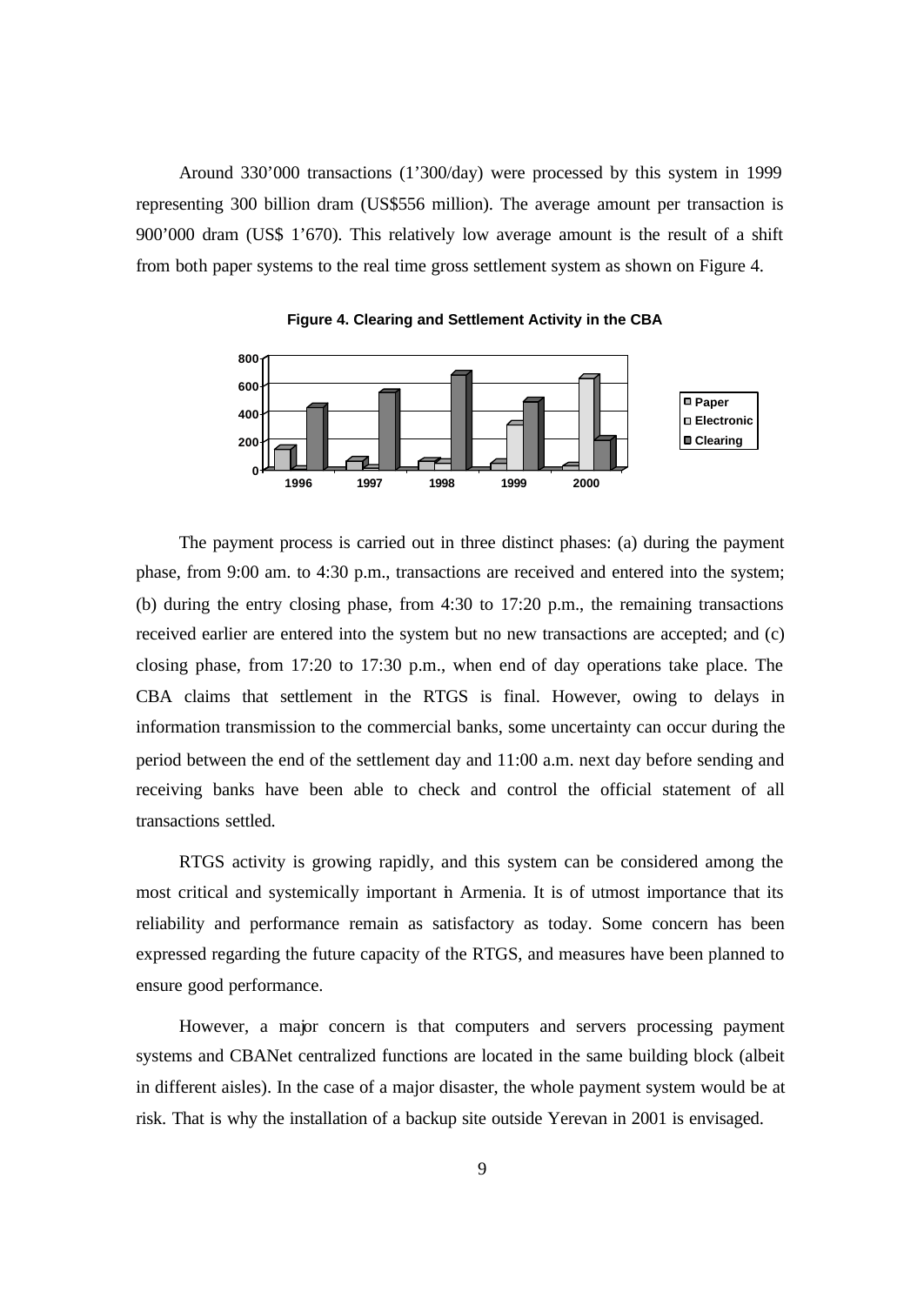*A SWIFT base terminal was installed by the CBA to service foreign transactions through a SWIFT network (service opened in 1997).* At the end of 1999, sixteen banks were members of SWIFT. In order to decrease the cost of membership and connection to SWIFT for Armenian commercial banks, the CBA acts as a principal SWIFT member and has acquired the corresponding equipment (hardware and software). Eleven commercial banks are using the SWIFT network via the CBA's "hub". Other banks are connected directly to SWIFT.

The number of SWIFT transactions has decreased from around 180'000 since 1998 by 8.2% owing to the use of other channels. In particular, Western Union Services are used to transfer incoming funds (e.g., in one large local bank, this business has a volume of around US\$1.5 million each month). Settlement of non-essential foreign transactions takes place using correspondent accounts in the foreign banks.

*Armenian Card (ArCa), a new joint stock company.* The importance of moving to non-cash payment in retail banking was emphasized in a paper named "Development Perspectives of the Payment and Settlement System of the Republic of Armenia" that was approved by the CBA board in early 1999. This paper states that the widespread use cash payments fosters much of the growth of the shadow economy in Armenia, and hence, drastically hampers the CBA's efforts to implement its monetary programs properly. Consequently, as a primary objective, the CBA highlights the importance of attracting cash payments into the banking system in order that payments related to benefits, pensions, and utilities may be performed within the banking system.

Cheque payment is rightly considered to be a product that should not be developed further and the emphasis is increasingly placed on electronic payment methods, among which feature debit, credit, domestic, international, cash, and payment cards.

Overall, card business has not yet reached a significant level in Armenia: around 5'600 cards had been circulated by June 2000, and their use in the first half of 2000 represented around 85'000 transactions valued at 5.3 billion dram (US\$ 9.8 million). Cards represent less than 0.5% of the total amount of payment instruments issued in Armenia. The card infrastructure is still small and split into several independent bank networks. As of the end of June 2000, nine automated teller machines (ATMs) had been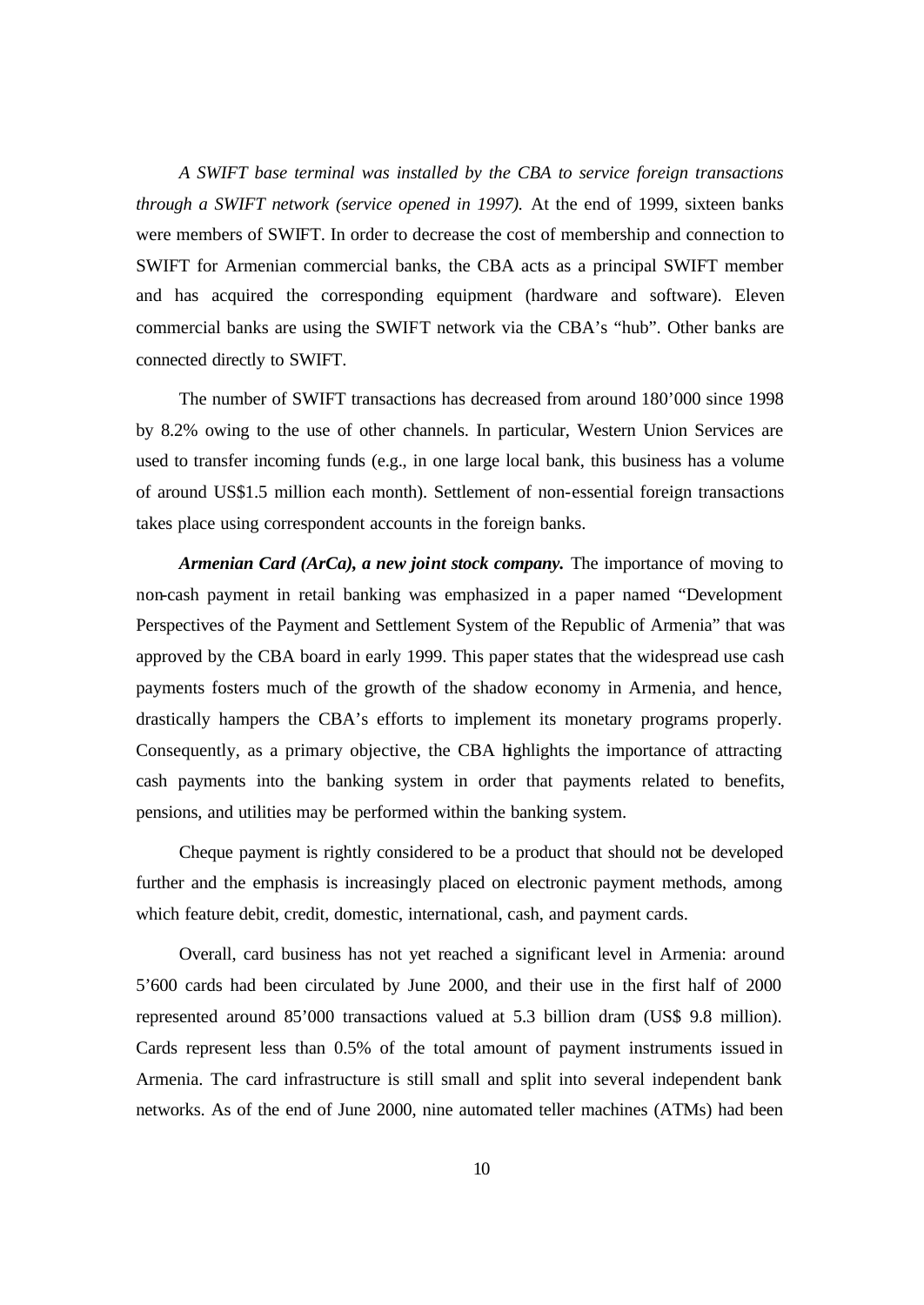installed, and 107 point of sale terminals (POS) were operational in banks (27), hotels (11), shops (32), and other places.

However, card use in Armenia has grown rapidly during the last two years: this growth is related to international cards like Visa and MasterCard (550 cards) and essentially to two debit card issuing banks (one local and one foreign bank). The domestic cards of all other banks represent less than 1'000 cards at end of June 2000. According to the report mentioned above, this is due to "a lack of relevant infrastructure and inadequate policies pursued by the issuing banks."

In order to boost the development of non-cash payment transactions in the retail market, the CBA has taken a major initiative. In 2000, the joint stock company ArCa was founded by the Central Bank and ten major commercial banks, with the objective of developing and managing a common Card Processing Center (CPC) in charge of the development of a "Unified Armenian Card." ArCa will have to cover four main activities:

(i) To define, market and promote the common card and the ArCa LOGO; (ii) to run the technical infrastructure for card payment, comprising a centralized processing center, a network of ATM and POS terminals, an authorization mechanism, and operations with international networks like Visa and MasterCard; (iii) to define and propose for approval by the institutions involved all regulations and standard contracts required to allow domestic and international card payment in Armenia, as well as to be able to accept foreign cards from international networks; and (iv) to represent Armenia in discussions and negotiations with international networks like Visa and Europay.

The direct involvement of the CBA is probably an essential factor for the future success of business using card payment in Armenia. However, the CBA carries a rather high responsibility and potential risk in the ArCa project.

A medium-term business plan should be finalized urgently to put in perspective the main issues to be addressed, namely business strategy, incomes and expenses regarding the processing center and commercial banks' customers, technical infrastructure, the task of the processing center, computer system specifications, and outsourcing policy. In the near future it appears essential that commercial banks take over the leadership, full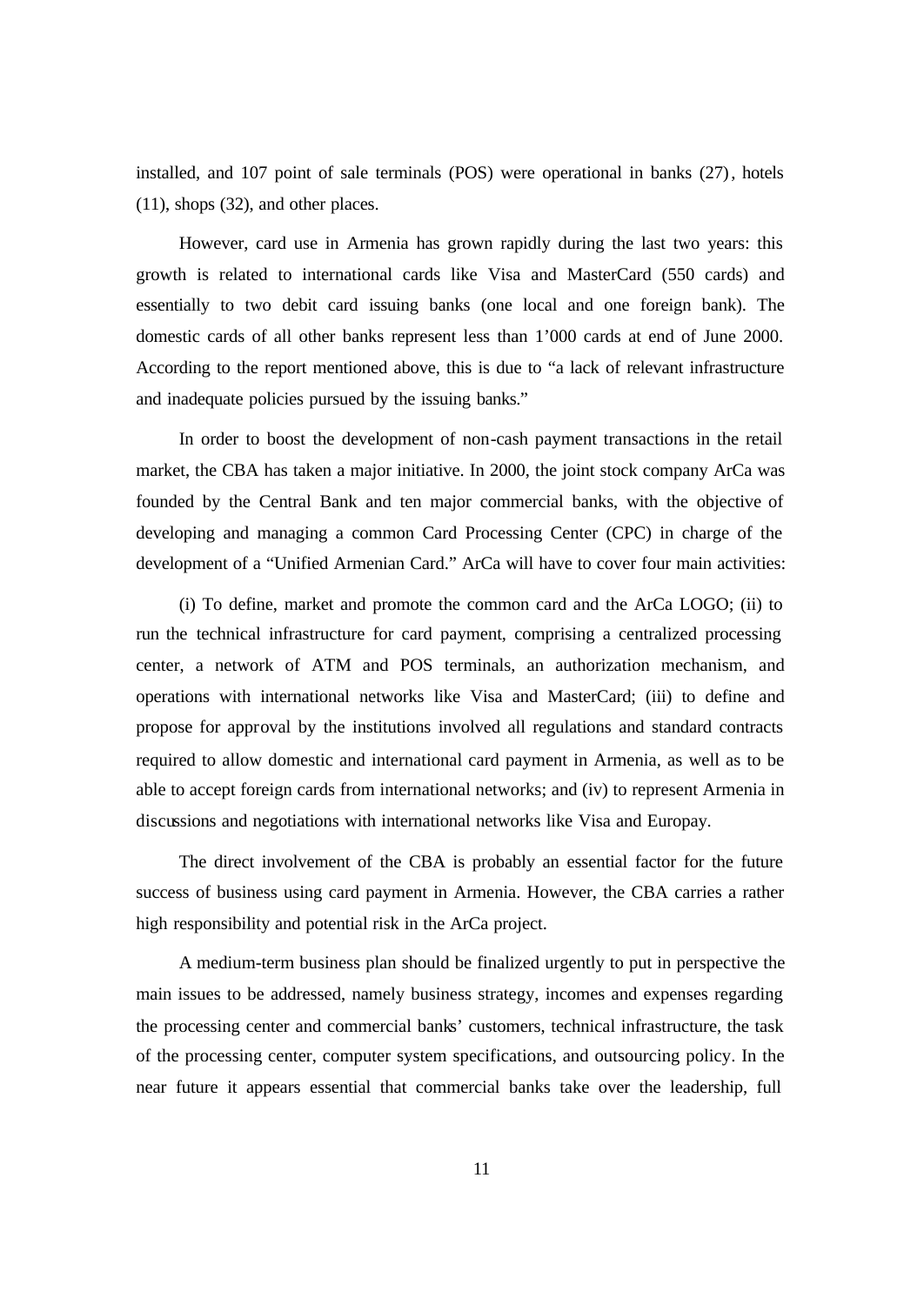responsibility and ownership of the ArCa Company. CBA involvement should be then limited to an oversight role.

Currently, the first ArCa cards are being issued under a trial run to assess the system and measure the risks. A memorandum has also been signed with Europay as a first step towards further integration into international networks.

*A new securities and settlement system is being developed* by the CBA for government securities settlement, in compliance with delivery versus payment (DVP) rules, to supplement the securities accounting system. There are two separate depositories for securities issued in Armenia: the Central Depository for Government Securities established in 1995, and the Armenian Central Depository for Corporate Bonds and Equities established in 1996. The CBA is the Central Depositor for government securities and runs the government securities accounting system.

As in the case of the payment systems, the CBA owns, operates and oversees the system, which operates in national currency only.

Data entry takes place from 9:30 a.m. to 16:00 p.m. and end of day balances (depository and money) are available next day at 9:00 am.

A specific accounting securities system was developed by the CBA in 1995, but all transactions were entered manually and the payments system is not linked to the securities system. The new system enables transfers of ownership of securities and corresponding payments to be effected simultaneously: a fully compliant DVP mechanism is available for the primary market and will be extended in a second phase (2001) to the secondary market.

The Armenian Central Depository (CDA) progressively updates its electronic registry system regarding operations in stocks and equities. Around 300 Armenian companies (JSC) have been registered. The settlement of securities represents an average volume of 10 transactions per day. This process is fully manual but electronic computer software for depository functions is envisioned for implementation in 2001.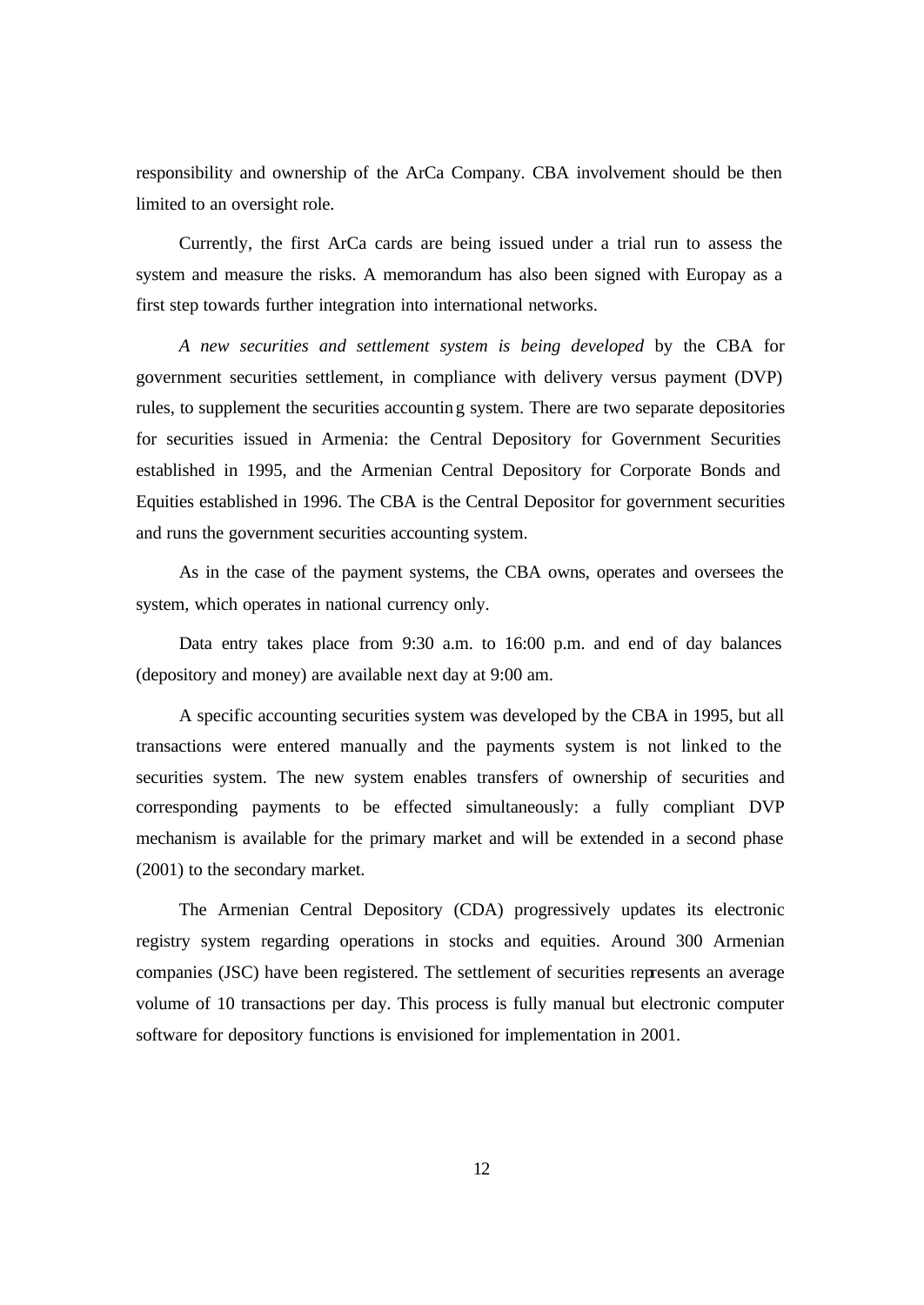### *Risk Assessment*

Efficient payment systems are critical to the effective functioning of the financial system. Robust payment systems resistant to systemic and credit risk are an essential requirement in maintaining and promoting financial stability. Furthermore, in developing countries, an efficient and reliable payment system infrastructure constitutes an essential factor in creating a dynamic market economy.

Efficiency of payment systems can be measured through four main factors: (i) the speed of the clearing and settlement process; (ii) the speed of transfers from customer to customer; (iii) the cost of the processing and fees paid by users; and (iv) the usability of the system.

(i) Speed of the settlement process

The design of the overall payment infrastructure allows electronic transfers to be made from each commercial branch to its head office and thence to the central bank. As of mid 2000, all commercial banks were connected to the CBANet and more than 90% of payment transactions could be transferred, cleared and settled within one day from any location in Armenia, which is a remarkable achievement.

(ii) Speed of money transfers to customers

The CBA has published regulations in which it is stated that customer-to-customer transfers of funds have to be executed within 2 days in Yerevan and within 3 days outside. Customers are aware of this rule and complaints can be lodged when banks fail to achieve this goal.

Thanks to the installation of CBANet, this result is a great achievement compared to many other countries. However, some commercial banks have not yet made the change to computer-aided operations, and exchanges between their branches and the head office are still performed through the physical transfer of paper.

(iii) Costs and Fees

(a) Fees paid by commercial banks: The clearing and settlement costs paid by commercial banks are rather low due to the fee policy of the CBA, which has developed, installed and is running almost all Armenia's payment systems. A one-time fee of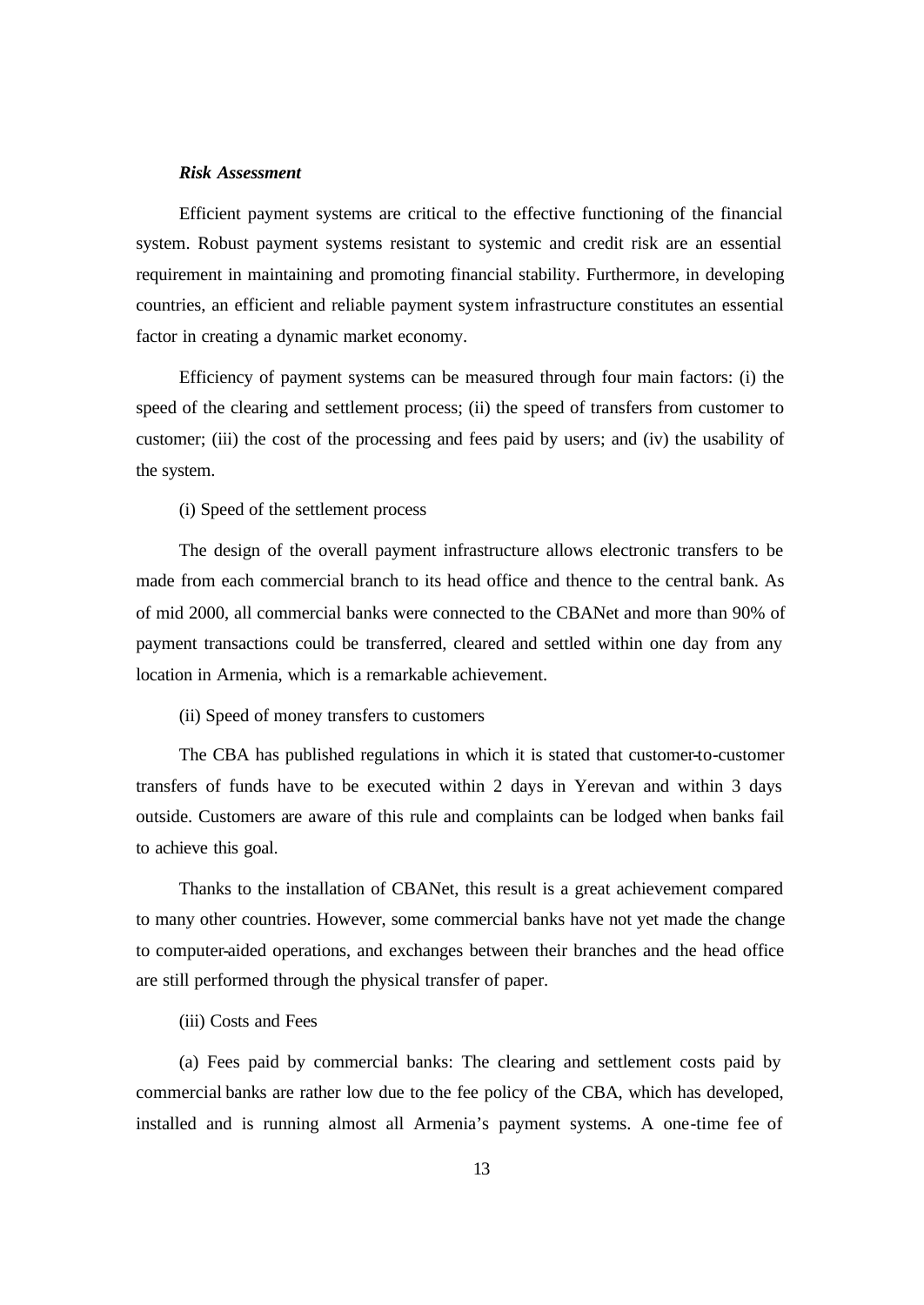US\$400 is charged for connection to CBANet; a monthly fee of \$130 gives commercial banks unlimited use of CBANet not only for inter-bank payments, but also for intra-bank transactions, messages and data transfers. Furthermore, users' interface equipment dealing in particular with safety and security is provided by the CBA and is included in this cost. The gross settlement system (RTGS) is free of charge; the paper clearing system cost is 1'000 dram or 1'200 dram (morning or afternoon presentation) per packet; and the paper based gross system cost is 2'000 dram per payment order.

(b) Liquidity cost: the level of liquidity required in the payment settlement system is not presently a major issue in Armenia, as the reserve requirements are largely greater than what is actually needed for payment settlement. However, an eventual change in monetary policy leading to a sharp reduction in the level of reserves may introduce additional factors to be considered.

(iv) Ease of use

(a) The level and quality of automation has improved dramatically in the CBA's clearing and settlement systems. However, as mentioned above, several Armenian banks still process most of their payment operations by hand. Consequently, high costs and cumbersome procedures are having a direct effect on the quality and reliability of services offered to customers. It is essential that the modernization process that has been carried out at the inter-bank level be fully implemented in each bank and its network of branches in order to provide a better service to customers.

(b) In many cases, cash remains the easiest method of payment in the retail market. However, electronic payment is becoming an increasingly important part of offering better and more reliable banking services to the population and the industry. As shown above, much remains to be done in this field. Initiatives regarding card payment, direct debit, automatic credit of salaries, etc. have still to be extended to meet the needs of a modern economy and to strengthen the financial sector.

Most technical developments and investments in IT and payment infrastructure are funded by USAID under a very effective technical assistance program. The CBA's network of computers and other equipment for settlement of payment appears to have satisfactory back-up that follows good technical practices.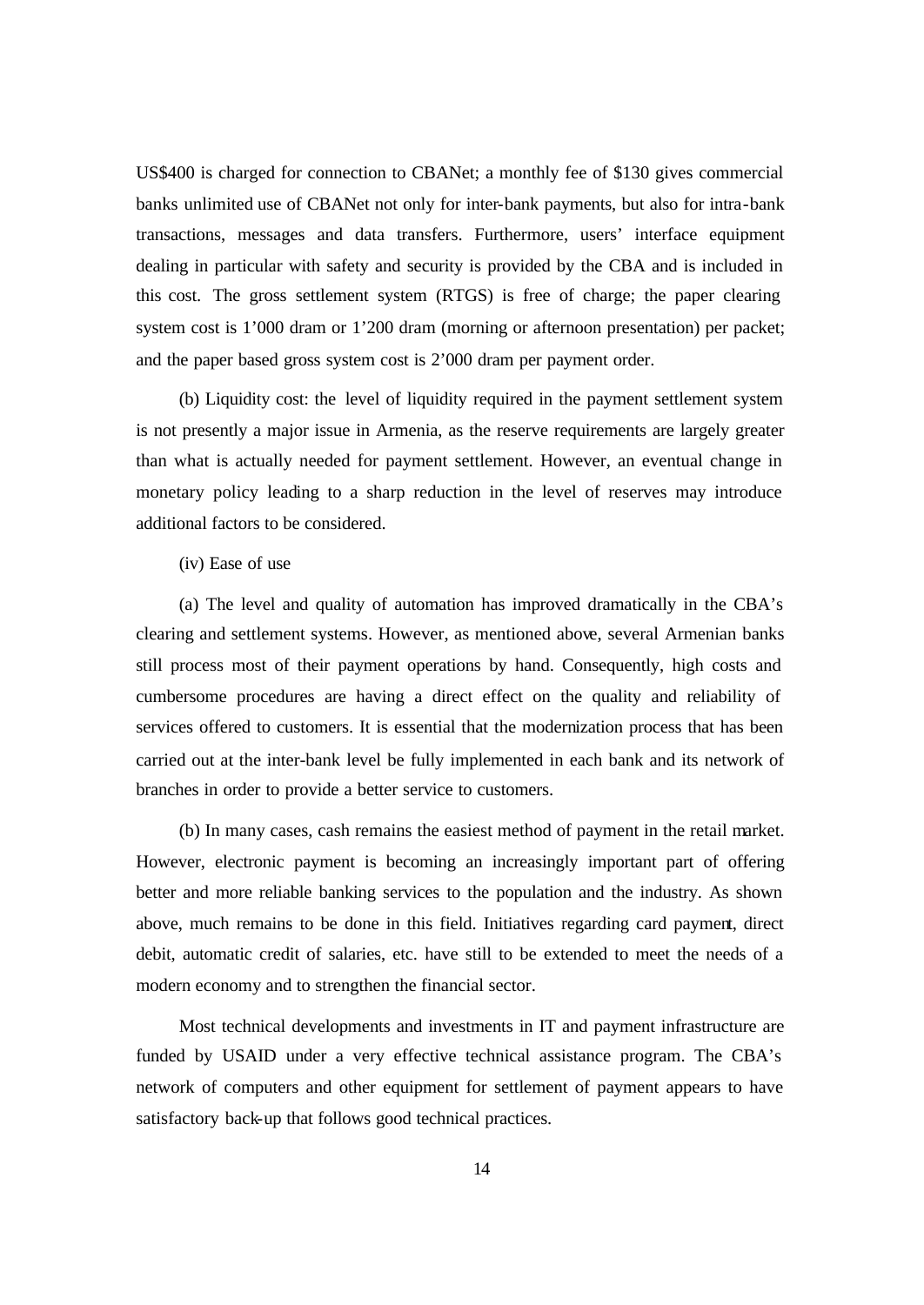The statistical evidence indicates that electronic payment methods are taking over from traditional paper-based transfers:

- 95 % of the total volume of payments, and 72% of their overall value are transferred using the Electronic Payment System
- 2% of the overall volume of payments, and 0.3% of their value, are transferred using the Clearing system
- 2% of the total volume of payments and 22% of their value are transferred using the paper based Gross Settlement system
- 0.3% of the total volume of payments and 6% of their value are transferred using the Book-Entry system

However, many problems still exist that are due to poor cooperation among commercial banks; insufficient manpower with IT qualifications in commercial banks; insufficient equipment of commercial banks and insufficient reliable communication links; the historical absence of banking services and the sub-optimal structures of banks; lack of practice among the population in using banking services by people; lack of experience in the field of security and protection of information in banks; the large volume of cash circulating in the economy; the limited usage of payment instruments (99% of payments are made by payment order) among others.

Summing up recent developments related to the introduction of electronic payment mechanisms and information technology in the banking sector, we could say that the Central Bank sometimes has to carry out functions not traditionally associated with it. Experience shows that there are situations when the Central Bank has to take the initiative, as was the case during the implementation of the SWIFT, CBANet and EPS systems, because otherwise, as was the case with plastic cards, the banking sector saw no appreciable results. Therefore, banks turned to the Central Bank asking it to manage and coordinate the task.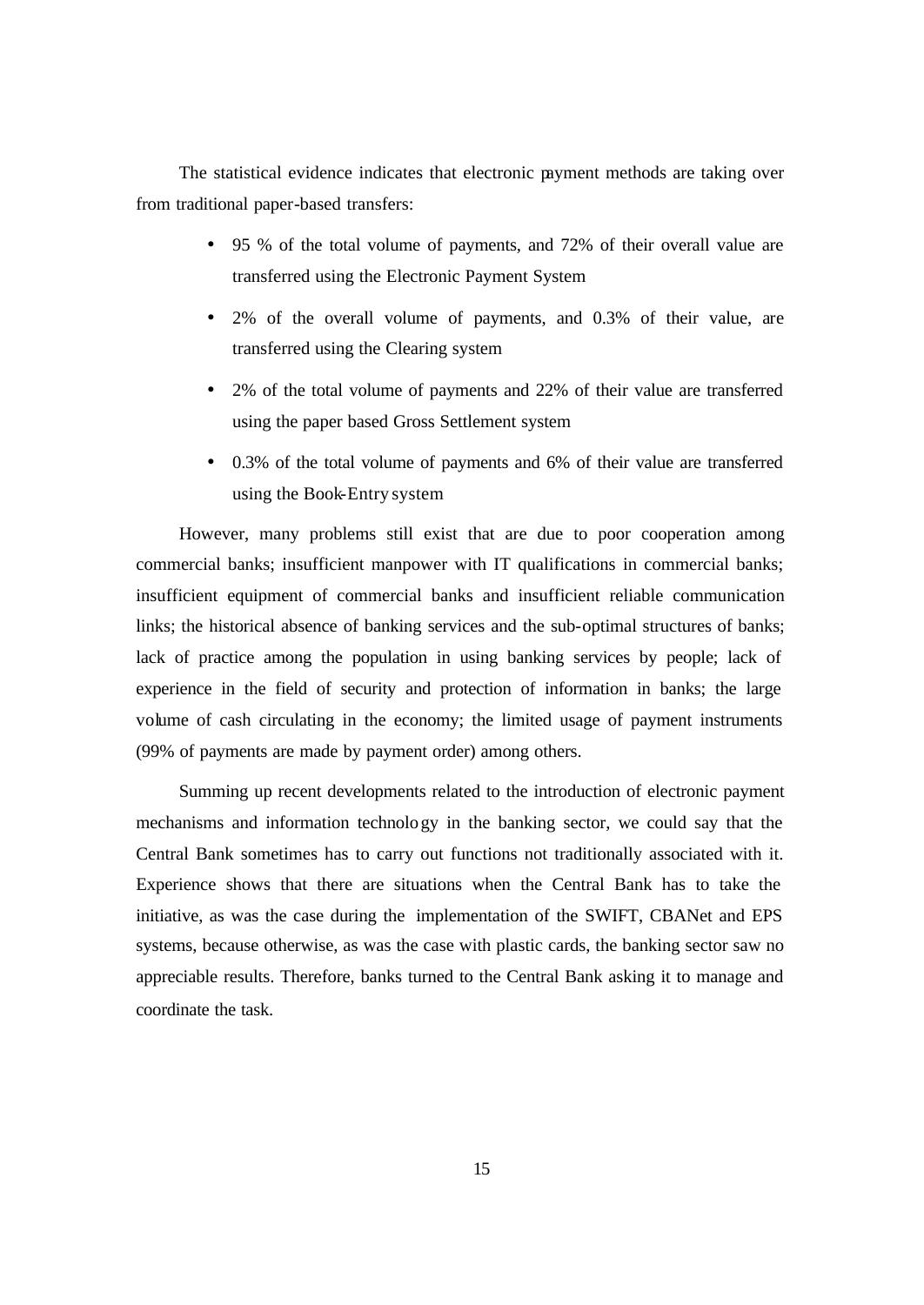# **Information Technology Prospects in the Caucasus 1st ISN Executive Conference**

## **Tbilisi, Georgia, June 13-15, 2001**



Sponsored by the International Relations and Security Network (ISN) **SW** (Switzerland)

Executive Summary Social track

## Introduction

Investment in the health of a nation is one of the key factors determining long-term economic and social progress. In Georgia, like in other South Caucasian states, such an investment is being made, as witnessed by the tremendous changes since the mid-1990s. One can see movement from the state-governed and state-budgeted healthcare system toward a more self-supporting one, from inpatient- toward outpatient-care, from a dependence on disease treatment to an emphasis on disease prevention. The establishment of both

state and private health insurance sectors, the development of a health services market, the new appreciation of the importance of public health, and the transformation of the existing system of medical education provide further evidence of the systematic realization of the objectives of the National Health Reform Program. At the same time, nobody can deny that the reform has been quite painful for both patients and healthcare personnel due to the state's incisive budget cuts before the establishment of insurance systems, and also due to painful layoffs of surplus staff, leading to even more unemployment and social unrest.

Rapid change as currently seen in Georgia requires new information strategies and a new information environment. Information and communication technologies may seem to be expensive tools for a country with a devastated, post-Soviet economy. However, an integrated approach to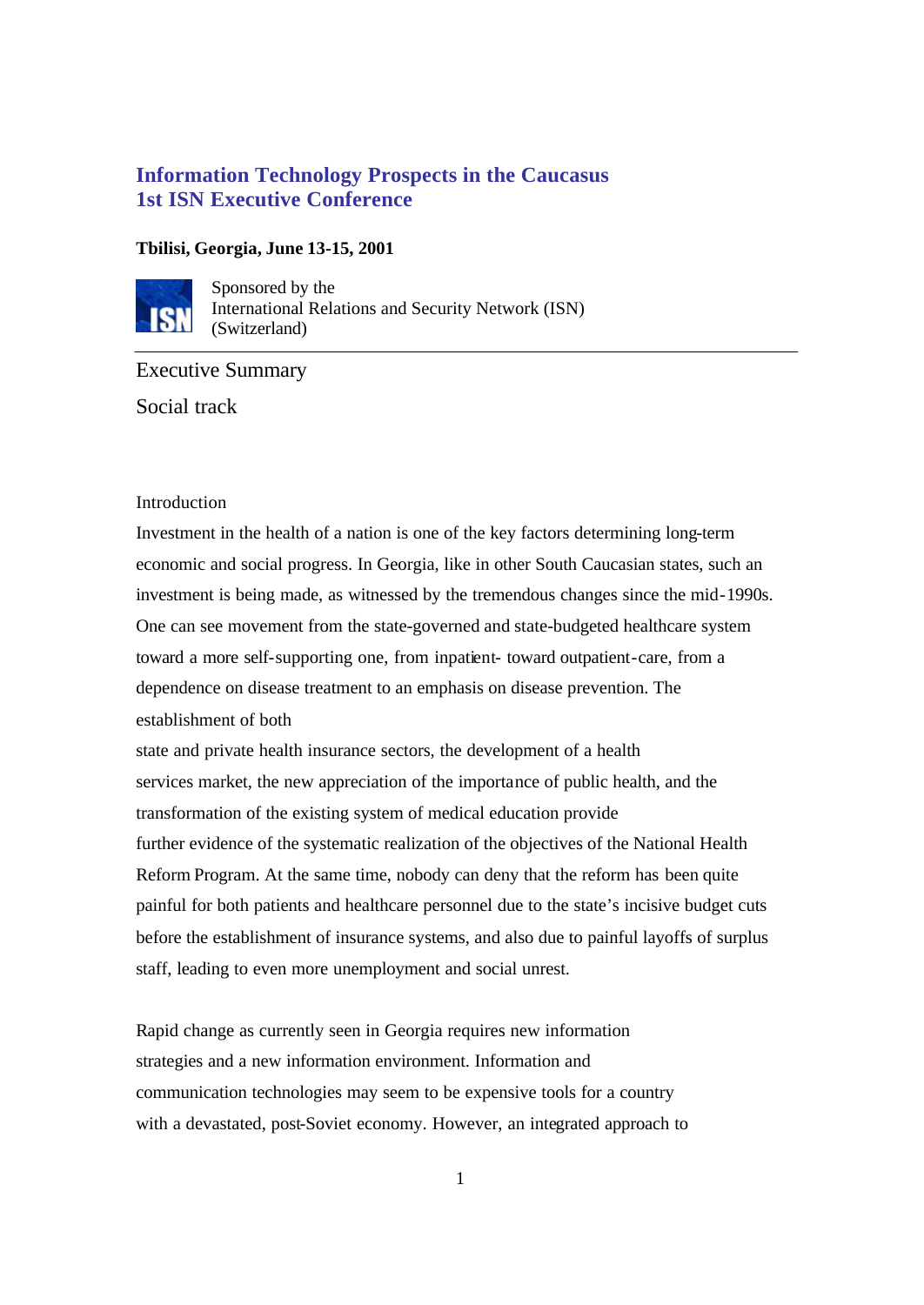the development of a modern information society may represent the best way to achieve the task of system restructuring in the immediate future and help narrow the gap between the current realities in Georgia and conditions in developed countries.

The development of IT at the beginning of the new millennium represents a unique chance for tremendous advances and transformations in health and social care services. The establishment of new global networks both among doctors and patients groups, Email discussions and online video-teleconferencing, making patient information available via the web, creating electronic records for patients and smart service cards, the provision of megabytes of personal health information for each individual at any time or place, teleconsulting and telecare, the opportunity for patients to seek medical advice free of constraints of time and space, and remote education of medical staff – all these are unbelievable benefits and at the same time give rise to concerns that have never before been considered.

Thus there was ample reason to include a special Social Dimension track in the program of the 1st ISN Executive Conference in Tbilisi.

#### SD Presentations

Ten abstracts were initially submitted for the Social Dimension track. Two of these were subsequently rejected, two were relocated to other tracks (one to the Social Dimension, – and one to the Political Dimension), two were cancelled due to illness on behalf of the presenter, and the remaining four were presented at the conference as follows:

1. Vasil Tkeshelashvili, Levan Bakanidze, NACC (National Association for Cancer Control, Tbilisi)

NACC web-page – usage for networking and improvement of cancer control in Georgia

2. Dimitry Makhatadze and Maia Lagvilava, CDEM (Center for Disaster and Emergency Medicine, Tbilisi)

Emergency Medicine Teleconsultation Network (TelCoNet) Development in Georgia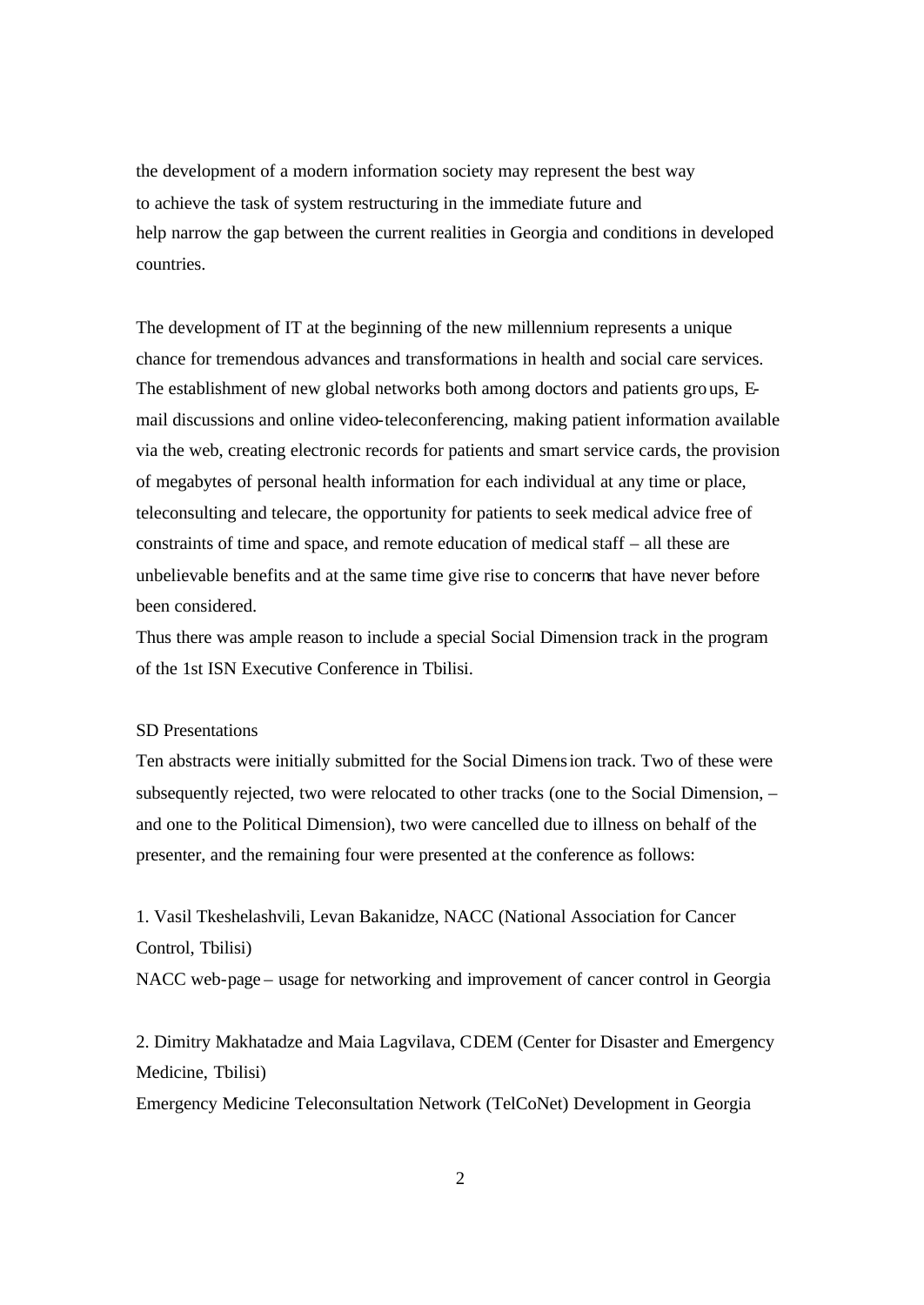3. Archil Kobaladze, Zviad Kirtava, David Sheshelidze et al., *Partners for Health* Foundation (Tbilisi) – Emory University (Atlanta, GA, USA), - IMP (N.Y., USA), - PIMS (Chantilly, VA, USA) Still Image Off-Line Telemedicine and Interactive Distance Medical Education: Different Approaches for IT-Application in Healthcare Sector of Georgia

4. George Khabeishvili, HVC (Heart and Vascular Center, Tbilisi) Telemedicine applications in Heart and Vascular Clinic

There were no presenters from Armenia or Azerbaijan in this track, which definitely limited the scope of discussions. Besides, we missed the combined 2-in-1 presentation from Kutaisi, which would have been devoted to social issues. Therefore, the track became more oriented towards Telemedicine, Distance Education and Web-based patient education.

### **Comments on SD presentations:**

1. Excellent webpage of the NACC/UCCC presenting health promotion, disease prevention, and educational material mainly for the public at large, both in English and Georgian; wonderful networking with international organizations after only a limited time (<2 years), which resulted in two small grants being awarded; fear/interesting approach for banner advertisement. Suggestion: on-line donations!

2.TelCoNet – interesting and very ambitious project – excellent idea nicely presented. Extensive software development work performed at almost no cost. Currently in testing stage. Good, user-friendly interface, many options for attachig different file formats, login and password for each client (medical institutions), coding will enable usage in different language contexts.

3. Still image telemedicine and Interactive Distance Medical Education – two projects reflecting different approaches, simple, easy, cost-effective teleradiology for second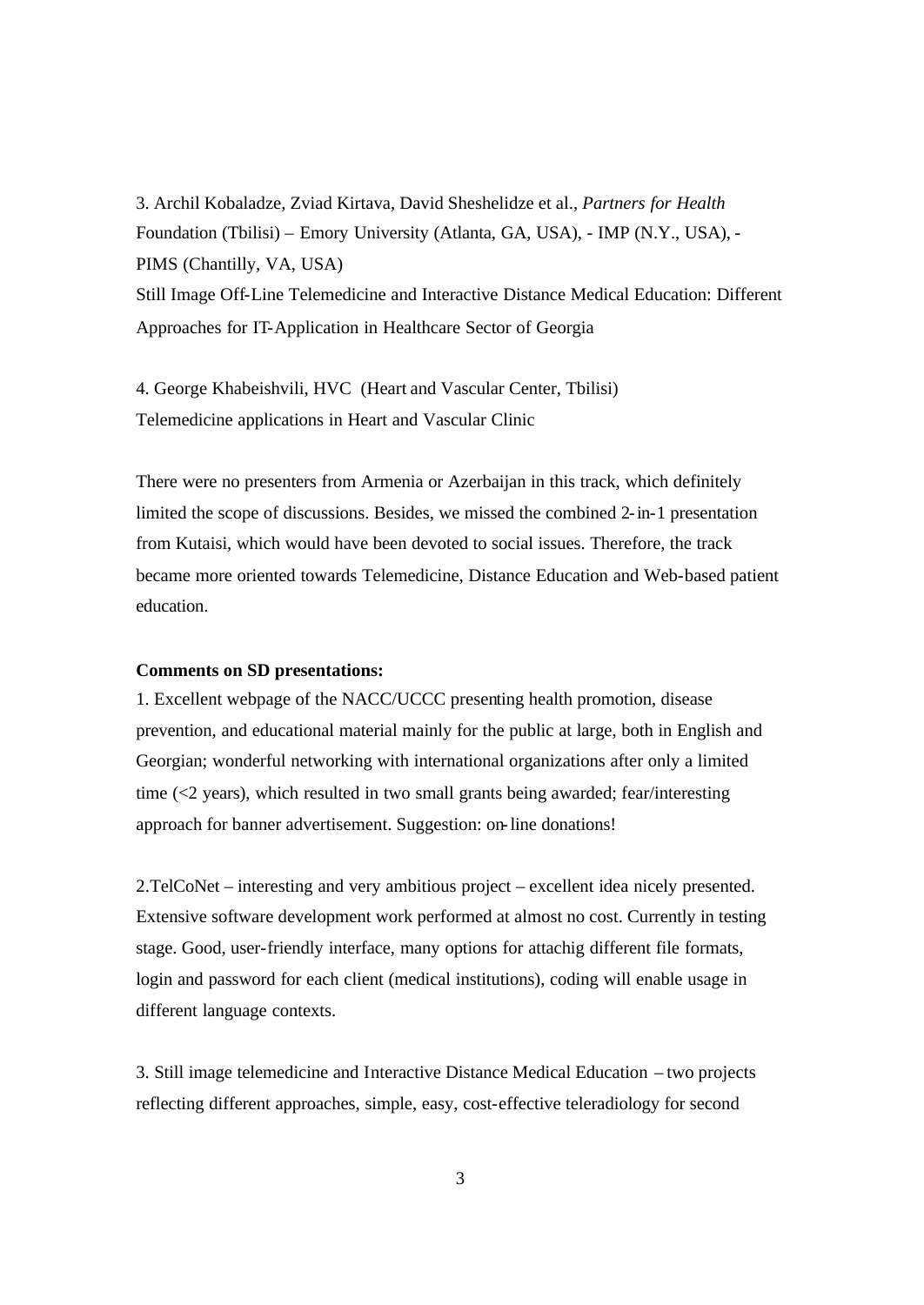opinion in coronarography assessment; teledermatology for evaluation of skin lesions in case of Leishmaniosis) and valuable, impressive, on-line videoteleconferencing facilities involving streaming video and NetMeeting discussions with future prospects for expansion in region and among PfP member states; this could be the nucleus of a future virtual medical university. Both of these projects were also presented later at the 6<sup>th</sup> International Conference on Medical Aspects of Telemedicine (Uppsala, June 18-21, 2001).

**4. The Heart and Vascular Center is a small private clinic in Tbilisi with 15 beds and wide experience of Telemedicine usage. The center uses an Agfa Deluxe Slide Scanner for teleradiology. The presentation also reviewed the transfer of phonocardiography, ECG and echocardiography video (.avi) files to medical centers in the US and Germany. It is important to emphasize that while most of the equipment was acquired thanks to grants and sponsorship, the operational cost of telemedicine is completely covered by income, which makes this center an example of cost-effective IT application in an SME environment.** 

### IT – State of the art in brief

At present, only around 5%, or 12 of the medical institutions in Tbilisi offer at least one instance of IT application (e-mail consulting, still image telemedicine in radiology or dermatology, ECG transfer, web-based consultations/educational materials, on-line VTC, etc). In the more remote regions, only institutions in Batumi and Kutaisi apply IT in their work. However, the total number of IT-capable clinics in 1994 was zero, and only 4 in 1998. So significant progress has already been made.

Almost 25% of medical institutions in Tbilisi now have e-mail access (sometimes through a staff member's private e-mail). This number was less than 5% in 1998. Around 10% have access to the Internet (mostly by dial-up). Almost 10-20% have webpages (in 1998, that number was less than 2%).

4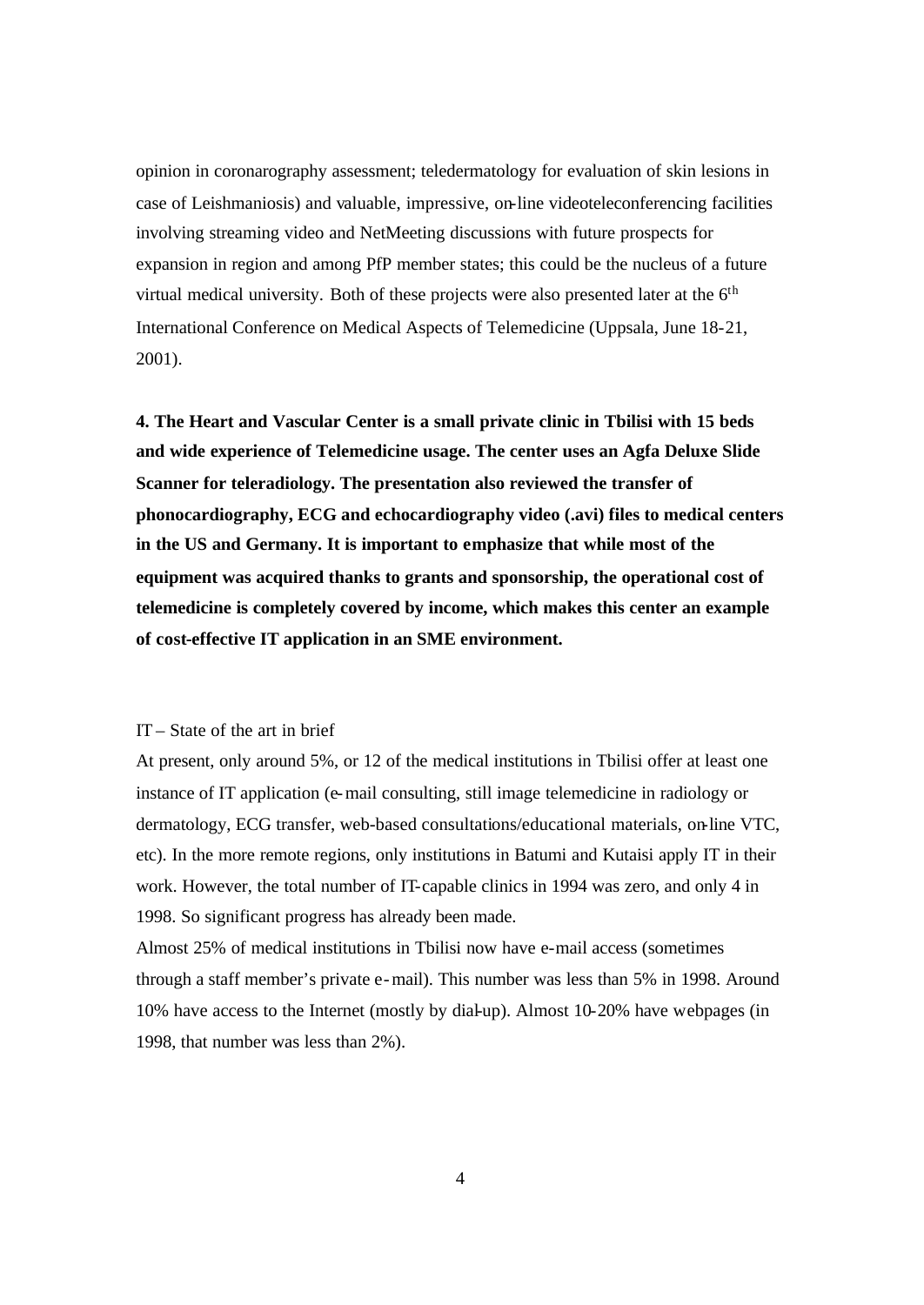## IT Prospects in Georgia/South Caucasus

The digital divide hasn't disappeared with the introduction of an IT infrastructure, and the borderline between successful and unsuccessful medical institutions is still reflected in a number of factors.

Fiber-optic cable (as part of the TAE – Trans Asia Europe cable) would greatly increase the level of online applications, VTC and direct surgical observations for second opinion gathering.

Mobile Internet and satellite communication would enable doctors in remote locations to consult the center.

TelCoNet may become operational in 1-2 years.

Still image telemedicine will be accessible to most of the Tbilisi clinics and to around 20- 50% of regional clinics.

Networking among doctors and nurses will be increased.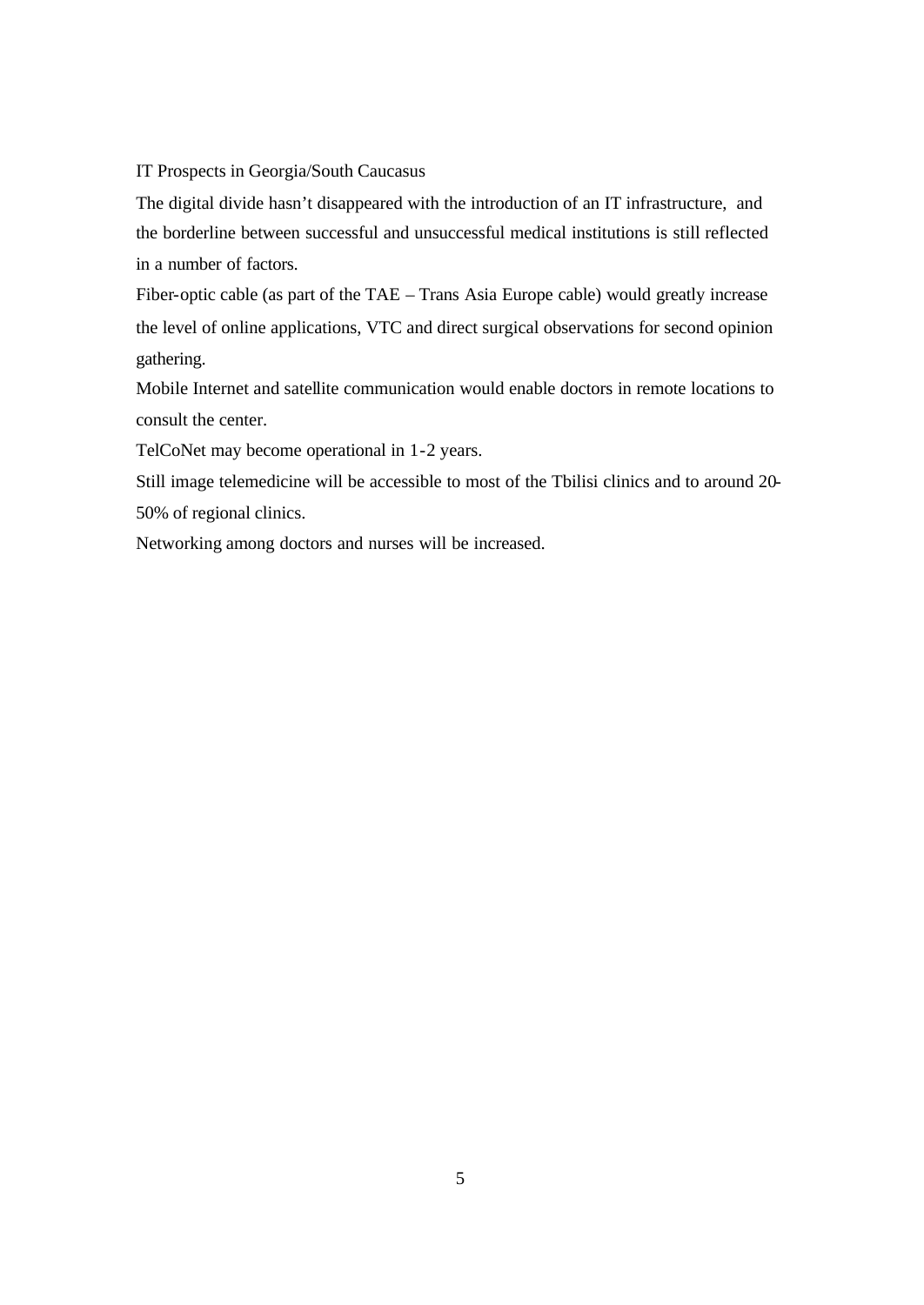# **Information Technology Prospects in the Caucasus 1st ISN Executive Conference**

## **Tbilisi, Georgia, June 13-15, 2001**



Sponsored by the International Relations and Security Network (ISN) (Switzerland)

# **The Influence of New Technologies and Information on the System of Education in Georgia**

### **By Dr Zurab Tchiaberashvili**

To assess the influence of IT on Georgia's educational system, one needs to understand the concepts of education and technology in Georgian society. While contemporary educational systems around the world provide opportunities for life-long education, the Georgian perception of education still remains old-fashioned: once a person has graduated from university, they cease collecting new information, new knowledge, and new ideas. The educational system, on the other hand, is not designed to teach students how to learn independently, a crucial prerequisite for anybody if they are to continue gathering knowledge during their lifetime.

The pervasiveness of IT skills also merits special attention. The idea of people using IT in their everyday life (and not just within the system of education) presupposes that every citizen can be trained to use IT tools. An unconscious fear of technology still exists in Georgia: popular opinion has it that it is the prerogative of the "select few" to use computers or to be aware of the importance of new technologies and information.

The third misunderstanding is that technology is a tool to be used outside of education. In this view, education should remain "pure" while technology is restricted to industrial plants or factories. For most Georgian people, IT in the educational system is considered to be a dream realized in the western world but not in Georgia. These people cannot imagine the benefits of introducing IT to the educational sector.

The result of such misconceptions is a discrepancy between the knowledge provided by the Georgian educational system and the knowledge needed on the labor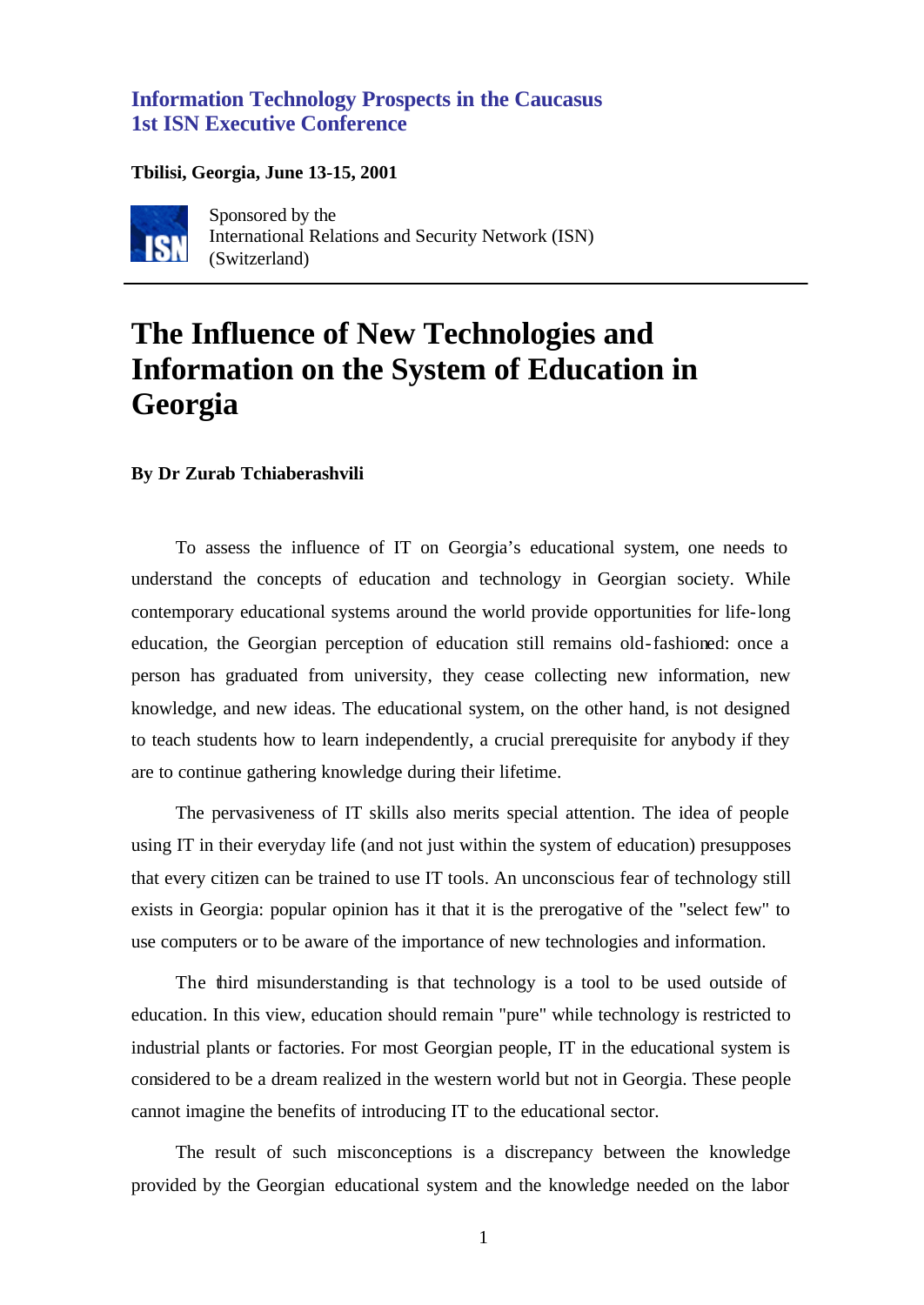market. New workplaces demand personnel skilled in IT, while the system of education is unable to prepare citizens for these jobs. Therefore, a "shadow" market in further education has emerged: computer centers provide an opportunity to learn IT skills, but these centers exist outside of the educational system. In short, a labor force with IT skills is the exception rather than the rule in Georgia because there is no systematic approach towards integrating IT into the educational system.

The educational system in Georgia is in a process of transformation. The state sector's prerogative of training a certain contingent of specialists for its own needs has disappeared, but the system still trains students in specializations for which there is no demand on the market. Funds are allocated from the state budget and spent without any results to show for them. In the Soviet era, the system of education was an ideological tool in the hands of Communist Party. The system can be described as a vertical structure in which orders are passed down from above to teachers and pupils. During the transition period, the system of education lost its main function but did not adopt a new one. It acts in the same way it did when it was still an ideological tool, but now lacks the patronage of the state.

Information and communications technologies are valuable tools for learning. They can be used to support existing teaching, learning and administrative environments in schools, and/or to support their transformation. This transformation includes a comprehensive integration of IT into the curriculum (thereby changing both the content and teaching/learning processes), and into the full range of school activities and culture, plus changes in the school's community relations.

It is clear that lifelong learning is increasingly necessary, both to maintain employability and for ongoing personal growth in a changing world. Therefore, the system of education in Georgia should improve access to quality learning opportunities to develop student skills and understanding for appropriate use of technology; and change education and training in fundamental ways to better meet the learners' needs.

The new reality demands the development of a joint departmental/divisional/school strategy for initial and continuing professional development of technologies for current teachers, supported by targeted funding. This strategy must include methods of instilling in teachers an understanding of the value of technology, and skills in judging the appropriateness of technology applications in classrooms.

The old Soviet model of defining what a student has to learn and what a teacher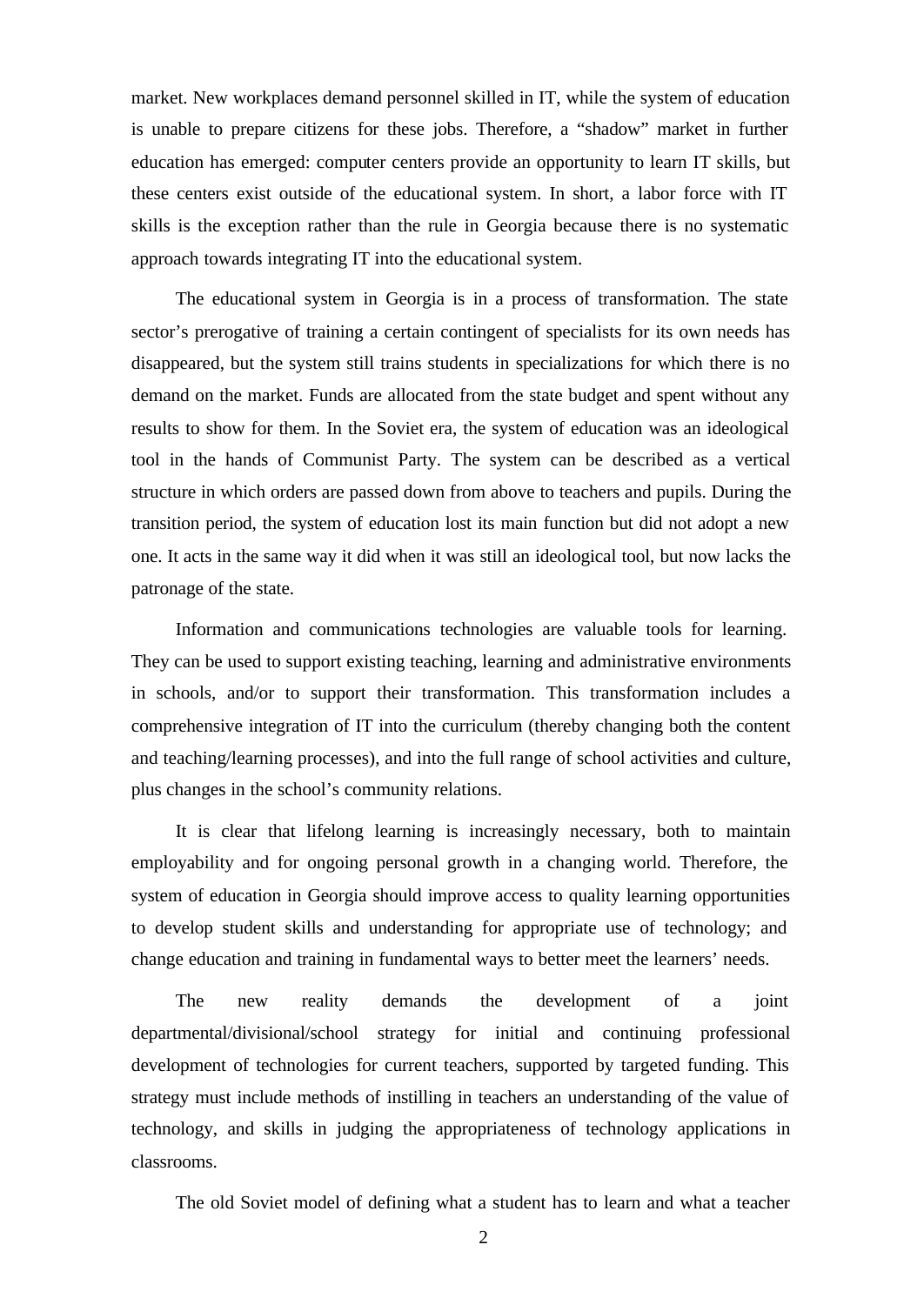has to teach still remains. The older generation of teachers fears that the rules of the market will be brought to bear upon the faculties, and that students' demands for certain courses will define who will teach and who will not. Most of teachers teach the same course without updating it over a long period of time. In almost every subject, different lecturers teach identical courses.

Despite the misunderstandings mentioned above, more and more people feel the importance of IT. Computers and IT are transforming people's lives. Standard methods of communicating, transferring information, and doing business are being increasingly shifted to an electronic basis, and jobs in every sector and at every level are incorporating the use of computers. As these fundamental changes take place, corresponding changes are occurring in public expectations concerning our education and training system.

Every student that graduates from university confesses that she or he did not receive enough training of the kind needed on the labor market. It is clear that the education and training sector is now widely expected to integrate IT effectively to provide students with the essential computer literacy required in today's world. While the integration of IT into education provides exciting new opportunities, planning for this is also creating some very significant challenges for the system.

Students (and their parents) are justifiably concerned about their career futures and want assurance that school will prepare them for work or further study on their chosen path. The new goals for learning must be clear to parents and the community.

Today's students are aware of this new reality, while most of teachers from the Soviet generation do not feel (sometimes do not wish to feel) the demands of the changing times. The situation causes misunderstandings between generations. Students are more open-minded towards liberal ideas. They consider themselves to be part of the world community, while teachers remain bound as constituents of their closed communities.

IT can improve learning outcomes:

- technology has been shown to have a significant positive effect on student achievement in all major subject areas from school to higher education
- technology can have positive effects on students' attitudes towards learning and can contribute to self-motivation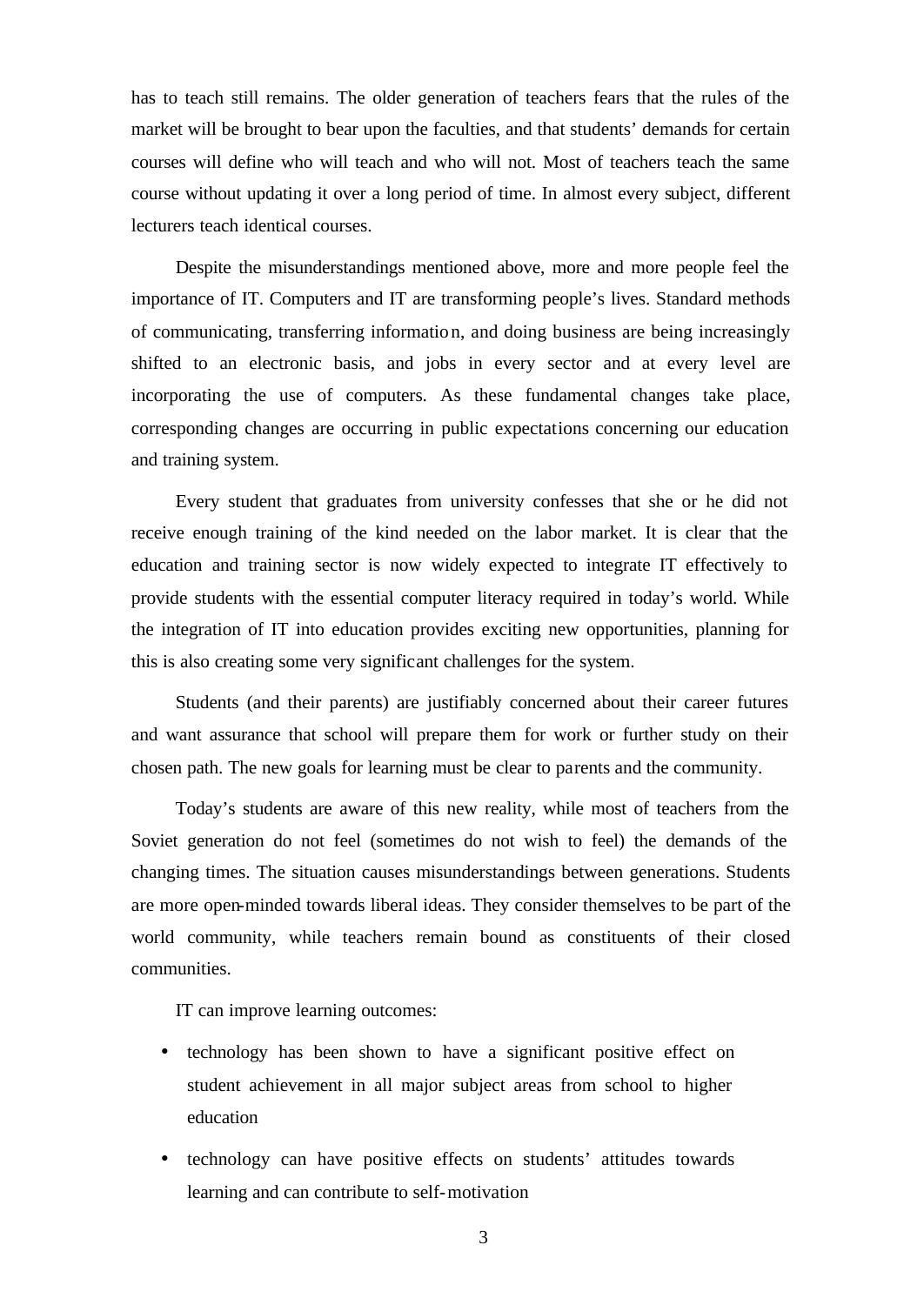• technology can make learning more student-centered, encourage cooperative learning, and stimulate student-teacher interaction

There are many examples of ways in which schools and school systems are supporting teachers in the adaptation process. Most students enrolled in education programs in Georgia neither routinely use technology during field experience nor work under teachers and supervisors who can advise them on the use of information technology. Few teachers have yet adapted their curriculum to integrate IT into both the syllabus and the learning processes.

Democracy and education go hand in hand; civil society and the cultivation of knowledge and judgment are contingent upon one another. The more freedom citizens have, the more a community is open and inclusive, the more democracy and the more learning, the more freedom and the more knowledge that community will enjoy. Educated women and men make good citizens of free communities.

Currently, schools operate largely in isolation from the rest of the world. Staff work long hours and have relatively little contact with other schools and school systems. Effective transformation requires leadership and vision to connect schools in a networked age, to expose teachers to the bigger picture with respect to IT, and to work collaboratively within and outside the school. That is, leadership is needed to make the school a place that mirrors the social environment students will enter, and which encourages and supports students and teachers to move beyond the physical boundaries of schools today.

The concept of 'school' is changing into something that is more closely integrated with the community and remains open throughout the year. The school continues to be a physical place where young people spend a significant proportion of their time (time that is reduced as they grow older and learning occurs elsewhere and intermingles with work). The key roles of primary and secondary schools continue to be the socialization of youth into society and their preparation for work and social life.

Young people must be prepared for different kinds of work and lives as consumers, critics and creators of knowledge in the  $21<sup>st</sup>$  century. The nature of work has changed dramatically in recent years and will continue to do so. Information and technological literacy are now essential prerequisites to work in almost any career.

In the education system, leadership is a key factor for the successful transformation of schools to serve the needs of an information age. Leadership is vital in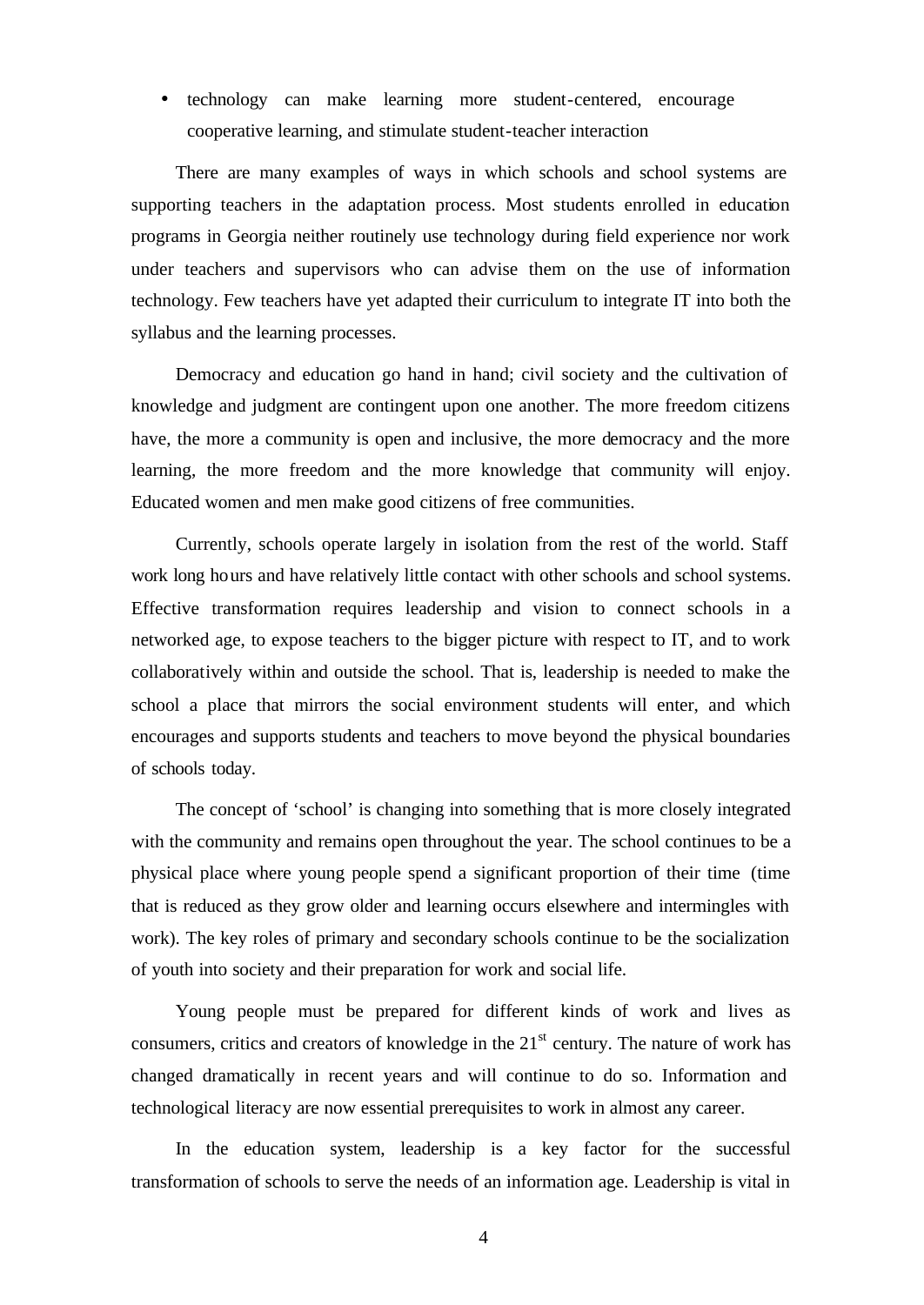helping all members of a school's community to adapt to change and develop a common vision of its future as a  $21<sup>st</sup>$  century school. Like the teachers, heads of schools need to see themselves as lifelong learners for whom professional development is an integral part of the job. All education authorities acknowledge that professional training of leaders, teachers and all other staff in schools is one of the most important criteria for successful use of IT in making learning targets accessible for students.

Knowledge is in flux and changes constantly. The same applies to the way in which information is presented. This is not a new phenomenon, but the speed of change in IT has shortened the half-life of knowledge. The curriculum material they encounter online will have to reflect this state of flux. Printed learning packages are assumed to have a certain shelf life, and teachers add immediate relevance in the way in which they use the packages. Some of this capacity for change must be built into online materials at both the technical and the pedagogical levels.

New technologies and new information provide a huge plethora of choices for every pupil or teacher, student or professor. The future citizen, educated in such a system, will make his or her own decisions: the student independently determines his or her future education path (under the supervision of a tutor). And new technologies give them the possibility to pursue their goal. Universities and schools should act as a new "Agora", a free market for new ideas. To fulfill their new role in civil society, they need to prepare lecturers and students for new challenges. This means changing the form of education and changing the syllabus.

University or secondary school curricula in Georgia do not include IT education. What is more, other courses within the curricula do not require students to be proficient in IT. Teachers do not use IT in preparing their courses and, therefore, cannot provide recent information or recent results in their subject. On the one hand, everyone knows education is necessary for a society but, on the other hand, everyone feels that without IT, the educational system is incompetent when it comes to providing the sort of education that is required by the market.

The ability to use and manage IT is an increasingly important success factor, both for individuals and for communities. Almost half of the jobs currently available require the use of computers, and this number is growing steadily. Also, more and more postsecondary programs expect and require students to use IT as part of their learning.

To be successful in the international arena, it is important that our students be prepared for life as international citizens. This preparation includes not only language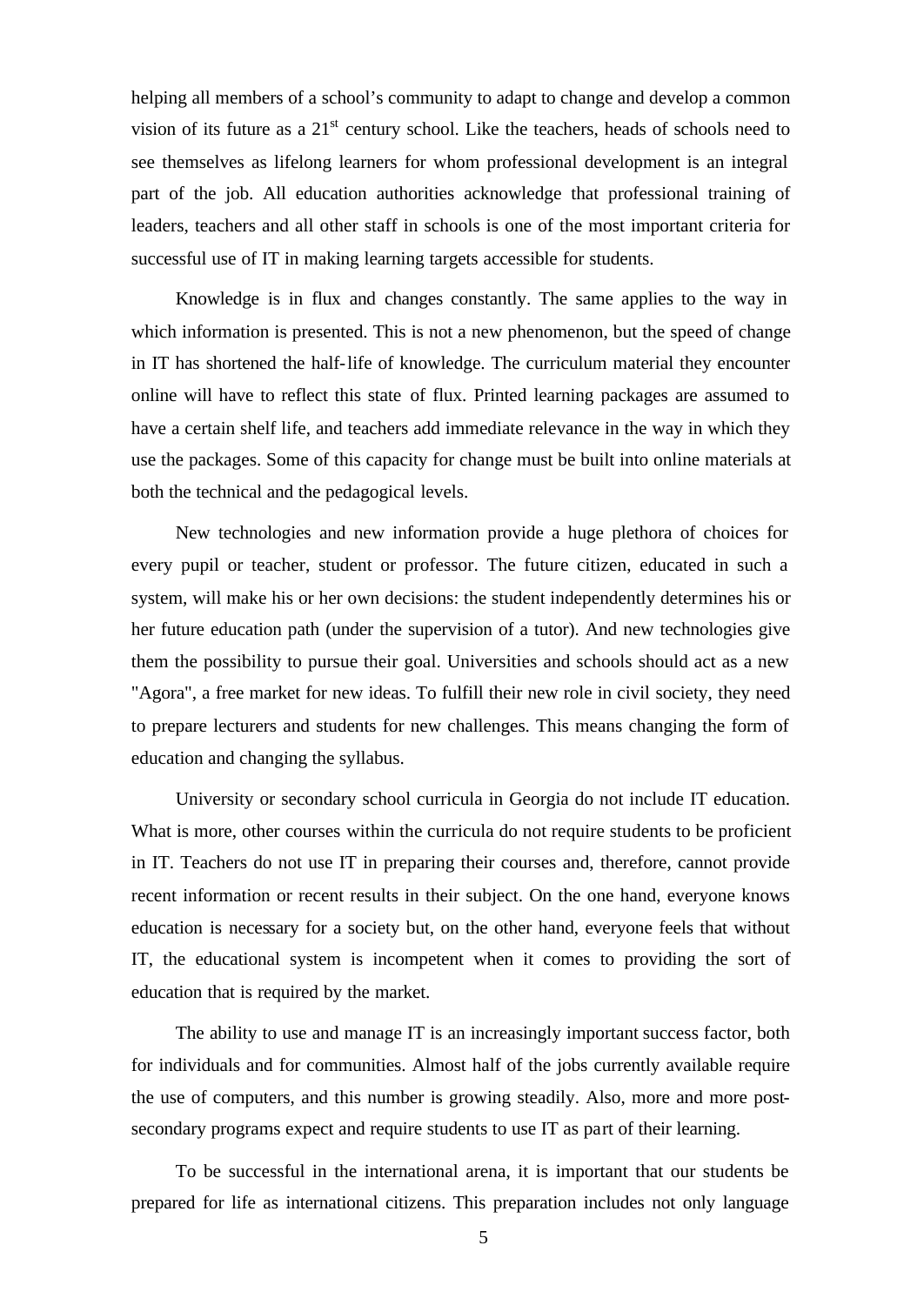training but also an in-depth understanding of other cultures and economies, and the development of personal ties across nations. IT can be used to reach this target at several levels:

• By seeking information directly from online sources in the country concerned, especially from the rich repositories of data in cultural, scientific and other sites

• By communicating with students in other countries – e.g. through electronic contacts, class discussions on issues of common interest, and exchanging information and ideas

• Through collaborative learning with class groups in other countries – in projects which are designed and carried out by the students and their teachers

• By communicating with experts and significant figures in other countries

The fact that the Georgian system of education does not have sufficient technical equipment is one of the main problems. Even under such circumstances, it is possible to change the form and content of education. But change requires new attitudes: emancipating students with regard to the learning process. Free choice is an incentive for students to seek out new information. Because universities cannot provide career opportunities, it will be difficult to retain the new generation of academics at the faculties. There are more attractive opportunities in other fields than in the Georgian educational system.

The main problem for Tbilisi State University is that it is full of deep uncertainty over its pedagogical purposes and its role in a free society. At times, the university establishment seems to know neither what a free society is nor what the educational prerequisites of freedom might be. It hesitates when faced with hard decisions, and prefers to follow rather than challenge the national mood. The system of higher education in Georgia has been changed from a 5-year system to a 4+2-year system. But no one can say exactly what the difference between these two systems is.

One of the major applications of IT has been as management tool. Technology is a tool with which education can be improved, enhanced, and changed. Unfortunately, the educational system in Georgia does not use IT in its administration. The results are as follows:

• a lack of common strategy for all levels of education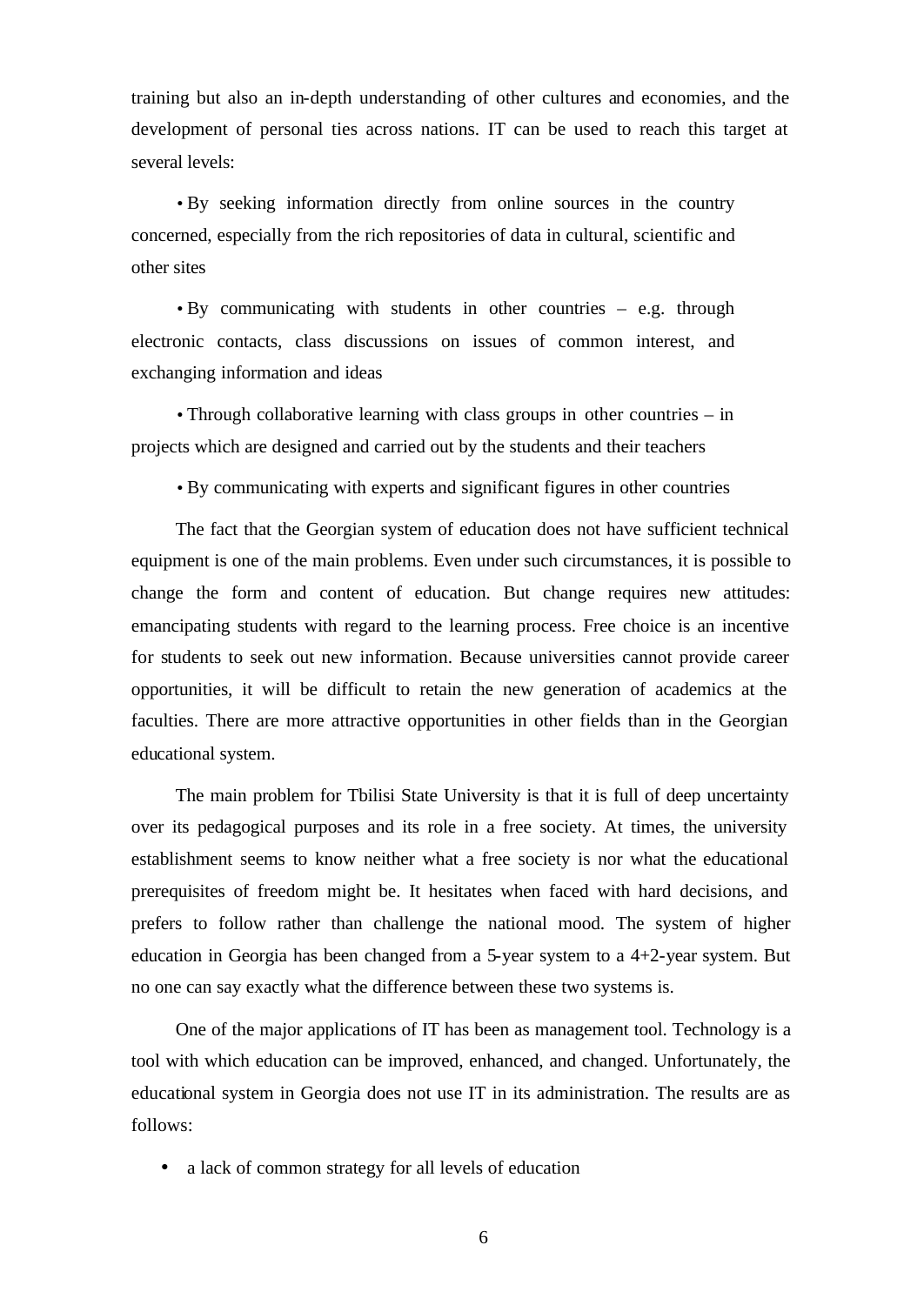- redundant workloads various parts of the system doing the same work
- a lack of contact between administrators, and teachers and students
- incompetence in evaluating the role of IT in the process of teaching and learning
- informative closeness
- isolation from the outside world
- the difficulty of monitoring and assessing the system of education

Technology is rapidly becoming integrated into all aspects of education - student learning, research and development, curriculum development and delivery, supportive and facilitative services, and administration. Managing this change, and ensuring that it is purposeful and positive in nature, requires careful planning and implementation at all levels.

The effective integration of IT requires significant adjustments in the human, administrative and capital infrastructures of the educational sector. The full extent of the planning and the costs involved is not always recognized. This can seriously impede implementation. The critical role of education and training in supporting Georgia's transformation into an information society is not well understood even by many education policymakers.

The nature of IT, and of the education sector, is such that initiatives undertaken in one area have a significant impact on others. It is important that IT planning for the education sector be done with as much co-ordination as possible, and, if possible, with a common vision. It is also important that communities, and business and industry, be actively involved in this co-ordination.

The Ministry of education and other state agencies are trying to maintain the centralized system of education with orders from above. The educational system should be decentralized but, at the same time, managed by IT and not by orders. Using IT makes it possible to overcome corruption during the entrance exams, a Soviet-style system of selecting students for a university. Computer-based testing is one solution.

IT gives us the opportunity to:

- a) Make databases of
	- Teachers who teaches and where (this implies that teachers at higher institutes of learning be proficient in understanding and making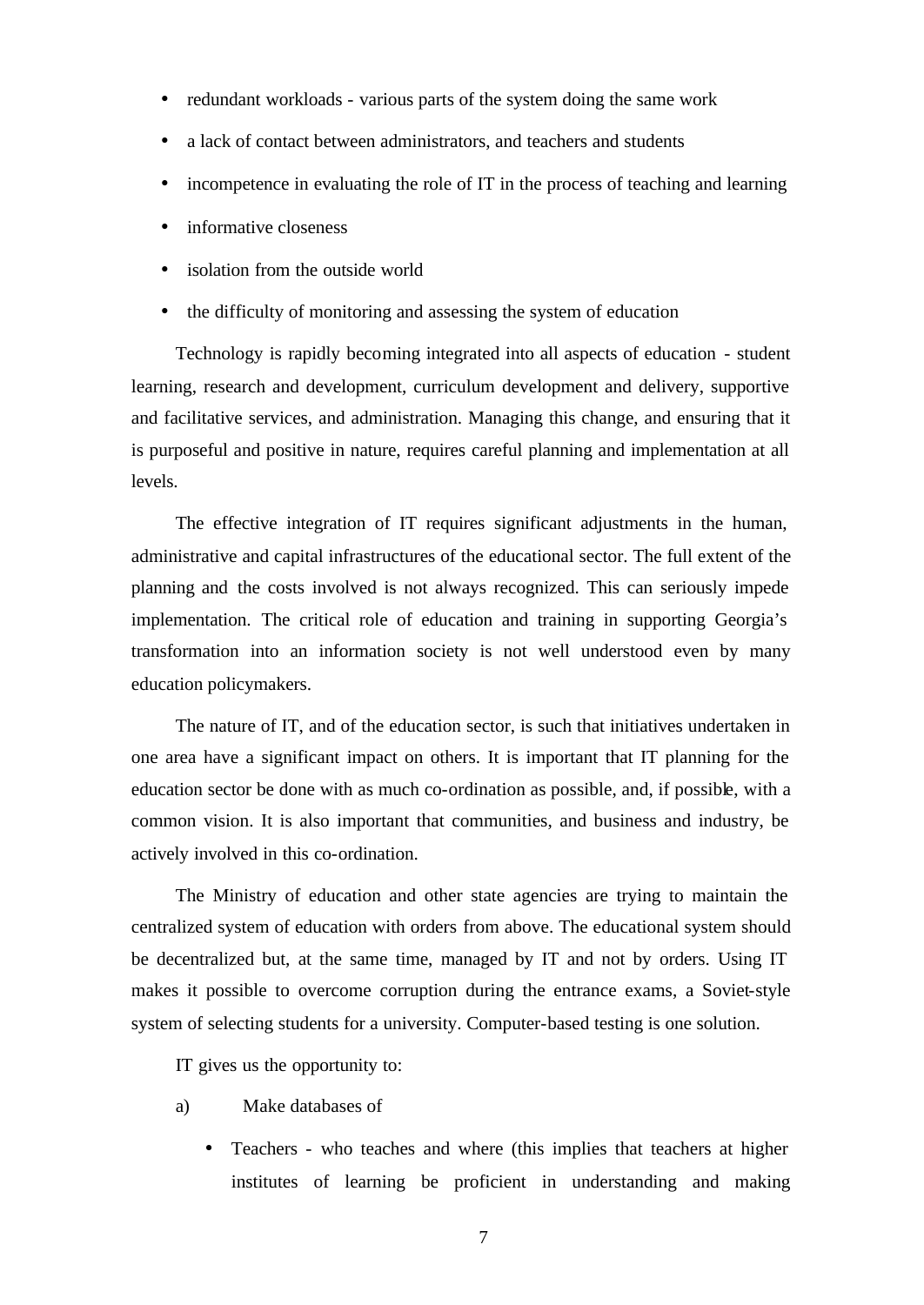instructional use of technologies)

- Courses what is taught and where (this increases the availability of courses and educational resources for students)
- Schools & universities faculties, curricula, systems for secure, functional sharing of student records; funding policies and practices to ensure a supportive environment for learning
- Graduates labor force on the market

Web-based resources can include:

- Simplified creation, distribution, and maintenance of educational materials
- Software tools for local curriculum development and distributed, collaborative projects
- Multiple channels for educational participation
- Multimedia presentation of content which the user can manipulate and transform into new forms of online resource
- Assessment strategies which may include templates for developing computer-assisted testing banks
- Links to other sites and materials
- b) IT also allows us to manage a system that includes:
	- Clear definitions of the technological skills and knowledge expected of administrators at various levels, which evolve with technological change
	- Better data collection, analysis and sharing to support planning and accountability
	- Less redundancy of administrative efforts
	- Provision of new opportunities for improved administration, data collection and evaluation in the education system
	- New challenges for the safe and appropriate management of information in the education system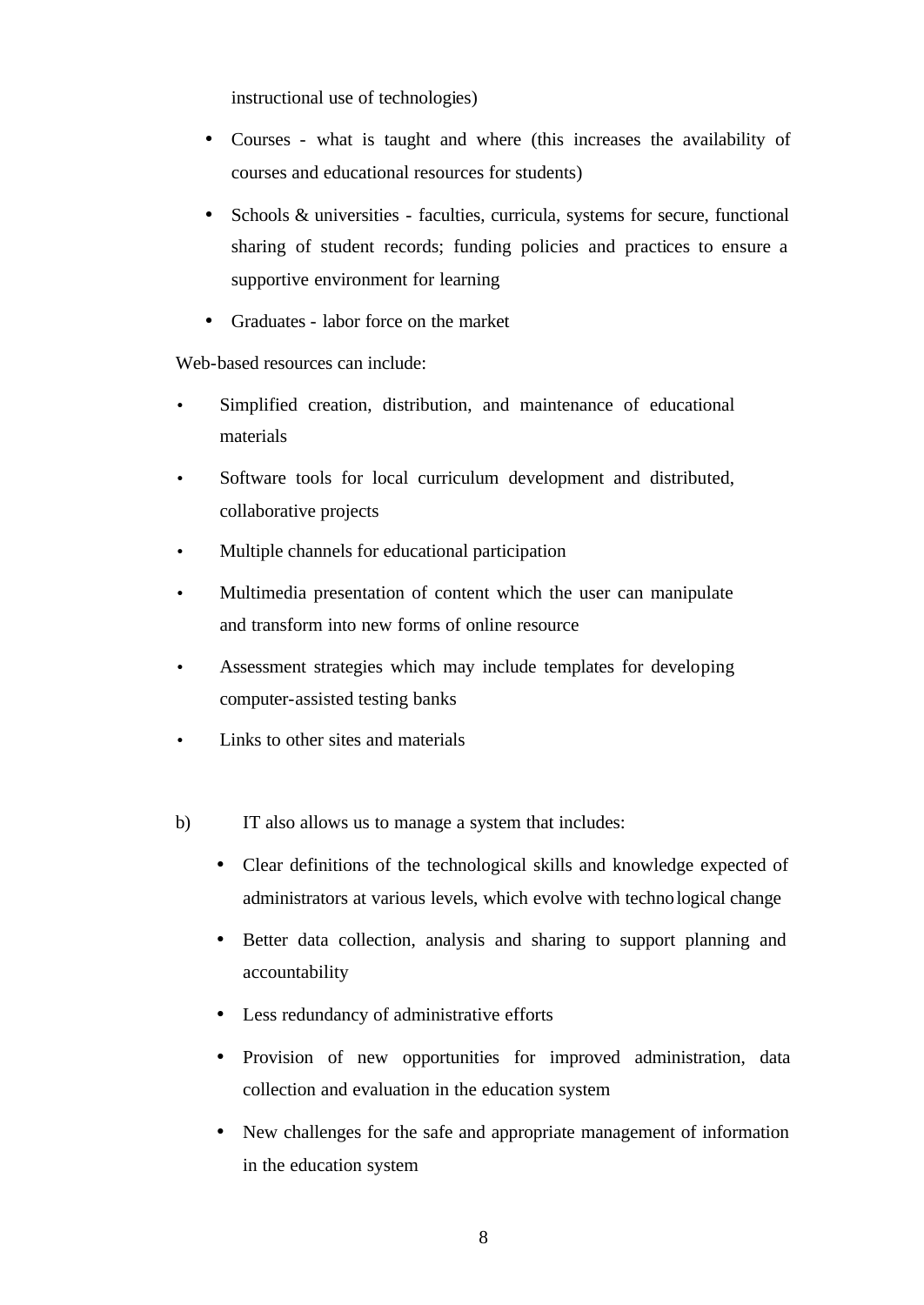c) IT can support the management of communication between and among students, teachers, administrators, decision-makers, parents and other educational stakeholders. This presupposes full access to technologies for all students, teachers, and administrators

d) IT favors collaboration and information sharing amongst teachers, curriculum developers, researchers, and a wide range of experts

The following recommendations for the establishment of a culture of information technology use at all levels can be derived from the above:

- a) Concerning the system of education:
	- Multi-year planning is required for all aspects of learning technologies
	- IT courses in secondary schools need a profound review; both the form of teaching as well as the contents should be changed
	- IT should become the main administrative tool for the educational sector
	- Guidelines for partnerships between schools and the private sector or community organizations have to be developed
	- Access to library services and information resources (e.g. online journals, online inter-library loan functions, etc) needs to be increased
- b) Concerning international donor organizations:
	- IT should become the main administrative tool for the educational sector
	- Pilot projects in IT should be taught in secondary schools
	- Training centers for teachers should be established
- c) Regarding universities:
	- Internet-clubs should be organized within universities: students could teach lecturers how to use IT. It is a waste of time and energy to provide technology training if teachers do not have the resources, opportunity and support to apply new knowledge and skills. The "train-the-trainers" model means more than providing a workshop for a few people and expecting them to train their colleagues on what they learned. A 'one-shot' injection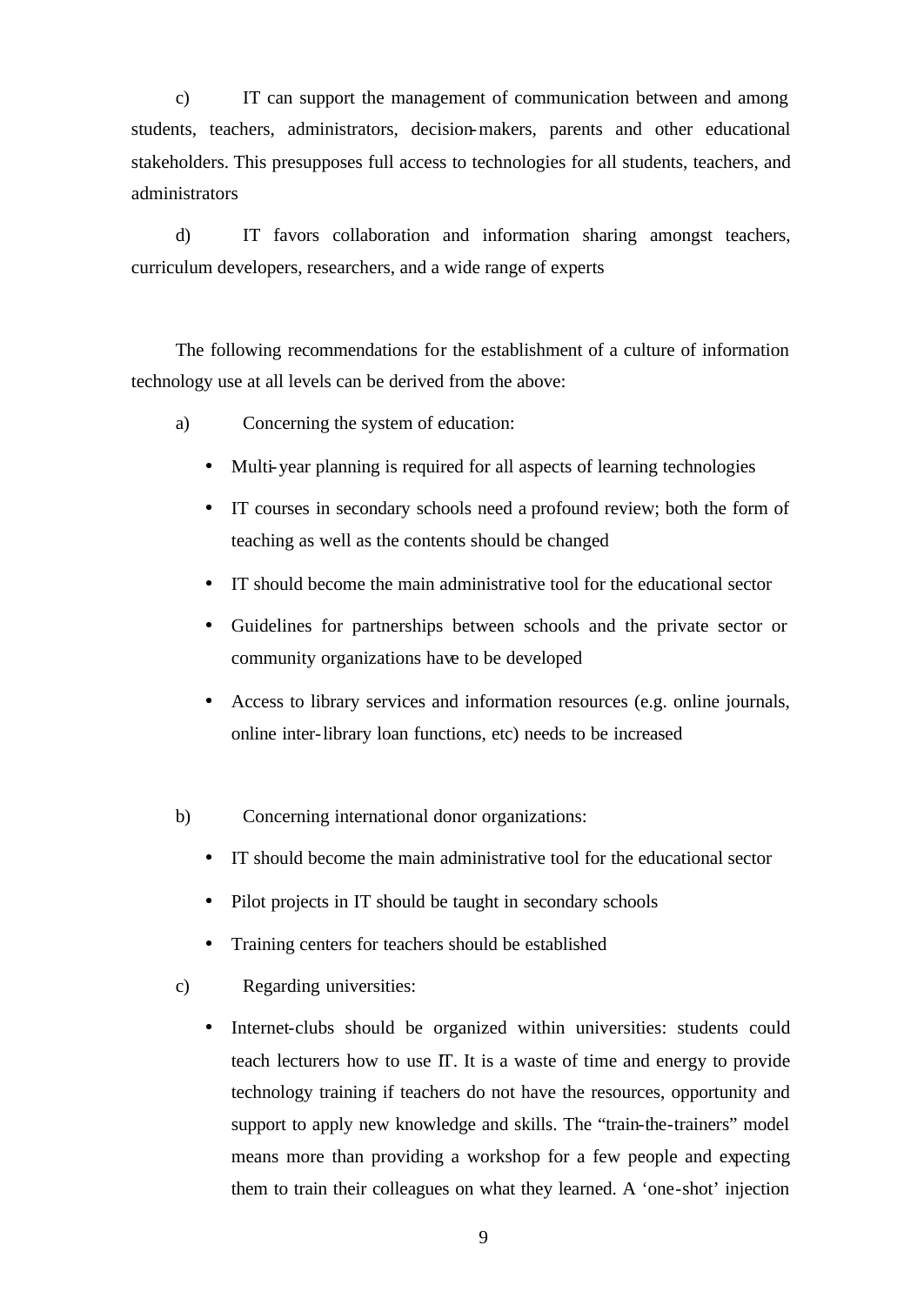of 'content' is a poor learning model anyway. To be effective, on-going learning support of various kinds is required.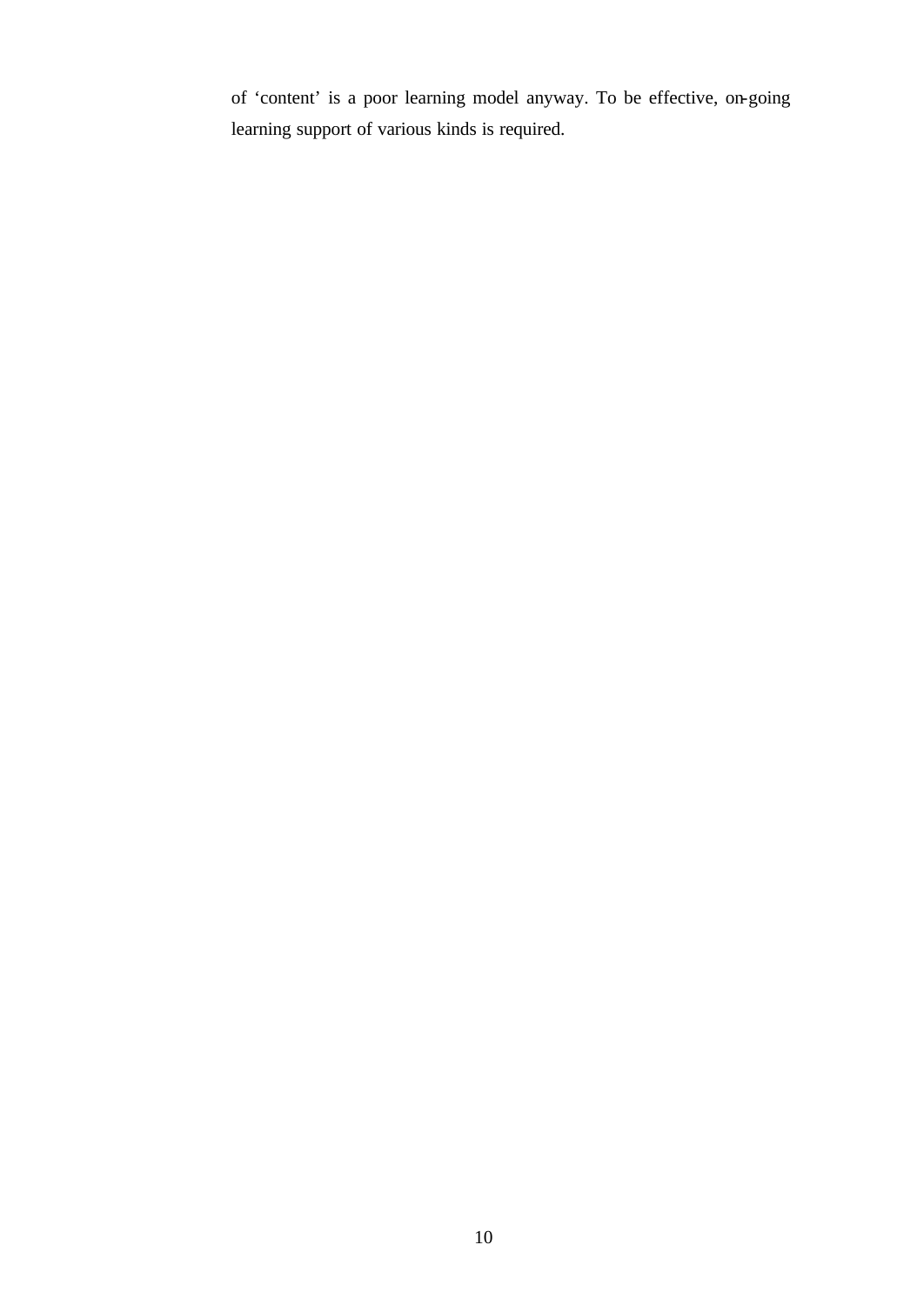# **Information Technology Prospects in the Caucasus 1st ISN Executive Conference**

# **Tbilisi, Georgia, June 13-15, 2001**



Sponsored by the International Relations and Security Network (ISN) (Switzerland)

# **NACC Web-Page Usage for Networking and Improvement Cancer Control in Georgia**

# **V. Tkeshelashvili, L. Bakanidze, K. Stalinsky**

# **About the project**

A grant was awarded by the Educational and Cultural Affairs section of the US Department of State (ECA) and the International Research and Exchange Board (IREX) to set up the first Georgian Cancer Control Page. The result is the NACC website, which was created to make local information concerning cancer issues available on the Internet.

## The NACC websitewill be of use to different population groups:

**Clinical oncologists and cancer researchers**-One of the aims of the NACC association is collecting and translating information about new approaches and innovations in cancer treatment, which are made available on the Internet in Georgian. Besides, the articles and abstracts of Georgian scientists will be placed on the NACC Website;

## **Doctors of general profile:**

- The website can improve their knowledge of oncology, and
- provide them with information on how to refer patients to cancer specialists, andprovide them with recommendations about cancer prevention and early detection;

## **Nurses and other medical staff:** Information concerning cancer patients:

- right care
- treatment
- psychological relief

## **Medical students and resident doctors:**

• They will be able to gain a basic knowledge of oncology from the NACC website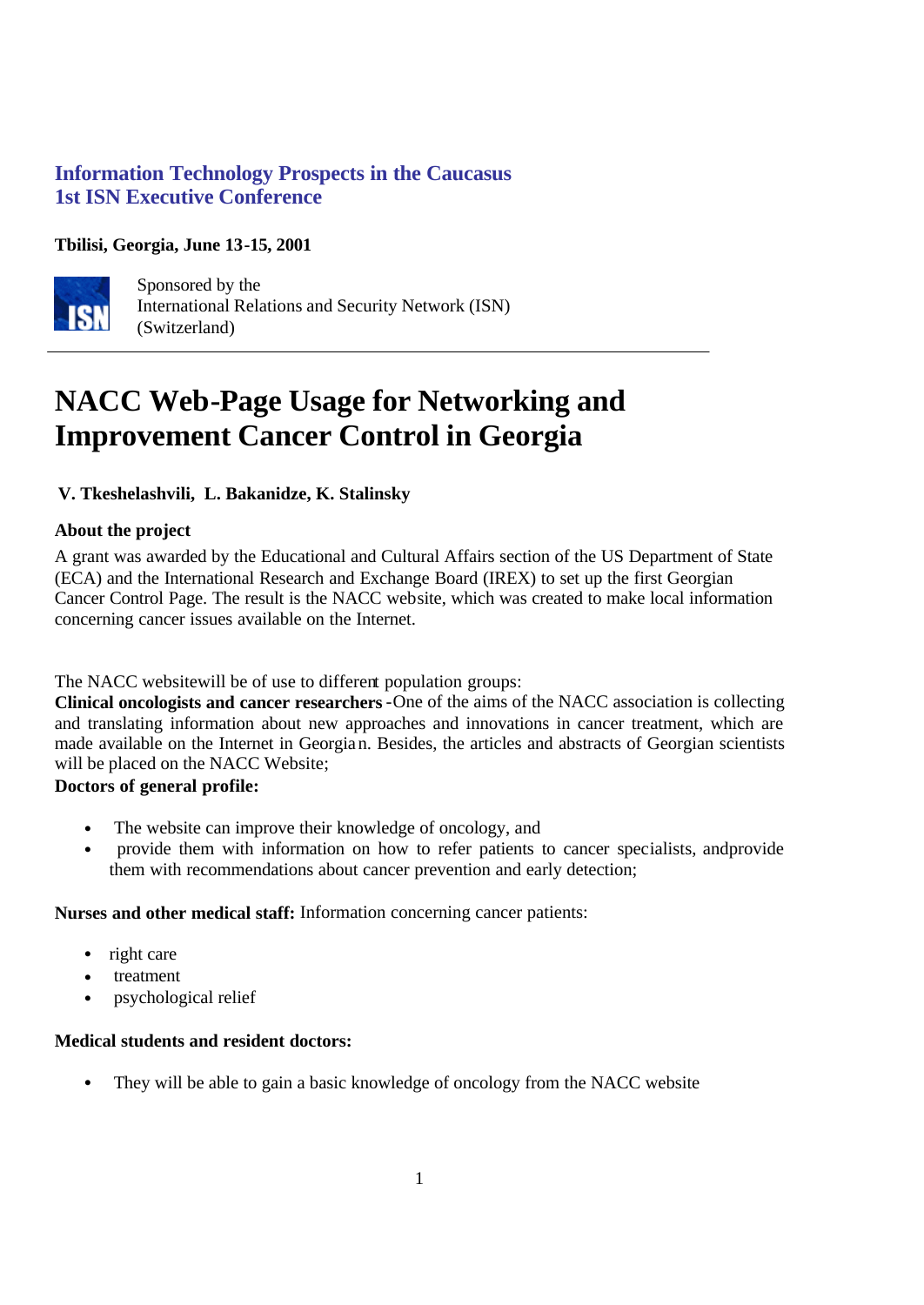• NACC has started preparing video material of traditional and innovative cancer surgery in Georgia, which will be placed on the website in the future and will be available to students and resident doctors

 **Cancer patients and their family members:** NACC has translated, edited and prepared for publication information material, some of which is already available and some of which will be in the future

**The Georgian population at large:** The Georgian population is inadequately informed concerning exposure to carcinogenic agents and possibilities of reducing cancer risk by pursuing a healthy lifestyle. The NACC booklet "**What Can You Do To Protect Yourself Against Cancer"** would be very educational for the population. Besides the written version, the website also provides recommendations in audio format, created for an NACC educational project on "Radio Fortuna", and video clips concerning elements of a healthy lifestyle.

More recommendations will be placed on the website in the future so the population can access it, improving their awareness, raising their sense of oncological vigilance, encouraging them to pay attention to their health status and instilling in them a sense of the necessity and effectiveness of preventive examinations. 10'000 copies of these booklets were disseminated among the population, but this is not enough. Promulgation of a healthy lifestyle is much more cost-effective via the Internet than when accomplished through the publication of additional thousands of booklets.

The following booklets are not yet edited but are ready for publication on the NACC Website:

- What Can You Do To Protect Yourself Against Cancer Through a Healthy Lifestyle;
- 10 Steps for a Healthy Life Style For Cancer Risk Reduction;
- How to prevent skin cancer;
- How to prevent melanoma.

These materials could also be made available in Russian, Azeri and Armenian for other Caucasian and NIS countries. As a future development, the NACC website may provide space for the Cancer Information Service Center (generally a desired feature for many patients), similar to the National Cancer Institute (Bethesda) and the American Cancer Society's homepage;

- NACC is in touch by e-mail with its regional representatives and with the Regional Cancer Centers in Batumi and Kutaisi, which have Internet access and are able to receive information about all the above NACC activities
- Project realization will make it possible to present the NACC to leading international sister organizations that are looking into co-operation with cancer prevention organizations in Georgia and the Trans-Caucasian region (an English version of the NACC website is planned)
- Making the NACC website available not only in Georgian and English, but also in Russian, Azeri an and Armenian will promote the development of relationships between the NACC and other Caucasian and NIS Cancer Prevention NGOs and governmental organizations, opening up the possibility of bringing all cancer prevention information from the whole Caucasian region together on the NACC website
- Considering the fact that the NACC represents a non-commercial NGO, being mainly funded by grants, projects and charitable sponsoring, interested individuals or organizations will be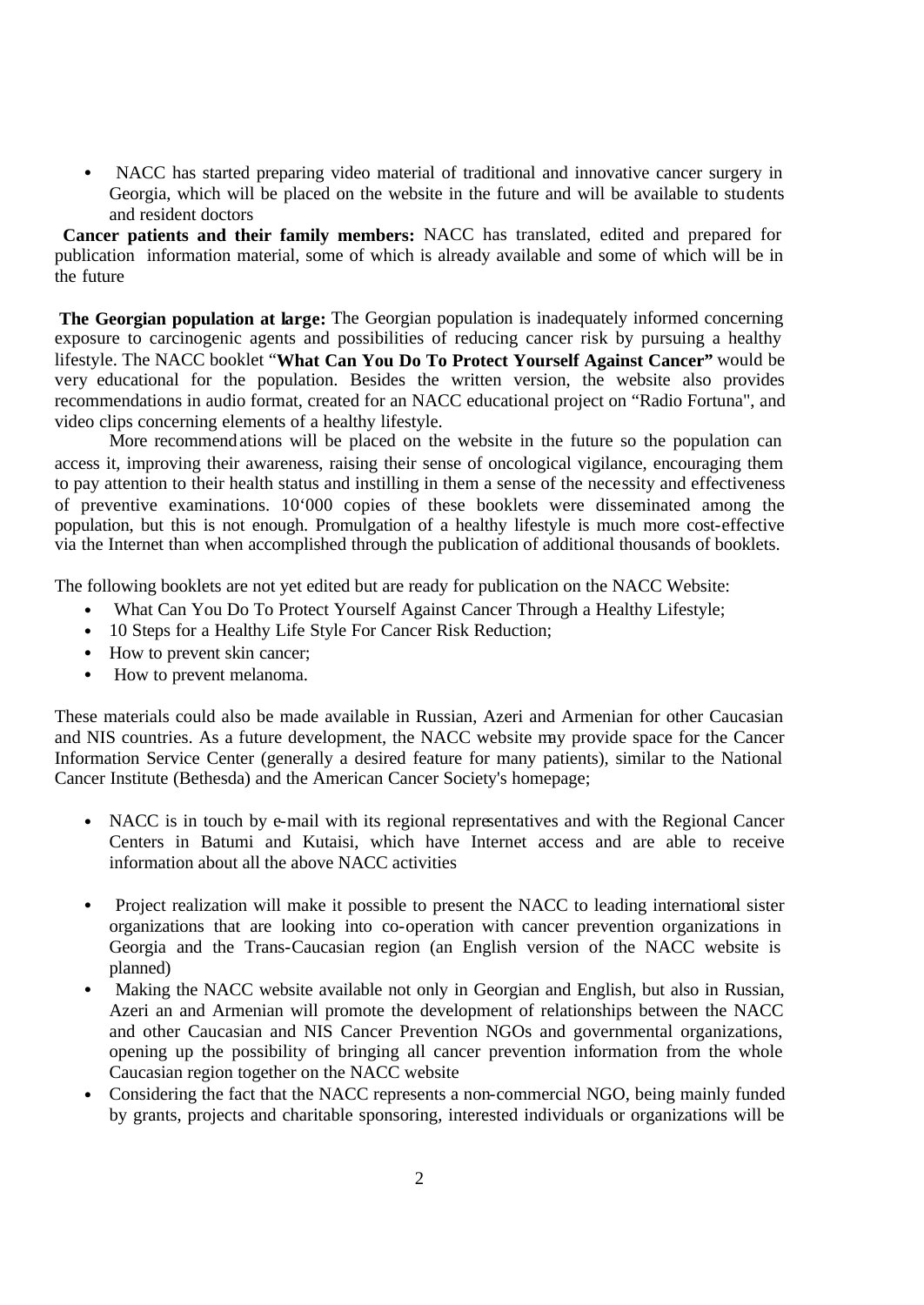able to find information about the NACC's ongoing projects and grant requests on the NACC website.

#### **About the NACC Website**

Anti-corruption investigations are an important precondition for the success of the struggle against cancer, because implementing cancer prevention legislation will be impossible in an environment of endemic corruption. Therefore, the fight against corruption is considered one of the first goals of the NACC's anti-cancer measures.

The idea of conducting the NACC's activities in an open and transparent fashion is taken from George Soros's idea of an "Open Society**.**"

When the NACC was established in 1999, this principle was taken into consideration and included among the NACC's aims. According to its statutes, the NACC will conduct its activities in the open, indicate all income, including the annual and projects budgets, state expenses on its website where they can be monitored controlled.

Due to the efforts mentioned above, we hope that the NACC will contribute to the creation of an Open Society, the defeat of corruption, and international integration and development.

This is why the website is also styled the "NACC OPEN Activities Declaration Site".

The index page of the site contains NACC news items, where among other information one can find out about the newly established Caucasian Union Against Cancer (UCCC, created by the NACC Initiative).

The Caucasus, which in geographical terms consists of the regions south and north of the Caucasian Crest and is situated between the Black and Caspian Seas, represents an entire, unique ecological body. The ecosystems of the Caucasian countries interact to a significant extent and are interdependent. Evidently, administrative boundaries have not been able to divide them. Natural as well as anthropogenic changes in any one of the Caucasian countries' ecosystems affect the population of this country as well as the ecosystems and the populations of neighboring countries as well. To avoid manmade cataclysms and the accompanying severe threats to the environment, the overall readiness of environmental and epidemiological control mechanisms are especially significant at the present time.

As a result, all Caucasian countries and their entire populations are interested in elaborating global environment protection policy and hygiene standards. The latter is a priority in the fight against cancer in terms of prevention. Considering the interstate trade and bartering of goods, establishing integrated policy and hygiene standards in manufacturing and trade ofdietary products and items for everyday use is very important.

According to a decision of the  $1<sup>st</sup>$  congress of Trans-Caucasian Oncologists (Tbilisi, 1998), the following tasks were determined for advancing cancer prevention and treatment:

> • Creation of an integrated cancer information and communication system between the Caucasian countries (connecting Tbilisi, Baku and Yerevan);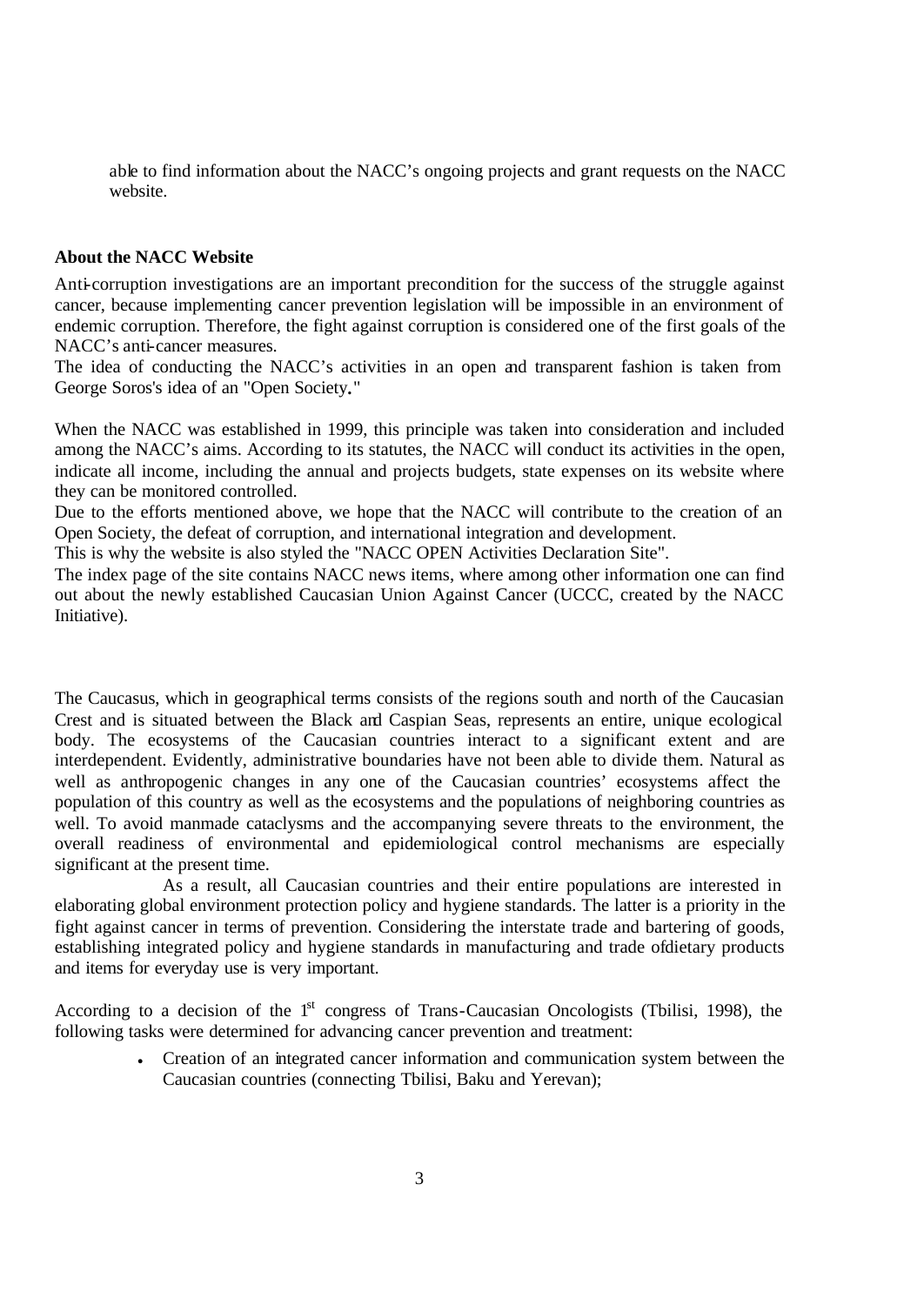- Working out a regional policy and creating a Caucasian program for fighting cancer, including appropriate international legislation;
- Preparation of joint projects that could fund prioritized issues of fighting cancer.

Presently, because of the economic situation in the region where adequate financing of cancer programs is not possible, the  $1<sup>st</sup>$  Congress of Trans-Caucasian Oncologists decided that the creation of non-governmental societies and unions was urgently required.

Besides, during the current cultural and economic globalization process, as the regional and international integration of the Caucasian countries becomes inevitable, the establishment of nongovernmental professional associations is gaining drastically in importance; the same is true of joint efforts for intensifying the fight against cancer. The creation of a Caucasian professional union the above -mentioned issues.

To increase the effectiveness of cancer prevention in the Caucasus, the advantage of creating a non-governmental union cannot be overestimated, because it will be concerned with preparation of legislation, followed by lobbying activities among the relevant governmental departments.

All of the above verifies the necessity of creating a Caucasian Union Against Cancer (UCCC). Consequently, the non-governmental Union was organized on 7 May 2001 and registered on 10 May 2001 in Tbilisi under the name "Caucasian Union Against Cancer" (Union Caucasienne Contre le Cancer - UCCC).

The Union represents a non-governmental, non-political, non-religious, non-profit organization, with volunteer membership. Membership is open to representatives of different professions and organizations whose primary aim –is the promotion of social protection of the Caucasian population, promoting their health, cancer prevention, raising the average life expectancy, international intersectional integration, improvement of economic development, and the creation of an Open Society.

The aims of the Union are centered on elaborating policies, strategies and tactics for scientific and practical measures against cancer, which take into account organizational, methodological, scientific, preventive, educational, editorial, projective and constructive, legislative and mediative aspects of prevention.

The next item on the homepage is reserved for the NACC National Model Of Cancer Prevention: Conception, which aims at creating a legislative base for Cancer Control and establishing a favorable environment for security in Georgia by regulating exposure to carcinogenic agents .

This problem represents one of the important social evils in Georgia as well as globally. The placement of the National Model of Cancer Prevention on the NACC website will make it possible to introduce it to all interested parties and the public at large (state government, parliament, businessmen, manufacturers etc) and also will help form public opinion concerning this issue. The NACC relies on active participation and advisory assistance from leading international organizations. So the availability of the Prevention Model in English on the website will make it more rapidly accessible to them.

Numerous etiologic factors contributing to cancer have already been identified and primary cancer prevention is possible by preventing humans from being exposed to them.

There is enough intellectual potential in Georgia to resolve the problems mentioned above. Also, it should be taken into account that a significant evidence of a decrease of cancer incidence and of mortality will be only be demonstrated 30-50 years after the relevant laws and amendments have been adopted. Conversely, if the necessary prevention measures are not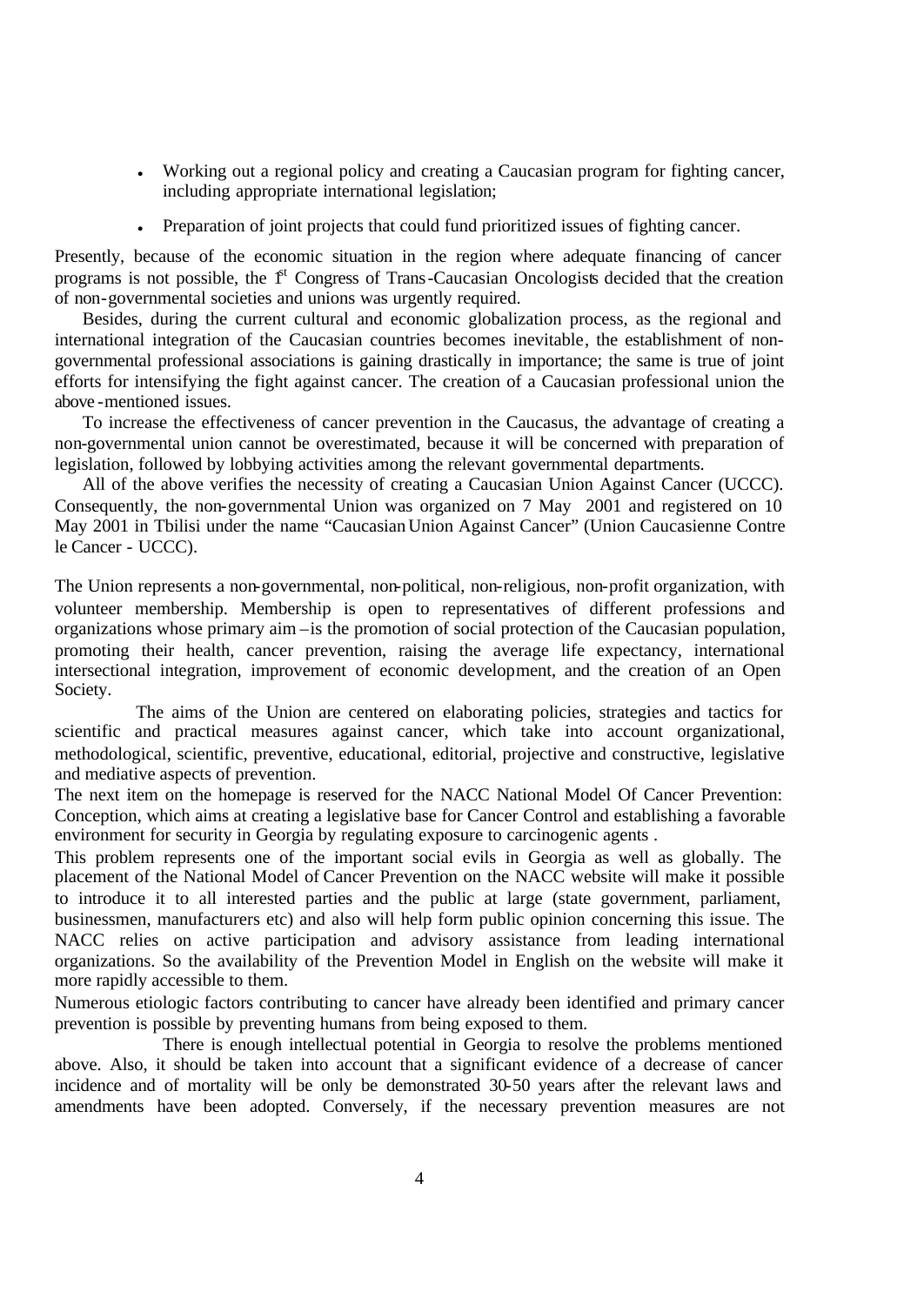implemented immediately and time is wasted, the country will experience a significant loss of population and huge economic damage in the first half of the  $21<sup>st</sup>$  century. Unfortunately, only the issues, concerning the chances of extenuation of population loss and economic damage could be discussed at the present time.

The main measure advocated by the National Model of Cancer Prevention consists of avoiding exposure to all identified carcinogenic factors using all measures currently available, or at least regulating exposure limits on a legislative basis. Financial instruments such as fines and taxes on companies that spread a cancer risk could ensure effective regimentation of exposure to carcinogenic agents.

With the adoption of Cancer Control legislation and the imposing of fines and taxes on spreading cancer risk, it will be possible to improve the oncological protection of the population:

- Disease prevention, and especially cancer prevention, will be treated as an issue of State Strategic Policy
- In a far-flung strategy involving complex measures, cancer primary prevention will be performed by regimentation of exposure to carcinogenic agents; taxes and fines on spreading cancer risks will become an extra source of income for the state and the funds thus raised will be used for secondary preventive programs (mainly for cancer screening programs)
- Due to the improvement of primary and secondary cancer prevention, the incidence and mortality rates of cancer will fall significantly, and the average life expectancy will grow.

State policy and legislation for primary prevention will involve the following tasks:

- Primary disease prevention should be handled as a matter of State Strategic Policy and health promotion and disease prevention should be declared priorities for the healthcare system;
- It will be necessary to conduct activities aimed at creating a favorable environment for security, which means the protection of environment (including the ecosystems of Georgia and its border regions, preventing air pollution in the atmosphere and at the workplace, and safeguarding the preservation of the soil, the water, the Black Sea, flora, dietary products etc.) from pollution by chemical, radioactive and biological (viruses, bacteria etc) carcinogenic agents. Due to these measures, the limitation of exposure to carcinogenic agents, health promotion and cancer prevention will be realized and as a result, the average life expectancy will be raised, which will also have a significant economic effect;
- Promotion of a healthy lifestyle to the public at large,
- Adoption of legislative projects by parliament which will prohibit:
	- 1. Tobacco smoking at state and non-state organizations and public meeting places;
	- 2. Advertisement for tobacco products and strong alcoholic drinks;

3. Advertisement for non-alcoholic drinks and other dietary products before they have been tested for carcinogenic agents and undergone appropriate certification;

4. Manufacture, export and import of dietary products, non-alcoholic and alcoholic drinks and other consumer products without tests for carcinogenic agents or certification.

The National Model of Cancer Prevention also could be available in Russian, Azeri and Armenian, because the Georgian ecosystem is part of the Caucasian ecosystem. The conceptio n of common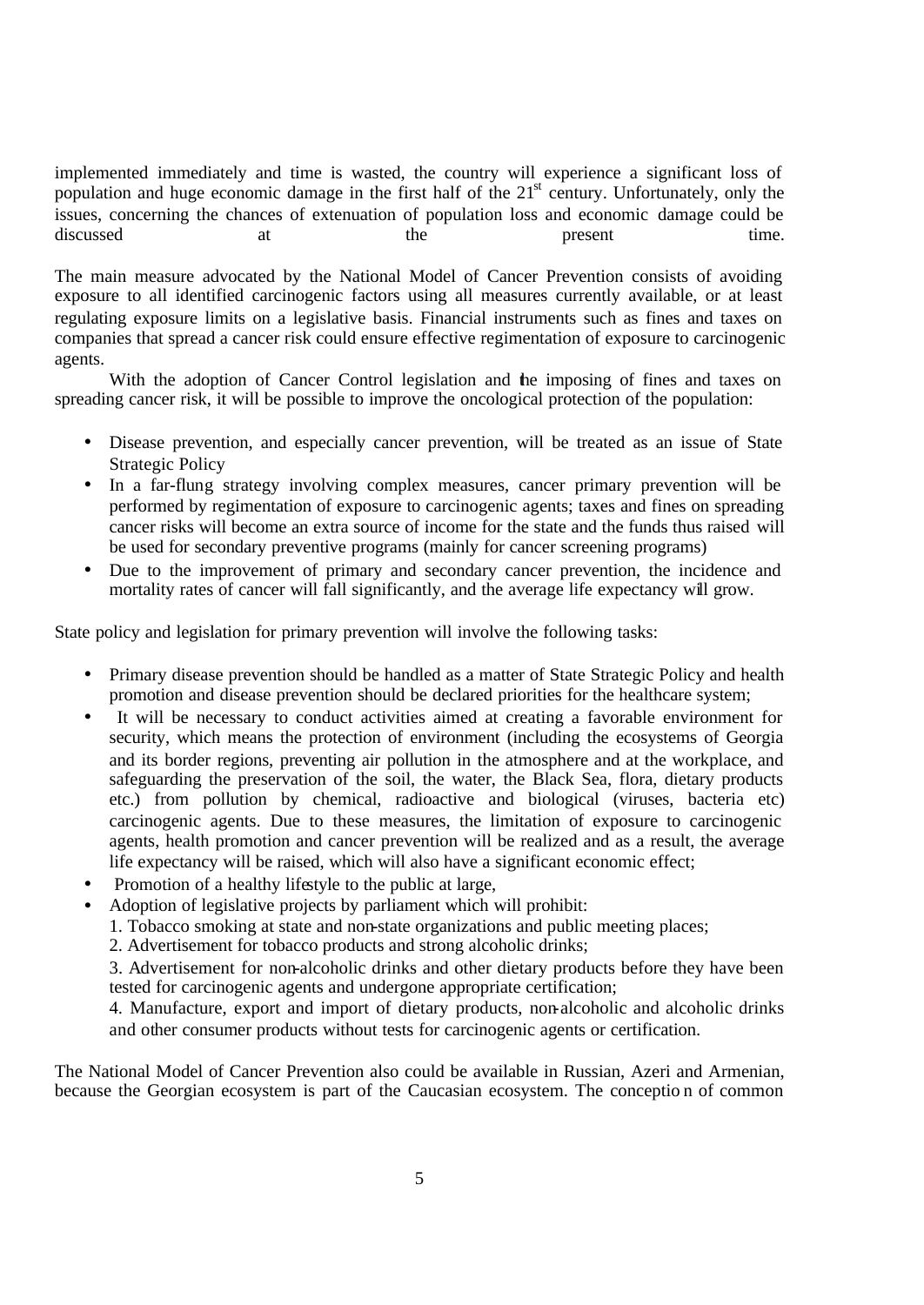environmental protection measures should thus be an important issue for other Caucasian countries as well.

After the creation of the website, the NACC started presenting its activities to different governmental and NGO organizations; the website has been presented to the Public Health Department, to National Cancer Center officials, at the <sup>1st</sup> International Relations and Security Network Executive Conference on Information Technology Prospects in the Caucasus and to the minister of labor, health and social defense.

The minister appreciated the presentation and an agreement was reached on carrying out joint efforts involving governmental and NGO bodies in the field of cancer prevention.

The minister mentioned that in order to seriously tackle primary cancer prevention, it is necessary to prepare a sound legislative basis that would be adopted in parliament. He added that NGO organizations, particularly the UCCC/NACC, should participate actively in this process. Also, screening programs for secondary cancer prevention need to be prepared.

The cooperation between governmental and NGO organizations should be intensified in the field of public education via the media.

The minister asked Vasil Tkeshelashvili to make a presentation on the NACC website to the scientific bard of the ministry of labor, health and social defense.

The next feature that can be found on the website provides full information on ongoing NACC projects, according to the NACC Open Activities philosophy. Particularly, NACC is currently engaged in the following projects:

- 1. "Conduction of Postgraduate Training Courses on Modern Methods of Epidemiological Cancer Research and Medical Statistics" in the Open Society – Georgia Foundation (OSGF) Public Health Competition on Learning of Modern Epidemiology and Medical Statistics;
- 2. American Cancer Society Seed Grant;
- 3. OSGF ongoing Internet grant "Wide Open World";
- 4. A joint project with the Public Health Department of the ministry of labor, health and social defense for population education on "Radio Fortuna" on issues of cancer prevention.

NACC has already placed and will provide all information about these projects, including budget, project realization etc.

The publications section is devoted to NACC educational booklets and books. The NACC homepage includes the following materials for the promotion of a healthy lifestyle and for the education of medical staff:

*Educational Booklets:*

- 1. How to Do Breast Self Examination;
- 2. Recommendations for Preventing Cancer of the Female Reproductive System and Early Detection;
- 3. What You Can Do To Protect Yourself Against Cancer By Observing a Correct Diet:
- 4. Quit Smoking Tobacco;
- 5. 10 steps to a healthier life style and reduced cancer risk.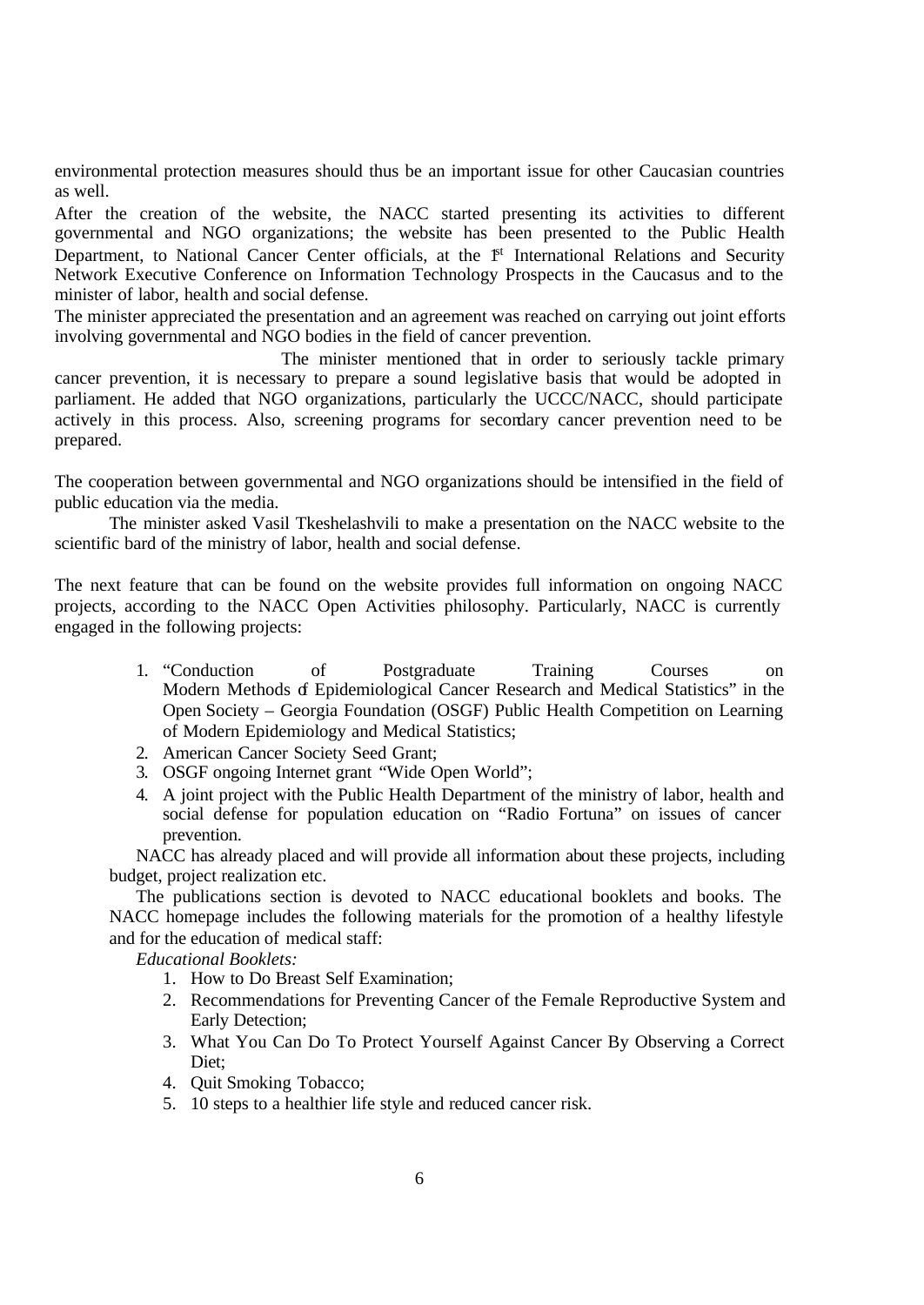In 2000, the NACC published the second edition of its recommendations: **10 Steps To a Healthier Life Style and Reduced Cancer Risk**- edited by the American Cancer Society (ACS) in 1985. The first edition was published in 1995 by the Epidemiology and Cancer Control Department of the National Cancer Center (Head-Vasil Tkeshelashvili), adapting the ACS recommendations to Georgian conditions, and was revived by Virginia Medical College and Health Care International Programs Director Dr. Stephan M. Ayers. Recommendations include:

1. Watch what you eat and adopt a healthy diet

2. Avoid animal products, especially animal fat, salt-cured, smoked, and nitrite-cured foods in your diet.

3. Include more fruit and vegetables in your diet.

4. Make sure your food has enough vitamins and minerals.

5. Control your weight.

6. Stop cigarette smoking.

7. A sexually promiscuous lifestyle can increase the risk of cervical cancer.

8. Go easy on alcohol.

9. Refuse narcotics

10. Respect the sun's rays.

For implementation of healthy life style in population, in nearest future, The NACC will also place the following recommendations on its website in the near future:

1."What you can do to protect yourself against cancer through a healthy life style",

2."How to prevent cancer",

3."How to prevent melanoma".

The Association also plans to create and edit booklets on disease prevention on all major websites dealing with cancer.

*Books written and edited with the support of the NACC:*

- 1. What Should You Know About the Chemotherapy;
- 2. Lung Cancer Epidemiology and Prevention;
- 3. Management of Hypercalcemia in Oncology Patients;
- 4. Breast cancer diagnoses and treatment;
- 5. Modern methods of treating malignant tumors in childhood.

The online version of the book "Lung Cancer Epidemiology and Prevention" alsdescribes the authors' experience with telemedicine and contains illustrations (x-rays, histograms etc). being sent between Central and Regional Cancer Clinics via the e-mail connection for conduction of tele-conferences.

For educational purposes, the NACC Site also contains a multimedia section containing audio clips to promote healthier lifestyles and a video advertisement clip for the Pharmacia & Upjohn tobacco withdrawal product Nicorette.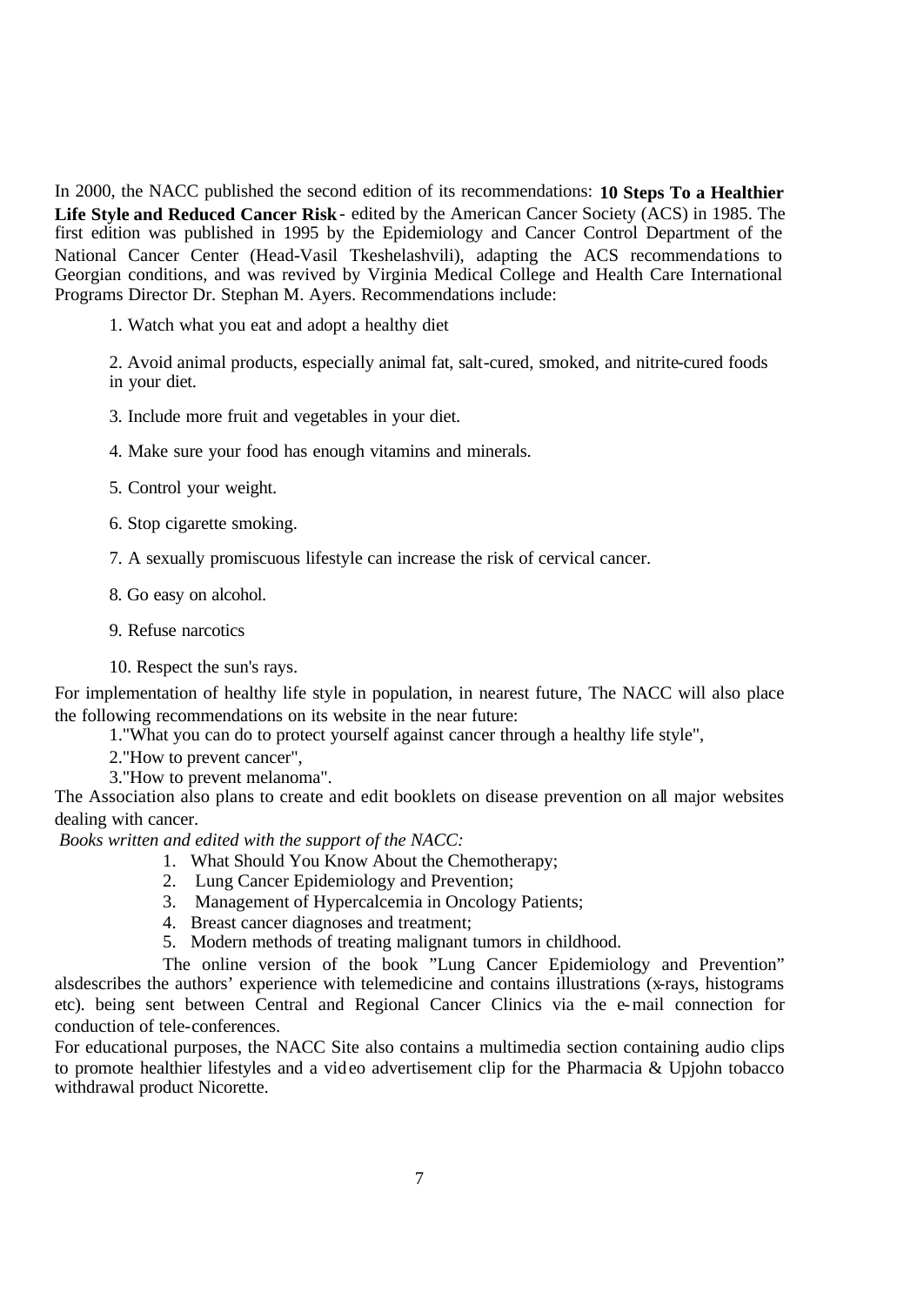Another feature promoting public education is the following online collection of newspaper interviews with the NACC president:

1."In Georgia, even oncologists are violating the International Convention on Human Rights (Doctors are not always telling the patient their cancer diagnoses" ("Komsomolskaya Pravda", N 117, (22341), June 30-July 7 2000, p. 14-15).

2."Incurability: Say or Hide?" ("Kviris Palitra-Gza", N 11, August 2000, p. 16-18).

These are interspersed with Vasil Tkeshelashvili's statements concerning problematic issues in Cancer Control; among these are statements on the significance of public education and of cancer prevention through healthy lifestyles.

3. "Adeishvili became interested by telemedicine" ("Akhali Taoba", N 169 (1658), June 22, 2000, p. 6). This article relates the creation of the Georgian Telemedical Association (GTA), a governmental body, at a meeting attended by the Minister of Transport and Telecommunications, R. Adeishvili. The NACC was one of the founders of the GTA. NACC President Vasil Tkeshelashvili spoke about the significance of implementing and developing telemedicine in Georgia. He was reminded of his own experience in this field, particularly of the very first tele-radiological conference via e-mail between the National Cancer Center (Tbilisi) and the Adjarian Cancer Center (Batumi). It was conducted in 1995 and followed by the First Tele-Radiological and First Tele -Morphological Conferences in Tbilisi-Batumi in 1996 and 1997.

Unfortunately, the further development of the abovementioned activity failed because of a lack of necessary equipment. The NACC plans to prepare a project proposal on this issue.

Besides the news section, the website contains standard features such as a "Contact Us" –button leading to NACC contact information.

The "About" section provides information concerning the NACC's constitution, its aims and goals, strategic planning, history, structure, attributes, general principles, and the CVs of board members of the NACC/UCCC as well as its main partner organizations. This section also carries a statement to the effect that at the beginning of the  $21<sup>st</sup>$  century, 10'000'000 cases of cancer are registered annually in the world, 6'000'000 of which are fatal. By the year 2020, 20'000'000 people will have contracted cancer and 10'000'000 of them will die. It should be mentioned that many patients contract cancer during the most important years of their professional and personal development, when they can make a maximum contribution at the workplace. In this way, cancer significantly jeopardizes the world economy and obstructs its development. The problem of cancer transcends the scope of healthcare and has an impact on many other aspects of social importance.

The "Activities" section describes completed NACC projects (NACC report on 1999-2000 activities), projects that were refused funding, ongoing projects and possible future projects.

A glossary is provided in order to help users find relevant information quickly. Explanations for technical terms can be accessed by clicking the appropriate letter or by searching for the term itself using the search function. The English version of the glossary is borrowed from ACS Web, and the Georgian one was created by the NACC.

As mentioned above, special space is provided on the NACC website for NACC multimedia presentations consisting of audio recommendations and video clips on healthy lifestyles and other issues. This information is provided in the "Information" section.

NACC membership is free for everyone and its activity is open to scrutiny. The NACC provides online registration forms on its site and will be pleased to accept new members and associated organizations. A list of the Association's Honorary and Active members is also provided.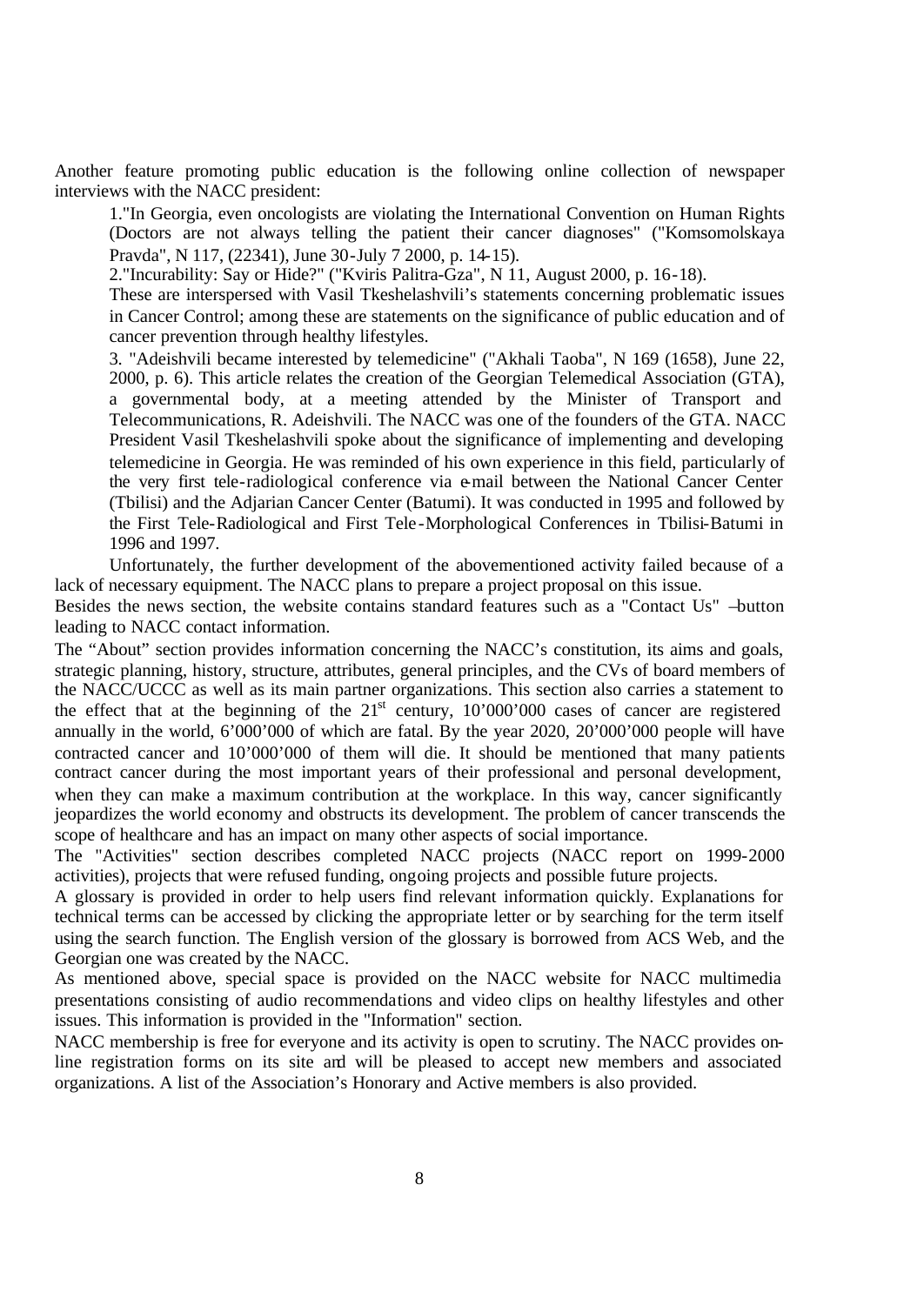Considering that the activities of the NACC as a non-profit NGO are funded through grants and donations, and that the quality of service is directly correlated to the amount of available funding, the website provides information for potential donors along with an on-line donation form. In order to quickly expand the NACC's areas of activity and its capacity for solving numerous current problems, the NACC needs donations from individuals and institutions.

NACC is grateful for any person or organization that is interested in the NACC's profile, orientation and motivation, and would like to help promote its activities with donations such as:

- 1. Feedback and recommendations,
- 2. Gifts,
- 3. Money.

Donations can be made in honor of someone or something, as a memorial to a deceased family member or friend and in the form of banner advertisements.

In the first two cases, the NACC can send a card to the person honored acknowledging someone's thoughtful donation. This donation could be used according to the donors' wishes.

Information on supporting the NACC through advertisements explains the NACC's advertisement policy and benefits in terms of educational efforts.

The NACC refuses any advertisement from companies conducting business jeopardizing human health (e.g., tobacco companies, purveyors of alcoholic beverages and environmental polluters).

Under the above-mentioned conditions, the NACC will be pleased to advertise throughout the Caucasus any products promoting human health (e.g., the above-mentioned Nicorette product). Besides, taking into consideration the results of recent international studies on the positive effect of small amounts of wine for human health, and particularly its contribution to the prevention of cardiovascular diseases, the NACC may consider carrying advertisement for wine. Also considering the significance of minerals and Vitamin C diet supplements for cancer prevention, the NACC will carry advertisement for companies producing mineral water and natural juices. Taking into account the fact that the prevalence of terminal patients among cancer patients is very high in the Caucasus, and that they do not get adequate relief for pain and other associated symptoms, the NACC will cooperate with pharmaceutical companies manufacturing appropriate medication.

NACC fully acknowledges the correlation between Sexually Transmitted Diseases (STD) and hormonal imbalance and cancer. The NACC/UCCC is very interested in carrying advertisement for products that can help prevent STD and hormonal imbalance.

The NACC will consider endorsing products only if they have been tested for carcinogenic agents, and after it has been certified that they are in accordance with international hygienic standards and carry no cancer risk. Along with the advertisement of possible products of different companies, NACC can ensure the educational activity to public at large concerning the preferable ways of use of them and provide the population with appropriate recommendations. Particularly, in conjunction with above-mentioned, FE NACC may consider the carrying out the explanation activity on how the acceptable quantities of consumption of high quality natural vines should be estimated personally, NACC could ensure the delivering of correct information and recommendations to population on consumption of mineral waters and natural juices.

Advertisement could be conducted through various media, particularly through

? NACC educational booklets for the population in Georgian, Azeri, Armenian and Russian,

? Audio radio clips in Georgian, Azeri, Armenian and Russian ,

? TV clips in Georgian, Azeri, Armenian and Russian ,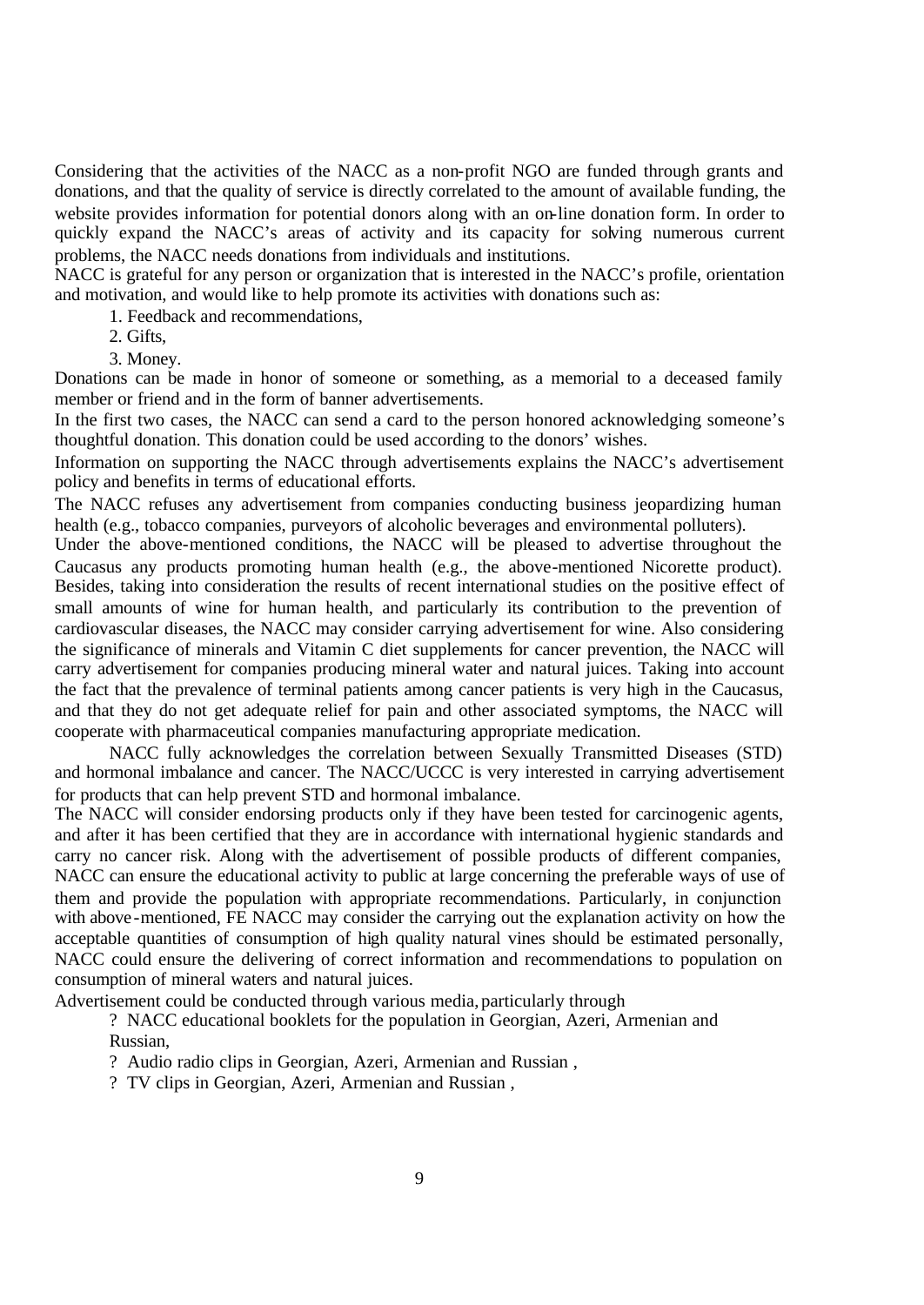? Internet (placement of company logos and information material on the NACC website free of charge).

Currently, sponsors are invited to support the edition of the following booklets 1. 10 Steps to a Healthier Life Style and Reduced Cancer Risk

2. What you can do to protect yourself against cancer by healthy life style

- 3. How to prevent cancer
- 4. How to prevent melanoma

Donations are also requested for the edition of three books already prepared for publishing by the NACC:

1. Modern Methods of Epidemiology and Medical Statistics;

- 2. Manual for Cancer Registration Methods and Techniques;
- 3. Modern Methods of Childhood Cancer Treatment.

Possible types of gifts are:

1. Literature,

2. Web promotion,

3. Technical supplies and equipment,

4. Medication and medical supplies,

5. Equipment for carcinogenic agents (including nicotine and tobacco tar) testing in air,

water, soil, dietary products etc,

6. Cars and other means of transport,

7. other.

"Partnership" information can also be found on the site, describing the NACC partners and their joint activities with the NACC. Potential partners are invited for cooperation.

NACC thinks that setting up the website has been a very important step for its development and hopes that the site will contribute to preventing cancer in the region.

Cancer occurrence in Georgia is in excess of 30'000 cases, incidence is more than 7'000 and mortality more than 5'500.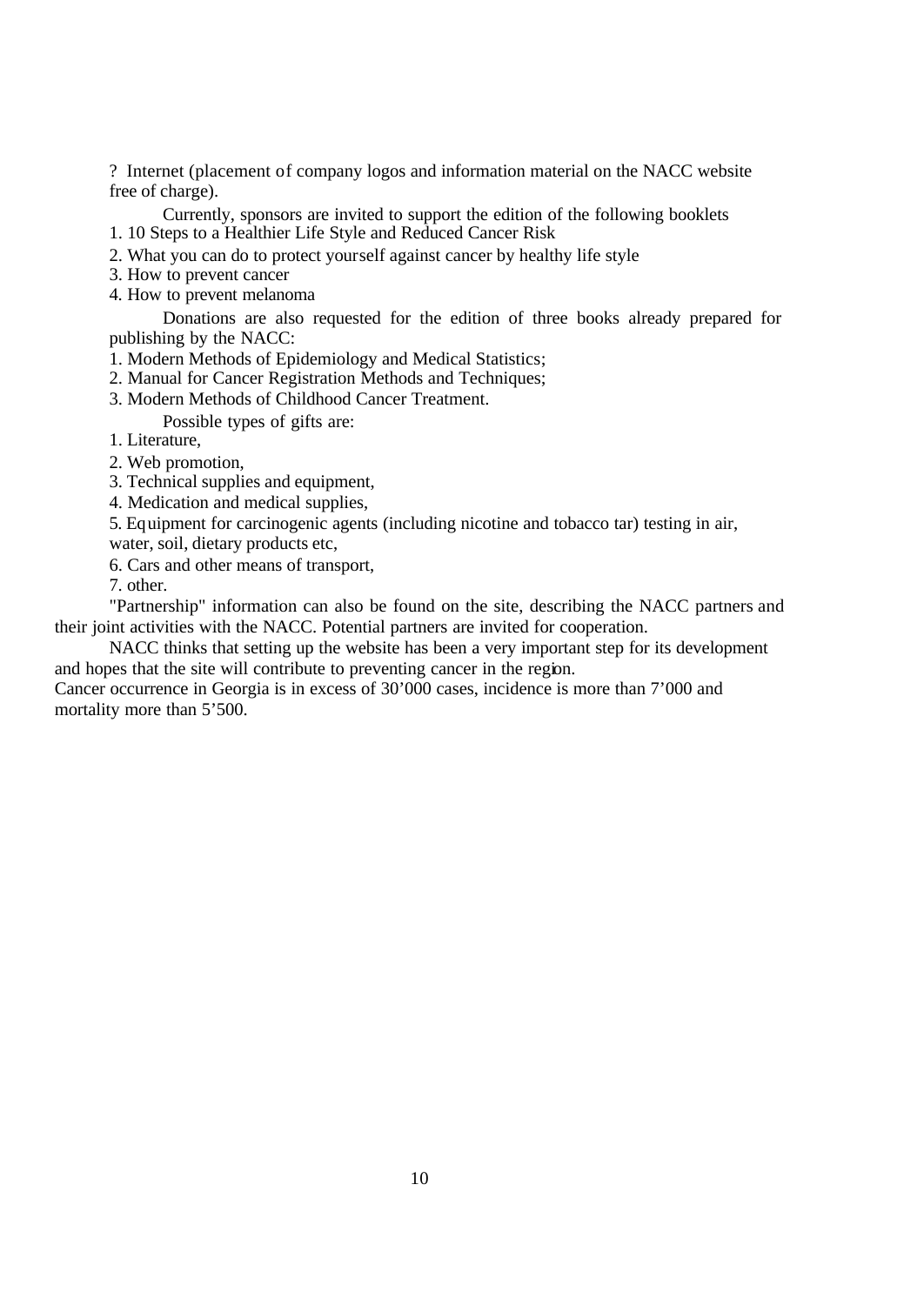# **Information Technology Prospects in the Caucasus 1st ISN Executive Conference**

#### **Tbilisi, Georgia, June 13-15, 2001**



Sponsored by the International Relations and Security Network (ISN) (Switzerland)

# **Still Image Off-LineTelemedicine and Interactive Distance Medical Education: Different Approaches For IT Application In Healthcare Sector of Georgia**

**By A. Kobaladze\*, Z. Kirtava\*, D. Sheshelidze\*, D. Makhatadze\*, A. Aladashvili\*\*,** 

**HK Walker#, D. Weiner§, J. Strickler§, R. Purcell¶, J. Hendrick¶**

## **Introduction:**

Georgia's strategic location has placed the country at the center of efforts to revitalize the historic "Silk Road." As the economies of the Caucasus, Caspian Basin and Central Asian regions grow, as Japan, China, India and Europe intensify their economic relations, and as resources in the region are further developed, trade over the path of the ancient Silk Road is bound to expand. To make this vision a reality, sizeable and sustained new investments in transportation and telecommunication networks through Georgia and beyond will be needed (1).

Georgia actively strives to harness and harmonize the efforts of its international partners to promote the development of this strategic transportation corridor. These efforts are focused on the following three fields: the Transport Corridor Europe -Caucasus-Asia (TRACECA), a Trans-Caucasian strategic energy corridor, and a South Caucasian telecommunications network that will become part of the Trans Asia Europe (TAE) fiber-optic cable.

#### **Healthcare as a major factor determining the state's stability**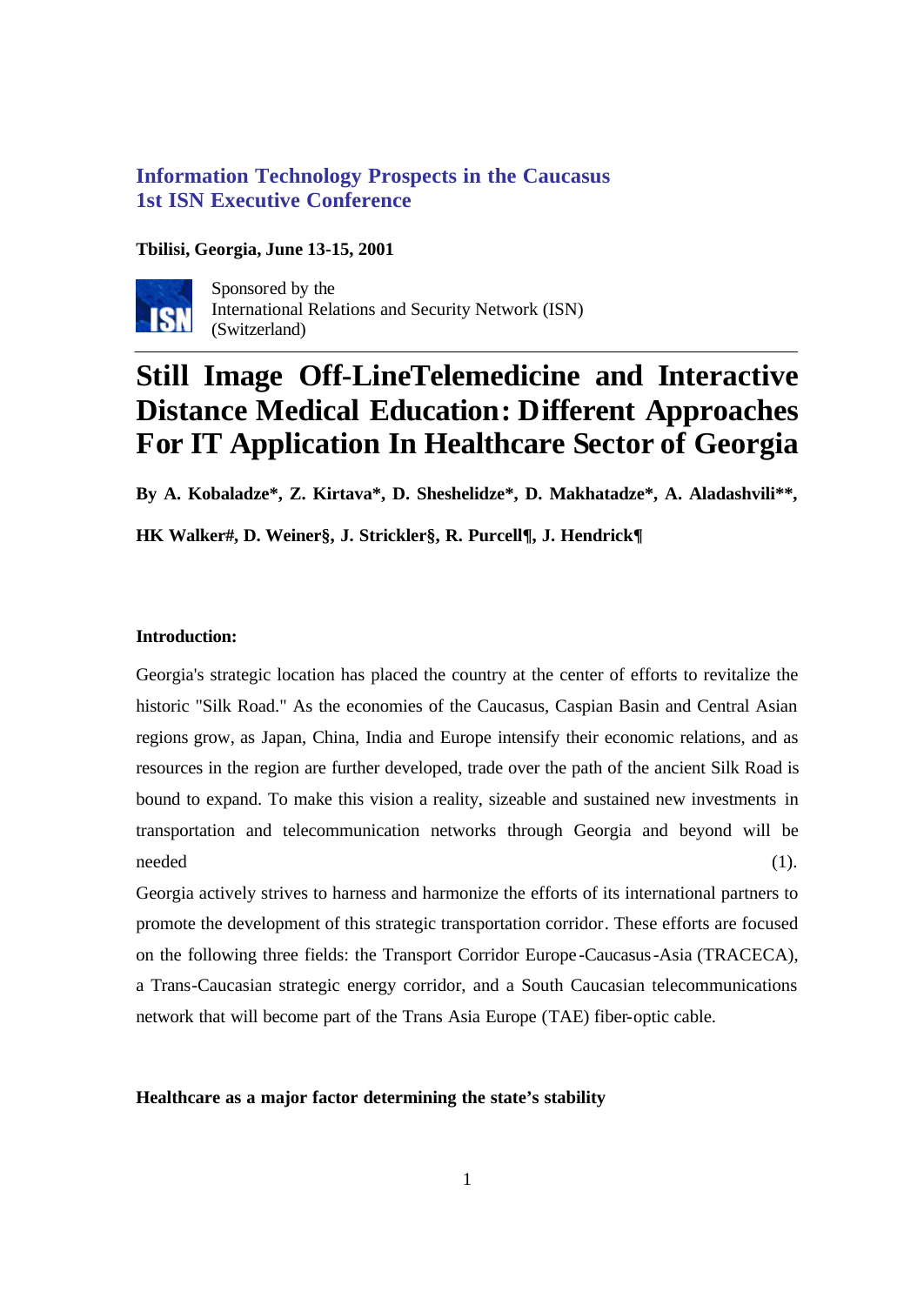One of the key issues of social development is how to protect and improve nation's health. As healthcare has an impact on productivity, infant mortality, growth and the education of the next generation, on the development of healthy family and community ties, and finally –on the general morbidity and mortality rates, it is obvious that without a well-organized, manageable and accessible healthcare system the ambitious goals for social progress look unlikely to succeed. Although investments in health do not necessarily result in rapid revenues, they are indeed the key factors in determining long-term goals of economic and social progress.

The healthcare systems of the NIS countries have experienced tremendous change since the mid-1990s. One can see (using Georgia as an example) a movement from the stategoverned/state -budgeted system toward a more self-supporting one, from inpatient-directed care toward outpatient care-orientation and disease prevention, and working towards the establishment of both state and private health insurance sectors, the development of a health services market, a new understanding of the importance of public health, the transformation of the existing system of medical training in order to decrease the quantity and increase the quality of staff in support of the *National Health Policy* (1999) objectives (2). At the same time, the healthcare system reform is proceeding quite painfully both for the population and for healthcare institutions, as 87 per cent of the total healthcare expenditures are financed through out-of-pocket payments and almost 50 per cent of medical institutions need to be optimized, severely worsening the already dire straits of the population in a country whose economy remains nearly stagnant (2-5). Excess staff and facilities represent a heavy burden for the weak economy: the number of physicians exceeds 20'000, while it is suggested that only 8'000 are actually needed. Similarly,  $65$ medical facilities would be enough to take over the work of the 265 badly maintained existing ones (5).

We need to change the way health professionals and the public at large acquire and use information resources, Evidence Based Medicine and Health Technology Assessment toolkits and approaches to improve the healthcare staff members' understanding of preventative methodologies, criteria of a healthy lifestyle and hazardous risk factors (smoking, alcohol, drugs, unhealthy food, hypertension, a sexually promiscuous lifestyle,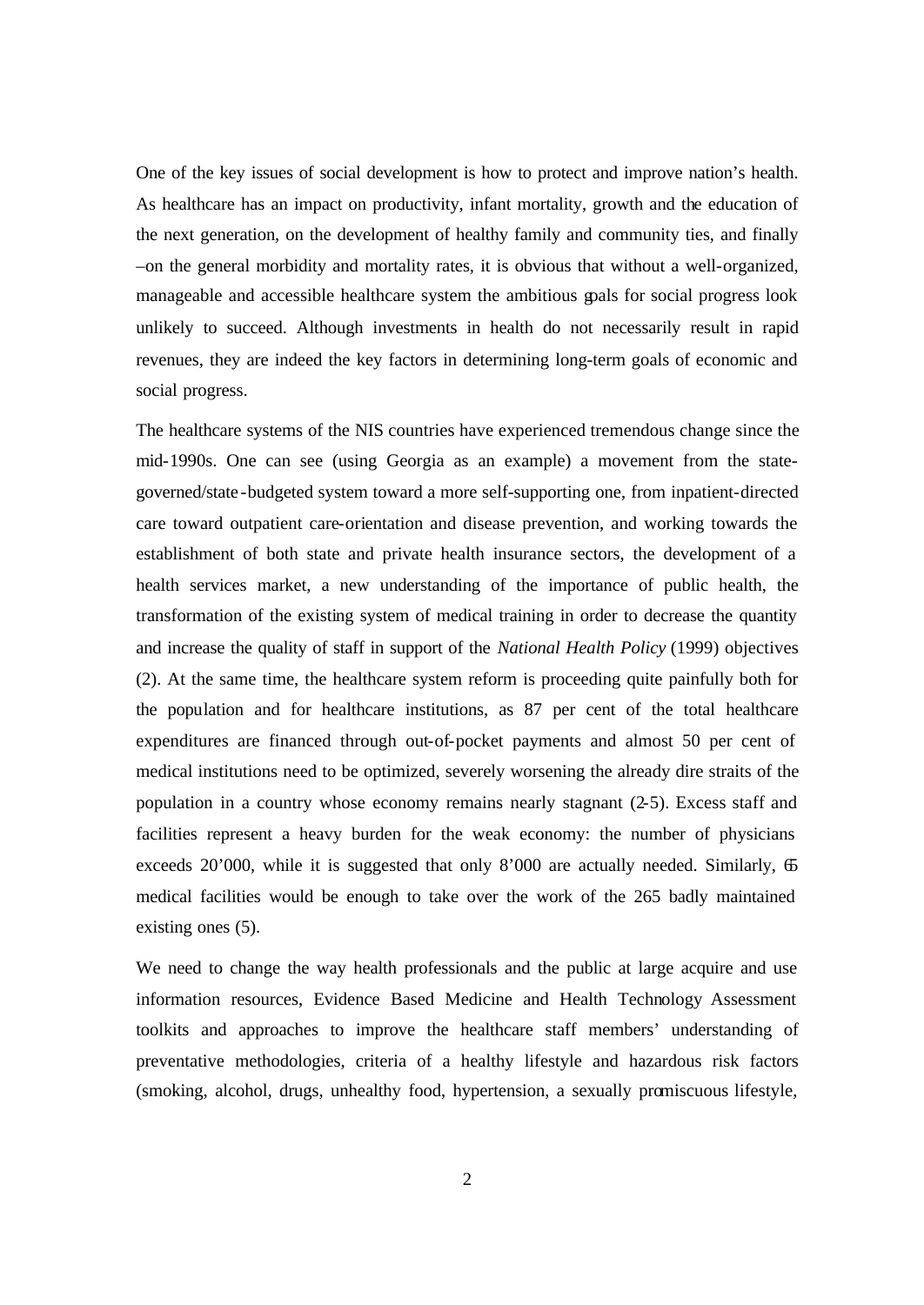etc). We need comprehensive psychological care for tens of thousands of families that became impoverished and displaced in the aftermath of the totalitarian regime.

All these changes require not only new strategies, but a new environment as well. IT may seem to be an expensive tool for a country with a devastated post-Soviet economy. However, an integrated approach to the development of modern information technologies (IT) may represent the only way out of the present confusion and isolation and towards international cooperation in order to narrow the gap between everyday life in Georgia and in developed countries. Bill Gates recently said it was hard to think about IT and PCs in an environment, where people have an income of less than US\$1 per day (6-7). In view of the situation in the poorest countries, his words have raised some doubts about the justification of IT development in all developing states. Surely, the argument goes, we need to save lives from TB and infections first. But ensuring the survival of the nation should transcend mere existence. Without IT, we will not be able to overcome certain hardships, will never become empowered for independence. Quite to the contrary, Georgia will always depend on foreign humanitarian support. And whilst we thank the Gates Foundation sincerely for its outstanding humanitarian support to the poorest countries, we do not wish to be recipients forever. We do need empowering knowledge – "how to learn fishing," and this necessity is of no less ur gency than that of humanitarian aid.

IT and distance learning would help achieve social equality, a factor that could aid the internal stabilization of a highly fragile and fragmented society, promote civil cooperation in the fields of health and education between the center and peripheral regions, and which could, with the help of maximum regional and international cooperation, become a new element of stability and security at the dawn of the new millennium.

#### **IT and Medical Informatics - Development in Georgia**

The first telecopiers (faxes) appeared in Georgia in the early 1980s, followed in the late 1980s by very few and expensive telex machines. During most of that era, high technology had been the prerogative of big institutions and was subject to licensing. Although the telephone network was rather developed in Georgian cities, the communications lines and nodes had become very obsolete and unreliable since the 1970s. Its decay took on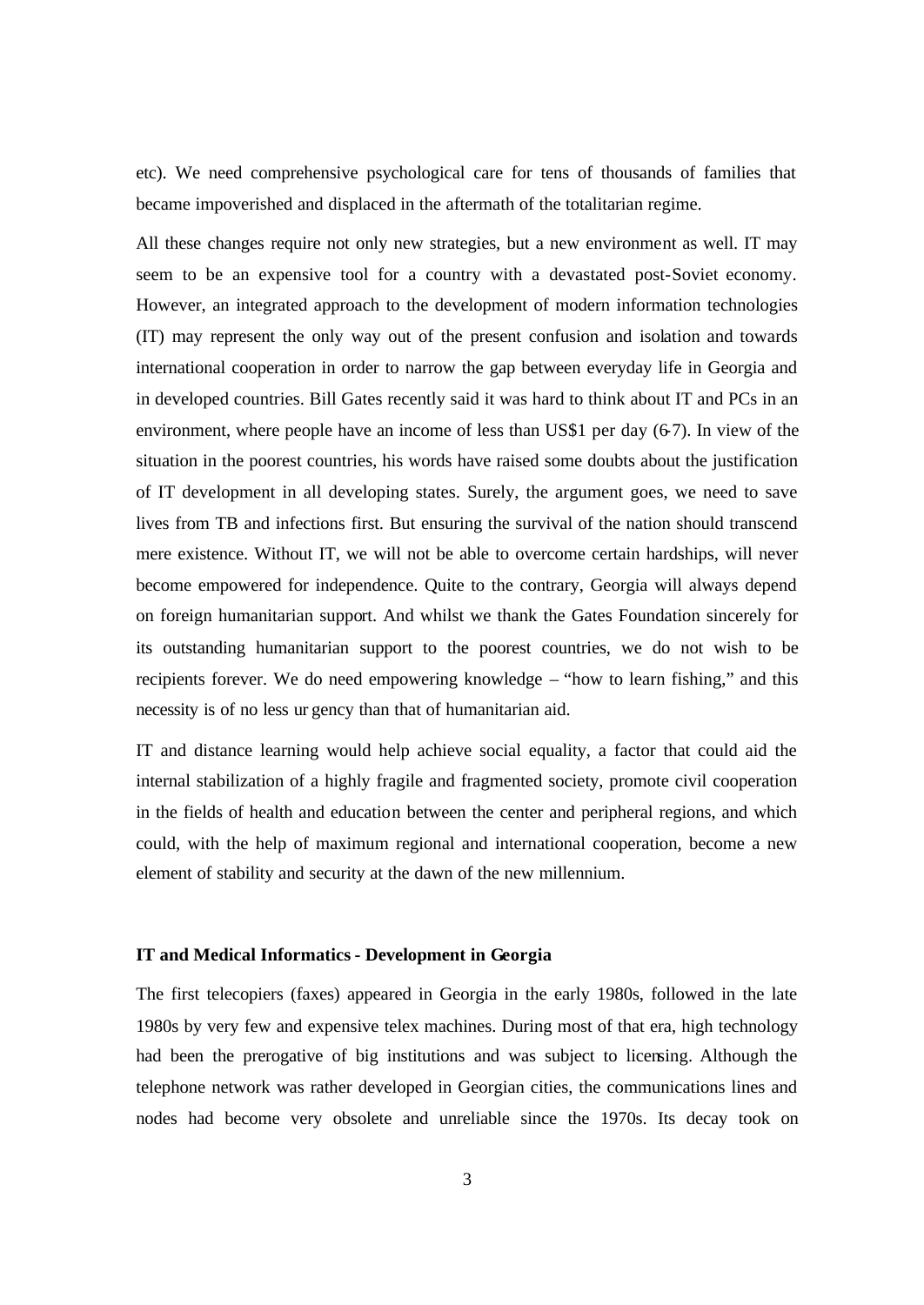disastrous proportions with the disintegration of the Soviet Union in the early 1990s. However, the poor quality of the telephone network became a factor encouraging the rapid development of GSM technology in Tbilisi - cell phone sales have flourished (in spite of the low GNP per capita) to almost 200'000 mobile phones in just the four years from 1997 to 2000.

The first traces of the Internet could be found in Tbilisi in the mid1990s, as almost 100 email addresses linked Georgia to the outer world. Even with a speed of 2.4 kb/s, this was really seen as a "Window to the West" a new experience for many individuals, and no licensing was required.

Today, there are at least four major commercial (SaNet, Georgia Online, Caucasus Network, Global Erty) and one non-commercial (GRENA/OSGF/HEPI) Internet Service Providers. In at least six major cities (Tbilisi, Kutaisi, Rustavi, Poti, Zugdidi, Batumi) one can access the Internet, which is also available by wireless means in some departments of Eastern Georgia (Kakheti). There are more than 50'000 regular Internet users in Tbilisi, which indicates a significant (20- or 30fold) increase during the last three years.

At the same time, the availability of medical informatics resources has decreased dramatically. During the period 1990-1995, the number of medical journals available to Georgian doctors through libraries diminished from 200 Russian and 40 English publications to almost none at all. There were no updated textbooks or reference guidelines. Most of medical libraries were abandoned due to lack of financing and the local medical publishing business almost dried up.

#### **NILC – New Type of Learning Resource Center**

The NILC was established in 1996 by the Ministry of Health thanks to financial and technical support from the American International Health Alliance (AIHA), the US Agency for International Development (US AID) and the Open Society - Georgia Foundation (OSGF). The Health Science Center at Emory University (Atlanta, GA, USA), under the auspices of its Director Carol Burns, MLS, was the principal partner for the NILC, assisting in designing policy and regulations, service forms, as well as setting up the network,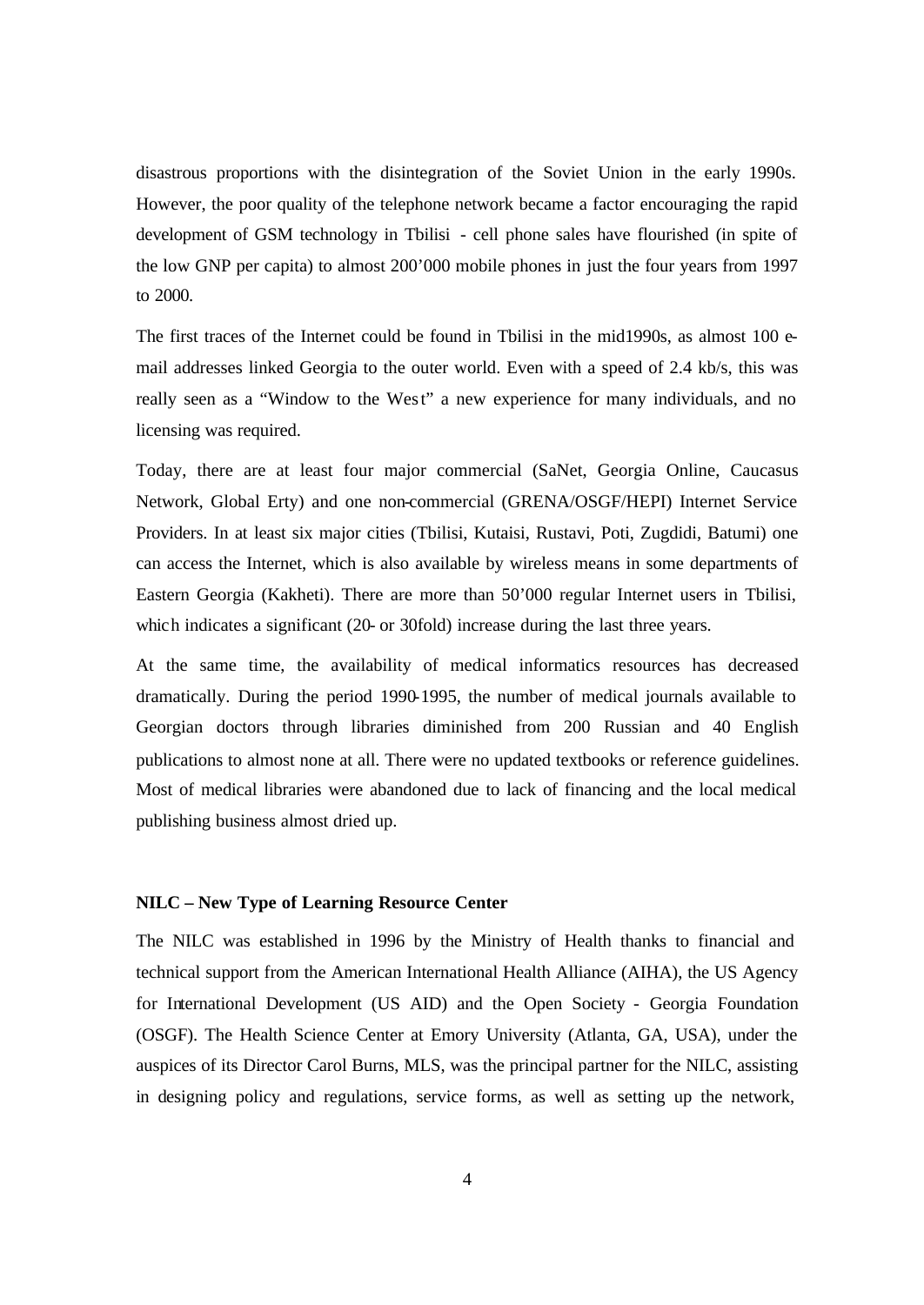training staff and fund-raising. It was decided to establish a new modern center for electronic resources, which would not replace existing traditional libraries, but would provide new, multimedia-type resources instead of print format. Since its inception, the NILC has carried out significant work, providing the Georgian biomedical community with ready access to worldwide information resources and services. The NILC is a site where medical professionals can search the Internet, browse MEDLINE and other global medical information resources, and learn to use multimedia educational programs. Besides, the NILC also represents a node from which different health institutions can access the abovementioned databases through a dial-up/leased line connection (8-9).

#### **Health Telematics - Telemedicine and Distance Learning: definition of terms**

**"***Health Telematics* is a composite term for health-related activities, services and systems, carried out over a distance by means of information and communication technologies, for the purposes of global health promotion, disease control and health care, as well as education, management, and research for health" (10).

*Telemedicine* (from the Greek – "medicine from a distance") is about bringing specialist knowledge to a patient from afar by the use of communications technology (11).

"*Distributed (also referred to as "distance") learning* is structured learning that takes place without the physical presence of the instructor. Distributed learning is enhanced with technology. It may draw upon resources which are physically distant from the location where learning is taking place and may include the use of one or more of the following media - correspondence course materials, audio/videotapes, CD ROMs, audio/videoteletraining, interactive television, and video conferencing - to provide *right-time, right-place* learning" (12).

"*Advanced distributed learning* leverages the full power of computer, information, and communication technologies through the use of common standards in order to provide learning that can be tailored to individual needs and delivered *anytime-anywhere*. Advanced distributed learning also includes establishing an interoperable "computer-managed instruction" environment that supports the needs of developers, learners, instructors,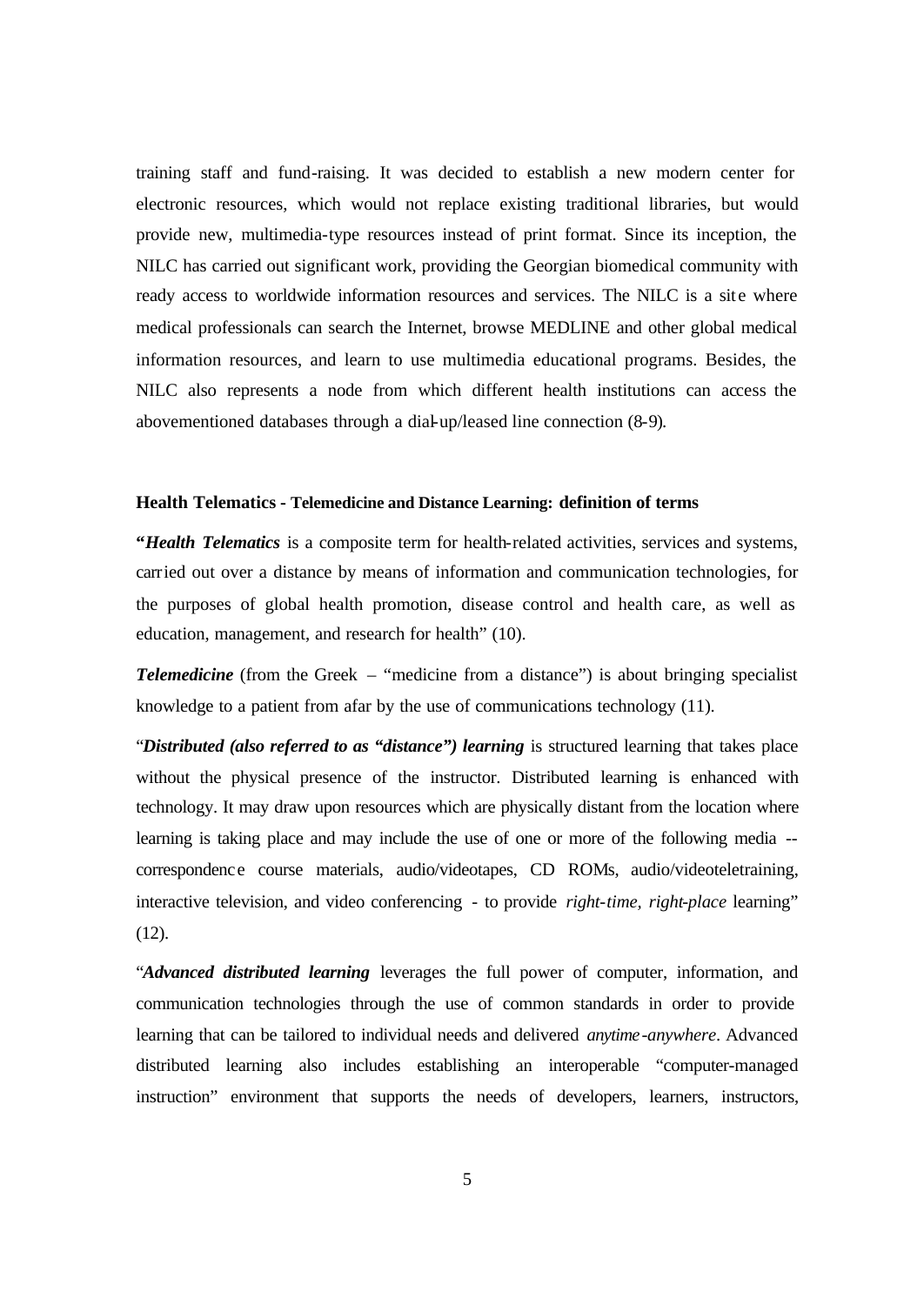administrators, managers, and family. Advanced distributed learning encompasses all the methodologies mentioned above, and in addition, includes ongoing and expected improvements in learning methodologies." www.arng.ngb.army.mil/tng/Strategic%20Plan.pdf ]

# **Health Telematics (Telemedicine and Distance Learning) - Why Is It a Priority for Georgia?**

For Georgia, the development of Health Telematics is a clear priority due to the following reasons:

- The country needs continuous training, as well as re-training of a large number of physicians (including GPs, healthcare managers, healthcare economists, healthcare lawyers, etc)
- The need to achieve equality in the provision of healthcare service in the capital and the periphery
- The difficulty of providing medical care in mountainous regions, especially during snowy winters
- The need for rapid response capabilities in disaster management and emergency rescue
- The strategic importance of the South Caucasian region and the prospect of large infrastructure development alongside various pipeline projects

#### **Summary**

We have decided to highlight two IT-projects and compare their usefulness and costeffectiveness.

#### *Still Image Teleconsulting for Interventional Cardiology in Georgia*

More than 800 coronary arteriography contrast x-ray diagnostic examinations have been performed at Tbilisi's Emergency Cardiology Center (ECC) since 1998, when the CathLab began working with its GE ADVENTX LCV+ angiography machine. More than 120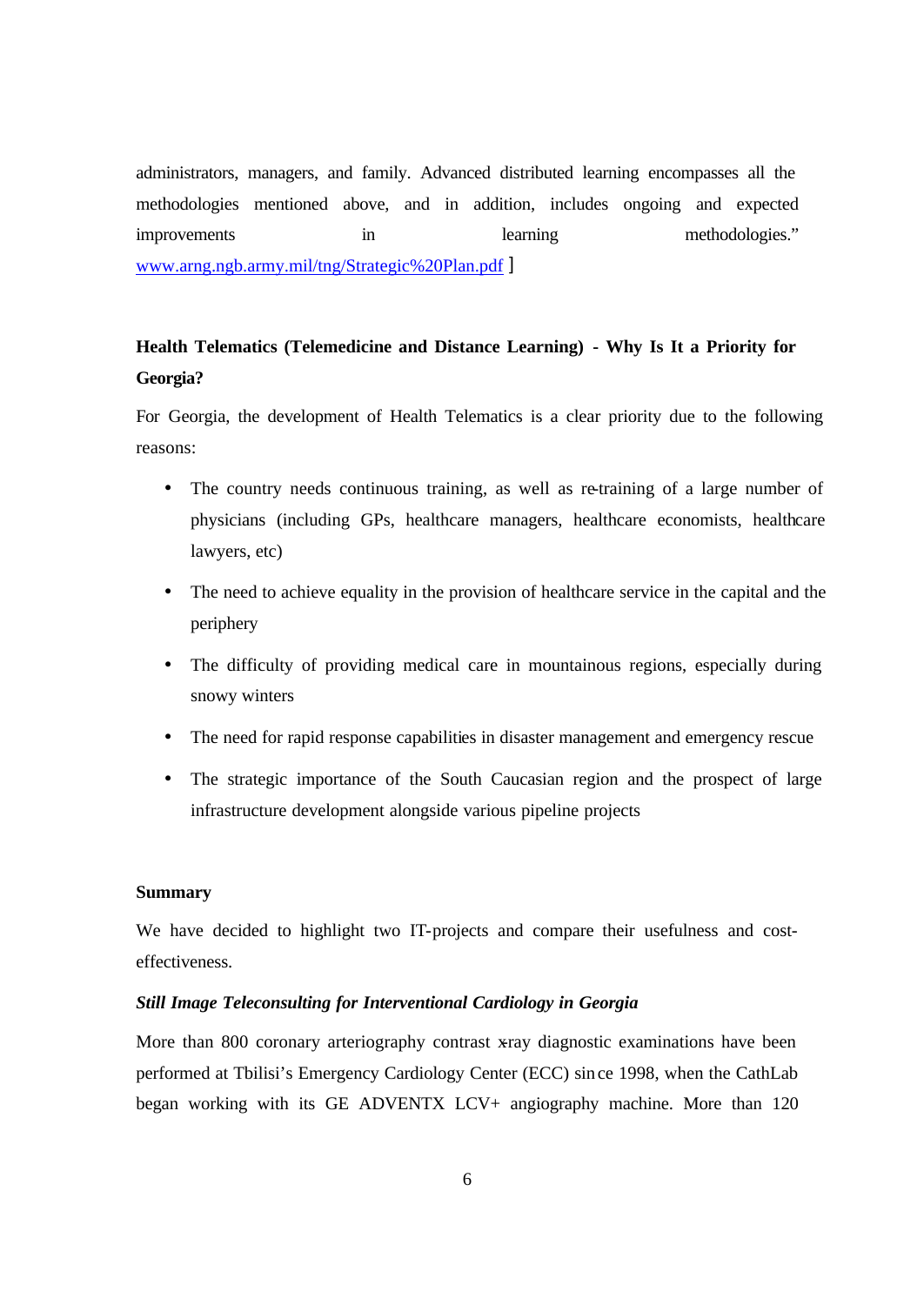coronary intervention procedures (PTCA with or without stenting) have been successfully performed without surgical backup since 1999. NILC cooperates with the ECC to gather second opinions from qualified western specialists – the ECC's angiography files are sent as scanned (HP Scanjet 5P) or digital photo images (Olympus D-620L digital camera) via e-mail to the ECC's foreign partners - Prof. Helmut Roskamm (Bad Krozingen Heart Center, BKHC, Germany) or to Dr. Ismeth Dindar (Kosuyolu Heart and Research Hospital, KHRH, Istanbul, Turkey). During two years (1999-2001), the angiograms of 62 patients (4- 12 images per patient) have been sent for teleconsultation. In the cases of 47 patients, the initial diagnosis was confirmed and the optimal intervention (PTCA/stenting) to be performed was suggested to the ECC; 14 patients were advised to apply to BKHZ or KHRH for a more serious bypass intervention (CABG). Still-image teleconsultancy in coronarography assessment is a proven and cost-effective examination method for the new interventional cardiology center. In cases when the bypass operation is performed in a western clinic, telemedicine usage makes the referral process more time- and cost-effective.

We had a different experience with still-image teleconsulting (11). In this case, Georgian doctors served as consultants. UK military personnel have provided photos of skin lesions and blood histology files from the tropical forest regions of Belize (Central America). Leishmaniosis and malaria have been diagnosed by Georgian specialists from the Institute of Tropical Diseases and Parasitology, Tbilisi. Still image teleconsulting using radiology (especially CT or MRI) files has also proven to be a highly efficient method of teleconsulting.

#### *Interactive Distance Medical Education Program for Georgia*

PIMS's wireless high bandwidth network, which has been installed in Tbilisi since 2000, supports military and emergency medical services and medical information resources for civilian and military doctors **(Fig. 1)**.

IMP has developed content for distance learning in medical training in cooperation with NILC, CDEM and PfHF. The PIMS satellite dish on the roof of the NILC building is pointed at Eutelsat W3. Until February 2001, it was linked by a partial T1 line through PIMS to IMP (Albany, N.Y.), providing 256 kbps shared out-route and 1.5 mbps in-route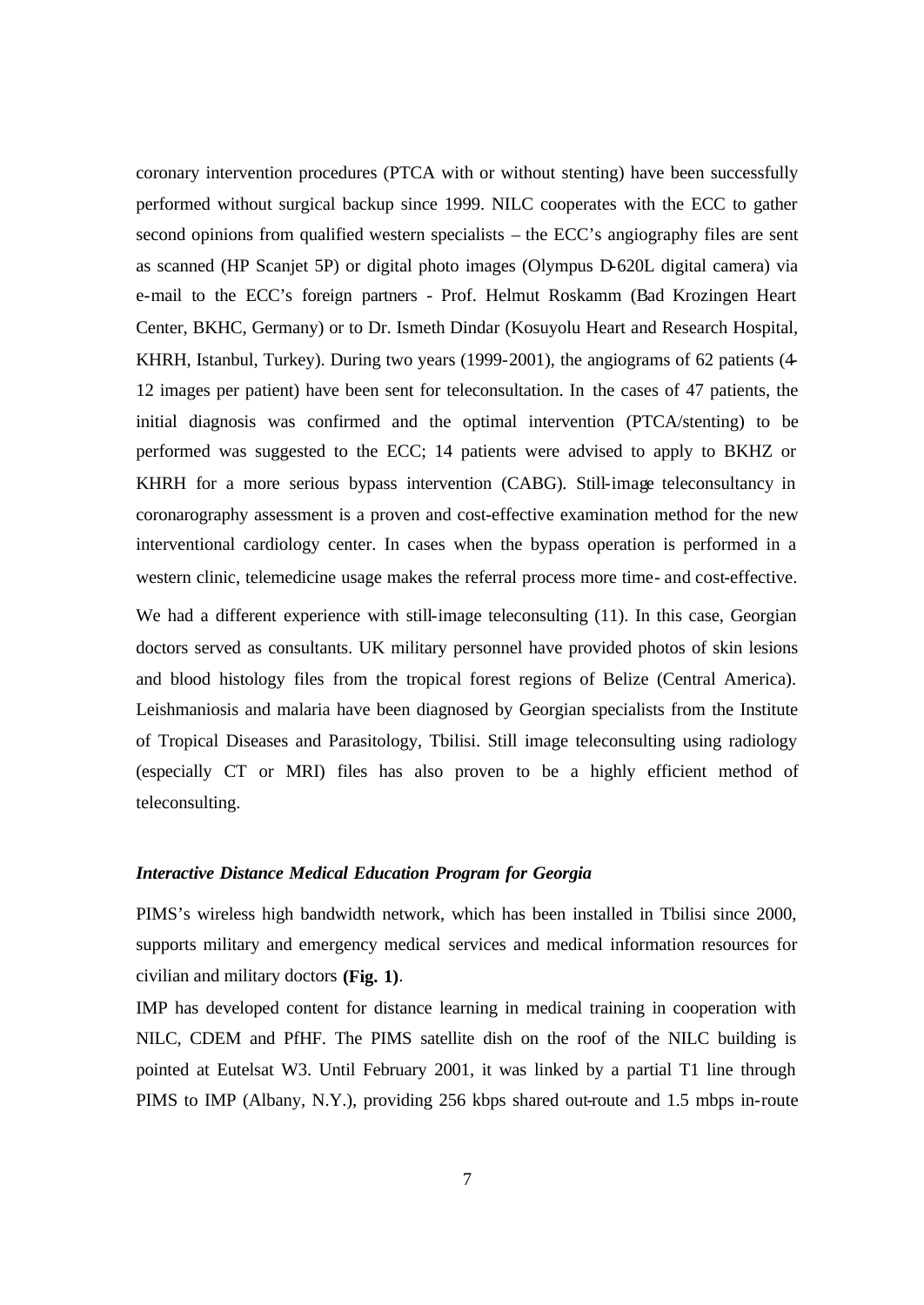connection for streaming video and NetMeeting. But as most videolectures have been predownloaded to the NILC server to avoid transmission problems, the existing line was very expensive to maintain (around US\$12-15'000 per month). Since April 2001, NILC has established a dedicated 128 kbps synchronous connection to a local ISP, SANet Ltd., which sharply reduced the operational cost (to US\$1,000 per month). Four programs - Acute Coronary Syndromes; Tuberculosis; Emergency Medicine; Radiation Hazards - have been developed by US experts in accordance with the priorities established by their Georgian counterparts. Courses were held on 3 consecutive days at the NILC/CDEM auditorium, equipped with a Dell Precision 220 workstation with loudspeakers and microphone, an InFocus LP770 projector and a remotely controlled Cannon VC-C3 video camera. During the first three sessions, word-by-word text translation in Georgian accompanied the lecture on screen, with subtitles. During the last session, considering the high rate of non-English speakers in the audience, simultaneous audio-narration was provided in Georgian, which certainly improved comprehensibility). Georgian Voice was synchronized with video clips via SMILE (Synchronized Multimedia Integration Language). The following software was used for editing clips: Adobe Premier, Real Producer, and Gold Wave. In the future, we plan to upgrade the existing processor and be able to add voice track directly to the clip. Each 10-15-minute video lecture will be followed by 5-15 minutes of discussion using NetMeeting, with a moderator translating audience questions. The first day of the conference was dedicated to more theoretical subjects, while the second dealt with procedural elements, and the third featured an interactive expert panel.

There were three presentations by Georgian doctors, which were attended by US expert panels: Dr. Alex Aladashvili spoke about the "Development of interventional cardiology in Georgia – first results and challenges," Dr. George Khechinashvili gave a lecture on TB control and the implementation of the DOTS strategy in Georgia; Dr. Klara Gelashvili read a paper on Radiation safety and current problems in Georgia, and made suggestions as to how to improve this situation.

In total 424 –medical professionals, including professors, clinicians, resident doctors, army surgeons, nurses and students attended the first four courses. More than 85 per cent of these ranked the agenda as being highly useful and innovative.

| - -<br>яr<br>:ss10n<br>--------<br>-- | <b>TL</b><br>I D | $\sim$<br>.N<br>-<br>$-1.7.7$ | ОП |
|---------------------------------------|------------------|-------------------------------|----|
|                                       |                  |                               |    |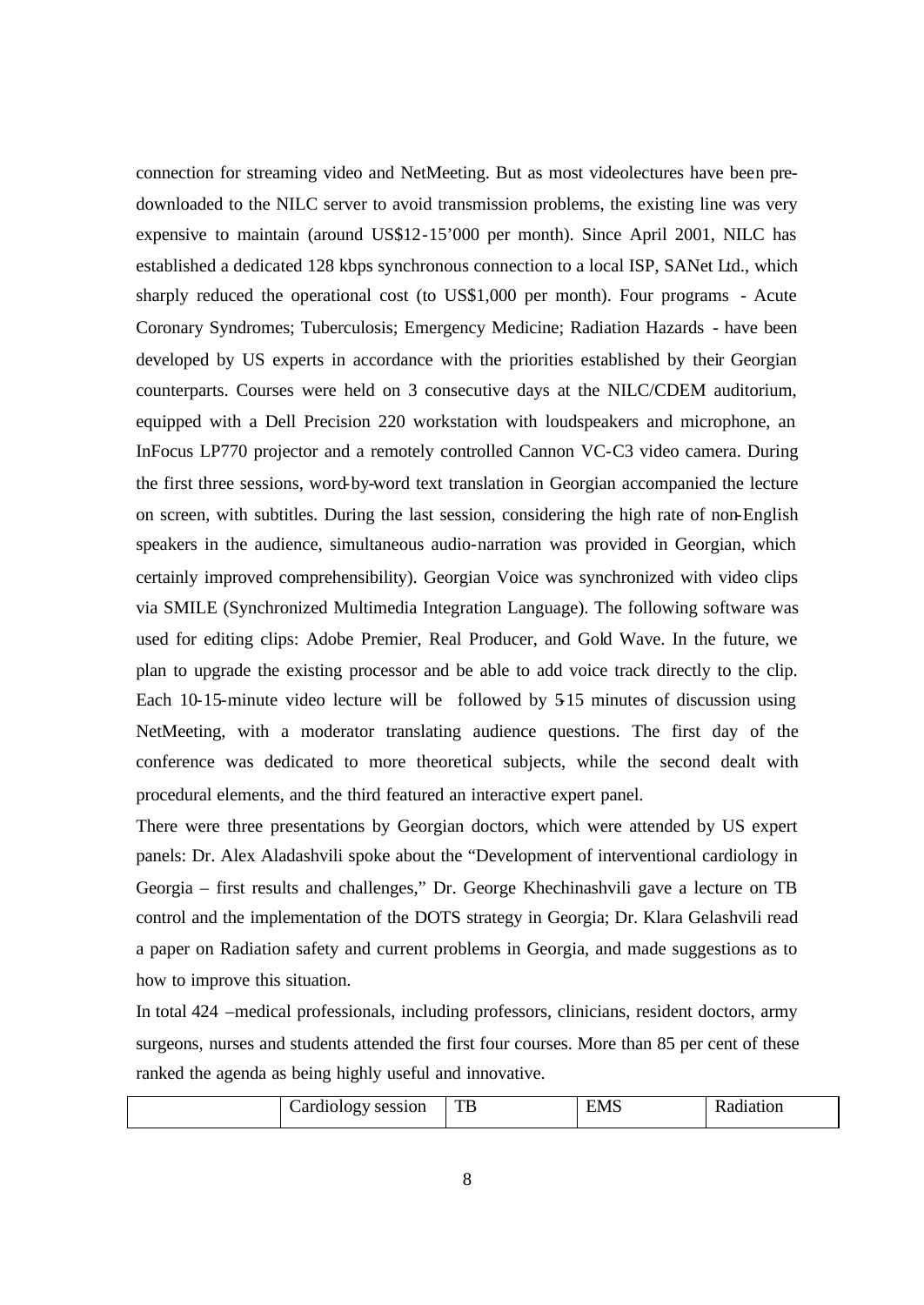| Doctors               | 73  | 82  | 68       | 63 |
|-----------------------|-----|-----|----------|----|
| <b>Nurses</b>         | O   |     | 15       | ر  |
| Students/Residents 30 |     | 16  | 28       | 16 |
| Army medics           | 8   |     | $\Omega$ | 14 |
| Total                 | 117 | 106 | 103      | 98 |

A questionnaire was distributed to assess participant satisfaction. The results are briefly given in the following chart (**Fig. 2**).

Most of the problems were of a technological nature. The major challenges were the following:

| <b>Problems</b>           | Solutions                                                          |  |
|---------------------------|--------------------------------------------------------------------|--|
| connection failure        | pre-download of video material on the NILC server                  |  |
| slow/distracted motion    | use of telephone instead of NetMeeting audio signal and saving     |  |
|                           | bandwidth for video signal                                         |  |
| jam of audio signals      | telephone or chat as a backup                                      |  |
| language barriers         | translation of the text given as handouts and also visible on the  |  |
|                           | screen and as simultaneous audio translation                       |  |
| late delivery of handouts | copying of handouts with included handwritten Georgian translation |  |
| for interactive panel     |                                                                    |  |
| power shortages           | 40 kwt Cummins-Onan generator                                      |  |
| terminology               | glossary distributed before sessions                               |  |
| evaluation                | questionnaire designed and distributed                             |  |

## **Discussion**

The following were identified as essential elements of the telemedicine system (11, *modified by authors*):

- 1. Agreement and detailed action plan between the partners/members of the network
- 2. Availability of advice from more experienced specialists with adequate authentication process
- 3. Referrals from different remote sites, containing clinical images and text (elements of full-scale electronic patient record)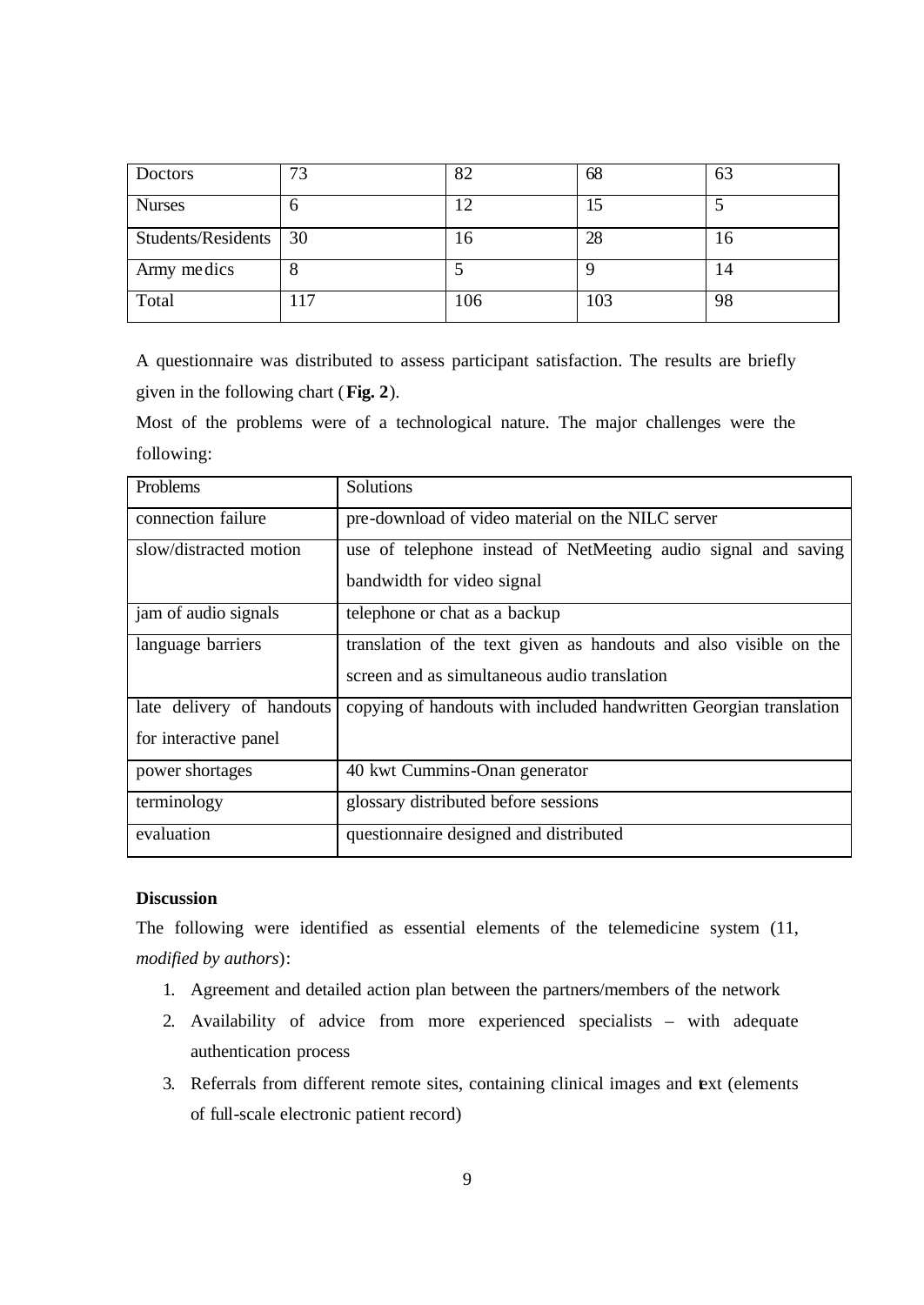- 4. Hardware and software compatible with each other, with needs and also easily replaceable/upgradeable if required
- 5. Training of doctors involved in the program the easier the training is, the better for the application
- 6. Money to run the minimal operational cost

In our case we fulfilled all the essential requirements. Hardware was providing an opportunity for easy training. The most common software (Olympus Camedia, Microsoft Photo Editor, Outlook Express E-mail) was used. Western colleagues provided their expertise free of charge as they are members of a well-established network including Georgian doctors. That kept the cost of the project very low – approximately US\$1200 total or less than US\$20 per patient.

There are some possible benefits of distance education (14): a) Expertise is more evenly distributed; b) better utilisation of specialists; c) prevention of professional isolation. Whilst the two former are factors that apply world-wide, the latter is especially important for Central and Eastern European countries and even more for the Newly Independent States (NIS), like Georgia. These countries have been part of a far-flung network of scientific and educational activities in the past (although limited mostly to a Russian-language environment), and they exchanged students and scientific data. Since the mid-1990s, those networks have been disrupted and both educational activities and scientific research have become very isolated phenomena. The political "Iron Curtain" that used to prevent contacts with the West has been replaced by a "Golden Curtain" of economics, still severely limiting the ability of developing countries to enter into exchange programs with Western countries involving their student body, faculty and researchers. In this sense, distance education is almost without a feasible alternative (15, 16).

We found that the so-called "Combination Model" of Distance Education (14) –combining traditional education, on-line (videoconferencing, tele-exams) and off-line (web-based) courses – is better than an approach involving just one of those methods of education.

Technical failures of video and audio transfer remain the most important cause for disappointment with distance learning courses (14,15, 17), but with new advances in the technology and infrastructure developments in developing countries, they can be minimized. Another problem was related to the lack of human contact during distance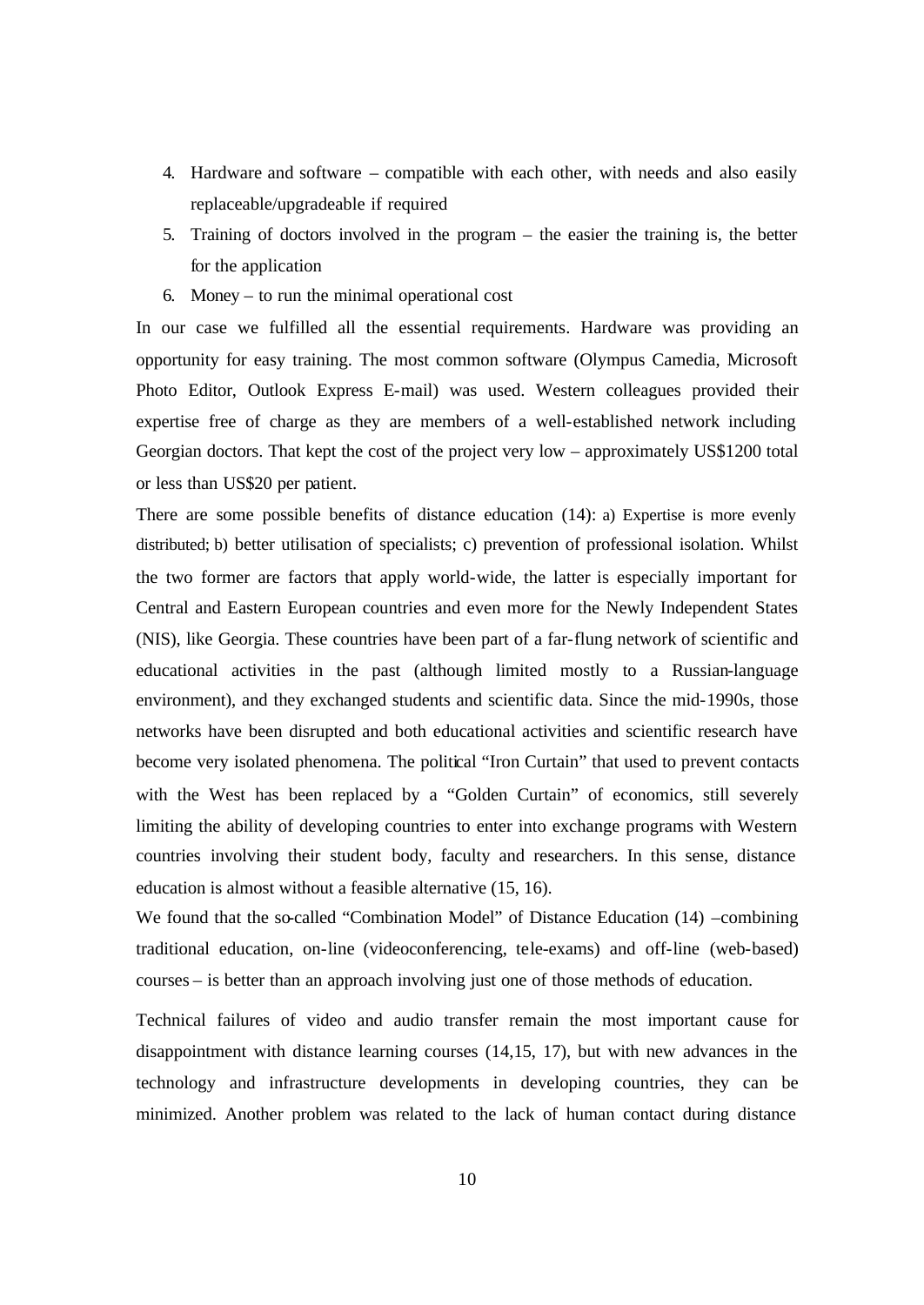learning sessions, but this aspect can be diminished over a time and a well-organized network has something equally priceless to offer to the audience (17-19).

Future benefits expected from distance education (14):

More doctors trained using decentralized education

- Better and more cost-effective opportunities for education for Health Care personnel on all levels, by using decentralized education
- Better utilization of the teaching staff
- Better collaboration among the health care services
- Greater availability of information about education opportunities

Distance learning is the most effective way of providing equal opportunities for anybody seeking knowledge and education, regardless of distance, borders, socio-economic formation, status, and regardless even of their income.

The cost-effectiveness of interactive online applications for low-bandwidth environments in countries whose IT infrastructure is still fragile is a matter of controversial debate. On the other hand, still image telemedicine is clearly a timely approach to medical care in South Caucasian countries. The World Health Organization's (WHO's) vision of a future world stipulates that the benefits of science and technology be equally available to all countries and peoples, in accordance with the goals and values of the "Health for All" policy. Health Telematics technology should be appropriate for this purpose, in that it employs practical, effective, scientifically sound and socially and culturally acceptable methods and technology that can be made available at cost to the country, community or individual– in short, in that it aims at sustainability. (10)

**Conclusion:** At the present stage, still image teleconsultation represents the most costeffective and practical diagnostic method for Georgia, although the current lack of Internet connectivity in peripheral regions represents a problem in spreading that method. However, the on-going and future projects for satellite-based and fiber-optic communication for the Caucasus region, alongside with a trend towards decreasing costs of communication,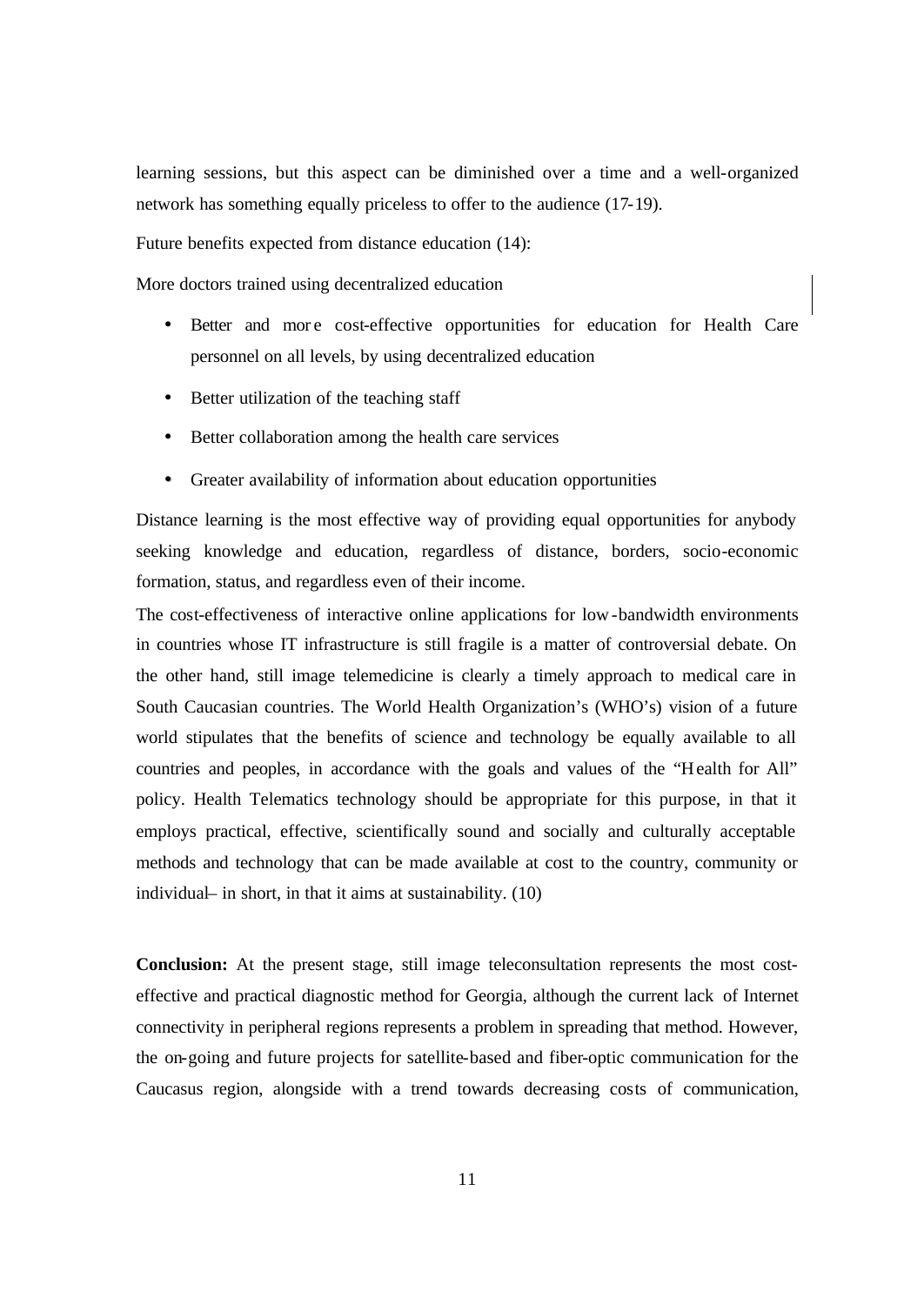represent a good basis for the implementation of a still image telemedicine network at the present stage, as well as the introduction of interactive distance learning in the near future.

Considering the major educational benefit to be derived from Internet-based distance education and the need for large-scale training/retraining of human resources, Advanced Distributed Learning is thought to become very important for countries' healthcare as soon as the technical developments can provide a sufficiently stable and affordable technological basis.

#### **Bibliography**

- 1. Georgia and the World: A Vision and Strategy for the Future. http://www.nato.int/pfp/ge/d001010.htm
- 2. National Health Policy of Georgia. Tbilisi, Georgia, 1999. 61p.

3. Scarbinsky J, Walker HK, Kobaladze A, Kirtava Z, Baker LC, Raffin TA. Ten years of transition: the severe burden of out-of-pocket payments for healthcare in Tbilisi, the Republic of Georgia. (manuscript submitted to *JAMA*, 2001).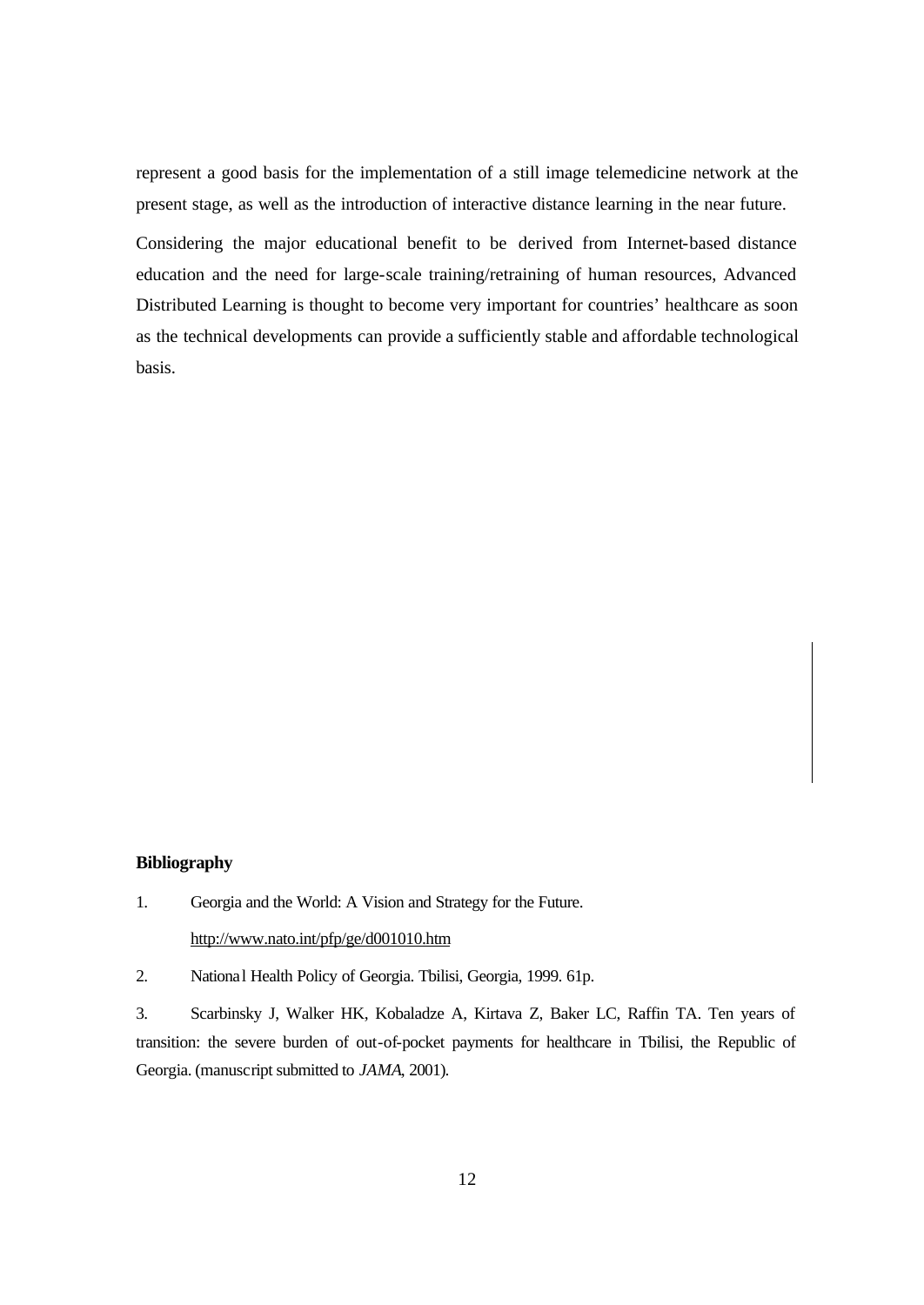4. Georgian Economic Trends. TACIS publications by Georgian-European Policy on Legal Advice Centre. 2000, #1.94 p.

5. UNDP. Human Development Report: Georgia, 2000. United Nations Development Programme; Tbilisi, Georgia, 2001; 83p.

6. Richman D. Gates rejects idea of e-utopia. *Seattle Post-Intelligencer*, October 19, 2000. http://seattlep-i.nwsource.com/business/gate19.shtml

7. Locke H. Listen to Bill Gates. *Seattle Post-Intelligencer*, November 24, 2000. http://seattlep-i.nwsource.com/opinion/locke2txt.shtml

8. Kirtava Z, Burns C. National Information Learning Centre opens in Georgia. *CommonHealth.* 1997, 1:24.

9. Ruud Marsh K. A learning opportunity: Establishment of the National Information Learning Center in Georgia Republic. *Information Outlook,* 1998, v2, #3:7(1)

10. A Health Telematics Policy: in support of WHO's Health-for-All Strategy for global health development. Report of the WHO Group Consultation on Health Telematics. 11-16 December, Geneva, 1997. World Health Organization, Geneva, 1998. p.1-26. http://whqlibdoc.who.int/hq/1998/WHO\_DGO\_98.1.pdf

11. Vassallo DJ. Telemedicine kept simple. *Images in Paediatric Cardiology*, 2000; 3:1-16.

12. Department of Defense Strategic Plan for Advanced Distributed Learning. Report to 106<sup>th</sup> Congress. April 30, 1999

13. Report of the Strategic Requirements Board. EU RTD  $5<sup>h</sup>$  Framework Programme. Telematics Application Programme, Sector Health Care, 1998, 26p.

14. Bach B. Benefits of teleeducation. WHO-Tromsø University Hospital Joint workshop on Telemedicine, Nov 12-14, 1998, Tromsø, Norway

15. Kirtava Z, Paposhvili K, Jorjoliani D, Sheshelidze D. Telemedicine and distance learning experience in Georgia and future prospects. *J Telemed Telecare*. 1999;5 Suppl 1:S61-3.

16. Presidential Executive Memorandum Directing Initiatives in "Enhancing Learning and Education Through Technology". White House Press Release, January 30, 1998.

17. Enhancing Social Interaction in computer-mediated distance education. *Educational Technology & Society,* 2000, 3(4). http://ifets.ieee.org/periodical/vol\_4\_2000/discuss\_august2000.html